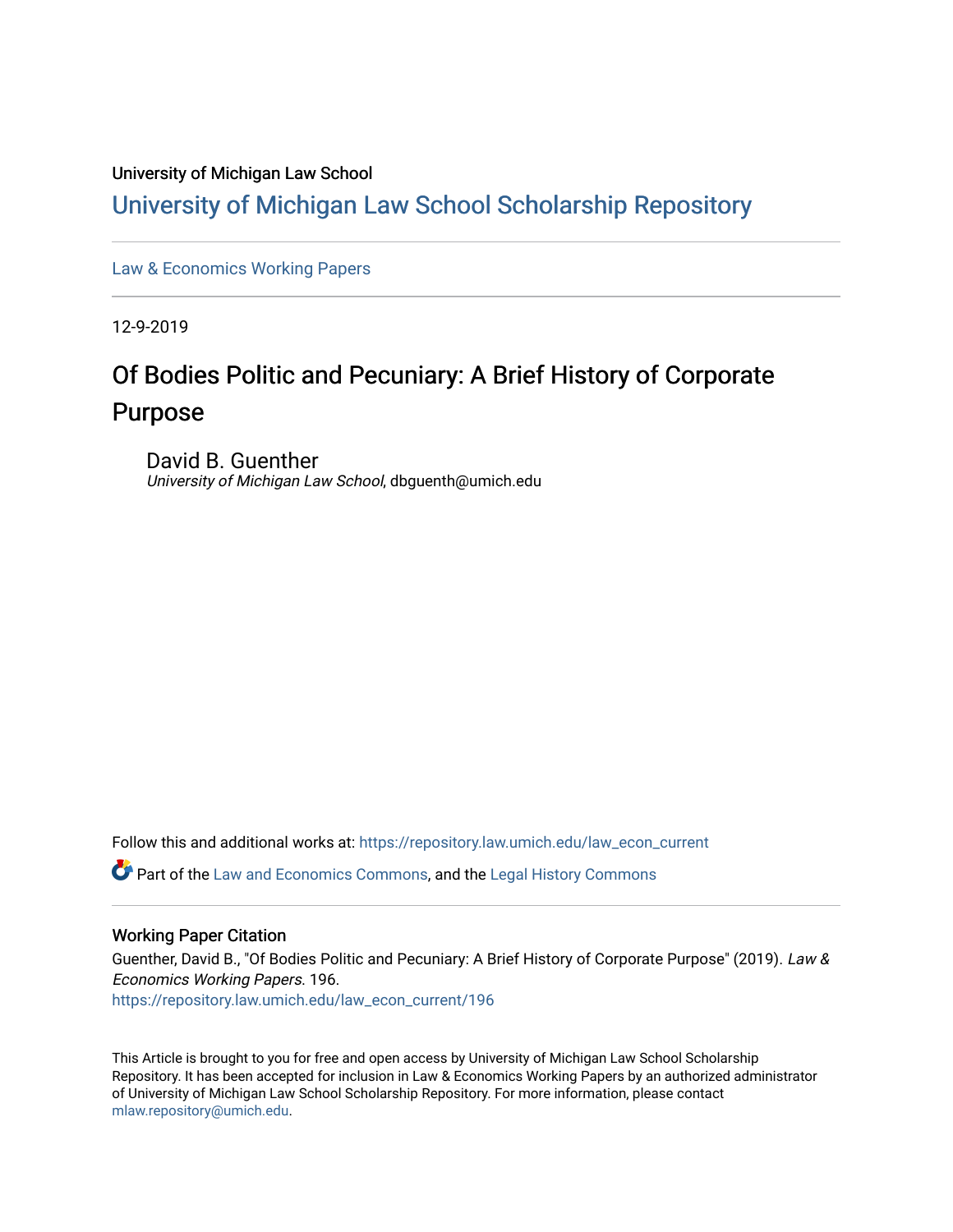Guenther:

# **NAT | MICHIGAN LAW**

# PUBLIC LAW AND LEGAL THEORY RESEARCH PAPER SERIES

# PAPER NO. 673

# LAW & ECONOMICS RESEARCH PAPER SERIES

PAPER NO. 20-010

APRIL 2020

# **OF BODIES POLITIC AND PECUNIARY: A BRIEF HISTORY OF CORPORATE PURPOSE**

*DAVID GUENTHER*

*9 MICH. BUS. & ENTREPRENEURIAL L. REV. 1(2019)*

THE SOCIAL SCIENCE RESEARCH NETWORK ELECTRONIC PAPER COLLECTION: [HTTP://SSRN.COM/ABSTRACT=3568990](http://ssrn.com/abstract=3568990)

FOR MORE INFORMATION ABOUT THE PROGRAM IN LAW AND ECONOMICS VISIT: [HTTP://WWW.LAW.UMICH.EDU/CENTERSANDPROGRAMS/LAWANDECONOMICS/PAGES/DEFAULT.ASPX](http://www.law.umich.edu/centersandprograms/lawandeconomics/Pages/default.aspx)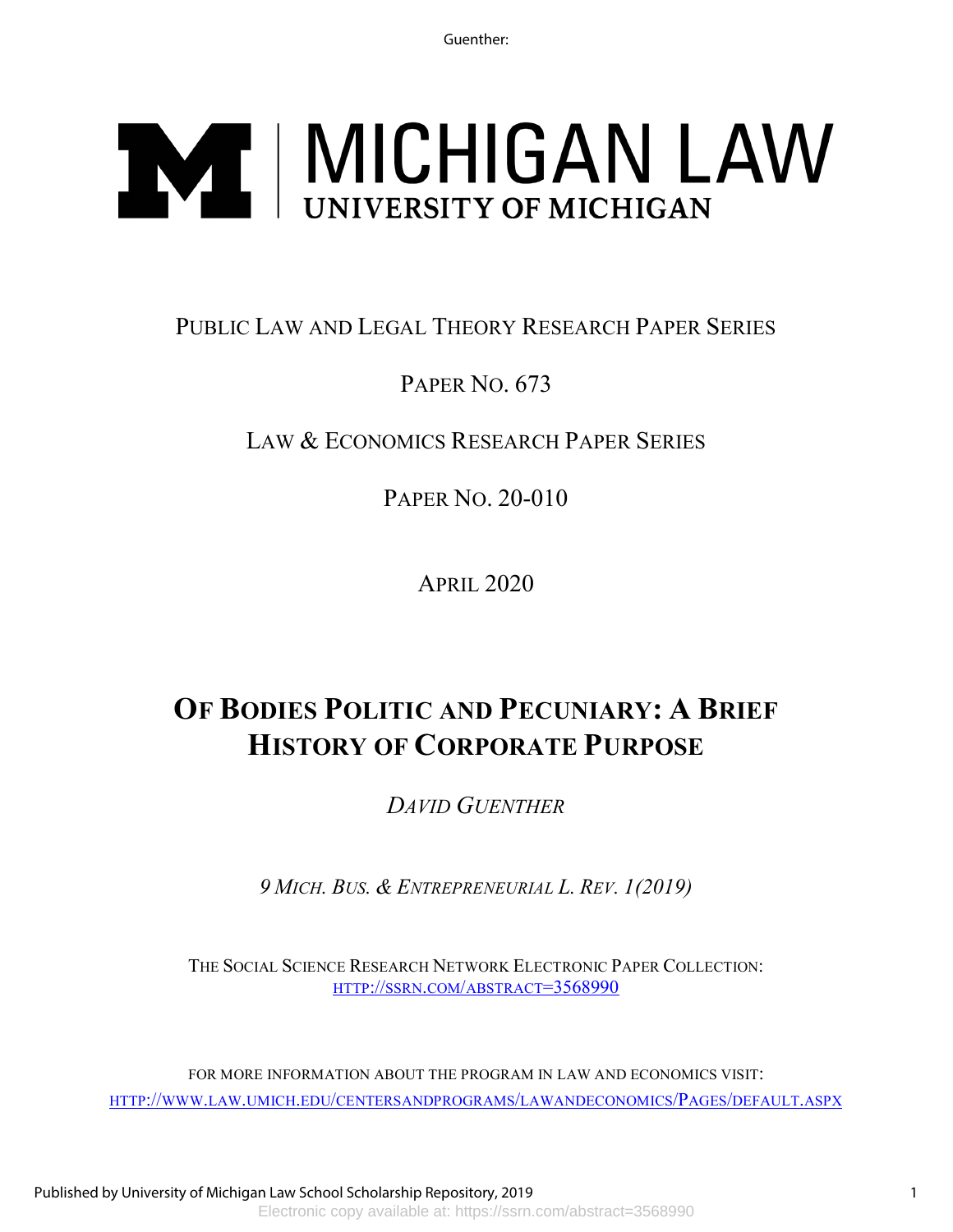## **OF BODIES POLITIC AND PECUNIARY: A BRIEF HISTORY OF CORPORATE PURPOSE**

*David B. Guenther*<sup>∗</sup>

These artificial persons are called bodies politic, bodies corporate (*corpora corporata*) or corporations: of which there is a great variety subsisting, for the advancement of religion, of learning, and of commerce.

> — William Blackstone, *Commentaries on the Laws of England*<sup>1</sup>

### ABSTRACT

*American corporate law has long drawn a bright line between for-profit and non-profit corporations. In recent years, hybrid or social enterprises have increasingly put this bright-line distinction to the test. This Article asks what we can learn about the purpose of the American business corporation by examining its history and development in the United States in its formative period from roughly 1780-1860. This brief history of corporate purpose suggests that the duty to maximize profits in the for-profit corporation is a relatively recent development. Historically, the American business corporation grew out of an earlier form of corporation that was neither for-profit nor nonprofit in today's parlance but rather, served a multitude of municipal, religious, charitable, educational, and eventually business purposes in early nineteenth-century New England. The purposes of early American business corporations—rather than maximization of profit to private shareholders were often overtly public, involving development of local transportation, finance, and other much-needed economic infrastructure. With the rise of factory-based manufacturing, railroads, and other capital-intensive industries*  in the middle decades of the nineteenth century and the advent of general *incorporation statutes, the purpose of the American business corporation shifted fundamentally from public to private. By 1860, the stage was set for the modern firm.*

*This Article concludes that the corporation has no intrinsic purpose. The corporation's defining features are separate legal personality and the ability*  to aggregate capital toward any otherwise lawful end, whether for-profit or *nonprofit. Social enterprises today more closely resemble the early American business corporation than the profit-maximizing modern firm. Social*  enterprise should be seen less as a legally uncertain novelty than a return to

1

Clinical Assistant Professor of Law, University of Michigan Law School.

<sup>1. 1</sup> WILLIAM BLACKSTONE, COMMENTARIES \*467.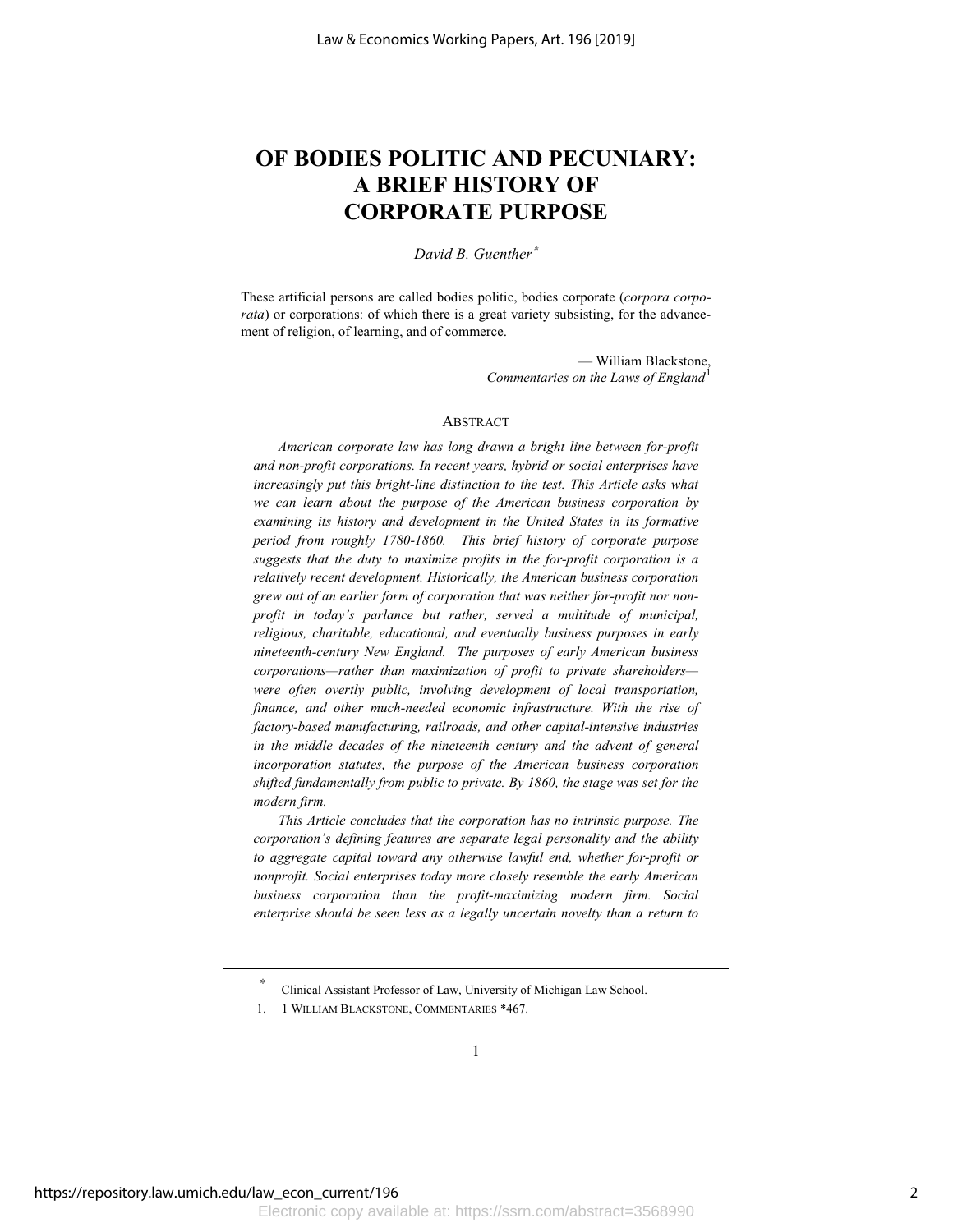2 *Michigan Business & Entrepreneurial Law Review* [Vol. 9:1

*the business corporation's nineteenth-century American roots. Finally, this Article suggests potential limitations for social enterprise.*

### TABLE OF CONTENTS

|    |                                            |                                                     | $\mathfrak{D}$ |
|----|--------------------------------------------|-----------------------------------------------------|----------------|
| П. | EARLY ENGLISH AND AMERICAN CORPORATION LAW |                                                     | 8              |
|    | А.                                         |                                                     | 8              |
|    | $\mathbf{B}$                               |                                                     | 15             |
|    |                                            | Mixed Trade and Municipal Corporations<br>$1_{-}$   | 16             |
|    |                                            | 2.                                                  | 18             |
|    |                                            | Charitable and Benevolent Corporations.<br>3.       | 18             |
|    |                                            | 4.                                                  | 19             |
|    |                                            | 5.                                                  | 20             |
|    |                                            | III. EARLY AMERICAN BUSINESS CORPORATIONS 1780-1860 | 25             |
|    | A.                                         |                                                     | 33             |
|    |                                            | $1_{-}$                                             | 33             |
|    |                                            | 2.                                                  | 37             |
|    |                                            | 3 <sub>1</sub>                                      | 39             |
|    |                                            | 4.                                                  | 40             |
|    | <b>B.</b>                                  |                                                     | 43             |
|    |                                            | $\mathbf{1}$                                        | 43             |
|    |                                            | 2.                                                  | 46             |
|    | C.                                         |                                                     | 47             |
|    | D.                                         |                                                     | 50             |
|    |                                            |                                                     | 54             |
|    | 68                                         |                                                     |                |

### I. INTRODUCTION

American corporate law has long drawn a bright line between for-profit and non-profit corporations. For-profits and non-profits generally have different purposes, different organizing statutes, different regulatory regimes, and different governance. For-profits typically seek to earn revenues and to maximize profits to their shareholders, while non-profits are customarily expected to solicit grants and contributions in pursuit of a charitable public mission and to ab-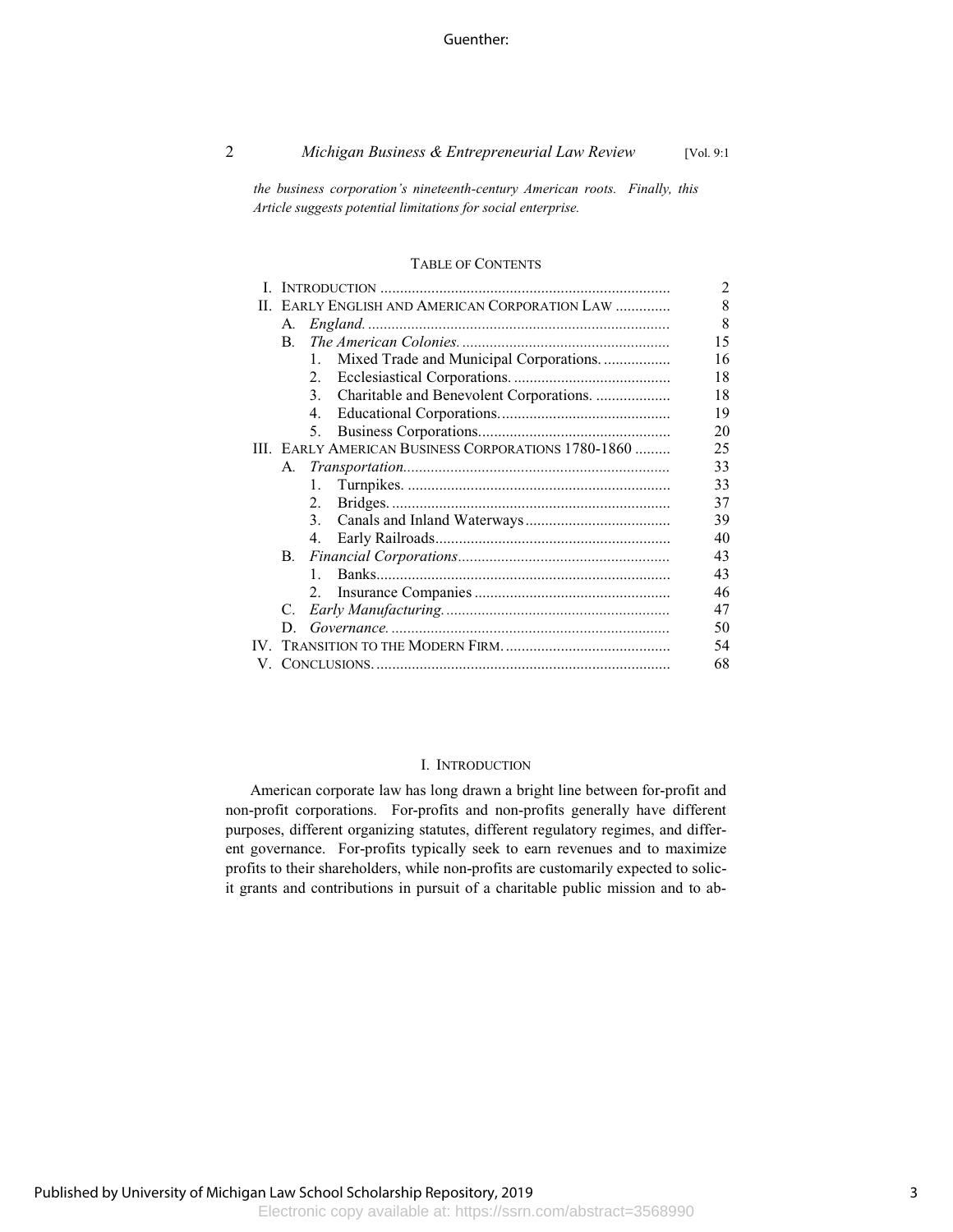stain from private inurement.<sup>2</sup> Some courts have held and commentators have suggested that these differences are inherent in the for-profit corporate form.<sup>3</sup>

In recent years, hybrid or social enterprises have increasingly put this bright-line distinction to the test. $4$  Many social enterprises are essentially forprofits with a non-profit mission; others are non-profits that seek to use forprofit tools to earn revenues to be sustainable; still others are tandem structures aimed at combining desirable features of both for-profit and non-profit entities.<sup>5</sup> New forms of legal entity, such as the benefit corporation and the low-profit limited liability company or L3C, have attempted to unite basic non-profit and

<sup>2.</sup> On the duty of for-profit corporations to maximize profits, *see, e.g.*, Dodge v. Ford, 170 N.W. 668 (Mich. 1919); eBay Domestic Holdings, Inc. v. Newmark, 16 A.3d 1 (Del. Ch. 2010). On the obligation of non-profit corporations to abstain from private inurement, *see, e.g.*, I.R.C. §501(c)(3) (1986).

<sup>3.</sup> *See*, *e.g.*, eBay Domestic Holdings, Inc. v. Newmark, 16 A.3d 1, 34 (Del. Ch. 2010) ("The 'Inc.' after the company name has to mean at least that."); Leo E. Strine, Jr., *The Dangers of Denial: The Need for a Clear-Eyed Understanding of the Power and Accountability Structure Established by the Delaware General Corporation Law*, 50 WAKE FOREST L. REV. 761, 776-77 (2015) ("*Dodge v. Ford* and *eBay* are hornbook law because they make clear that if a fiduciary admits that he is treating an interest other than stockholder wealth as an end in itself, rather than an instrument to stockholder wealth, he is committing a breach of fiduciary duty."); *but see* David B. Guenther, *The Strange Case of the Missing Doctrine and the "Odd Exercise" of* eBay*: Why Exactly Must Corporations Maximize Profits to Shareholders?*, 12 VA. L. & BUS. REV. 427, 479 (2018). The benefit corporation movement, which since 2010 has led to the adoption of benefit corporation statutes in more than thirty U.S. jurisdictions, is premised on the notion that a non-profit-maximizing mission cannot lawfully be pursued in a for-profit corporate form without legislative sanction. S*ee, e.g.*, WILLIAM H. CLARK, JR.&LARRY VRANKA, WHITE PAPER: THE NEED AND RATIONALE FOR THE BENEFIT CORPORATION: WHY IT IS THE LEGAL FORM THAT BEST ADDRESSES THE NEEDS OF SOCIAL ENTREPRENEURS, INVESTORS, AND, ULTIMATELY, THE PUBLIC 5-6 (2013), http://benefitcorp.net/sites/default/files/Benefit\_Corporation\_White\_Paper.pdf; William H. Clark, Jr. & Elizabeth K. Babson, *How Benefit Corporations are Redefining the Purpose of Business Corporations*, 38 WM. MITCHELL L. R. 817, 838 (2012).

<sup>4.</sup> While there is no single accepted definition, the term "social enterprise" may be defined for purposes of this Article as a for-profit enterprise with a social, environmental, or other nonfinancial purpose in addition to profit. For a discussion of the definition of "social enterprise," *see, e.g.*, Alicia E. Plerhoples, *Representing Social Enterprise*, 20 CLINICAL L. REV. 215, 223 (2013). *See also* Alicia E. Plerhoples, *Nonprofit Displacement and the Pursuit of Charity through Public Benefit Corporations*, 21 LEWIS & CLARK L. REV. 525, 526 (2017) ("Charity is increasingly being conducted through for-profit entities"); Dana Brakman Reiser, *Blended Enterprise and the Dual Mission Dilemma*, 35 VERMONT L. REV. 105, 105 (2010) (noting that "the boundary between charity and business has become a moving target" and that nonprofits, social enterprises and philanthropy divisions of for-profits "all attempt to use business models and practices to pursue charitable objectives.").

<sup>5.</sup> For purposes of this Article, a "tandem structure" may be defined as a structure in which a non-profit entity and a for-profit entity cooperate, by means of cross-ownership, contract, or otherwise, to achieve a common goal. *See, e.g.*, Ingrid Mittermaier & Joey Neugart, *Operating in Two Worlds: Tandem Structures in Social Enterprise*, THE PRACTICAL TAX LAWYER, Fall 2011, at 1; Marya Besharov, Jean-Baptiste Litrico & Susanna Kislenko, *The Many Roads to Revenue Generation*, STAN. SOC. INNOVATION REV. 35-39 (Fall 2019).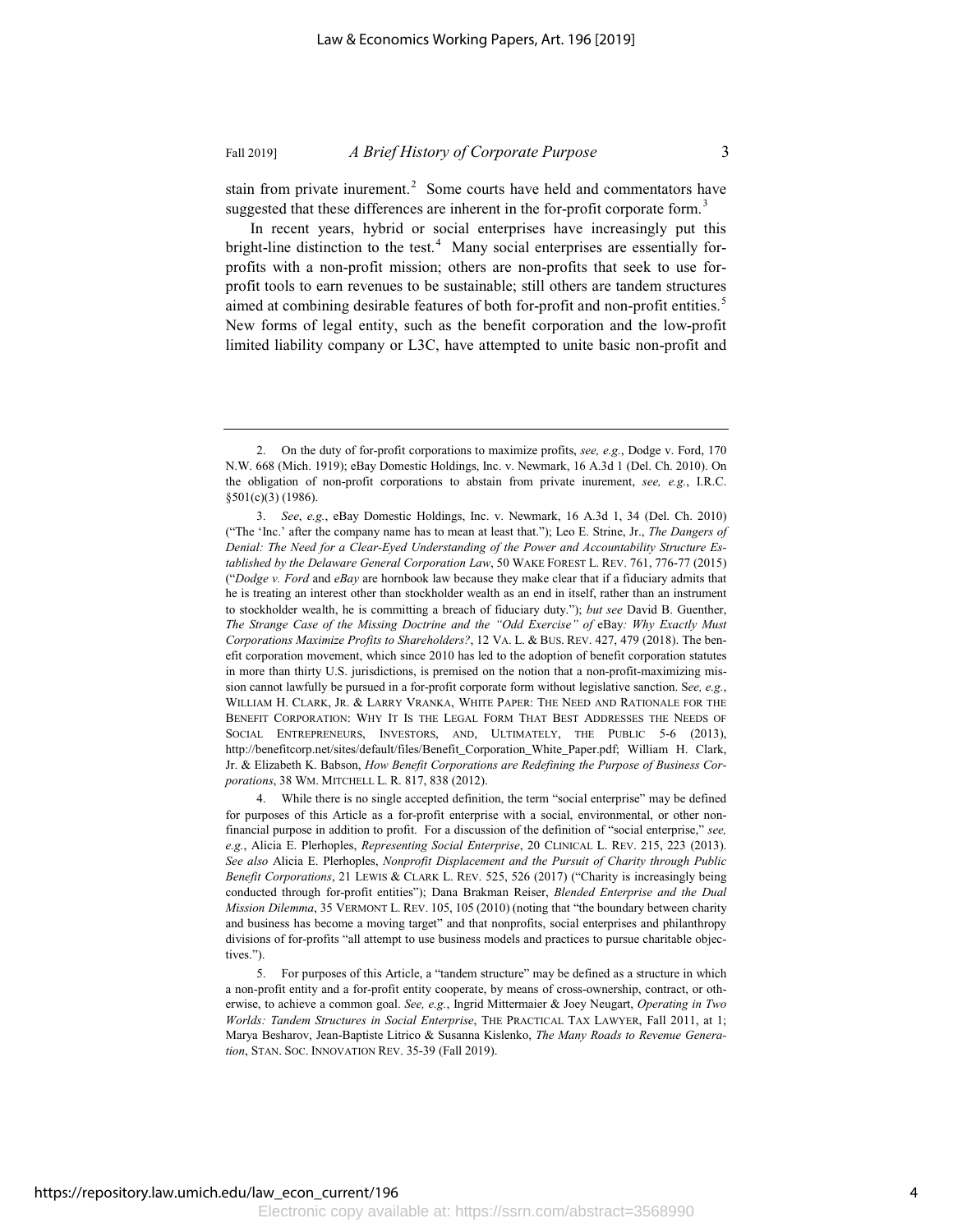for-profit features in a single legal entity. $6$  Various other hybrids have arisen in the increasingly murky no-man's-land in between.<sup>7</sup>

In this Article, I ask what, if anything, we can learn about the purpose of the American business corporation by examining its history and development in the United States in its formative period from roughly 1780-1860.<sup>8</sup> This brief his-

<sup>6.</sup> On benefit corporations and social enterprise generally, *see, e.g.* J. Haskell Murray, *Choose Your Own Master: Social Enterprise, Certifications, and Benefit Corporation Statutes*, 2 AM. U. BUS. L. REV. 1, 10 (2012). On the L3C, *see, e.g.*, John E. Tyler, *Negating the Legal Problem of Having Two Masters: A Framework for L3C Duties and Accountability*, 35 VT. L. REV. 117 (2010).

<sup>7.</sup> *See, e.g.*, CAL. CORP. CODE §§ 2500 – 2517 (Deering 2011) (the flexible purpose corporation in California) and WASH. REV. CODE §§ 23.B.25.150 (2012) (the social purpose corporation in Washington).

<sup>8.</sup> On the utility of corporation history, *see, e.g.*, Harwell Wells, *The Rise of the Close Corporation and the Making of Corporate Law*, 5 BERKELEY BUS. L.J. 263, 266, n.11 (2008) [hereinafter Wells, *Close Corporation*] ("[t]he history of corporation law is in general under-studied . . . ."); Douglas Arner, *Development of the American Law of Corporations to 1832*, 55 SMU L. REV. 23, 23- 24 (2002) ("[L]ittle study has been devoted to the development of corporate law in the United States and the United Kingdom."). *See infra* note 9 for a definition of the term "business corporation" as used in this Article. Sources most useful for this Article include JOSEPH STANCLIFFE DAVIS, ESSAYS IN THE EARLIER HISTORY OF CORPORATIONS I, III, IV (1917); E. MERRICK DODD, AMERICAN BUSINESS CORPORATIONS UNTIL 1860 WITH SPECIAL REFERENCE TO MASSACHUSETTS (Harvard Univ. Press 1954); RONALD E. SEAVOY, THE ORIGINS OF THE AMERICAN BUSINESS CORPORATION 1784-1855 (1982) [hereinafter, SEAVOY, ORIGINS]; Ronald E. Seavoy, *The Public Service Origins of the American Business Corporation,* 52 BUS. HIST. REV. 30 (1978) [hereinafter, Seavoy, *Public Service Origins*]; Ronald E. Seavoy, *Laws to Encourage Manufacturing: New York Policy and the 1811 General Incorporation Statute*, 46 BUS. HIST. REV. 85 (1972) [hereinafter, Seavoy, *Laws to Encourage Manufacturing*]; Pauline Maier, *The Revolutionary Origins of the Business Corporation*, 50 WM.&MARY Q. 51 (1993); Oscar Handlin & Mary F. Handlin, *Origins of the American Business Corporation*, 5 J. ECON. HIST. 1 (1945); Henry Hansmann & Mariana Pargendler, *The Evolution of Shareholder Voting Rights: Separation of Ownership and Consumption*, 123 YALE L.J. 948 (2014); Margaret M. Blair, *Locking in Capital: What Corporate Law Achieved for Business Organizers in the Nineteenth Century*, 51 UCLA L. REV. 387 (2003) [hereinafter Blair, *Locking in Capital*]; Margaret M. Blair, *Reforming Corporate Governance*: *What History Can Teach Us*, (Georgetown University Law Center, Bus., Econ. and Regulatory Policy Working Paper No. 485663, 2003) [hereinafter Blair, *Reforming Corporate Governance*]; Richard Sylla & Robert E. Wright, *Corporation Formation in the Antebellum United States in Comparative Context*, 55 BUS. HIST. REV. 653 (2013); JAMES WILLARD HURST, THE LEGITIMACY OF THE BUSINESS CORPORATION IN THE LAW OF THE UNITED STATES, 1780–1790 (The Univ. Press of Va. 1970); WILLIAM J. NOVAK, THE PEOPLE'S WELFARE: LAW AND REGULATION IN NINETEENTH-CENTURY AMERICA (Univ. of N.C. Press 1996) [hereinafter NOVAK, PEOPLE'S WELFARE]; Susan Pace Hamill, *From Special Privilege to General Utility: A Continuation of Willard Hurst's Study of Corporations*, 49 AM. U. L. REV. 81 (1999); Eric Hilt, *Early American Corporations and the State*, in CORPORATIONS AND AMERICAN DEMOCRACY 37 (Naomi R. Lamoreaux and William J. Novak, Eds., (Harvard Univ. Press, 2017) [hereinafter Hilt, *Early American Corporations*]; Eric Hilt, *Corporation Law and the Shift Toward Open Access in the United States*, (Nat'l Bureau of Econ. Research, Working Paper 21195 2015) [hereinafter Hilt, *Open Access*); Eric Hilt, *Corporate Governance and the Development of Manufacturing Enterprises in Nineteenth-Century Massachusetts*, *in* ENTERPRISING AMERICA: BUSINESSES, BANKS, AND CREDIT MARKETS IN HISTORICAL PERSPECTIVE 73 (William J. Collins & Robert A. Margo, eds., Univ. Chicago Press, 2015) [hereinafter Hilt, *Corporate Governance*]; Eric Hilt & Jacqueline Valentine, *Democratic Dividends: Stockholding, Wealth and Politics in New York, 1791-1826*, (Nat'l Bureau of Econ. Research, Working Paper 17147, 2011) [hereinafter Hilt & Valentine, *Dem-*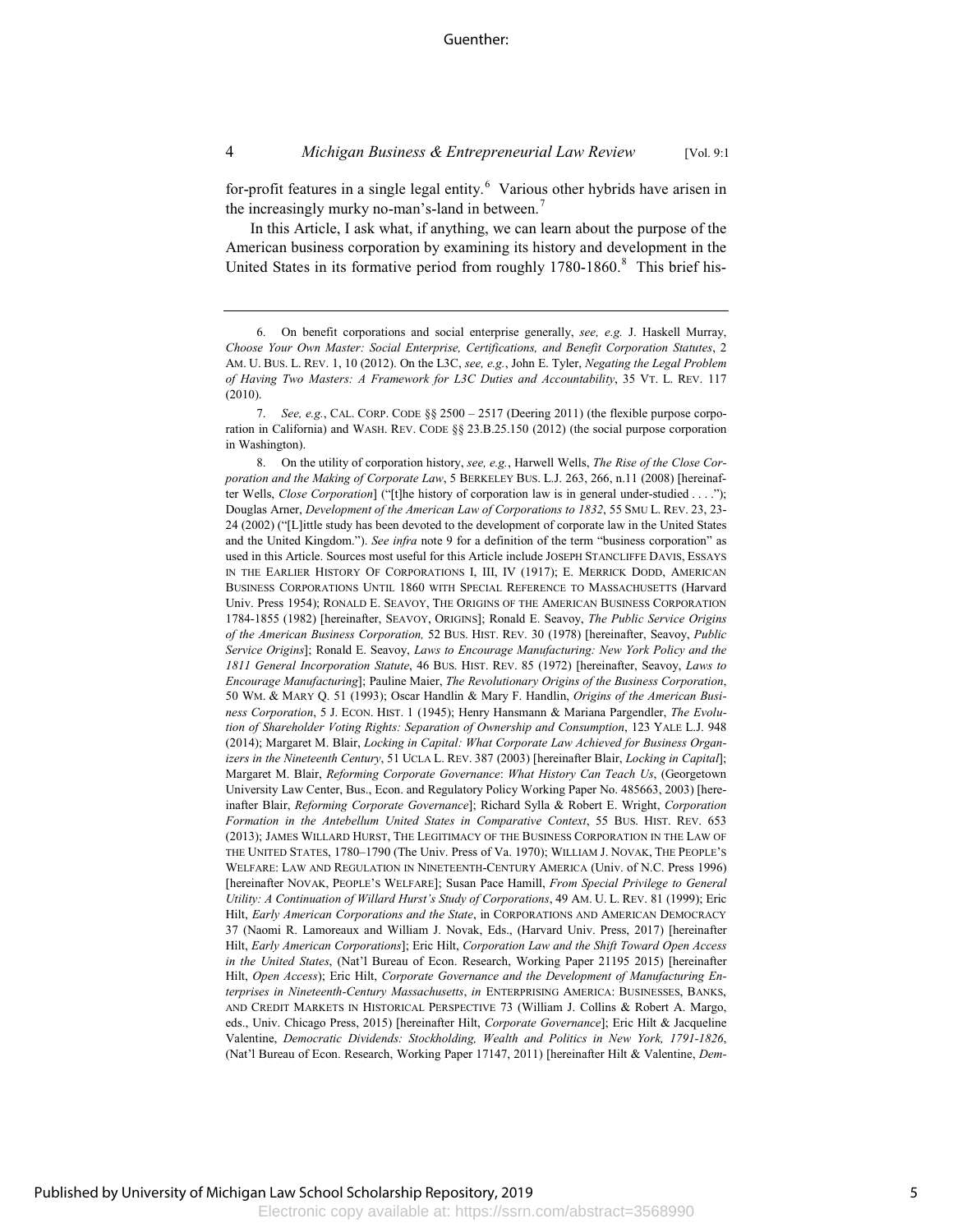tory of corporate purpose suggests that the ostensible duty to maximize profits in the for-profit corporation is a relatively recent juridical development. Historically, the for-profit or business corporation grew out of an earlier form of corporation that was neither for-profit nor non-profit in today's parlance but rather, served a multitude of municipal, religious, charitable, educational, and eventually business purposes in early nineteenth-century New England. The purposes of early American business corporations—rather than maximization of profit to private shareholders—were often overtly public, involving development of local transportation, finance, and other much-needed economic infrastructure and even the delegation to business corporations of public powers such as eminent domain, at a time when local governments lacked the resources to build such infrastructure. The doctrine of profit maximization did not develop until nearly a century later, after the rise of factory-based manufacturing and other capitalintensive industries in what I will call private "pecuniary" corporations over the course of the nineteenth century.<sup>9</sup>

9. In this Article, when referring to business corporations, I avoid using the terms "forprofit," "nonprofit," and to some extent "public" and "private," since these terms and the concepts underlying them were not generally current in the eighteenth and early nineteenth centuries. *See, e.g.*, Handlin & Handlin, *supra* note 8 at 19 ("[N]either the division into public and private laws nor the distinction between public and private corporations was accepted by eighteen-century law."); NOVAK, PEOPLE'S WELFARE, *supra* note 8 at 84 ("The first hurdle blocking a reconstruction of the notion of public economy in nineteenth-century America is a twentieth-century perspective that separates public and private. . . ."); Wells, *Shareholder Power*, *supra* note 8 at 1042 ("The earliest discussions of 'corporations' often made little distinction between for-profit and not-for-profit organizations, perhaps because all corporations, even those for profit, were assumed to provide some public benefit."). *See also* the discussion *infra* accompanying notes 203 to 218. Instead, I propose – admittedly somewhat arbitrarily – to use the term "corporation" to refer to the all-purpose corporation of the first period of this history prior to 1780; the term "business corporation" to refer to the internal improvement companies and other primarily publicly-oriented business enterprises of the second period from 1780 to roughly 1830; and the term "pecuniary corporation" to refer to the primarily profit-oriented business corporations of the third period from roughly the 1820s forward.) I consider each of these terms to be a subset of its predecessor. The term "pecuniary corporation" (or "monied corporation") occurs with some regularity from at least the late eighteenth century through the early twentieth to describe primarily profit-oriented enterprises. *See, e.g.*, State *ex rel.* Kilbourn v. Tudor, 5 Day 329, 333 (Conn. 1812) (hereinafter State v. Tudor) (distinguishing "a corporation instituted for the public good" from a "monied corporation"); Congregational Society v. Ashley, 10 Vt. 241, 244 (Vt. 1838) (distinguishing an ecclesiastical corporation from "mere pecuniary corporations for private emolument"); Town of West Hartford v. Bd. of Water Comm'rs, 44 Conn. 360, 370 (Sup. Ct. of Errors of Ct. 1877) (opining on claim that "a municipality holding property for the pub-

*ocratic Dividends*]; Eric Hilt, *When Did Ownership Separate from Control? Corporate Governance in the Early Nineteenth Century*, (Nat'l Bureau of Econ. Research, Working Paper 13093, 2007) [hereinafter Hilt, *Ownership and Control*]; MORTON J. HORWITZ, THE TRANSFORMATION OF AMERICAN LAW, 1790-1869 (Harvard Univ. Press 1977); LAWRENCE M. FRIEDMAN, A HISTORY OF AMERICAN LAW (2d ed. Simon and Schuster 1985); Harwell Wells, *A Long View of Shareholder Power: From the Antebellum Corporation to the Twenty-First Century*, 67 FLA. L. REV. 1033 (2015) [hereinafter Wells, *Shareholder Power*]; Douglas Arner, *Development of the American Law of Corporations to 1832*, 55 SMU L. REV. 23 (2002); Simeon Baldwin, *American Business Corporations Before 1789*, *in* 1 ANNUAL REPORT OF THE AMERICAN HISTORICAL ASSOCIATION FOR THE YEAR 1902, 449 (Gov't Printing Office 1903); and COLIN MAYER, PROSPERITY (Oxford Univ. Press 2018).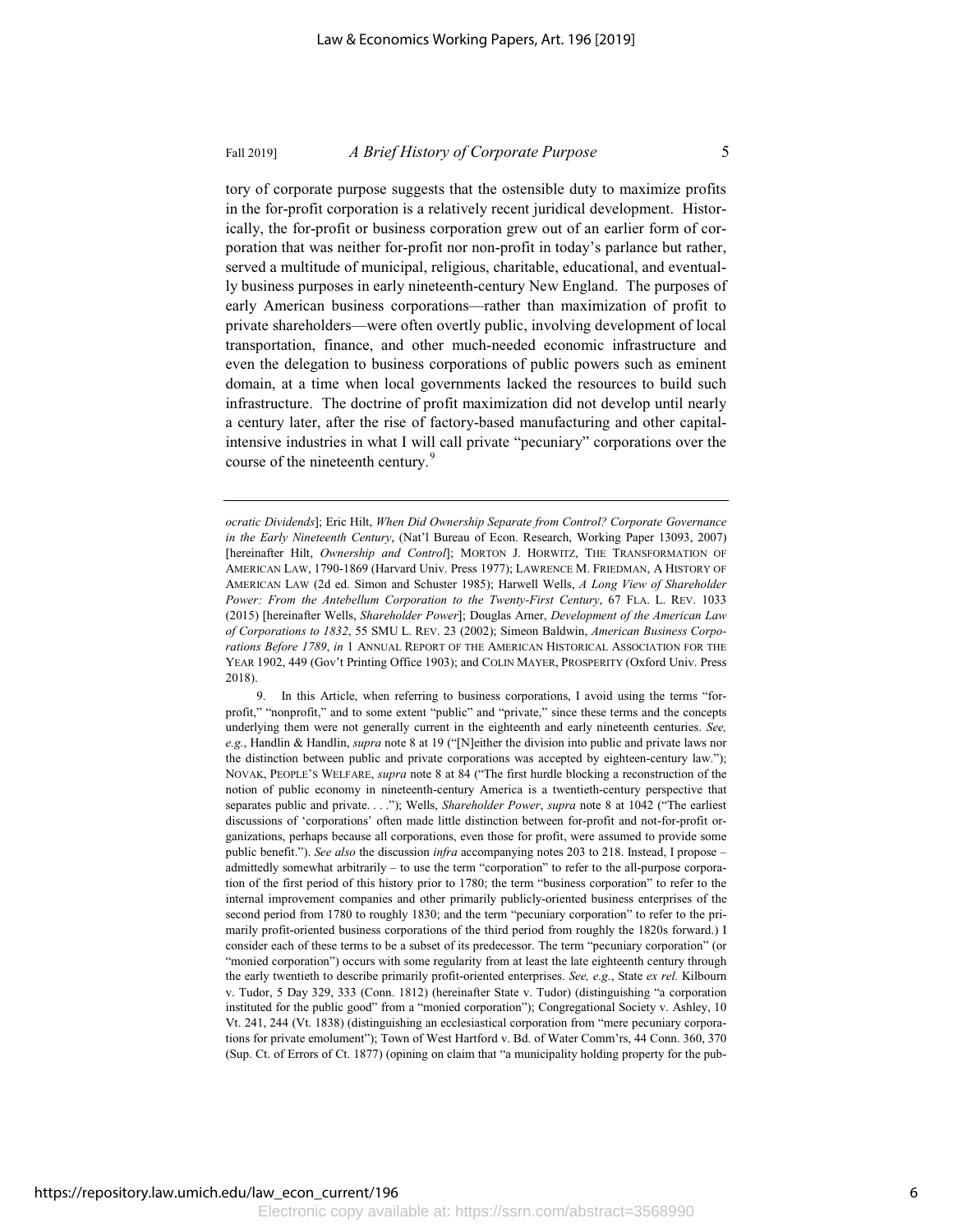Part I of this Article surveys the landscape of early English and early American corporation law.<sup>10</sup> In 1780, few American corporations, and hardly any business corporations, had been organized. Little or no American corporation law existed, and the few available English precedents were concerned primarily with what we would today call charities or non-profits. American law and practice drew no meaningful distinction between business and municipal, religious, educational, or charitable corporations; the business corporation was not a meaningful legal concept; and early American lawyers, jurists, and legislators were accordingly obliged to invent the law of the American business corporation more or less from scratch.

Part II traces the first of two historic transformations in corporate purpose, namely the emergence of the early American business corporation from its allpurpose colonial predecessor.<sup>11</sup> After the American Revolution, particularly after 1800, great numbers of turnpikes, toll-bridges, canals, and other "internal improvement companies," along with railroads, banks, and insurance companies were rapidly organized. Specially chartered by an act of the state legislature, the business corporation was the entity of choice. The purposes of these early business corporations were avowedly public. State governments—poor in both cash and expertise but in desperate need of local infrastructure—provided corporations with grants of eminent domain, immunity from taxes, monopoly, and direct investment, and some charters provided for the enterprise to revert to the State. Shareholders in many of these early business corporations did not expect an economic return on their shares;<sup>12</sup> rather, their purpose was often to take advantage of the economic infrastructure—what one might call the public or community benefit—that these enterprises were organized to provide. Farmers, for example, wanted a nearby road or canal to transport their produce to market, while merchants needed a local bank from which they could borrow. In most of these developments, New England, and particularly Massachusetts, took prominence, due in part to the presence of a larger merchant class in the towns, but more fundamentally, to a long prior experience of organizing new municipalities, congregations, and schools and a widespread spirit of association and enterprise—in other words, an existing entrepreneurial culture that quickly

- 10. *See infra* discussion accompanying notes 20 to 166.
- 11. *See infra* discussion accompanying notes 167 to 421.
- 12. *See* discussion *infra* Section II.A.

lic good . . . has descended to the level of a pecuniary corporation using property for profit"); Tweedy v. Bogart, 15 A. 374, 375 (Sup. Ct. of Errors of Ct. 1887) ("During the lapse of time, private pecuniary corporations have greatly increased in number."); Bray v. Town of Wallingford, 20 Conn. 416, 418 (Conn. 1887) (distinguishing "pecuniary corporations"); Read v. Tidewater Coal Exch., Inc., 116 A. 898, 904 (Del. Ch. 1922) (citing 1 CLARK & MARSHALL ON PRIVATE CORPORATIONS, 83 (1st ed. 1902) and 1 FLETCHER'S CYCLOPEDIA OF CORPORATIONS, 92 (1919) on "corporations for pecuniary profit"); Maier, *supra* note 8 at 64-65 (citing one eighteenth-century essayist on "pecuniary" corporations) (citation omitted).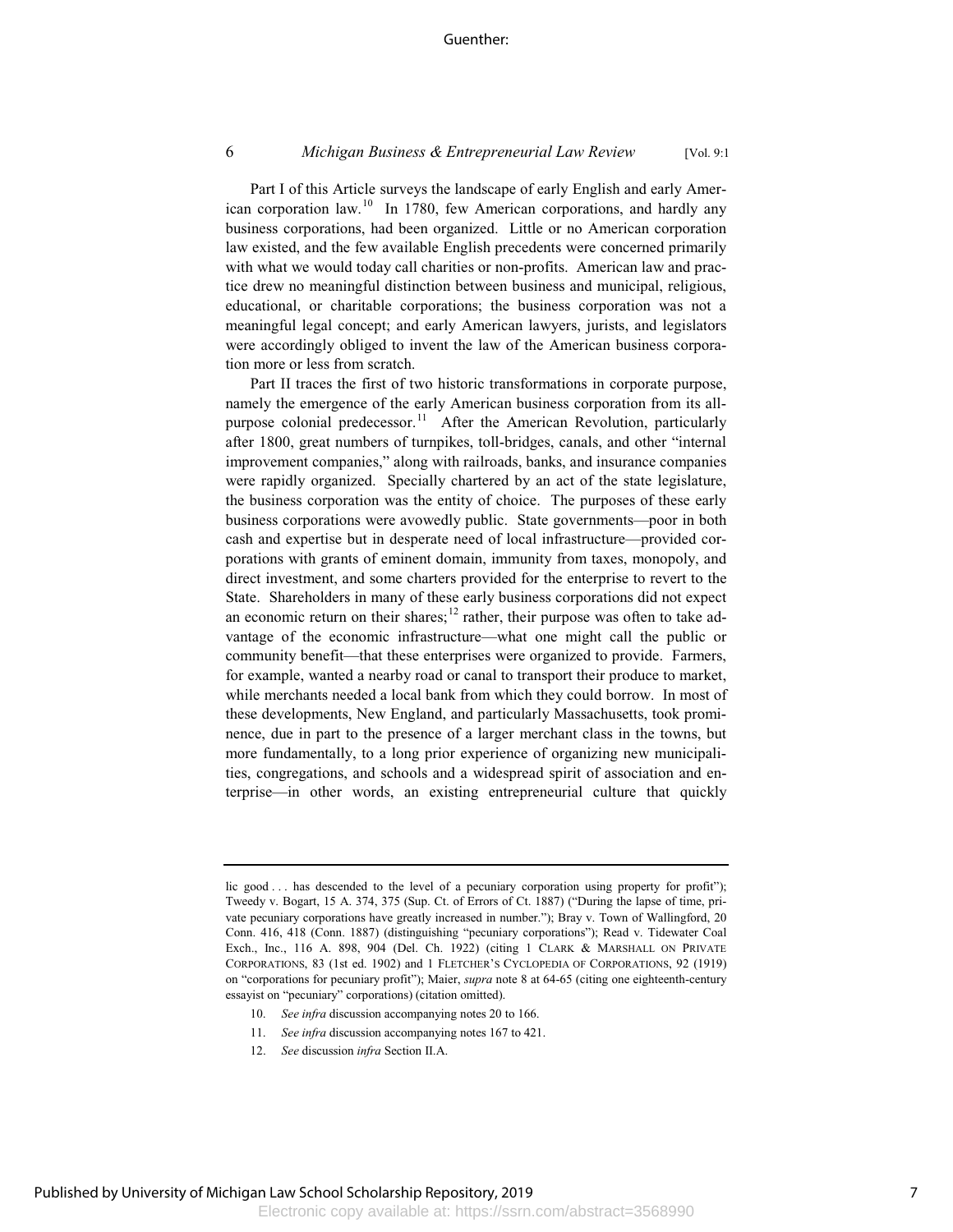adapted from its all-purpose corporate origins to the business-oriented corporate form. $13$ 

Part III of this Article briefly outlines the second great transformation of the early American corporation. Beginning in the second and third decades of the nineteenth century with the rise of factory-based manufacturing and other comparatively more capital-intensive industries, the purpose of the business corporation shifted fundamentally from public to private.<sup>14</sup> Massachusetts and other states chartered great numbers of manufacturing corporations; railroads gradually replaced turnpikes and canals as the primary means of inland transport; and the chartering of publicly oriented internal improvement companies declined.<sup>15</sup> Based initially on religious precedents, to keep up with growing demand, states adopted general incorporation statutes that no longer required an action of the state legislature. By 1860, state corporation statutes had become largely enabling rather than prescriptive, the purpose of the business corporation was widely understood to be private pecuniary gain, and the early American business corporation gradually took its familiar "pecuniary" or profit-maximizing modern form. The stage had been set for the advent of the modern firm.

In Part IV of this Article, based on this brief history of corporate purpose, I draw conclusions about the corporation and the implications for social enterprise.<sup>16</sup> I conclude that the corporation as such has no intrinsic purpose; the corporation's defining features are separate legal personality and the ability to aggregate capital toward any otherwise lawful end, whether for-profit or nonprofit; and the profit-maximizing imperative of the modern for-profit corporation is a historical development rather than anything intrinsic to the corporate form.<sup>17</sup> The "pecuniary" or profit-oriented corporation emerged from the "body

14. *See* discussion *infra* accompanying notes 422 to 516.

<sup>13.</sup> Arner, *supra* note 8 at 44; Seavoy, *Public Service Origins*, *supra* note 8 at 60. *See also* ALEXIS DE TOCQUEVILLE, DEMOCRACY IN AMERICA, (George Lawrence, trans., J.P. Mayer ed.) (1969) ("Americans of all ages, all stations in life, and all types of dispositions are forever forming associations. There are not only commercial and industrial associations in which all take part, but others of a thousand different types – religious, moral, serious, futile, very general and very limited, immensely large and very minute. . . . In every case, at the head of any new undertaking, where in France you would find the government or in England some territorial magnate, in the United States you are sure to find an association.").

<sup>15.</sup> *See, e.g.,* Dodd, *supra* note 8, at 314 (stating that in Massachusetts, by 1848, the average annual number of manufacturing company charters had come to be greatly in excess of that of any other type of business company) and at 134 (discussing the substitution of railroads for turnpikes and canals as the principal arteries of inland transportation); SEAVOY, ORIGINS, *supra* note 8, at 213 (discussing the comparative advantages of railroads over canals and the role of railroads in the transformation of New York's economy by 1855).

<sup>16.</sup> *See* discussion *infra* accompanying notes 517 to 547.

<sup>17.</sup> On the profit maximization doctrine, I have argued elsewhere that (i) the Michigan Supreme Court in *Dodge v. Ford* based its holding that directors had a fiduciary duty to maximize profits to shareholders on the then-declining doctrine of ultra vires and shareholders' equitable right to a dividend, which is to say, based on reasonable shareholder expectations arising from the particular provisions of Ford's corporate charter, and (ii) *eBay* ultimately should be understood as an ultra vires case. *See* Guenther, *supra* note 3.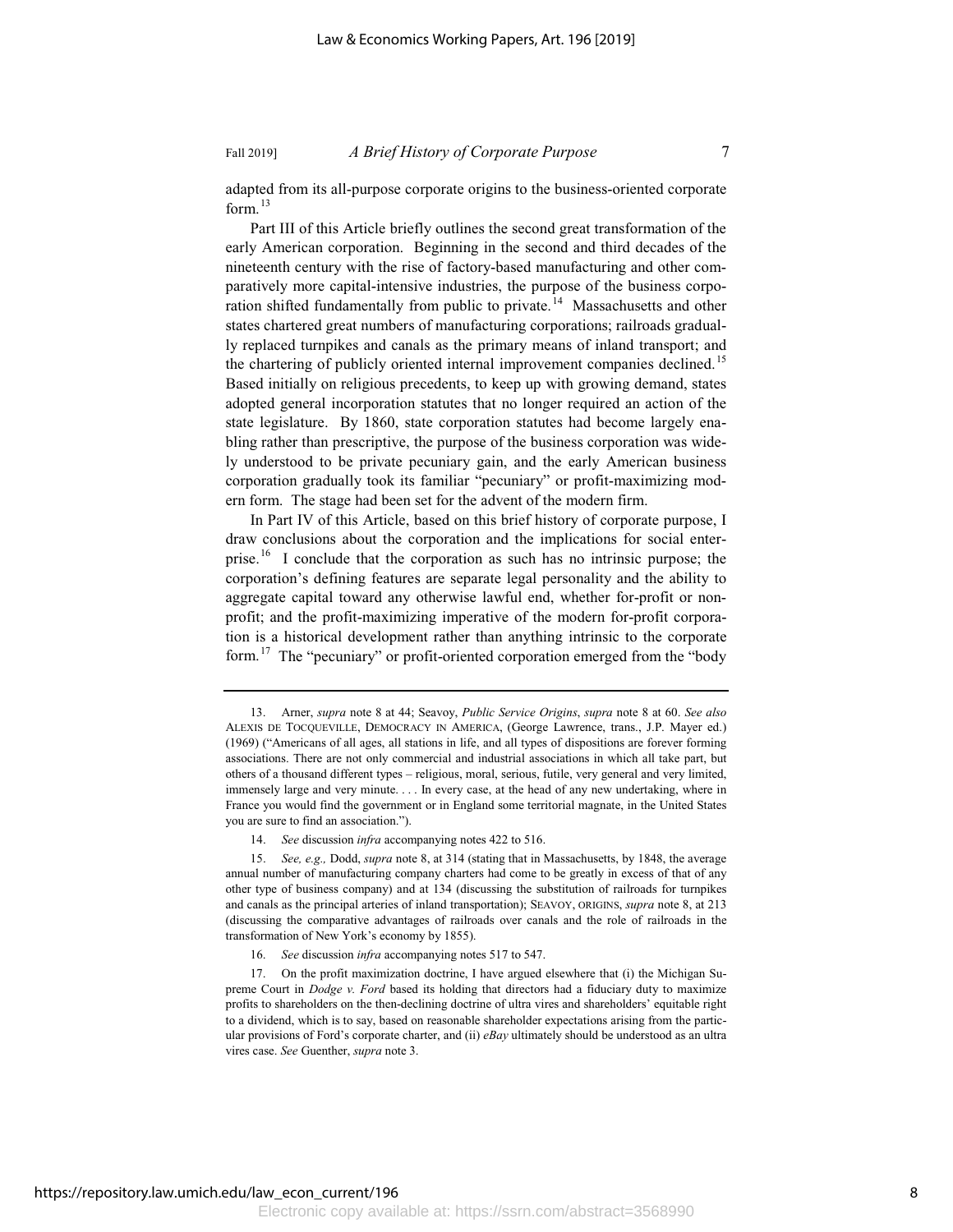### Guenther:

### 8 *Michigan Business & Entrepreneurial Law Review* [Vol. 9:1

politic," and there is nothing inherent in the corporation to separate the two, only a different orientation of purpose. I also conclude that social enterprises today much more closely resemble the early American business corporation than the profit-maximizing modern firm;<sup>18</sup> that social entrepreneurs and investors operating in developing economies today frequently use for-profit corporations in much the same way, for the same reasons, and to accomplish the same objectives as early American corporations, namely, to build economic and financial infrastructure where other means are not available—to use business to improve society, $19$  in addition to obtaining a financial return on their capital. Social enterprise should be seen less as a legally uncertain novelty than an operational return to the business corporation's nineteenth-century American roots. Finally, based on this brief history, I suggest potential limitations for social enterprise today.

### II. EARLY ENGLISH AND AMERICAN CORPORATION LAW

### A*. England.*

Historically, while the corporate form had long existed in England, the ordinary business corporation was practically unknown.<sup>20</sup> English corporations had been used almost exclusively for municipal, ecclesiastical, charitable, and educational purposes.<sup>21</sup> Only a small number of ordinary business corporations

<sup>18.</sup> On the modern firm, *see generally* A. BERLE JR.&GARDINER C. MEANS, THE MODERN CORPORATION AND PRIVATE PROPERTY (1932).

<sup>19.</sup> *See, e.g.*, Antony Page & Robert A. Katz, *Freezing Out Ben & Jerry: Corporate Law and the Sale of a Social Enterprise Icon*, 35 VT. L. REV. 211, 217 (citing Ben Cohen describing Ben & Jerry's as "an experiment to see if it was possible to use the tools of business to repair society.") (citation omitted).

<sup>20.</sup> *See* SEAVOY, ORIGINS, *supra* note 8, at 47 (noting that the English Parliament passed very few individual charters for business enterprises and no general incorporation statutes for business until 1844); Maier, *supra* note 8, at 83 (observing that the corporation was an "all-butmoribund institution" in eighteenth-century England); Dodd, *supra* note 8, at 195 (explaining that English courts prior to the American Revolution had very little opportunity to develop legal principles relating to corporate problems peculiar to joint-stock companies); Handlin & Handlin, *supra* note 8, at 3 (noting that the whole of eighteenth-century England chartered a half-dozen corporations for manufacturing purposes and hardly more in any other business sphere; not until the Companies Act of 1844 did the corporation become common); Philip I. Blumberg, *Accountability of Multinational Corporations: The Barriers Presented by Concepts of the Corporate Juridical Entity*, 24 HASTINGS INT'L & COMP. L. REV. 297, 300 (stating that Coke wrote "at a time when there were virtually no business corporations in England"). *But cf*. Dodd, *supra* note 8, at 14 (referring to the substantial number of English business corporation cases decided before 1800); Davis, *supra* note 8, at 3 (noting that the corporation, including for trading and business purposes, was well-matured in England during American colonial period).

<sup>21.</sup> *See, e.g.*, SEAVOY, ORIGINS, supra note 8 at 46-47.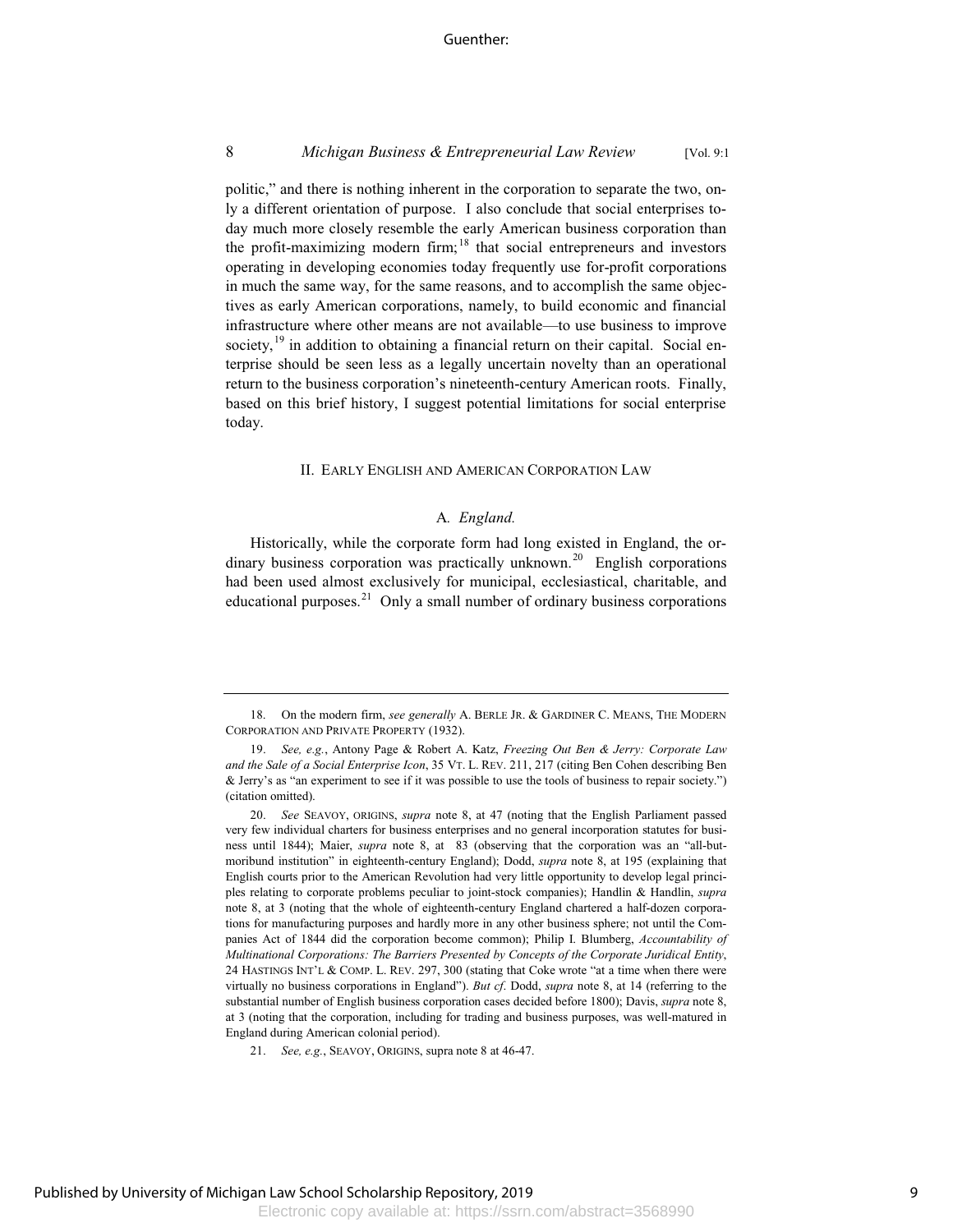appear to have been chartered in England in the whole of the eighteenth and early nineteenth centuries.<sup>22</sup> Corporate charters were difficult to obtain.<sup>23</sup>

The rules for organizing an English corporation were first summarized in 1612 by Sir Edward Coke in *The Case of Sutton's Hospital*, perhaps the first significant case in the common law of corporations.<sup>24</sup> An English corporation could be created in one of four ways: by the common law; by prescription; by an act of the English Parliament; or by a charter or "letters patent" from the King, though the first three routes were generally deemed to require, or to have already received, the implicit or explicit assent of the monarch.<sup>25</sup>

The predominant forms of association for early English business enterprises were the general partnership and the joint-stock company.<sup>26</sup> Both suffered from significant disadvantages. At common law, the general partnership was an unincorporated association that lacked separate legal personality, could not sue or be sued, and dissolved automatically upon the death or involuntary withdrawal of any member; partnership interests were not freely transferable.<sup>27</sup> Partners were jointly and severally liable for the partnership's debts and any actions taken by any other partner on behalf of the partnership.<sup>28</sup> Due to their uncertain lifespan and non-transferable interests, partnerships usually consisted of a small number of people, often family members, and generally engaged in commercial trading or land-based or other activities that did not require significant pooling of capital.<sup>29</sup>

For larger ventures that required greater aggregation of capital, the jointstock company was preferred. Initially, English joint-stock companies were an unincorporated contractual form created by articles of association among the company's members without reference to a charter or statute.<sup>30</sup> Through the

28. BLAIR, *supra* note 8, at 410.

<sup>22.</sup> *See* SEAVOY, ORIGINS, *supra* note 8, at 47; Handlin & Handlin, *Origins of the American Business Corporation*, *supra* note 8, at 3.

<sup>23.</sup> JAMES D. COX & THOMAS LEE HAZEN, TREATISE ON THE LAW OF CORPORATIONS § 1:14 (3d ed. 2018).

<sup>24.</sup> *See, e.g.*, Case of Sutton's Hospital (1612) 77 Eng. Rep. 960(K.B.); Arner, *Development of the American Law of Corporations to 1832*, *supra* note 8, at 28; W.S. Holdsworth, *English Corporation Law in the 16th and 17th Centuries*, 31 YALE L. J. 382, 382 (1922).

<sup>25.</sup> Case of Sutton's Hospital (1612) 77 Eng. Rep. 960, 975 (K.B.) ("[N]one but the King alone can create or make a corporation . . . ."); *cf.* EDWARD COKE, FIRST PART OF THE INSTITUTES OF THE LAWS OF ENGLAND; OR,ACOMMENTARY UPON LITTLETON \*250a [hereinafter, COKE ON LITTLETON] (recognizing only three ways to incorporate: by prescription, by letters patents, or by act of Parliament); BLACKSTONE, *supra* note 1, at \*472, \*474 ("[T]he king's consent is absolutely necessary . . . none but the king can make a corporation. . . ."); STEWART KYD, A TREATISE ON THE LAW OF CORPORATIONS 40-41 (noting that it had been "long established that the king's consent is absolutely necessary" to create a corporation); Holdsworth *supra* note 23, at 382 (citations omitted).

<sup>26.</sup> *See, e.g.*, SEAVOY, ORIGINS *supra* note 8, at 47.

<sup>27.</sup> *See, e.g.*, Wells, *Close Corporation*, *supra* note 8, at 276, 306 (citation omitted).

<sup>29.</sup> BLAIR, *supra* note 8, at 409, n.68 (citing ALFRED D. CHANDLER, JR., THE VISIBLE HAND: THE MANAGERIAL REVOLUTION IN AMERICAN BUSINESS 8 (1970)).

COX & HAZEN, *supra* note 23, at § 2:2.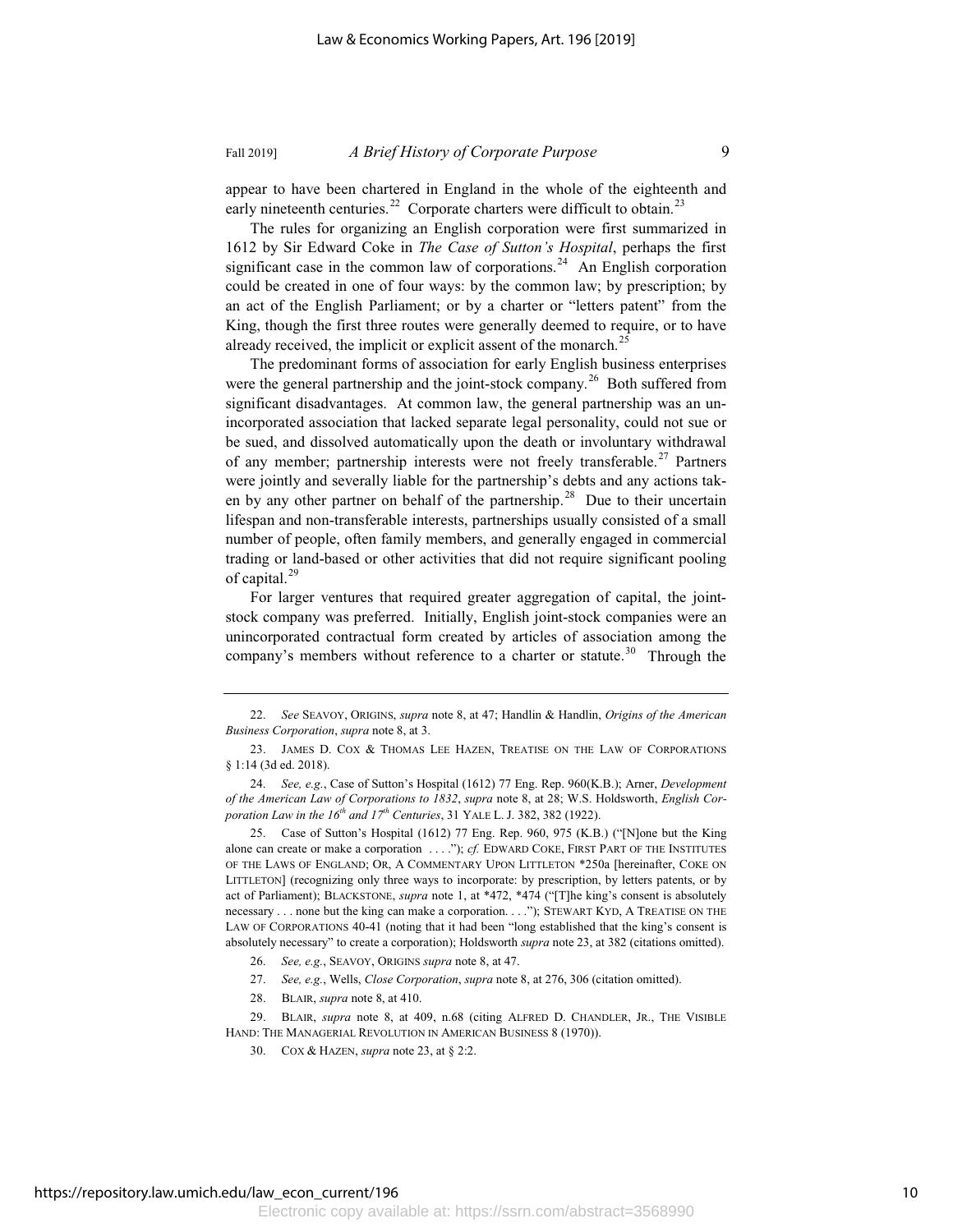### 10 *Michigan Business & Entrepreneurial Law Review* [Vol. 9:1

articles of association, joint-stock companies were able to provide for quasicorporate characteristics, including continuity of existence, free transferability of shares, and centralized management by a board of directors, and for real assets to be held by a trustee rather than jointly by the members. $31$  The company did not dissolve upon the death of a member or other changes in membership, and members were not authorized to act as agents on behalf of the company.<sup>32</sup> Due to the defects of the general partnership and the difficulty of obtaining corporation charters, unincorporated joint-stock companies came into wide use in England in the seventeenth and eighteenth centuries.<sup>33</sup> The unincorporated joint-stock company suffered from the same basic defect as the general partnership, however, in that courts applied rules of general partnership liability, so that each company member was jointly and severally liable for all of the company's debts.<sup>34</sup> In addition, in suits against the company, courts applied the rule of joinder, requiring all members of the company to be named in the suit, and the common law rule prohibiting partners from suing the partnership (i.e., themselves) with the result that members could not bring suit against the company.<sup>35</sup>

In the early 1600s, the English Crown and Parliament began granting corporate charters to joint-stock companies. As corporations, chartered joint-stock companies had true separate legal personality and free transferability of shares. Charters were generally granted, however, only to large-scale enterprises that required significant pooling of capital and were seen as advancing important state interests overseas.<sup>36</sup> As privileged ventures with quasi-state powers, incorporated joint-stock companies were instrumental in the developing English mercantile economy. The East India Company was a typical example. Granted a royal charter by Queen Elizabeth in 1600, the company had not only a monopoly on trade, but the right to maintain an army, control territory, wage war and conduct diplomacy, make and enforce laws through its own courts, and maintain a "massive bureaucracy" of civil servants.<sup>37</sup> The East India Company became the foundation for the British Empire in India.<sup>38</sup> As one historian has noted, "the ambiguous and flexible relationship between the Company's status as a public and private actor was in many ways part of its constitution from the very beginning."<sup>39</sup>

36. *See, e.g.*, Samuel Williston, *History of the Law of Business Corporations Before 1800 I*, 2 HARV. L. REV. 105, 110 (1888).

37. Philip J. Stern, *The English East India Company and the Modern Corporation: Legacies, Lessons and Limitations*, 39 SEATTLE U. L. REV. 423, 433 (2016).

- 38. *Id.* at 426.
- 39. *Id.* at 435.

<sup>31.</sup> *Id.* at § 1:14.

<sup>32.</sup> *Id.*

<sup>33.</sup> *See id.* at § 2:2; § 1:14.

<sup>34.</sup> *Id.* at § 2:2.

<sup>35.</sup> *Id.*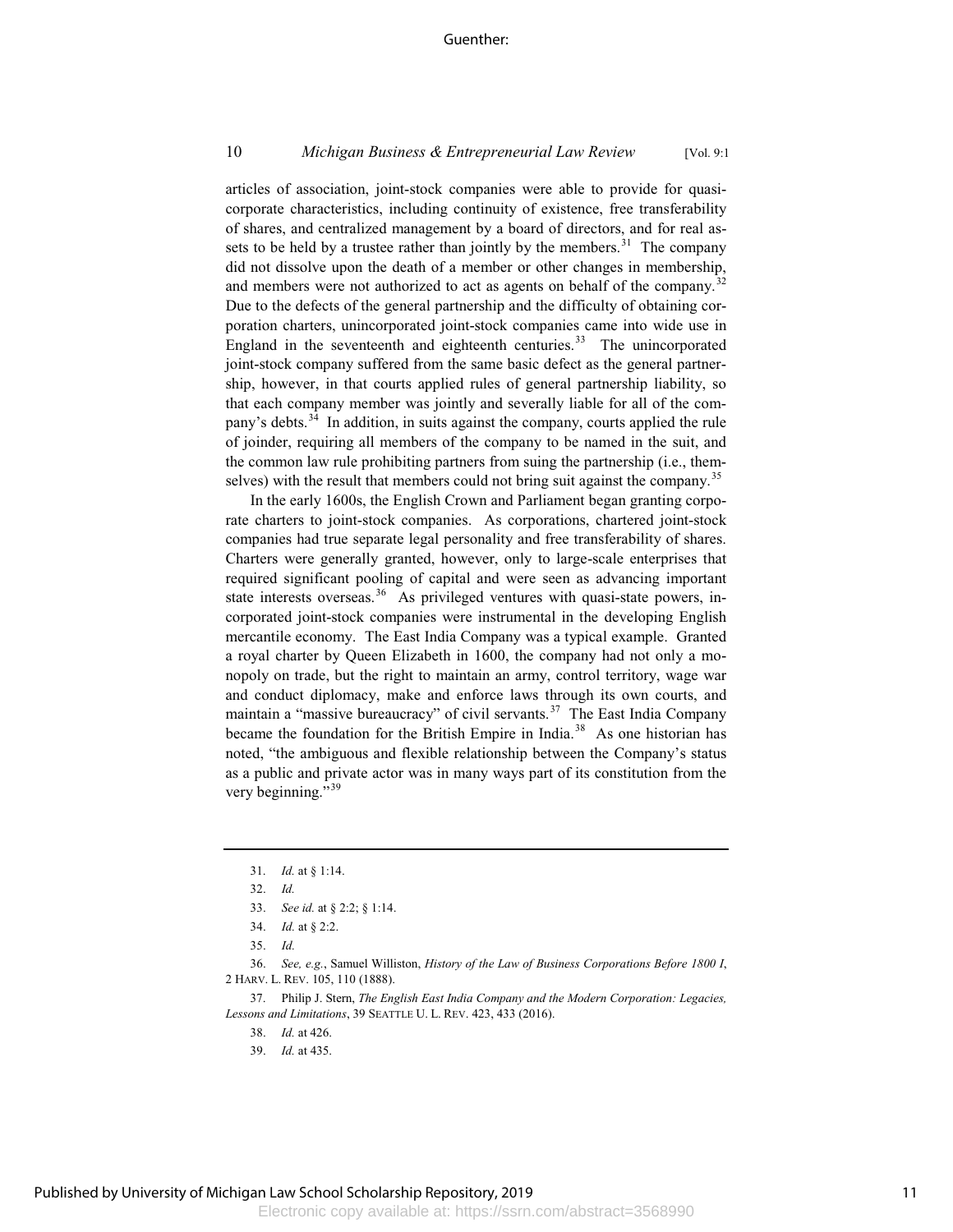Any nascent development of the English business corporation through the joint-stock company, however, was soon cut short. In the late seventeenth century, the proliferation of unincorporated joint-stock companies and a boom in trading of company shares led to a speculative bubble.<sup>40</sup> One of the most notorious speculators, the South Sea Company, inspired Parliament to enact the Bubble Act of 1720, ostensibly to protect unwary investors against fraud.<sup>41</sup> Though poorly drafted and its basic terms ill-defined, the Act was understood to make illegal, under severe penalty, the formation of new joint-stock companies with transferable shares except by royal or parliamentary charter.<sup>42</sup> The direct impact of the Act was uncertain, and in any event it was repealed in 1825, but if nothing else, the Bubble Act created a century of uncertainty and doubt about the legality of transferable shares issued by unincorporated companies.<sup>43</sup> Together with the relative rarity of royal and parliamentary charters, the Bubble Act "drastically limited the development of business corporations in Britain."<sup>44</sup> As one scholar put it, the business corporation in late eighteenth-century England was "an all-but-moribund institution."<sup>45</sup>

In English law, then, and in the eyes of English courts and legal commentators, the corporation was originally—and until at least the mid-nineteenth century largely remained—a non-business form. English courts did not generally even distinguish between non-business and business corporations.<sup>46</sup> Instead,

42. Arner, *Development of the American Law of Corporations to 1832*, *supra* note 8, at 33; Blair, *Locking in Capital*, *supra* note 8, at 415 (citations omitted); Paul G. Mahoney, *Contract or Concession? An Essay on the History of Corporate Law*, 34 GA. L. REV. 873, 887 (2000).

43. COX & HAZEN, *supra* note 23, at § 2:2.

44. Seavoy, *Public Service Origins*, *supra* note 8, at 32; Arner, *Development of the American Law of Corporations to 1832*, *supra* note 8, at 33 (the Bubble Act "retarded the development of the private business corporation in England for over one hundred years"); Blair, *Locking in Capital*, *supra* note 8, at 415 (the Bubble Act "slowed the development of this organizational form in England for more than one hundred years") (citations omitted) and note 88 (noting that England did not pass an effective general incorporation act until 1844); Mahoney, *Contract or Concession*?, *supra* note 42 at 888 ("the real impact of the Bubble Act was to cut off any possibility of further development of a common law of joint-stock companies."); Gower, *Some Contrasts Between British and American Corporation Law*, *supra* note 42, at 1371-1372 ("Hence the modern English business corporation has evolved from the unincorporated partnership, based on mutual agreement, rather than from the corporation, based on a grant from the state, and owes more to partnership principles than to rules based on corporate personality.").

45. Maier, *supra* note 8, at 83 (referring to corporations generally). *See also* Handlin & Handlin, *supra* note 8, at 3 ("Throughout the whole of the eighteenth century England chartered some half-dozen corporations for manufacturing purposes, and hardly more in any other business sphere.").

46. Dodd, *supra* note 8, at 13, 18, 195; *id.* at 18, note 6 (noting that the first English case to put an incorporated trading company in a separate category from an incorporated borough was decided in 1819).

<sup>40.</sup> COX & HAZEN, *supra* note 23, at § 2:2; Seavoy, *Public Service Origins*, *supra* note 8, at 31; L. C. B. Gower, *Some Contrasts Between British and American Corporation Law*, 69 HARV. L. REV. 1369, 1370 (1956).

<sup>41.</sup> COX & HAZEN, CORPORATIONS § 2:2; Seavoy, *Public Service Origins*, *supra* note 8 at 31.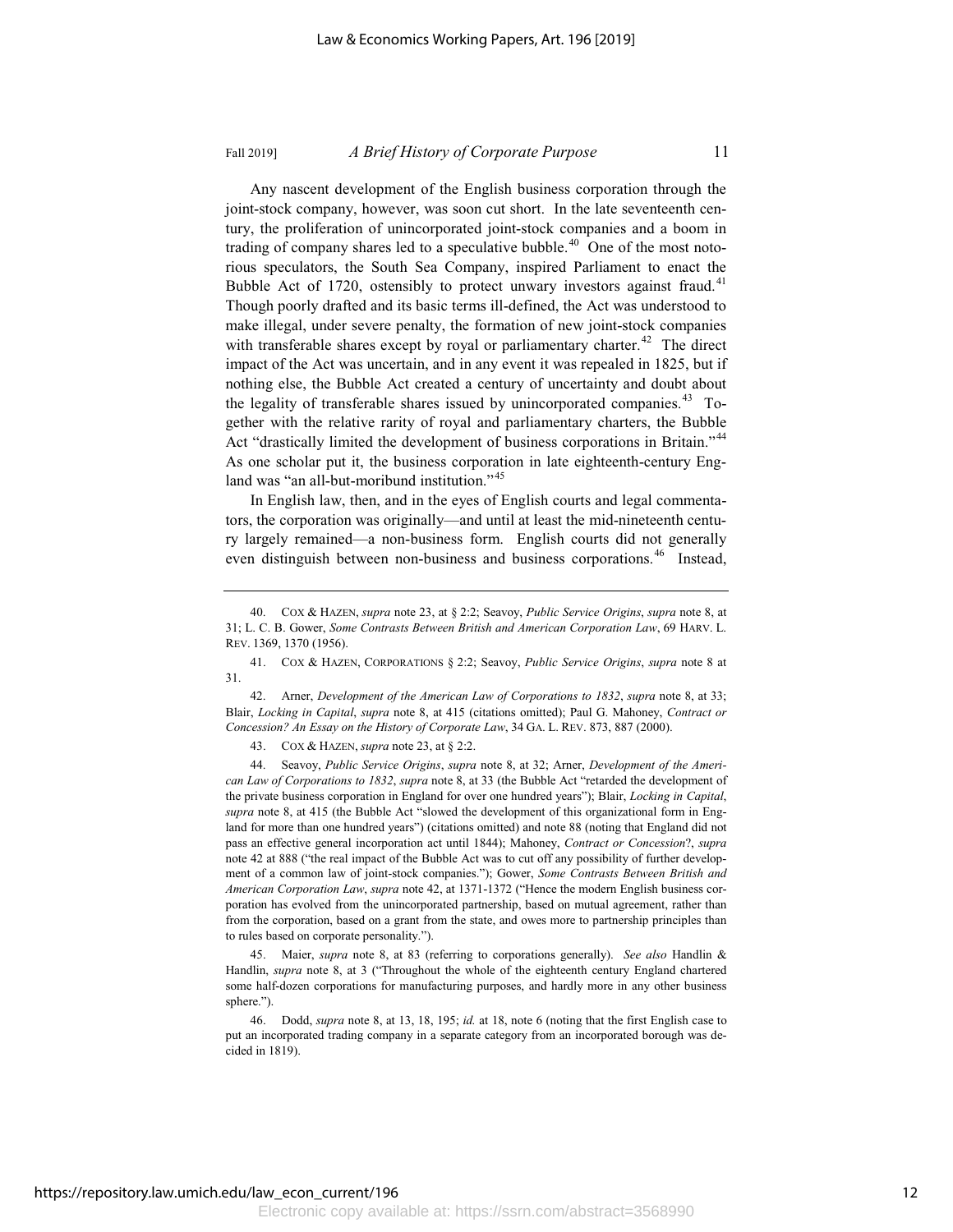they developed rules that purported to apply to all corporations alike.<sup>47</sup> Not surprisingly, English precedents, while purporting to establish rules that applied to all corporations, were ill-suited to business enterprises.<sup>48</sup>

As noted above, the first major case in English corporation law—*The Case of Sutton's Hospital* in 1612—involved a charity.<sup>49</sup> Sir Edward Coke does not restrict his opinion to charitable corporations or even distinguish between charitable and non-charitable corporations. Among the five things he describes as "of the essence of a Corporation," Coke does not mention corporate purpose.<sup>50</sup>

Similarly, in his subsequent *Institutes of the Laws of England*, first published in 1628, Coke does not appear to acknowledge the existence of business corporations.<sup>51</sup> Coke defines a corporation or "body politike" as

. . .a body to take in succession, framed (as to that capacity) by policie, and thereupon it is called here by Littleton a body politike; and it is also called a corporation, or a body incorporate, because the persons are made into a body, and are of capacity to take and grant, etc." $52$ 

By this account, the distinguishing characteristics of the corporation appear to be only two: separate legal personality and the ability to aggregate capital.<sup>53</sup> Coke's ensuing discussion of corporations, while brief, are concerned only with ecclesiastical and municipal organizations, without mentioning trade or business:

Every body politike, or corporate, is either ecclesiasticall or lay: ecclesiastical, either regular as abbots, priors, etc., or secular, as bishops, deans, archdeacons, parsons, vicars, etc.; lay, as maior and communaltie, baylifes and burgesses, etc. Also every body politike is either elective, presentative, collative or donative. And in the case of these againe it is either sole, or aggregate of many . . . . And this body poli-

51. *See* Blumberg, *Accountability of Multinational Corporations*, *supra* note 20 at 300 (stating that Coke wrote "at a time when there were virtually no business corporations in England"); *see also* Arner, *Development of the American Law of Corporations to 1832*, *supra* note 8 at 29.

<sup>47.</sup> *Id.* at 195.

<sup>48.</sup> *Id.* at 195; HURST, supra note 8, at 7.

<sup>49.</sup> Arner, *supra* note 8, at 28 (Sutton's Hospital "is generally regarded as one of the most important early cases on corporations."). *See also* Holdsworth, *supra* note 23, at 382, n. 1 ("The legal sense of the word hospital is a corporate foundation, endowed for the perpetual distribution of the founder's charity, in the lodging and maintenance of a certain number of poor persons, according to the regulation and statutes of the founder. Such institutions are not necessarily connected with medicine or surgery, and in their original establishment had no necessary reference to sickness of accident.") (citation omitted).

<sup>50.</sup> Case of Sutton's Hospital (1612) 77 Eng. Rep. 960, 968-969 (KB). These five things are (i) lawful authority of incorporation; (ii) persons to be incorporated; (iii) a name; (iv) a place; and (v) words sufficient in law to indicate the intent to form a corporation. *See also* Arner, *supra* note 8, at 29.

<sup>52.</sup> COKE ON LITTLETON, *supra* note 25, at \*250a.

<sup>53.</sup> *See infra* discussion accompanying notes 518 to 525.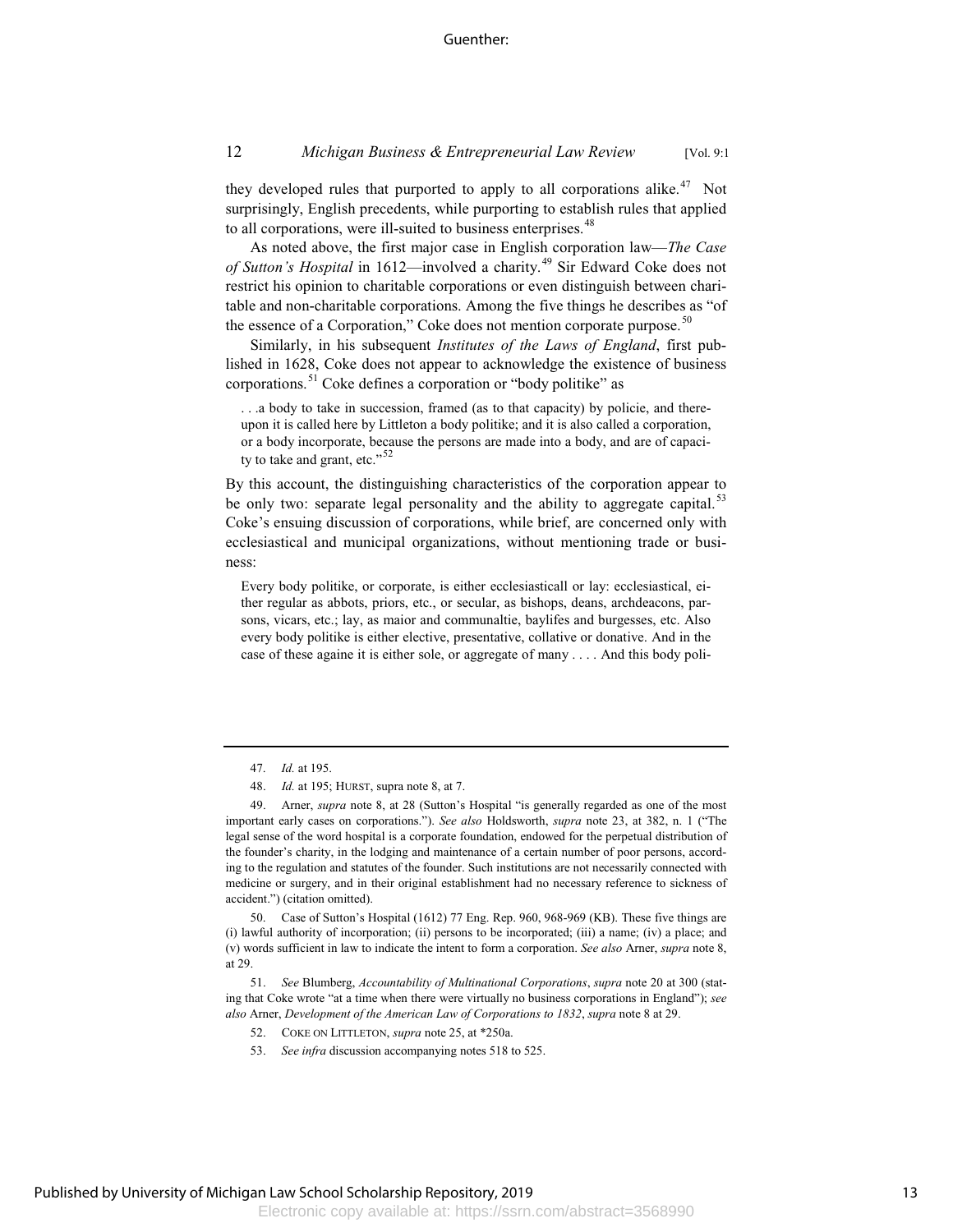tike, corporate, aggregate of many, is by the civilians called collegium or universitas.  $54$ 

Other early English commentators paid similarly scant attention to business corporations. William Blackstone, in his *Commentaries on the Laws of England*, first published in 1765, also identifies five "powers, rights, capacities, and incapacities,"<sup>55</sup> which are "necessarily and inseparably incident to every corporation,"<sup>56</sup> but like Coke, he does not mention corporate purpose. With respect to the types of corporations, Blackstone follows a schema similar, but not identical, to that of Coke: corporations may be sole or aggregate, ecclesiastical or lay, but within the latter category, Blackstone distinguishes between eleemosynary and civil.<sup>57</sup> Eleemosynary corporations are charities "constituted for the perpetual distribution of the free alms, or bounty, of the founder of them, to such persons as he has directed."<sup>58</sup> Civil corporations "are such as are erected for a variety of temporal purposes."<sup>59</sup> As examples of civil corporations, Blackstone lists the King; "corporations erected for the good government of a town or particular district"; church wardens; the college of physicians and company of surgeons in London; the royal society of antiquarians; the universities of Oxford and Cambridge; and most significantly for our purposes, corporations "for the advancement and regulation of manufactures and commerce; as the trading companies of London and other towns."<sup>60</sup> Blackstone may thus be the first English commentator to mention business corporations as such, though it should be noted that, rather than putting them in a separate category, he still includes them with municipal, educational, and other non-business corporations in the broad category of civil corporations established for some "temporal purpose."<sup>61</sup>

Perhaps the first English treatise devoted specifically to corporation law was published in 1793.<sup>62</sup> Stewart Kyd, in his *Treatise on the Law of Corporations*, defines a corporation, or "body politic," as

- 57. BLACKSTONE, *supra* note 25, at \*469-471.
- 58. *Id.* at \*471.
- 59. *Id.* at \*470.
- 60. *Id.* at \*471.
- 61. *Id.* at \*470; *but see* the restriction Blackstone notes on trading company bylaws at \*476.

62. JOSEPH K. ANGELL & SAMUEL AMES,ATREATISE ON THE LAW OF PRIVATE CORPORATIONS AGGREGATE 1, vi (1832); *but see* Arner, *supra* note 8, at 42. S*ee also* WILLIAM SHEPPARD, OF CORPORATIONS, FRATERNITIES AND GUILDS (Garland Pub., Inc. 1978) (1659) (cited in Arner, *supra* note 8, at 31-33, n. 45) (discussing Sheppard as potentially the first English book on

<sup>54.</sup> COKE ON LITTLETON, *supra* note 25, at \*250a; *see* the very similar language in Case of Sutton's Hospital, (1612) 77 Eng. Rep. 960, 968 (KB) ("That every Corporation or Incorporation, or body Politick and Incorporate, who are all one, either stand upon one sole person, as the King, Bishop, Parson, &c. or aggregate of many, as Mayor and Commonalty, Dean and Chapter, &c., and these are in the Civil Law are [sic] called *Universitas sive Collegium*.").

<sup>55.</sup> BLACKSTONE, *supra* note 25, at \*475; *see also* Arner, *supra* note 8, at 37.

<sup>56.</sup> BLACKSTONE, *supra* note 25, at \*475. The five essential powers or rights are (i) to have perpetual succession; (ii) to sue or be sued; (iii) to purchase and hold lands "for the benefit of themselves and their successors"; (iv) to have a common seal; and  $(v)$  to make by-laws or private statutes for the better governance of the corporation. *Id.* at \*475-76.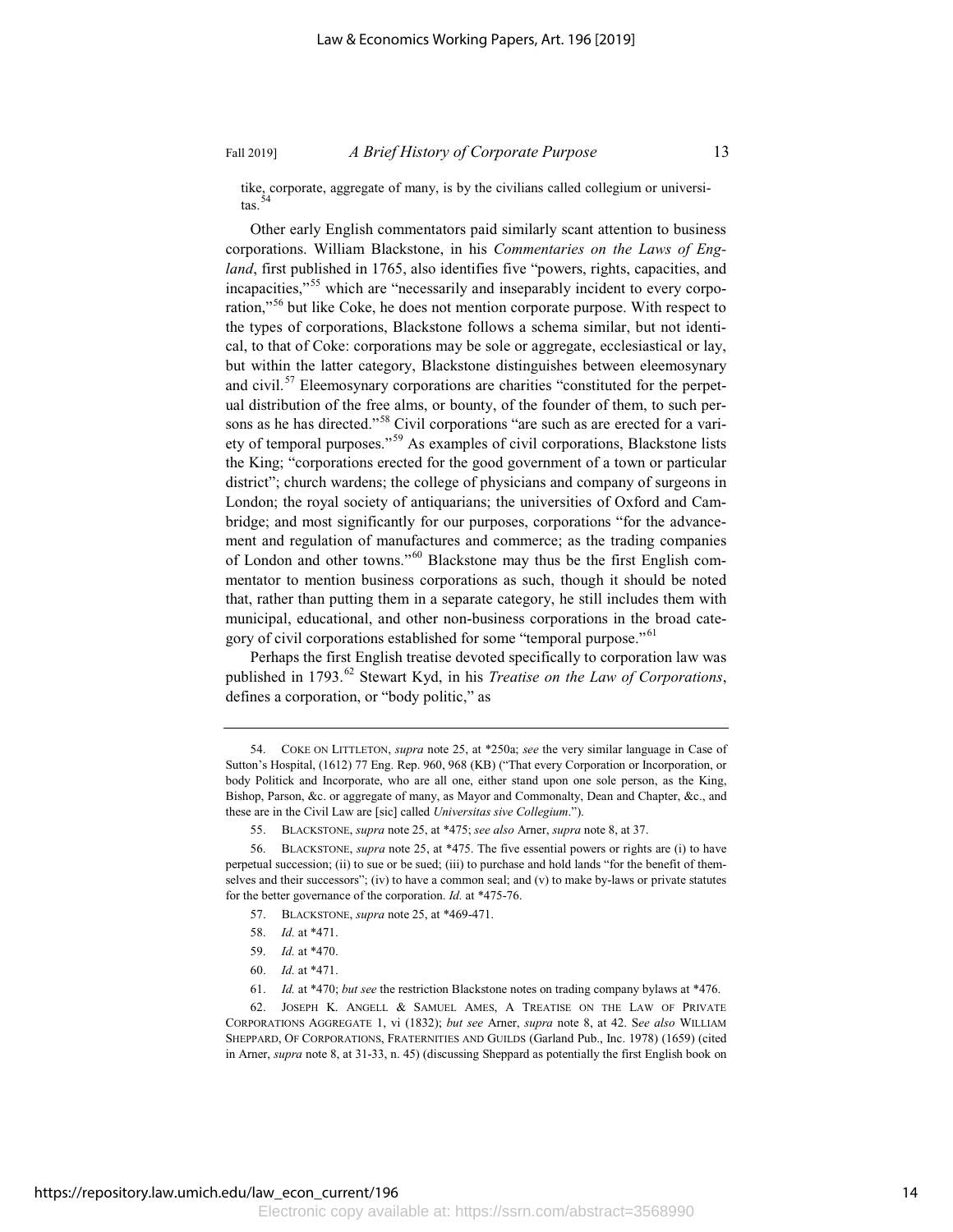. . .a collection of many individuals, united into one body, under a *special denomination*, having perpetual succession under an *artificial form*, and vested, by the policy of the law, with the capacity of acting, in several respects, as an *individual*, particularly of taking and granting property, of contracting obligations, and of suing and being sued, of enjoying privileges and immunities in *common*, and exercising a variety of political rights, more or less extensive, according to the design of its institution, or the powers conferred on it, either at the time of its creation, or at any subsequent period of its existence.<sup>63</sup>

Like Coke and Blackstone, Kyd enumerates the "essential characteristics"<sup>64</sup> of the corporation.<sup>65</sup> Consistent with Coke and Blackstone, Kyd identifies separate legal personality, or perpetual succession, and the ability to aggregate property as two key attributes of the corporate form, regardless of the nature of the corporate activity. Kyd's types of corporation are otherwise much the same as Blackstone's.<sup>66</sup> Unlike Coke and Blackstone, however, Kyd specifically discusses corporate purpose as the criterion that distinguishes one category of corporation from another: "It is not the description of the persons who are the members of a corporation, but the purpose of its institution which characterises it to be a lay or a spiritual foundation."<sup>67</sup> Civil corporations are, as with Blackstone, those established "for a variety of temporal purposes."<sup>68</sup> This category includes the King; cities, towns, and other local government; "the two universities"; $\frac{69}{6}$  corporations for "the maintenance and regulation of some particular object of public policy,"<sup>70</sup> such as regulating navigation, "the Bank," and insurance companies in London; $^{71}$  the College of Physicians, the Company of Surgeons in London, the Royal Society, the Society of Antiquarians, the Royal Academy of Arts, and others for the advancement of science and the arts; and corporations for "the regulation of trade, manufactures, and commerce, such as the East India Company, and the companies of trades in London and other towns."<sup>72</sup>

Two points may be noted. First, while Kyd's list of civil corporations appears to rely on Blackstone's, the number, variety, and specificity of description

- 67. *Id.* at 23.
- 68. *Id.* at 27.
- 69. *Id.* at 28.
- 70. *Id.* at 28.
- 71. *Id.* at 28-29.
- 72. *Id.* at 29.

the law of corporations but noting that Sheppard did not advance much beyond Coke in Sutton's Hospital).

<sup>63.</sup> KYD, *supra* note 25, at 13 (emphasis in original).

<sup>64.</sup> *Id.* at 6.

<sup>65.</sup> *See id.* at 6-10. These "essential characteristics" are: (i) perpetual succession; (ii) possessing and transmitting property; (iii) "common burthens," as examples of which Kyd cites certain taxes, customs and duties; (iv) "some peculiar privileges," such as exemption from tolls and duties; and (v) the ability to sue and be sued.

<sup>66.</sup> *See id.* at 20-32.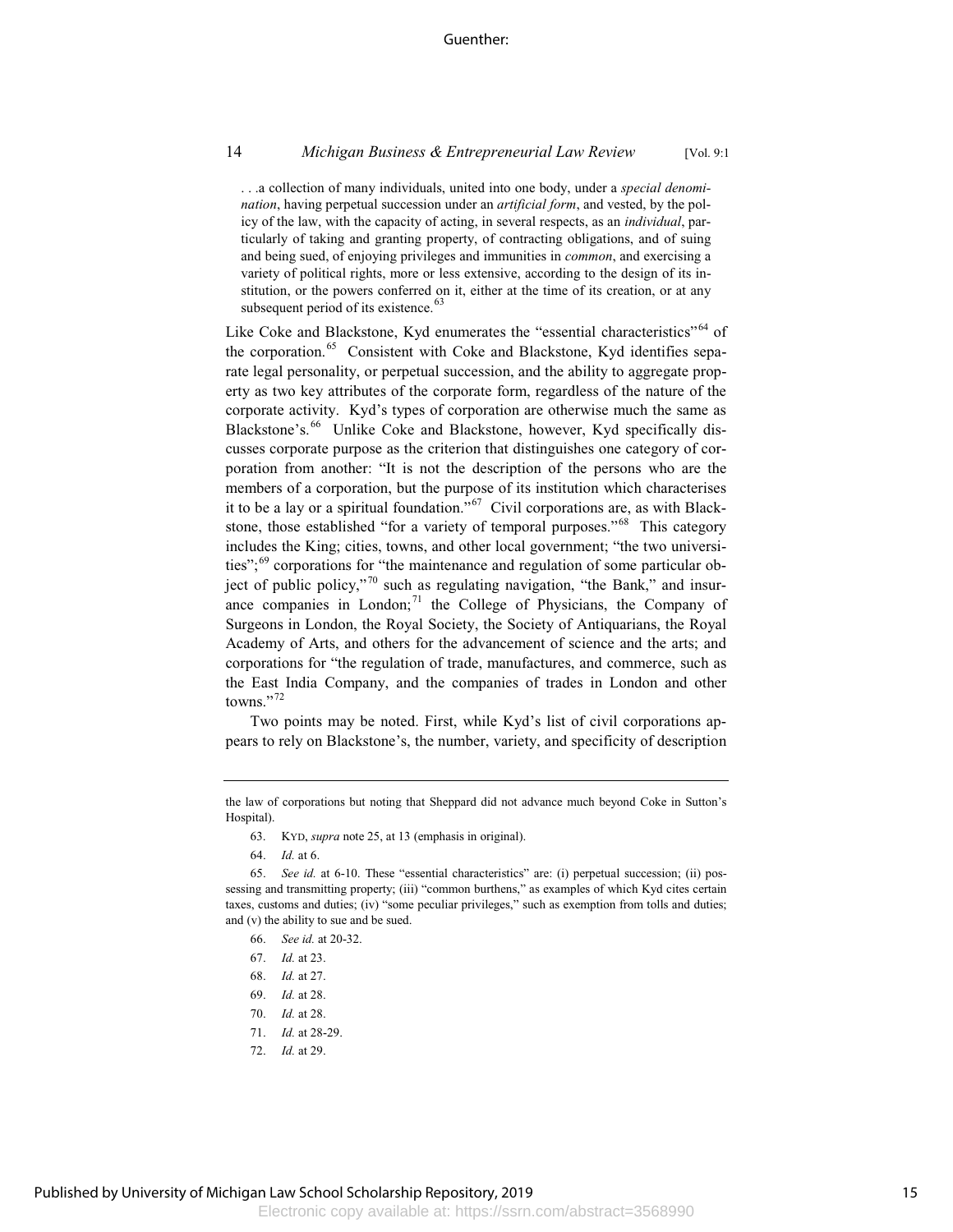of business-like corporations have grown. While the East India Company existed during Coke's and Blackstone's lifetimes, Kyd appears to be the first to mention it by name, perhaps reflecting its rise to prominence, along with other mercantilist joint-stock corporations, in the eighteenth century.<sup>73</sup> It would also not appear coincidental that Kyd mentions corporations engaged in transportation and finance.<sup>74</sup> The second point, however, is that Kyd nonetheless continues to group business enterprises with municipal, educational, and other non-business organization in the category of corporations pursuing some "temporal purpose."

Prior to the American Revolution, then, and even for some decades thereafter, the ordinary business corporation cannot be said to have had a meaningful existence in English law. Few English business corporations existed; those that did exist, such as the East India Company, often were not ordinary; and English courts and legal commentators such as Coke, Blackstone, and Kyd did not typically consider the business corporation to exist as a distinct legal form.<sup>75</sup> To the contrary, English corporation law taught that all organizations, business and non-business like, used essentially the same form of corporation with the same essential features, and to the extent such organizations pursued some "civil" purpose, there was no significant difference between them.

### B*. The American Colonies.*

Early American corporation law was based on available English precedent and, as might be expected, largely resembled English law. Corporations in the American colonies required a special charter from the King or the English parliament, directly or by delegated authority.<sup>76</sup> As in England, corporations were few, and business corporations even fewer.<sup>77</sup> The purposes of most corporations, to the extent clearly set forth in their charters, were municipal, religious, educational, or charitable, or in the case of incorporated joint-stock companies, often one or more of the foregoing intertwined with commercial or trade-related

<sup>73.</sup> *See also id.* at 61(mentioning the East India Company's exclusive right of trading).

<sup>74.</sup> *See infra* discussion accompanying notes 219 to 349 on the importance of the transportation and finance sectors for internal improvement companies in the former colonies after the Revolution.

<sup>75.</sup> The notion of the business corporation as a distinct form of legal entity does not appear to have occurred to Blackstone or Kyd; Blackstone made no mention of the few existing English decisions relating to business corporations, and Kyd cited very few of them in his two-volume treatise. *See, e.g.*, DODD, *supra* note 8, at 14, 196; SEAVOY, ORIGINS, *supra* note 8, at 46 ("Blackstone had not clearly distinguished between municipal corporations, benevolent public service corporations, and business corporations, and the other classes of English corporations he discussed did not exist in the legal and social structure of the United States.").

<sup>76.</sup> DAVIS, *Corporations in the American Colonies*, *supra* note 8, at 7-8; Hamill, *supra* note 8, at 88-89.

<sup>77.</sup> DAVIS, *Eighteenth Century Business Corporations in the United States*, *supra* note 8, at 329; Hamill, *supra* note 8, at 84.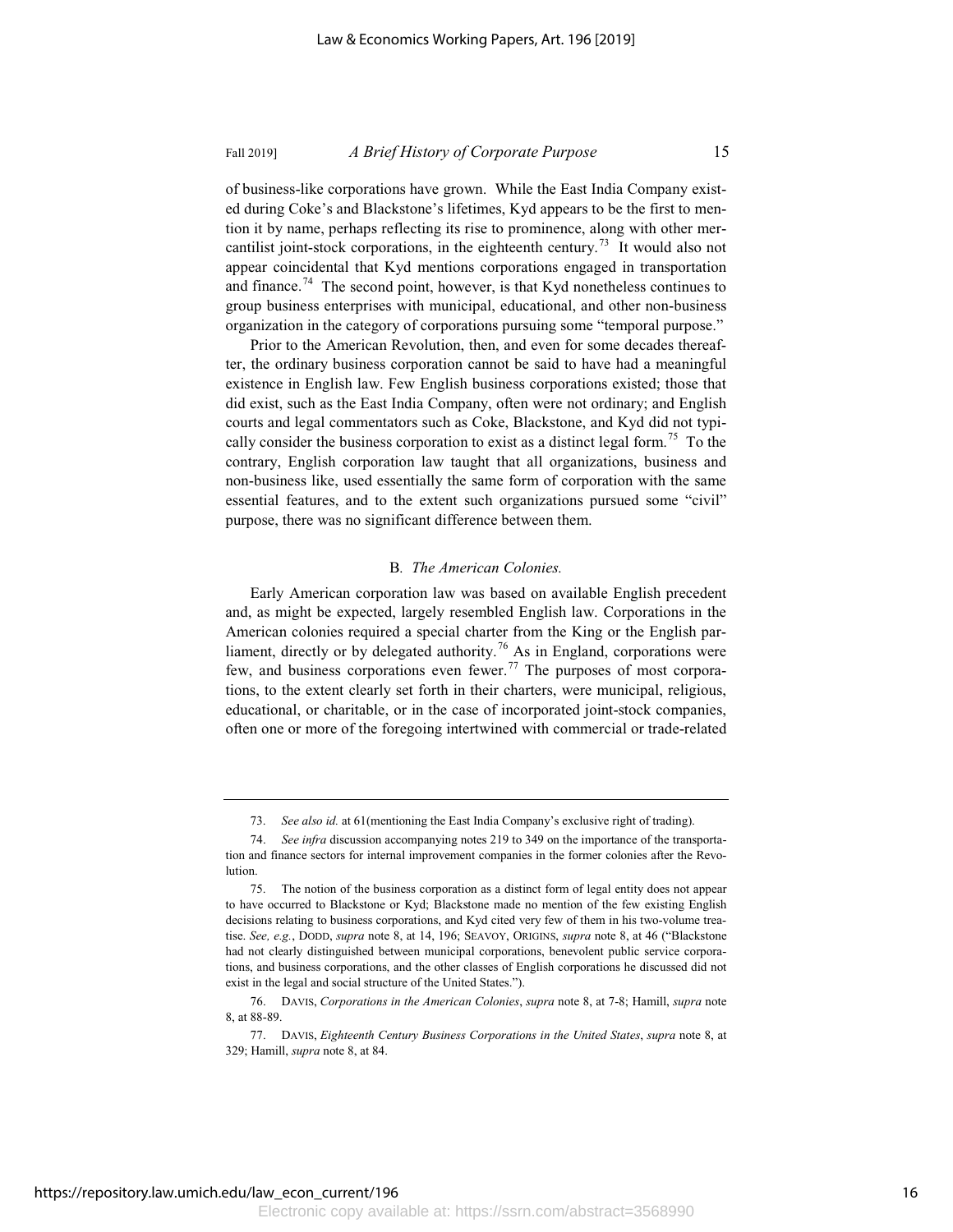$a$ ims.<sup>78</sup> As in England, most colonial business associations remained partnerships or unincorporated joint-stock companies.<sup>79</sup>

### 1. Mixed Trade and Municipal Corporations.

The earliest English corporate charter for a primarily American enterprise appears to have been granted in 1587 by Sir Walter Raleigh, by royal letters patent the Governor of Virginia, to John White and twelve other "Gentlemen" of London, who were constituted a body corporate with the title, "Gouernour and Assistants of the Citie of Ralegh in Virginia."<sup>80</sup> Whether the "Citie of Ralegh" was intended to be a trade or municipal corporation is difficult to determine,  $81$  a difficulty compounded by John White's return to England in 1591 with the news that the colonists had disappeared.<sup>82</sup> The Virginia Company, established by charters granted in 1606, 1609, and 1612 with the company title, "The Treasurer and Company of Adventurers and Planters of the City of London, for the first Colony in Virginia," seems to have been primarily a business corporation modeled on the East India Company, with many of the same shareholders, but again, as an intended colony, the corporation's municipal aspect seems implicit, and fundraising for the new venture also appealed to religious motives.<sup>83</sup> The "Councill established at Plymouth, in the County of Devon, for the plant-

<sup>78.</sup> Blair, *supra* note 8, at 423 (citations omitted). Regarding early corporate charters, several challenges should be noted. Determining whether a given colonial enterprise was indeed a corporation is often difficult. Records were sketchy and poorly kept; whether a legislative body or official had lawful authority to charter a corporation was frequently unclear; the terms "corporation" and "body politic" were used very loosely in the eighteenth century; some corporations were chartered multiple times, with uncertain effect, under different circumstances; and many purported colonial corporations never got off the ground or were short-lived and ineffectual. *See* DAVIS, *Corporations in the American Colonies supra* note 8, at 60 ff.; William B. Stoebuck, *Reception of English Common Law in the American Colonies*, 10 WM. & MARY L. REV. 393, 395 (1968). Dissensus among legal scholars and historians as to the actual roster of colonial American business corporations accordingly persists. *See infra* discussion infra accompanying notes 117 to 149. In addition, while early American corporate charters often set forth in their charters "only a relatively narrow and specific set of corporate purposes," (Hansmann & Pargendler, *supra* note 8, at 139), there was no standard format, and drafting conventions were sometimes dramatically different. Legal concepts and categories such as nonprofit versus for-profit, charitable versus business, and public versus private did not exist. *See infra* discussion accompanying notes 203 to 218. *See also* Hilt, *supra* note 8, at 52, on the problem of enforcement of charter provisions ("'Not even the finest administrative system could have enforced' the charters 'welter of variety and inconsistency.'")(citation omitted).

<sup>79.</sup> SEAVOY, ORIGINS *supra* note 8, at 47 (regarding English law); Blair, *supra* note 8, at 404.

<sup>80.</sup> DAVIS, *Corporations in the American Colonies*, *supra* note 8, at 30 (citations omitted); *see* COX & HAZEN, *supra* note 23, at § 2:2 n.2 ("Cumbersome names such as this seem to go back to the quaint, obsolete, old concept 'that a corporation consists of a head and members, that, if for a while it is headless, it is capable of no act save that of electing a new head.  $\dots$ ") (citation omitted).

<sup>81.</sup> DAVIS, *Corporations in the American Colonies*, *supra* note 8, at 30-32.

<sup>82.</sup> DAVIS, *Corporations in the American Colonies*, *supra* note 8, at 32, *but cf.* 32-33.

<sup>83.</sup> *Id.* at 33-35. *See also* Stoebuck, *supra* note 78, at 396 (noting that the quarterly court, or council, had the power to make laws).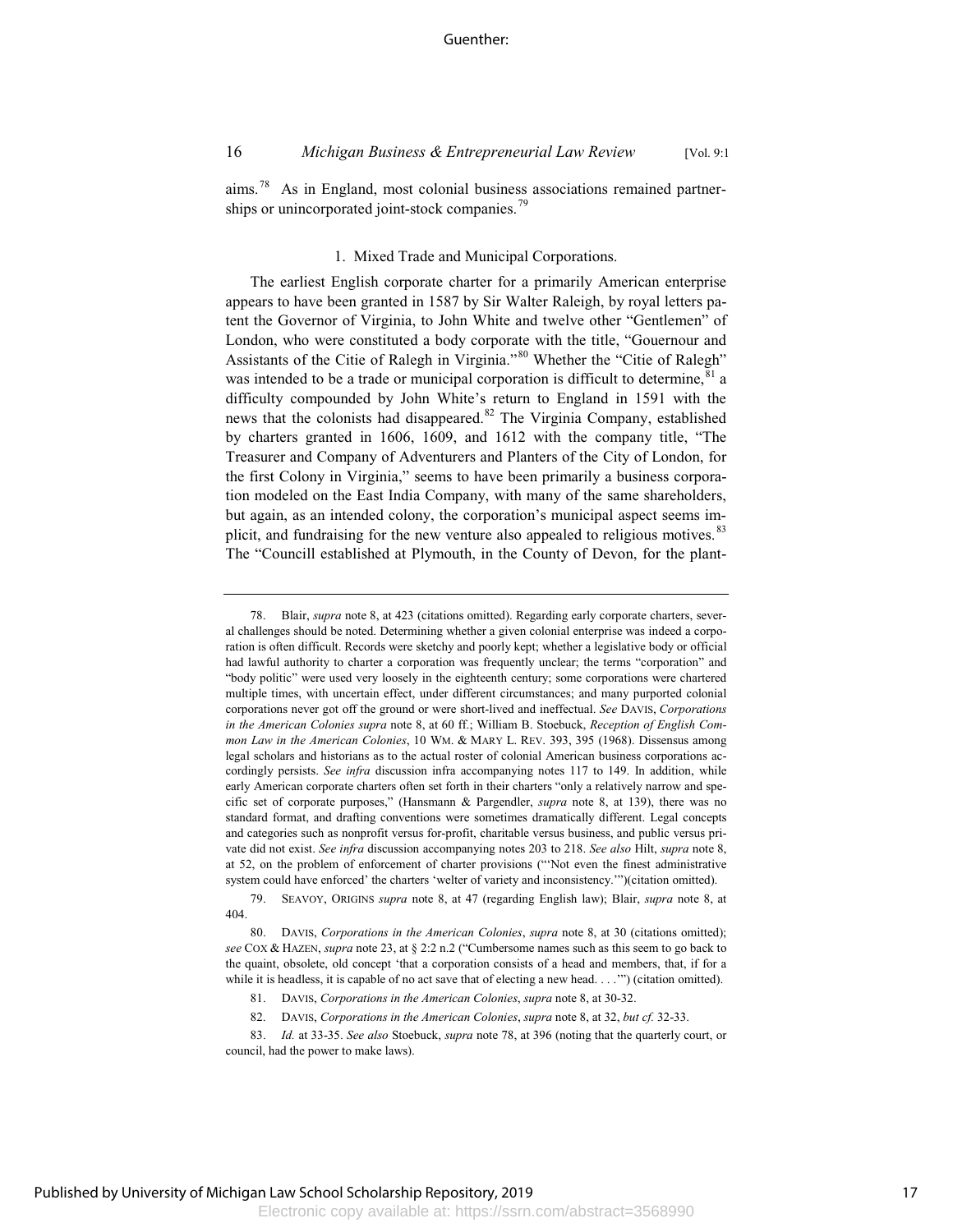ing, ruling and gouerning of New-England, in America," established in 1620 by a Crown charter, was organized as a business corporation to promote the fishing industry.<sup>84</sup> The "body corporate" consisted of a council of forty persons rather than stockholders, however, and the establishment of settlements and the emphasis on governing of New England would again seem to constitute a municipal rather than business purpose.<sup>85</sup> The Massachusetts Bay Company, incorporated in 1629 as "The Governor and Company of the Massachusetts Bay in Newe-England," was similarly organized as a business corporation like the East India and Virginia companies, but "soon lost what little financial character it originally possessed. It was rather dominated by the desire to establish in the New World a colony in which certain ways of living and thinking might find unhampered expression."<sup>86</sup> The Massachusetts Bay Company eventually lost its private corporate character altogether and evolved into the government of the colony of Massachusetts, being granted a "province charter" in 1691.<sup>87</sup> Nor was Massachusetts an exception in this regard; the colonies of Connecticut and Rhode Island were originally organized as corporations with Crown charters, Connecticut in 1662 and Rhode Island perhaps in 1643 or more definitively in 1663.<sup>88</sup> According to Joseph S. Davis, the corporate charters of Connecticut and Rhode Island were the source of their legislative powers, even "the fundamental law in these two colonies down to the Revolution."<sup>89</sup> Indeed, Rhode Island's corporate charter was not replaced by a state constitution until  $1842$ .<sup>90</sup>

Other more clearly municipal corporations in the colonies included chartered boroughs, cities, and towns. The first of these appears to have been incorporated in 1641 in Maine by the proprietor of the newly chartered province, Sir Fernando Gorges, who organized "the Planters and Inhabitants of Acomenticus" into "one bodie politique and corporate" to be known as the "Towne of Acomenticus," which a year later was supplanted by the "Cittie" of Gorgeana, the first formally established American city.<sup>91</sup> The second of these was New York.<sup>92</sup> In 1665, after taking possession of the city, then known as New Amsterdam, from the Dutch authorities, the English governor declared that city officials would henceforth be known as mayor, alderman, and sheriff, "according to the Custome of England in other his Majesties Corporacons," and that the inhabitants of Manhattan would thenceforth "bee for ever accounted, nominated and Established, as one Body Politique and Corporate."<sup>93</sup> A total of seven mu-

93. *Id.* at 51-52.

<sup>84.</sup> *Id.* at 34.

<sup>85</sup>*. Id.*

<sup>86.</sup> *Id.* at 39. *See also* Maier, *supra* note 8, at 56.

<sup>87.</sup> DAVIS, *Corporations in the American Colonies*, *supra* note 8, at 40.

<sup>88.</sup> *Id.* at 20, 40-41.

<sup>89.</sup> *Id.* at 41

<sup>90.</sup> *Id.*

<sup>91.</sup> *Id.* at 50-51.

<sup>92.</sup> *Id.* at 51.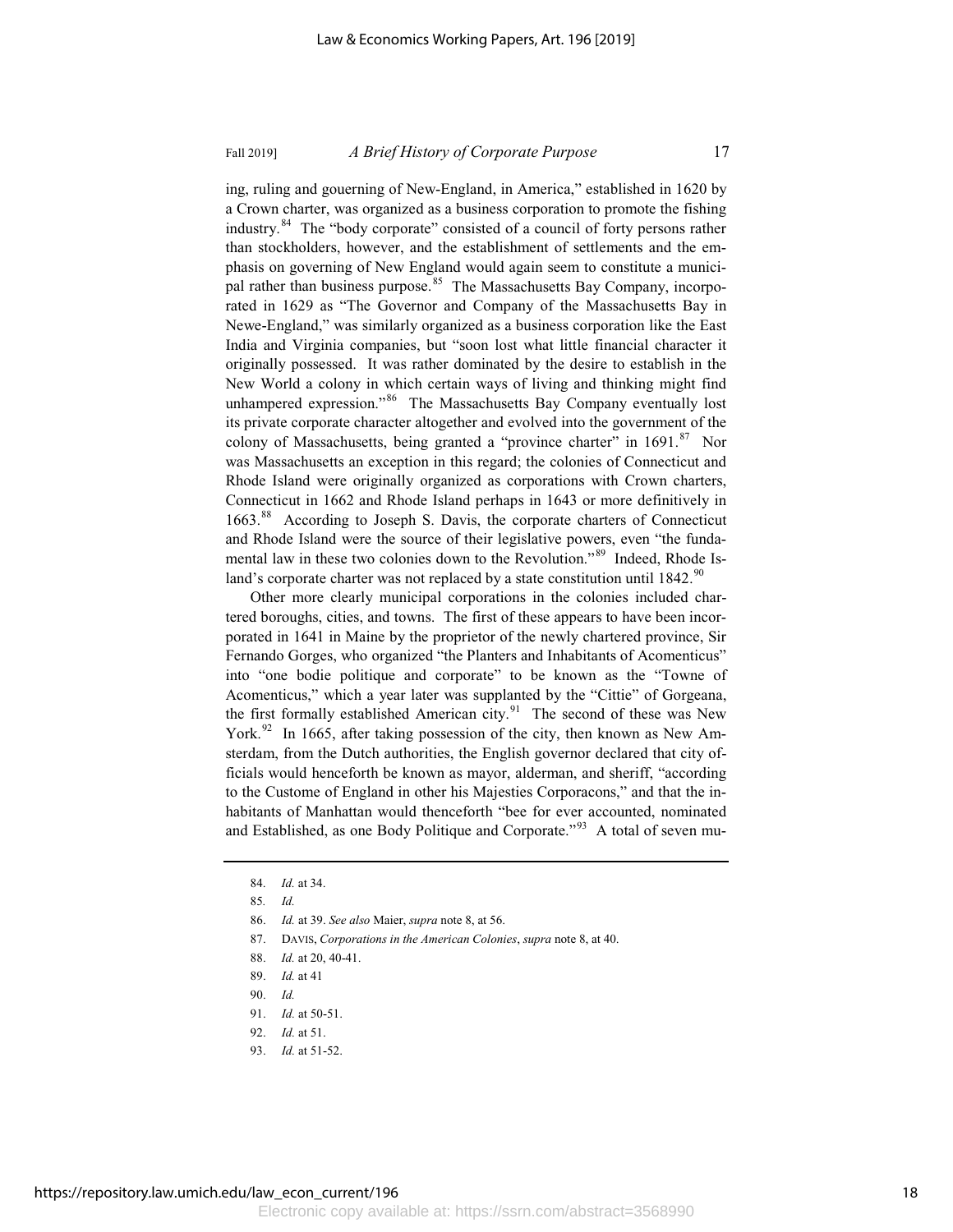nicipalities in the seventeenth century, and more than double that number in the eighteenth century prior to the Revolution, were incorporated in the colonies.<sup>94</sup>

### 2. Ecclesiastical Corporations.

The most numerous corporations in the early American colonies were religious or ecclesiastical in nature.<sup>95</sup> Several colonies codified the common law principle that the parson of the established church was a variety of corporation.<sup>96</sup> In 1755, for example, the Massachusetts legislature passed an act providing that deacons, church wardens, and other governing bodies of Protestant churches should be

. . .deemed so far as bodies corporate, as to take in succession all grants and donations, whether real or personal, made either to their several churches, the poor of their churches, or to them and their successors, and to sue and defend in all actions touching the same.<sup>97</sup>

The same principle may have been recognized generally in the colonies.<sup>98</sup> Other colonies granted churches more typical corporate charters. The earliest of these appear to include the charters granted in New York, first in 1696 to the "Minister Elders and Deacons of the Dutch Protestant Congregation in the City of New York," and again in 1697 to Trinity Church (Episcopal) of New York.<sup>99</sup> New Jersey chartered Episcopal church corporations in 1709-10 and 1718 and a Presbyterian church corporation in  $1734$ .<sup>100</sup> Churches were granted corporate charters in Pennsylvania after 1760 and in Rhode Island in the 1770s.<sup>101</sup>

### 3. Charitable and Benevolent Corporations.

After churches, the most common corporations in the colonies were those with charitable or benevolent purposes, many of whose activities were not clearly separable from those of churches.<sup>102</sup> Among the earliest of these were missionary societies, such as "the President and Society for the propagation of the Gospell in New England," incorporated by the English Parliament in 1649 and known as the New England Company, aimed at evangelizing Native Amer-

<sup>94.</sup> Albany, New York, received a charter in 1686, and Westchester in 1696; Baltimore, as "St. Mary's City," in 1667; Philadelphia in 1691; and Germantown, Pa. in 1689. Some twenty-four municipal corporations were created in the American colonies; sixteen or seventeen survived until the Revolution. *Id.* at 52-54, 59-60.

<sup>95.</sup> *Id.* at 75.

<sup>96.</sup> *Id.*

<sup>97.</sup> *Id.* at 79 (citation omitted).

<sup>98.</sup> *Id.* at 76.

<sup>99.</sup> *Id.*

<sup>100.</sup> *Id.* at 77-78 (noting that New Jersey did not separate from New York until 1738).

<sup>101.</sup> *Id.* at 78 (Pennsylvania); *id.* at 78-79 (Rhode Island).

<sup>102.</sup> *Id.* at 82.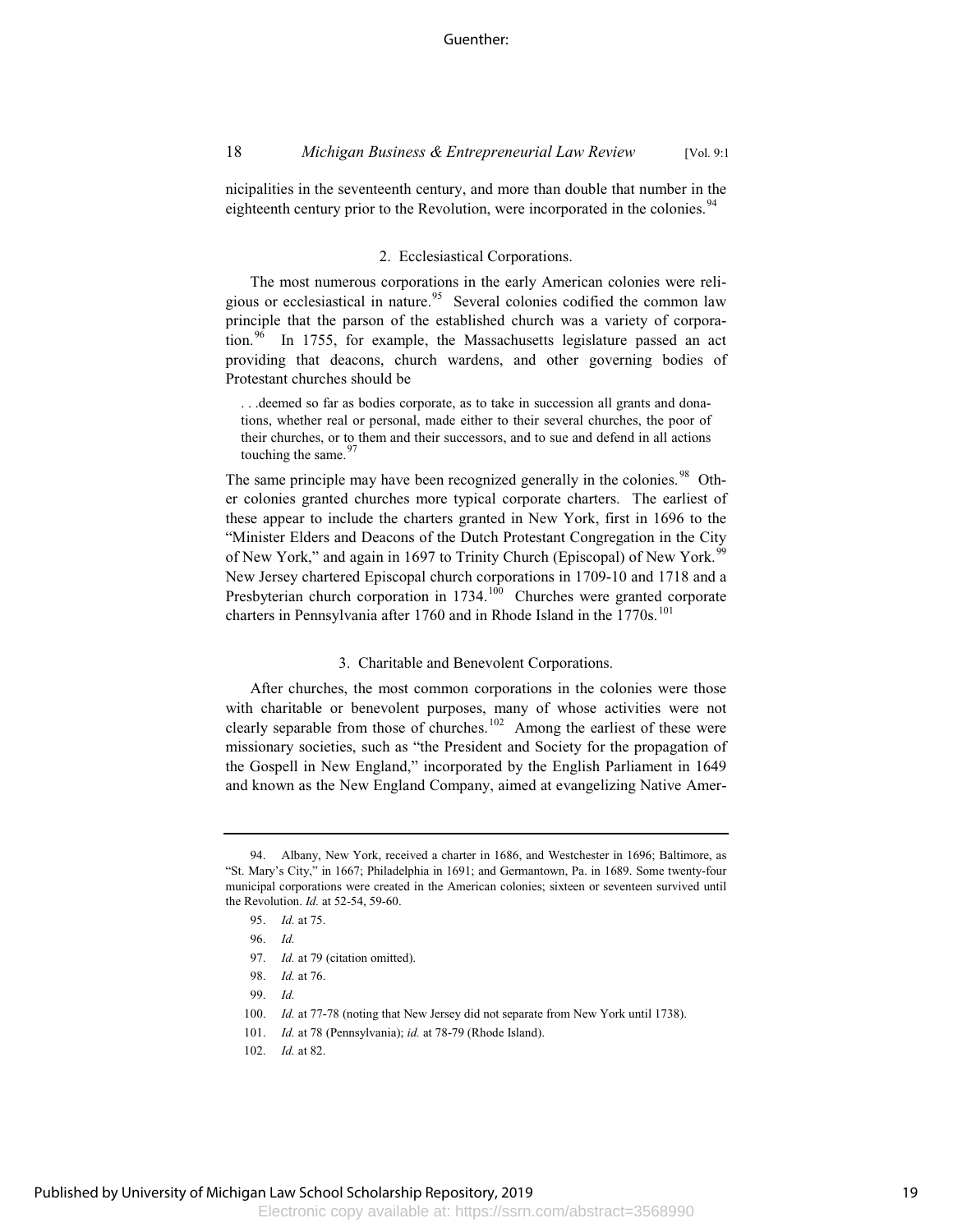ican populations.<sup>103</sup> Organizations charged with administering public charity or correction included The Corporation for the Relief of Poor and Distressed Presbyterian Ministers, and of the Poor and Distressed Widows and Children of Presbyterian Ministers, chartered in 1759 in Pennsylvania;<sup>104</sup> Boston's Overseers of the Poor, established by the Massachusetts General Court in 1772;<sup>105</sup> and The Contributors to the Pennsylvania Hospital, incorporated by the Pennsylvania General Assembly in 1750 "for the relief of the sick poor of this province."<sup>106</sup> The entire colony of Georgia was chartered as a charitable corporation in 1732 by King George II and nineteen other trustees.<sup>107</sup> Colonial charitable corporations also included marine societies, whose purpose was to bring together the mariners of a particular port, in order to provide mutual aid and to increase knowledge of navigation;<sup>108</sup> libraries;<sup>109</sup> and The New York Chamber of Commerce, chartered by the governor in  $1770^{110}$ 

### 4. Educational Corporations.

Colonial corporations with an educational purpose were typically colleges; nine colleges were chartered prior to the Revolution.<sup>111</sup> The only one directly incorporated by royal charter was the College of William and Mary in Virginia in  $1693$ <sup>112</sup> The President and Fellows of Harvard College were initially incorporated in 1650 by the Massachusetts General Court.<sup>113</sup> Yale College, established in 1701 as a "collegiate school" with a governing board on the model of a business partnership, in 1745 received the first corporate charter granted by the Connecticut assembly.<sup>114</sup> A group of Presbyterians were initially denied a corporate charter for Princeton University, then known as The College of New Jersey, by the state's governor, who refused, probably on ecclesiastical grounds; the governor died in 1746, however, and the college obtained a charter in 1748

<sup>103.</sup> *Id.* at 38.

<sup>104.</sup> Baldwin, *supra* note, 8 at 457.

<sup>105.</sup> Maier, *supra* note 8, at 56; DAVIS*, Corporations in the American Colonies*, *supra* note 8, at 73.

<sup>106.</sup> DAVIS, *Corporations in the American Colonies*, *supra* note 8, at 83 (citation omitted).

<sup>107.</sup> *Id.* at 35.

<sup>108.</sup> *Id.* at 101; Baldwin, *supra* note 8, at 452 (discussing the marine societies chartered in Boston in 1754, Salem in 1772, Marblehead in 1773, New York City in 1770, and the Society for the Relief of the Poor and Distressed Masters of Ships, their Widows and Children, chartered by the Pennsylvania assembly in 1770).

<sup>109.</sup> *See, e.g.*, DAVIS, *supra* note 8, at 100 (discussing libraries chartered in Philadelphia in 1742, Rhode Island in 1747, Charlestown, South Caroline in 1757 and New Jersey in 1765).

<sup>110.</sup> *Id.* at 102.

<sup>111.</sup> *Id.* at 84; *cf.* Seavoy, *Public Service Origins*, *supra* note 8 at 41 (identifying ten such colleges).

<sup>112.</sup> DAVIS, *Corporations in the American Colonies*, *supra* note 8, at 45.

<sup>113.</sup> *Id.* at 84.

<sup>114.</sup> *Id.* at 85.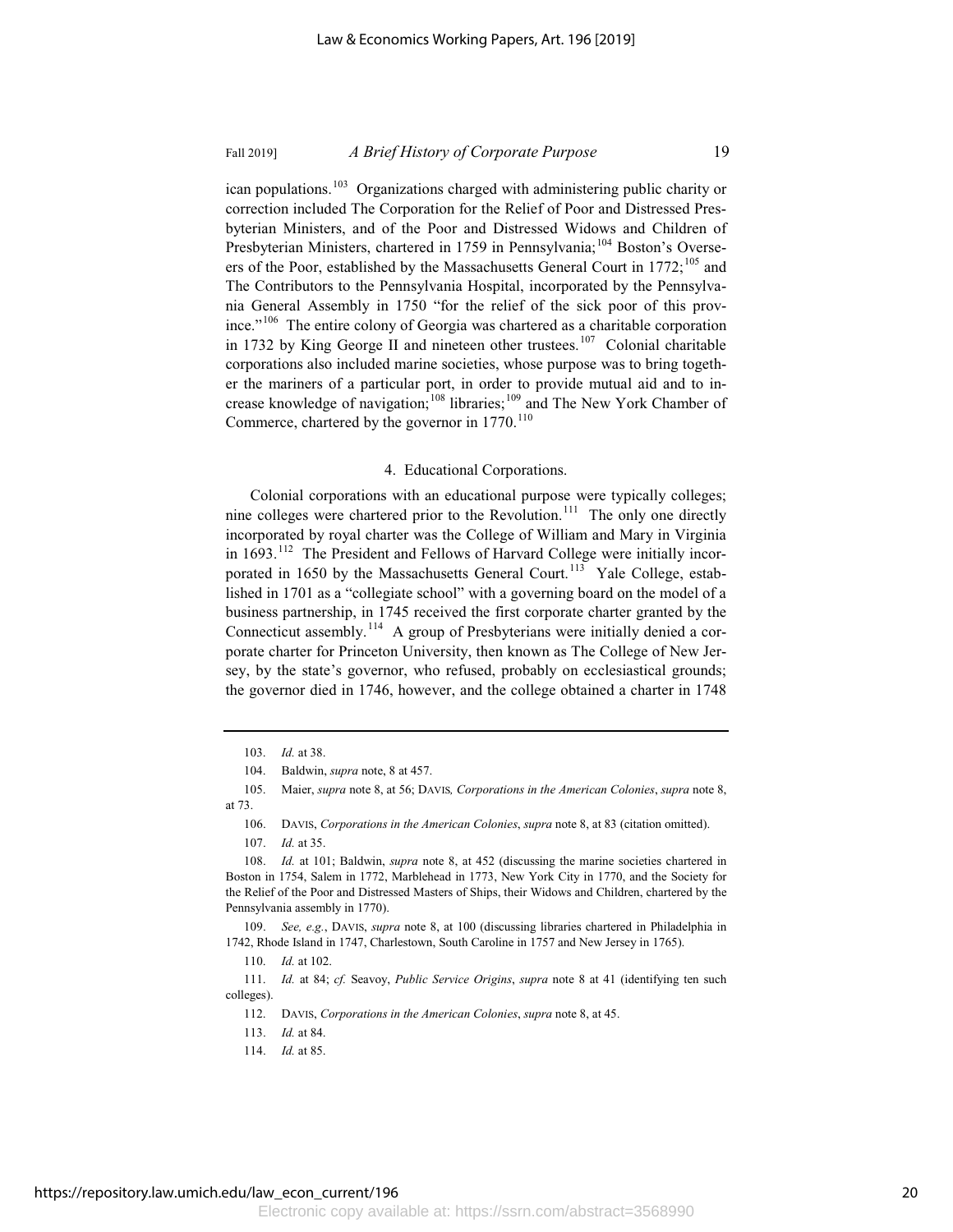from his successor, a "zealous Presbyterian."<sup>115</sup> Five other colleges—Penn, Columbia, Brown, Rutgers, and Dartmouth—were incorporated between 1750 and

### 5. Business Corporations.

Of all the types of corporations in the early American colonies, the least common and the least important was the business corporation.<sup>117</sup> No consensus exists as to how many strictly American business corporations existed in the colonies, or exactly which corporations they were. Samuel Williston describes only a single "joint-stock business corporation" chartered in the colonies before the Revolution;<sup>118</sup> Joseph S. Davis counts seven colonial business corporations;<sup>119</sup> and Simeon Baldwin lists six.<sup>120</sup> Only one corporation is agreed on by all three commentators, while Davis and Baldwin concur on three more. In the aggregate, the three scholars appear to have identified (but not agreed on) only nine or ten colonial business corporations.<sup>121</sup>

The sole colonial business corporation achieving consensus was the Philadelphia Contributionship for the insuring of Houses from Loss by Fire, formed in 1752 but first incorporated by the Pennsylvania general assembly in  $1768$ .<sup>122</sup> Williston considers the Philadelphia Contributionship the first American business corporation and the only one chartered before the Declaration of Independence.<sup>123</sup> Davis calls it the colonial business corporation of the greatest lasting significance, noting that it had existed continuously up to Davis' own time in the early 1900s.<sup>124</sup> As its name suggests, the company appears to have been a

1770.<sup>116</sup>

119. DAVIS, *Eighteenth Century Business Corporations in the United States*, *supra* note 8, at 4-5 ("These [six] comprise the total list of fully American, clearly corporate business associations in those English colonies which developed into the United States."); *id.* at 24; DAVIS, *Corporations in the American Colonies*, *supra* note 8 at 85-88.

120. Baldwin, *supra* note 8, at 452.

121. Regarding nine or ten, *see* DAVIS, *Corporations in the American Colonies*, *supra* note 8 at 99; DAVIS, *Eighteenth Century Business Corporations in the United States*, *supra* note 8, at 4 (describing but not listing highway corporation); *see also* Leo E. Strine & Nicholas Walter, *Originalist or Original: The Difficulties of Reconciling Citizens United with Corporate Law History*, 91 NOTRE DAME L. REV. 877, 892-93 n.100 (2016).

122. Williston, *History of the Law of Business Corporations Before 1800 II*, *supra* note 118 at 165; DAVIS, *Corporations in the American Colonies*, *supra* note 8, at 88-89; Baldwin, *supra* note 8, at 456-57.

123. Williston, *supra* note 36, at 165; *see also* Arner, *Development of the American Law of Corporations to 1832*, *supra* note 8 at 43 (citing Williston).

124. DAVIS, *Corporations in the American Colonies*, *supra* note 8, at 88-89.

<sup>115.</sup> *Id.*

<sup>116.</sup> *Id.* at 86.

<sup>117.</sup> DAVIS, *Eighteenth Century Business Corporations in the United States*, *supra* note 8, at 4; DAVIS, *Corporations in the American Colonies*, supra at 87, 90 (noting that even the demand for such charters seems to have been relatively slight); FRIEDMAN, *supra* note 8, at 188.

<sup>118.</sup> Williston, *supra* note 36, at 165-166. *But see*, Williston, supra note 36, at 165-66 (describing five other corporations chartered before 1787).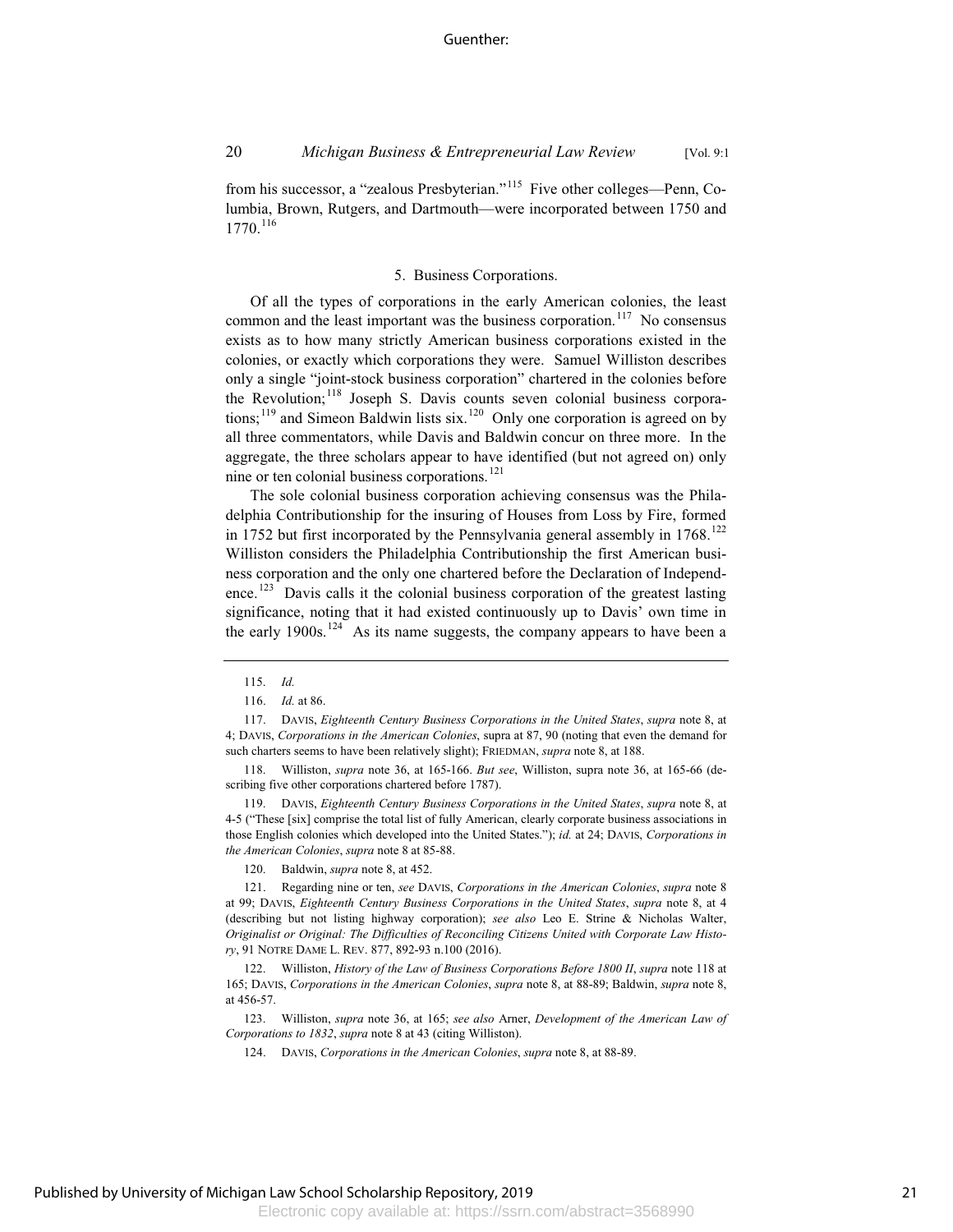kind of mutual fire insurance company, to secure householders against the risk of fire; contributors do not appear to have expected any direct return on invested capital.<sup>125</sup>

The New London Society United for Trade and Commerce, incorporated in Connecticut in 1732, is described by Davis as "probably" the first American business corporation<sup>126</sup> and by Baldwin as the first and last "purely trading company" chartered in any colony.<sup>127</sup> The English Parliament in 1741 extended the Bubble Act to the colonies, so that "not even a joint-stock association for business purposes of more than six persons, the shares of which were transferable, could be formed after  $1741.^{128}$  The purposes of the New London Society were:

. . .for the promoting and carrying on Trade and Commerce to Great Britain and His Majesties Islands and Plantations in America, and other of His Majesties Dominions, and for encouraging the Fishery, &ca, as well for the common good as their own private interests. . .

In relatively short order, however, the company's promoters turned it into a "land bank" that issued bills of credit.<sup>130</sup> Connecticut authorities apparently considered such bills an abuse of the Society's privileges, and in 1733, the Connecticut assembly repealed the act that had created the corporation.<sup>131</sup>

The other two colonial corporations on which Davis and Baldwin agree were the Union Wharf Company in New Haven, chartered in 1760, and the Proprietors of Boston Pier, or the Long Wharf in the Town of Boston in New England, chartered in 1772.<sup>132</sup> New Haven and Boston had shallow harbors, and at a time when water was a primary mode of transport and trade, an adequate wharf was essential for a commercial seaport.<sup>133</sup> Long wharf companies have

127. Baldwin, *supra* note 8 at 456; see above on Bubble Act; *see also* DAVIS, *Corporations in the American Colonies*, *supra* note 8, at 87.

128. Baldwin, *supra* note 8, at 456.

129. Cited in DAVIS, *Corporations in the American Colonies*, *supra* note 8, at 22 (citation omitted). *See also id.* at 87; DAVIS, *Eighteenth Century Business Corporations*, *supra* note 8, at 4.

130. DAVIS, *Eighteenth Century Business Corporations*, *supra* note 8, at 24 (citations omitted); Baldwin, *supra* note 8, at 456.

131. 4 DAVIS, ESSAYS IN THE EARLIER HISTORY OF CORPORATIONS *supra* note 8 at 24 (citations omitted).

132. 1 DAVIS, ESSAYS IN THE EARLIER HISTORY OF CORPORATIONS *supra* note 8, at 88 (discussing Union Wharf and Boston Pier); DAVIS, ESSAYS IN THE EARLIER HISTORY OF CORPORATIONS IV *supra* note 8, at 4-5; Baldwin, *American Business Corporations Before 1789 supra* note 8, at 456 (discussing Union Wharf), 457 (discussing Boston Pier).

133. 1 DAVIS, ESSAYS IN THE EARLIER HISTORY OF CORPORATIONS, *supra* note 8, at 87-88; Baldwin, *American Business Corporations Before 1789, supra* note 8, at 456.

<sup>125.</sup> Baldwin, *supra* note 8, at 456, DAVIS, *Corporations in the American Colonies*, *supra* note 8, at 88-89.

<sup>126.</sup> DAVIS, *Corporations in the American Colonies*, *supra* note 8, at 87, but only if the Free Society of Traders is excluded. It is also unclear whether New London Society was actually incorporated. *See id.* at 22-25, 87.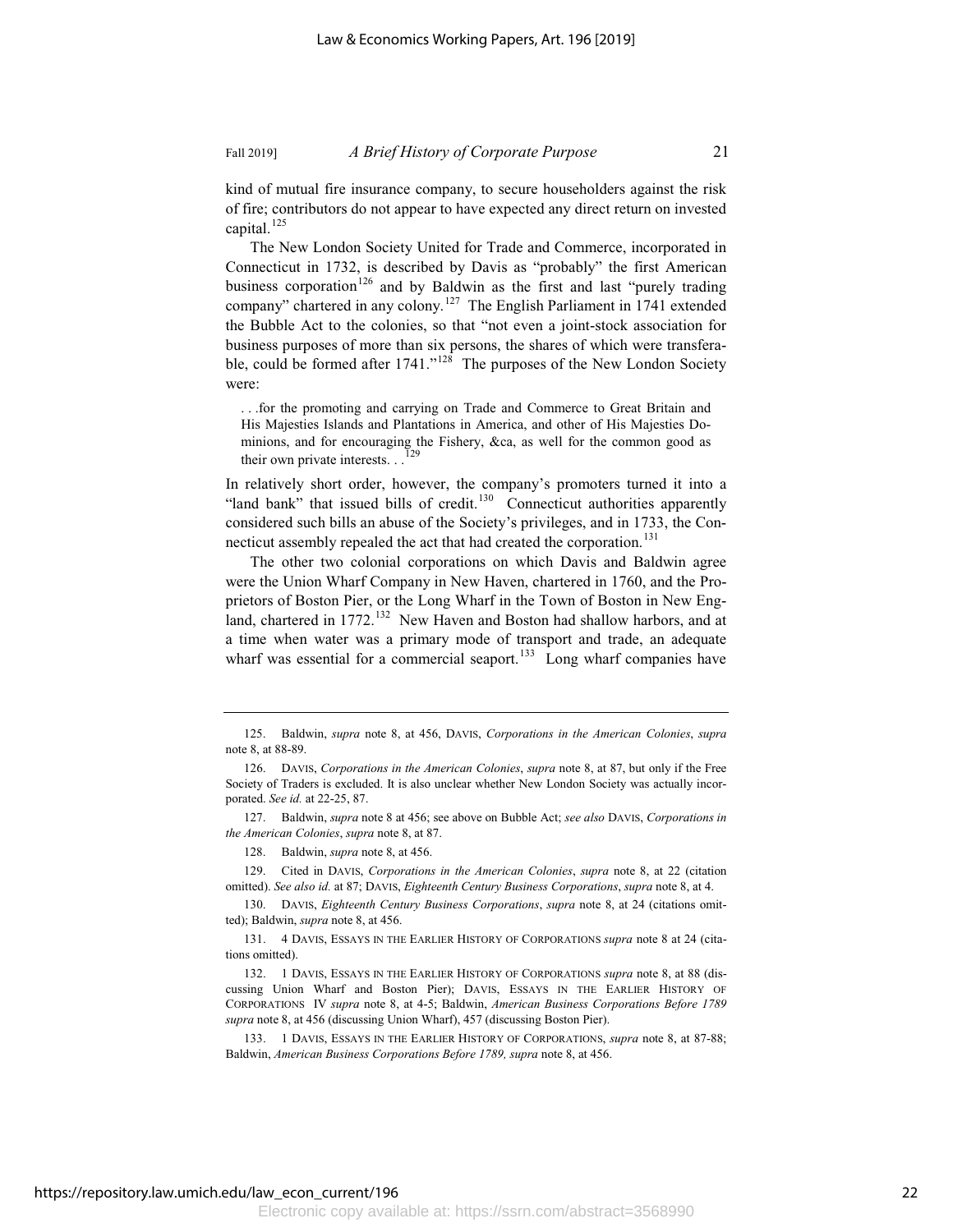thus been seen as a form of public enterprise.<sup>134</sup> The Union Wharf does not appear to have been a profitable undertaking; up to 1799, at least, it does not appear ever to have paid a dividend to shareholders.<sup>135</sup>

The other two corporations listed by Baldwin, but not by Williston or Davis, are the New York Company "for Settleing a Fishery in these parts," chartered in New York in 1675,<sup>136</sup> and the Free Society of Traders in Philadelphia, chartered by Governor William Penn in  $1682<sup>137</sup>$  The objects of the Free Society were apparently speculation in land and trade with native and other populations.<sup>138</sup> The preface to the Free Society's articles of settlement describes it as

. . .a very unusual Society, for it is an Absolute Free One, and in a free Country: a Society without oppression; wherein all may be concerned that will; and yet have the same Liberty of private Traffique, as though there were no Society at all.<sup>139</sup>

The Free Society set up a tannery, a gristmill, a sawmill and a glass factory and had, among other extraordinary privileges, the right to have three representatives in the provincial assembly.<sup>140</sup> The Free Society went out of business in a few years, however, and was wound up by the provincial assembly by  $1723$ .<sup>141</sup>

By Davis' account, the only other colonial business corporations were apparently water supply companies.<sup>142</sup> Davis lists three such "fountain societies" chartered by the Rhode Island assembly in  $1772$  and  $1773$ .<sup>143</sup> These societies built wooden aqueducts to convey fresh water into the towns of Providence and East Greenwich, though it is not clear that they intended to furnish water to anyone who was not a member, or that they were particularly successful, or that their members anticipated any "direct pecuniary profit."<sup>144</sup> Curiously, Davis also describes, but elsewhere declines to count, an eighth colonial corporation, The Trustees of the Road and Ferries from Newark to the Road Leading from

<sup>134.</sup> Baldwin, *American Business Corporations Before 1789 supra* note 8, at 456.

<sup>135. 1</sup> DAVIS, ESSAYS IN THE EARLIER HISTORY OF CORPORATIONS, *supra* note 8, at 88.

<sup>136.</sup> Baldwin, *American Business Corporations Before 1789 supra* note 8 at 450, 452.

<sup>137.</sup> *Id.* at 453.

<sup>138.</sup> *Id.* at 453-54.

<sup>139. 1</sup> DAVIS, ESSAYS IN THE EARLIER HISTORY OF CORPORATIONS, *supra* note 8, at 42 (citation omitted).

<sup>140.</sup> Baldwin, *American Business Corporations Before 1789 supra* note 8, at 453.

<sup>141.</sup> *Id.* at 455; Davis declines to count the Free Society as an American corporation because it was chartered, in his account, by William Penn before he left England and owned chiefly in England. *See* Davis, *supra* note 8, at 41, 87; Davis, *supra* note 8, at 4.

<sup>142. 1</sup> DAVIS, ESSAYS IN THE EARLIER HISTORY OF CORPORATIONS, *supra* note 8, at 89; *but see infra* text accompanying note 8 on one highway corporation.

<sup>143.</sup> *Id.*

<sup>144.</sup> *Id.* at 90. A similar company in Conduit Street in Boston was designated a "corporation" by the Massachusetts General Court in 1652, evidently as another kind of mutual company to provide water for daily use by members' families and for protection against fire, but the company lacked a corporate name – one of the formal requirements for corporate status – and Davis accordingly declines to recognize it as such. Davis, *supra* note 8, at 89; DAVIS, *supra* note 8, at 4; *see also* Baldwin, *supra* note 8, at 451 (who apparently regards it as a "quasi-corporation").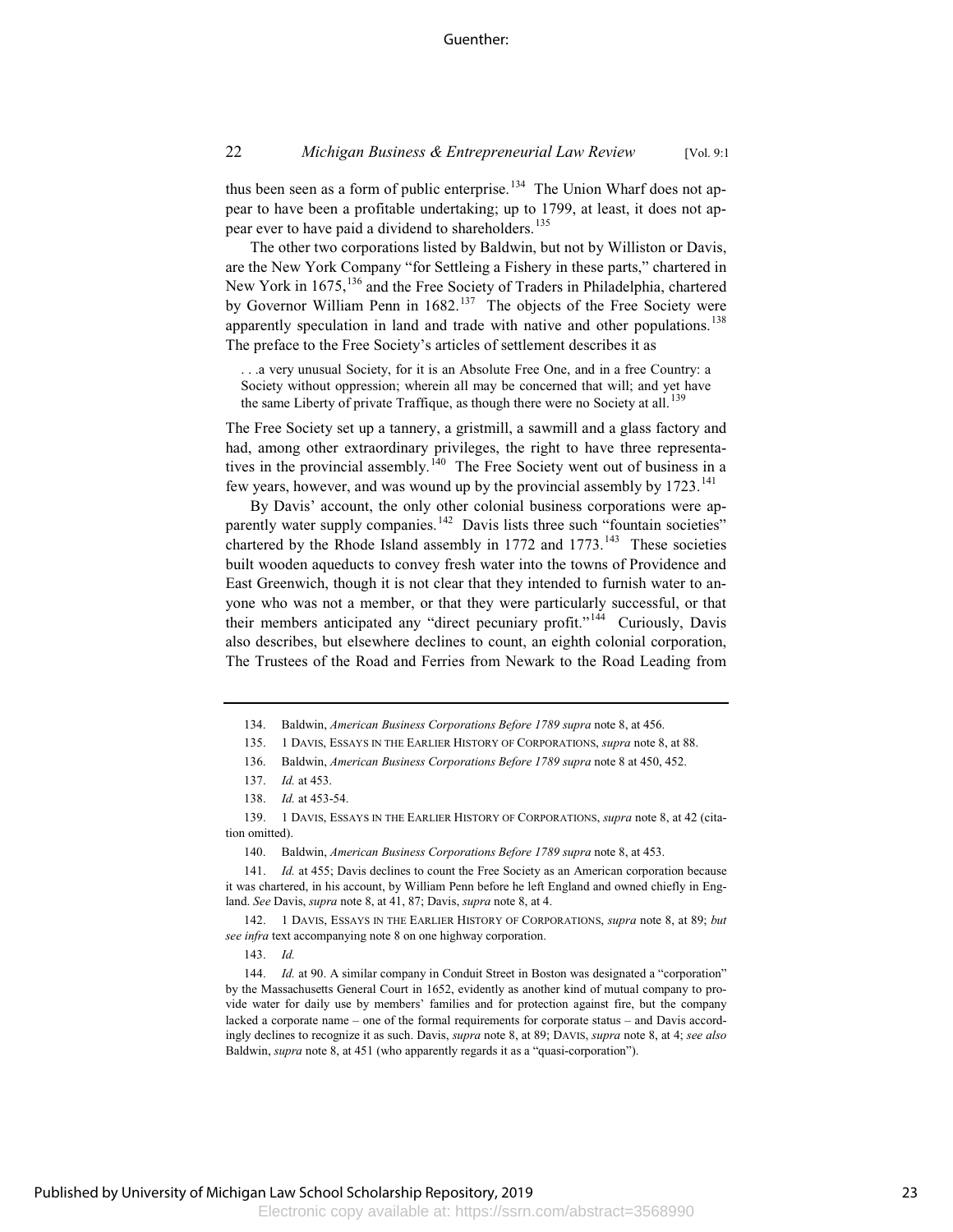Bergen Point to Paulus Hook, a highway company incorporated by the New Jersey assembly in 1765 with the purpose of keeping part of the highway between Philadelphia and New York in good condition.<sup>145</sup>

Most colonial business associations remained partnerships or unincorporated joint-stock companies.<sup>146</sup> Large numbers of such unincorporated associations existed for a great variety of business purposes, such as fishing and whaling, mining for iron and copper, as so-called "land companies," and in smaller numbers, for manufacture of glass and textiles, banking, insurance, firefighting, and erecting bridges, building or repairing roads, and improving navigation of small waterways, and other purposes.<sup>147</sup> All of these associations probably constituted mere partnerships or tenancies in common under the applicable law.<sup>148</sup>

Overall, then, alongside the comparative proliferation of municipal, religious, charitable and educational corporations in the American colonies, there appear to have existed fewer than a dozen business corporations. Their purposes were mutual water supply (three or four); wharfage (two); mutual fire insurance (one); fishing (perhaps one); highways (perhaps one); and trade (one or perhaps two).<sup>149</sup> The most common purposes thus appear to have involved public or quasi-public infrastructure. With the possible exception of the trading companies and a few others, most of these early corporations do not appear to have been organized around investor expectations of profits.<sup>150</sup> In law and in fact, today's for-profit business corporation was more or less unknown. No classification of the business corporation as a separate type of legal entity had been developed.<sup>151</sup> Corporations of all sorts were treated alike under the same

<sup>145. 1</sup> DAVIS, ESSAYS IN THE EARLIER HISTORY OF CORPORATIONS, *supra* note 8, at 99*. But see* 4 DAVIS, ESSAYS IN THE EARLIER HISTORY OF CORPORATIONS, *supra* note 8, at 24 (not listing any highway corporation). *See also* 1 DAVIS, ESSAYS IN THE EARLIER HISTORY OF CORPORATIONS, *supra* note 8, at 48 (describing "more than a dozen corporations" active in the colonies before the Revolution, "each of which possessed one or more charters granted in England").

<sup>146.</sup> HAMILL, *From Special Privilege to General Utility*, *supra* note 8, at 92; HANDLIN & HANDLIN, *supra* note 8, at 5; BLAIR, *Locking in Capital*, *supra* note 8, at 405, 414; BLAIR, *Reforming Corporate Governance*, *supra* note 8, at 9.

<sup>147. 1</sup> DAVIS, ESSAYS IN THE EARLIER HISTORY OF CORPORATIONS, *supra* note 8, at 91-98; 4 DAVIS, ESSAYS IN THE EARLIER HISTORY OF CORPORATIONS, *supra* note 8, at 34 (stating no banks of discount and deposit in the colonies).

<sup>148. 1</sup> DAVIS, ESSAYS IN THE EARLIER HISTORY OF CORPORATIONS, *supra* note 8, at 91.

<sup>149.</sup> These corporations were (i) in water supply, the three "fountain societies" in Rhode Island in 1772 and 1773 and perhaps the company set up in Conduit Street in Boston in 1652; (ii) in wharfage, the Union Wharf Company in 1760 and the Proprietors of Boston Pier, or the Long Wharf in the Town of Boston in New England, in 1772; (iii) in mutual fire insurance, the Philadelphia Contributionship for the insuring of Houses from Loss by Fire in 1752; (iv) in fishing, perhaps the New York Company "for Settleing a Fishery in these parts" in 1675; (v) in highways, perhaps The Trustees of the Road and Ferries from Newark to the Road Leading from Bergen Point to Paulus Hook in 1765; and (vi) in trade, The New London Society United for Trade and Commerce in 1732 and perhaps the Free Society of Traders in Philadelphia in 1682. *See supra* text accompanying notes 122 to 145.

<sup>150.</sup> *See supra* discussion accompanying notes 81 to 125.

<sup>151. 4</sup> DAVIS, ESSAYS IN THE EARLIER HISTORY OF CORPORATIONS, *supra* note 8, at 3-4.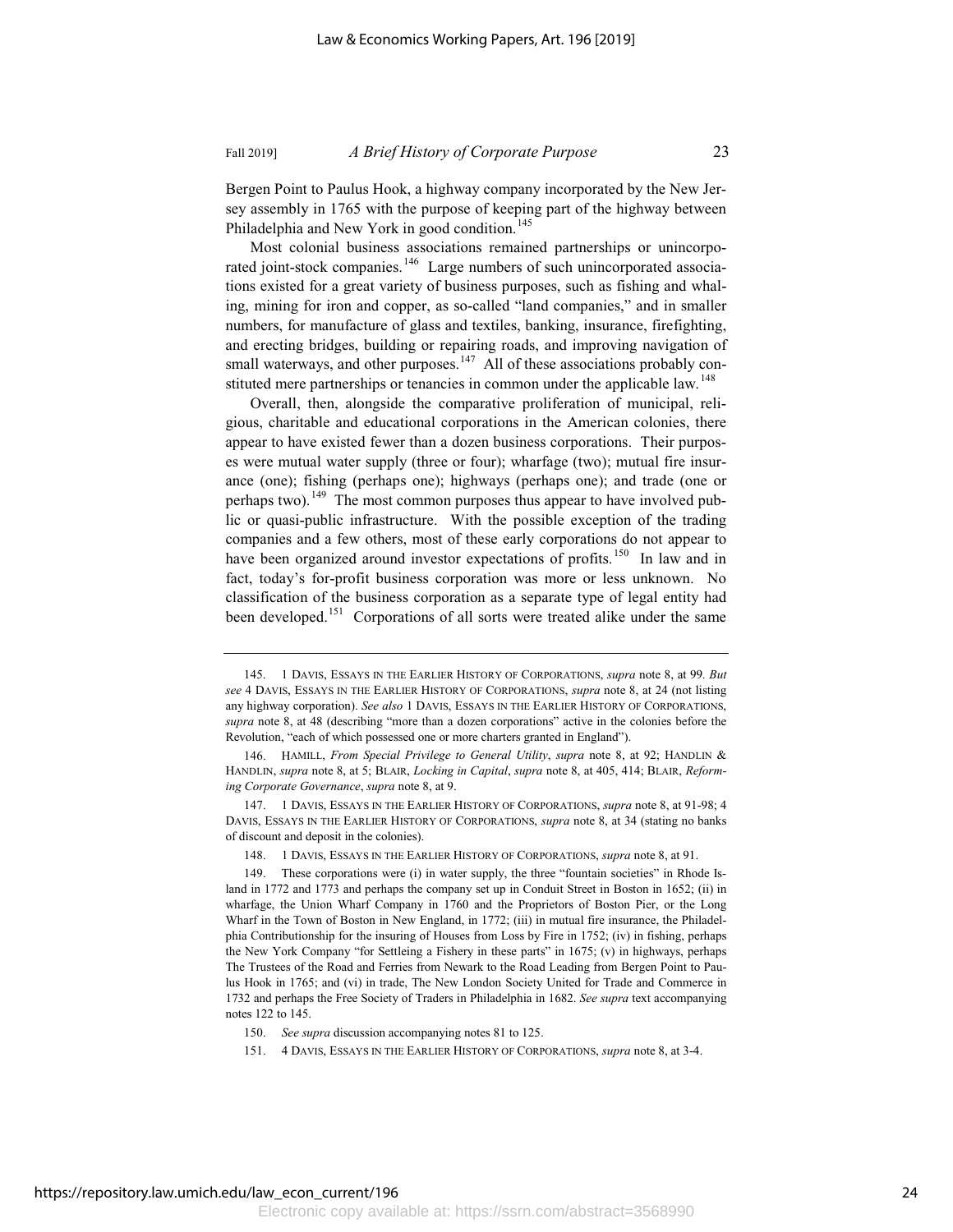### 24 *Michigan Business & Entrepreneurial Law Review* [Vol. 9:1

rules, largely without distinction.<sup>152</sup> As Davis puts it, "[i]n the eye of the law a corporation was a corporation—that was all there was to it."<sup>153</sup>

Colonial corporation law was consistent in this respect with English law. As previously noted, American courts, jurists, and lawyers relied on available English precedents, which involved primarily municipal, charitable, and other corporations that were not organized for business or pecuniary purposes.<sup>154</sup> The extent of the transmission and reception of English corporation law in the colonies, however, remains unclear in several respects. First, it was not clear that English common law, including non-statutory corporation law, applied to the colonies. There was no coherent theory, and the question was never settled by English courts, to which, in any event, few colonial appeals were made.<sup>155</sup> Second, there was no coherent or consistent approach to English law, including corporation law, in the colonies, and each colony developed its own legal system.<sup>156</sup> In different colonies, widely disparate circumstances and attitudes prevailed, and English law was received differently. English law and English lawyers were more influential in middle and southern colonies, such as Virginia and South Carolina, while the New England colonies, and most significantly Massachusetts, tended to go their own way.<sup>157</sup> Third, and most importantly, much of English corporation law may have been unfamiliar or unavailable. English-trained lawyers and judges were few and far between, especially in New England.<sup>158</sup> Colonial lawyers were almost entirely dependent on materials imported from England,<sup>159</sup> but no English case reports or treatises were reproduced, except for the first American edition of Blackstone's *Commentaries* in  $1771-1772$ ,  $^{160}$  and the legal works available appear to have consisted chiefly of *Coke on Littleton*. <sup>161</sup> English cases on business corporations decided before 1800 were therefore probably unknown to American judges and lawyers until

- 155. Stoebuck, *supra* note 78, at 417-418.
- 156. *Id.* at 401.

160. Stoebuck, *Reception of English Common Law*, *supra* note 81 at 405.

<sup>152.</sup> Maier, *The Revolutionary Origins of the Business Corporation*, *supra* note 8, at 55 (citation omitted).

<sup>153. 4</sup> DAVIS, ESSAYS IN THE EARLIER HISTORY OF CORPORATIONS, *supra* note 8, at 3-4.

<sup>154.</sup> *But see* DODD, *supra* note 8, at 13, 196; HURST, *supra* note 8, at 6; *See* DAVIS, *supra* note 8, at 309-10; FRIEDMAN, *supra* note 8, at 511.

<sup>157.</sup> *See, e.g.*, *id.* at 401 ("Massachusetts was always the sulky child, rebellious against all things English.") and 417 ("The New England colonies, of course, were less disposed to pattern their affairs upon things English.").

<sup>158.</sup> *Id.* at 413.

<sup>159.</sup> *Id.* at 405. The first American legal treatise on corporation law, the *Treatise on the Law of Private Corporations Aggregate* by Joseph K. Angell and Samuel Ames, did not appear until 1832. *See* discussion *infra* accompanying notes 477 to 479.

<sup>161.</sup> *Id.* at 406. *But see id.* at 416 (noting that there may have been far more English law books in eighteenth century America than generally supposed).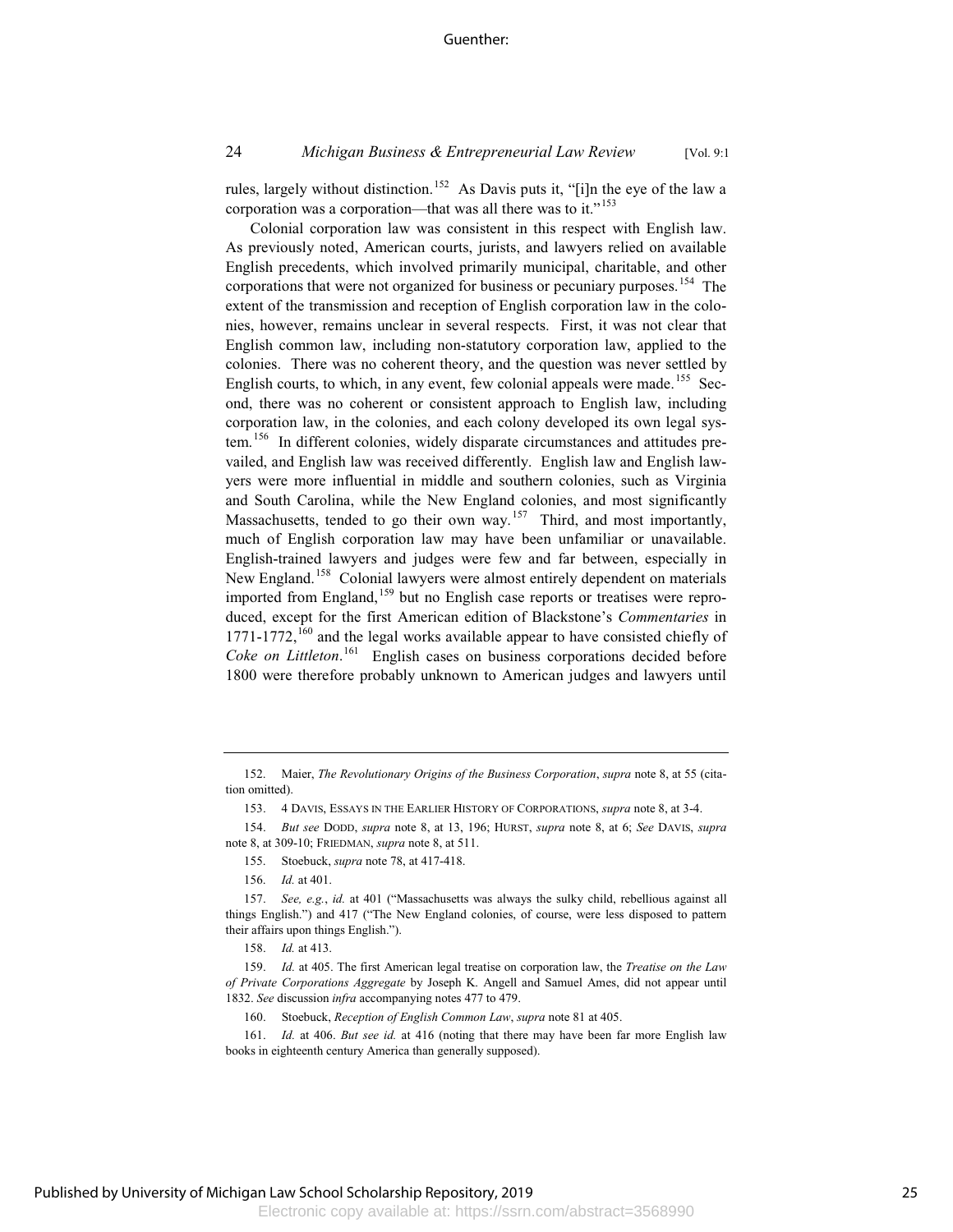long thereafter.<sup>162</sup> The first American treatises on corporate law did not appear until the 1820s and 1830s.<sup>163</sup>

In 1780, then, at the inception of the American republic, there was not only a paucity of business corporations, but little or no legal precedent, either in England or in the colonies, for the business corporation as we know it today. For eighteenth-century American lawyers, jurists and entrepreneurs looking for new business tools, there was very little law to borrow. American corporation law stood at the beginning.<sup>164</sup> In the words of Merrick Dodd, the law of the business corporation was as yet an "uncharted sea" through which American legislators, courts, and lawyers would have to plot their own course, unaided by English precedents.<sup>165</sup> American lawyers would need to invent the business corporation more or less from scratch.<sup>166</sup>

### III. EARLY AMERICAN BUSINESS CORPORATIONS 1780-1860

In 1780, the average American in the thirteen former colonies lived and worked on a family farm.<sup>167</sup> Most Americans were engaged in farming, hunting, fishing, or seafaring in wind-driven vessels.<sup>168</sup> Farms generally aimed at self-sufficiency, with any surplus available for barter.<sup>169</sup> Towns were few and far between; in 1776, in all thirteen colonies, there were fewer than a dozen towns with a population greater than five thousand people.<sup>170</sup> Transportation networks and supply chains were poor. Roads were typically built and maintained, if at all, by towns and counties, and were generally bad or nonexistent.<sup>171</sup> Commercial trade, including import and export of goods, was largely confined to port cities; large-scale transportation of goods overland from the

167. *See generally* Blair, *Locking in CapitalPublic Service Origins*, *supra* note 8, at 404, n.44 (citation omitted); Seavoy, *Public Service Origins*, *supra* note 8, at 34.

170. Richard D. Brown, *The Emergence of Urban Society in Rural Massachusetts, 1760- 1820*, 61 J. AM. HIST. 29, 32-33 (1974) ("In Massachusetts, urban society was almost exclusively a Boston phenomenon.").

<sup>162.</sup> DODD, *supra* note 8, at 14, 17, 196.

<sup>163.</sup> *See* discussion *infra* notes 474 to 479.

<sup>164.</sup> HURST, THE LEGITIMACY OF THE BUSINESS CORPORATION, *supra* note 8, at 8; Williston, *History of the Law of Business Corporations Before 1800 II*, *supra* note 118, at 166 ("[N]ot even a beginning of this development was made prior to the year 1800.").

<sup>165.</sup> DODD, *supra* note 8, at 196.

<sup>166.</sup> SEAVOY, ORIGINS, *supra* note 8, at 46 ("The early commentators on American law observed that the development of American law was almost wholly indigenous, especially in matters of corporation creation and contracts. It appears they were correct."); Wells, *Shareholder Power*, *supra* note 8, at 1040 (citations omitted) ("[T]he American business corporation was, whatever its distant ancestry, largely home grown.") (citation omitted).

<sup>168.</sup> DODD, *supra* note 8, at 6, 7.

<sup>169.</sup> Hamill, *From Special Privilege to General Utility*, *supra* note 8 at 92.

<sup>171.</sup> Daniel B. Klein, *The Voluntary Provision of Public Goods? The Turnpike Companies of Early America*, 28 ECON. INQUIRY 788, 789 (1990).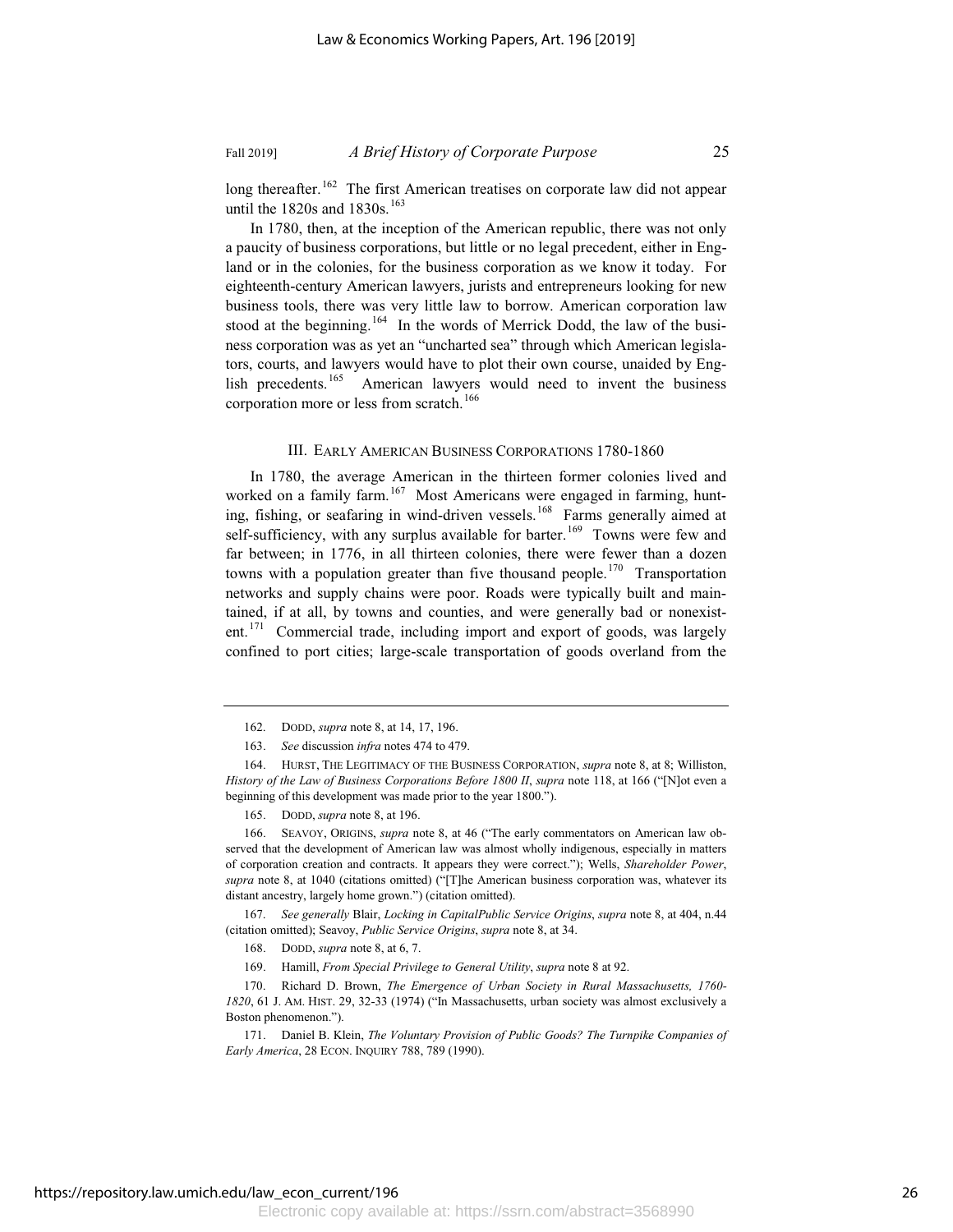coast was prohibitively expensive.<sup>172</sup> Communication was limited.<sup>173</sup> Manufacturing was minimal; goods were typically home-produced by artisans in small shops or "cottages."<sup>174</sup> "There were no banks, no insurance companies, no factories, no canals or railroads, no telegraph lines, no steam-propelled vessels, no gas-lighting, not even a reasonably good road system or bridges across the larger rivers."<sup>175</sup> The primary business forms remained the sole proprietorship, partnership, and unincorporated joint-stock company.<sup>176</sup> Businesses were typically family-owned or closely held, with a small net worth, and identity of ownership and control.<sup>177</sup> Capital was hard to raise, and small firms, if indeed the need ever arose, faced systemic obstacles to scale.

After the Revolution came transformative changes. Population grew dramatically.<sup>178</sup> Settlement expanded, large Eastern towns sought improved trade routes, and demand for transportation and other infrastructure surged.<sup>179</sup> "The need for assembling capital for improving inland transportation facilities, for supplying cities and towns with water, and for carrying on banking and insurance was one which came to be felt immediately after the close of the Revolution."<sup>180</sup> Local governments did not generally have the financial or logistical wherewithal, nor popular support or historical precedent, to provide such infrastructure themselves.<sup>181</sup> Local tax powers and revenues were severely limited,

175. DODD, *supra* note 8, at 7.

176. *See supra* note 146.

177. Blair, *Locking in Capital*, *supra* note 8, at 404 n.44 ("[U]ntil well after 1840, 'the family remained the basic business unit.'") (quoting ALFRED D. CHANDLER, JR., THE VISIBLE HAND: THE MANAGERIAL REVOLUTION IN AMERICAN BUSINESS, at 16).

178. DODD, *supra* note 8, at 123 (stating that the population grew from 12,866,020 in 1830 to 31,443,321 in 1860); Brown, *supra* note 170, at 32 (noting that the population in the American colonies grew ninefold from 1776 to 1850); Donald J. Smythe, *Shareholder Democracy and the Economic Purpose of the Corporation*, 63 WASH. & LEE L. REV. 1407, 1416 (2006) (stating that the population of New York tripled from 1790 to 1820).

179. FRIEDMAN, *supra* note 8, at 182 ("[T]he great bulk of farmer-settlers had a desperate hunger for transport: bridges, ferries, canals, turnpikes and later railroads. These were necessary to carry their goods to market, to bring settlers to their region, to stimulate business, and to raise the overall value of their lands."); KLEIN, *supra* note 171, at 789; Smythe, *supra* note 178, at 1416; *see also* 2 DAVIS, ESSAYS IN THE EARLIER HISTORY OF CORPORATIONS, *supra* note 8, at 7 (noting the influx of new capital from war, labor from the disbanded colonial army, and a new spirit of enterprise and experimentation).

180. DODD, *supra* note 8, at 367. *See also id.* at 196; FRIEDMAN, *supra* note 8, at 188 ("The economy had an unquenchable thirst for infrastructure."); 2 DAVIS, ESSAYS IN THE EARLIER HISTORY OF CORPORATIONS, *supra* note 8, at 6.

181. FRIEDMAN, *supra* note 8, at 185 ("Two pillars of the modern state were missing: a strong tax base and a trained civil service."); Hansmann & Pargendler, *supra* note 8, at 110; Smythe, *supra* note 178, at 1416.

<sup>172.</sup> Hamill, *supra* note 8, at 92 (explaining that the undeveloped transportation system made hauls beyond 30 or 40 miles more expensive than the goods).

<sup>173.</sup> Brown, *supra* note 170, at 43 (noting that in 1760, in all of Massachusetts, for example, there were nine print shops and five newspapers, virtually all in Boston).

<sup>174.</sup> *See* Hamill, *supra* note 8, at 92; Brown, *supra* note 170, at 44; Blair, *Reforming Corporate Governance*, *supra* note 8, at 9.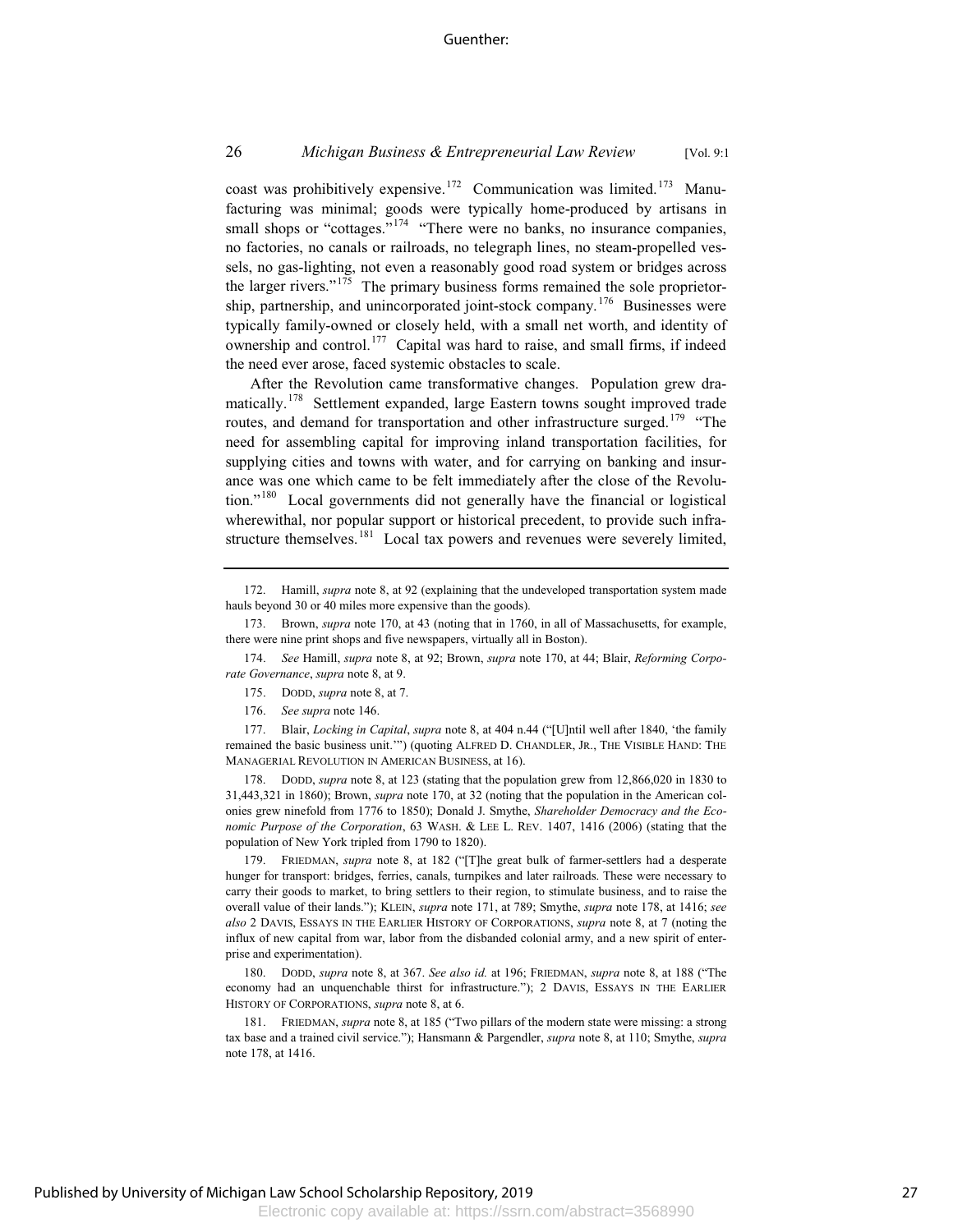generally consisting only of property and excise taxes, and municipalities had few if any administrative personnel.<sup>182</sup> Public infrastructure projects were widely opposed for fear of tax increases.<sup>183</sup> State and local governments in the former colonies thus faced a dilemma. Public infrastructure—particularly transportation—was urgently needed, but without significant revenues, people, or expertise, how could public authorities finance, build, and maintain it?

The answer was the business corporation. After the Revolution, state legislatures had assumed the authority to charter corporations.<sup>184</sup> Beginning at the end of the eighteenth century, state legislatures across the colonies, but particularly in New England and the Middle Atlantic states, began to use state law aggressively to promote economic development by granting corporate charters to groups that would finance and manage publicly beneficial transportation and other infrastructure projects on their own.<sup>185</sup> Such projects typically required the ability to aggregate capital, often from a large number of small sources, given the comparative absence of large fortunes in the colonies,  $186$  in an entity with potentially indefinite life. Unlike the partnership or unincorporated joint-stock company, the corporation was ideally suited for this role.<sup>187</sup> As an alternative to public financing and construction, states increasingly enlisted or encouraged corporations—"internal improvement companies"—to perform this function.<sup>188</sup> State legislatures often delegated state powers and immunities to such companies, thus promoting the "volunteer muster" of both capital and managerial talent at a time when such capital and talent were scarce and the state's taxing and

186. HERBERT HOVENKAMP, ENTERPRISE AND AMERICAN LAW, 1836-1937, at 24 (1991); Maier, *supra* note 8, at 75.

<sup>182.</sup> FRIEDMAN, *supra* note 8, at 185 (stating that state governments depended primarily on property taxes supplemented by excise taxes).

<sup>183.</sup> Smythe, *supra* note 178, at 1416.

<sup>184.</sup> Maier, *supra* note 8, at 51; 4 DAVIS, ESSAYS IN THE EARLIER HISTORY OF CORPORATIONS, *supra* note 8, at 8. *See supra* discussion accompanying notes 22 to 25 regarding charters from Crown or Parliament. *See also* 4 DAVIS, ESSAYS IN THE EARLIER HISTORY OF CORPORATIONS, *supra* note 8, at 6.

<sup>185.</sup> Handlin & Handlin, *supra* note 8, at 22; HORWITZ, *supra* note 8, at 109; SEAVOY, ORIGINS, *supra* note 8, at 256-57; Hansmann & Pargendler, *supra* note 8, at 974; Hilt, *Corporate Governance*, *supra* note 8, at 77; Hilt & Valentine, *Democratic Dividends*, *supra* note 8, at 34; Sylla & Wright, *supra* note 8, at 656 (noting that by 1830, New England had only 43% of the nation's population but 76% of the corporations created after 1789). *See generally* John Joseph Wallis, *Constitutions, Corporations and Corruption: American States and Constitutional Change, 1842 to 1852*, 65 J. ECON. HIST. 211 (2005).

<sup>187.</sup> See Hamill, *From Special Privilege to General Utility*, *supra* note 8, at 93-94; Maier, *supra* note 8, at 58 (observing that the need to assemble capital from a large number of relatively small investors and put it under "firm central direction" has long been accepted as the practical imperative that alone can explain triumph of business corporations in the United States (citation omitted) and at 73; HURST, *supra* note 8, at 25-26; but *accord* WELLS, *supra* note 8, at 1042 (citing Blair, *Locking in Capital*, *supra* note 8). *See also* KENT, *supra* note 202, at 219.

<sup>188.</sup> SEAVOY, ORIGINS, *supra* note 8, at 50; *see also* Hilt, *Early American Corporations*, *supra* note 8, at 52.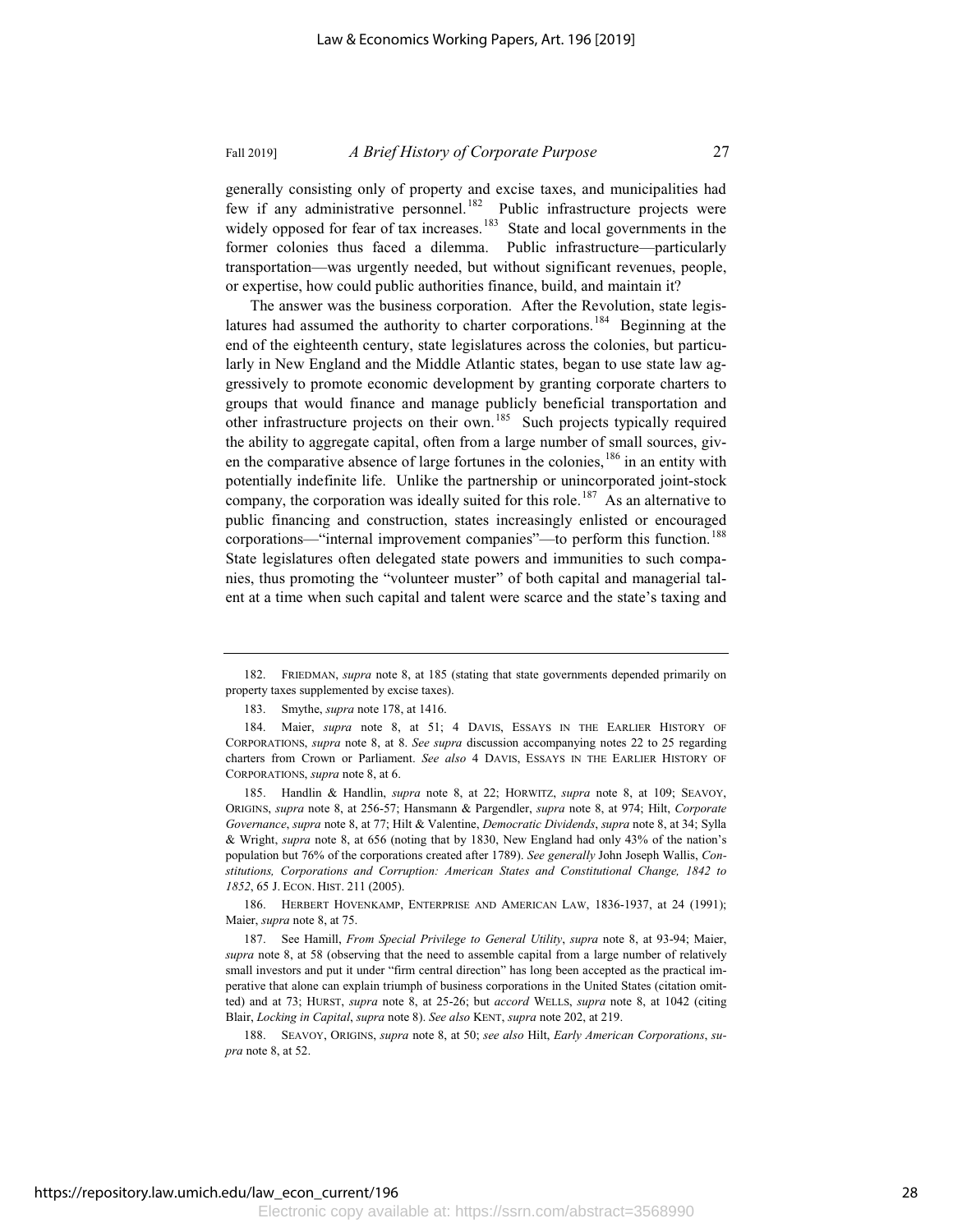other powers were insufficient to obtain them.<sup>189</sup> Delegated powers and immunities were often substantial, including (particularly in the early years) monopoly rights, eminent domain, power to charge tolls, and immunity from taxation and civil actions for nuisance.<sup>190</sup>

Two early commentators on American corporation law, Joseph K. Angell and Samuel Ames in their *Treatise on the Law of Private Corporations Aggregate*, first published in 1832, described this state arrangement with turnpikes, bridges, canals and railroads as a straightforward "quid pro quo":

The latter kind [of corporations] have a concern with some of the expensive duties of the State, the trouble and charge of which are undertaken and defrayed by them in consideration of a certain emolument allowed to their members; and in cases of this sort there are the most unquestionable features of a contract, and manifestly a *quid pro quo*. 191

The delegation of such powers, and the effective deputizing of business corporations to serve public or governmental purposes, were not radically new—one might recall the colonial water supply corporations in Boston and Rhode Island, $192$  or even the earlier East India Company and other joint-stock companies chartered to advance mercantile policies of the English state in the seventeenth and eighteenth centuries—but the scope and scale of new public needs in the United States after 1780, and state legislatures' efforts to charter new business corporations to meet them, were unprecedented.

American state legislatures in the late eighteenth and early nineteenth century proceeded to charter more business corporations than the world had ever known.<sup>193</sup> According to Davis, the newly independent states chartered three hundred twenty-eight new business corporations in the twenty-five years between 1776 and 1801.<sup>194</sup> Massachusetts alone, notes Dodd, chartered over eight

<sup>189.</sup> HURST, *supra* note 8, at 23, 24; HORWITZ, *supra* note 8, at 116 (on immunities); FRIEDMAN, *supra* note 8, at 179; Smythe, *supra* note 178, at 1416; *see also* Maier, *supra* note 8, at 55; Hansmann & Pargendler, *supra* note 8, at 103.

<sup>190.</sup> DODD, *supra* note 8, at 132, 170; 4 DAVIS, ESSAYS IN THE EARLIER HISTORY OF CORPORATIONS, *supra* note 8, at 283 (with respect to manufacturers); HOVENKAMP, *supra* note 186, at 22.

<sup>191.</sup> ANGELL & AMES, *supra* note 62, at 33. *See also* NOVAK, *supra* note 8, at 105 ("The right of incorporation as practiced in early America was a special gift (accompanied by special privileges) bestowed by the polity upon select associations as quid pro quo for the performance of special duties and obligations.").

<sup>192.</sup> *See* discussion *supra* accompanying notes 142 to 144.

<sup>193.</sup> Hilt & Valentine, *supra* note 8, at 2; Blair, supra note 8, at 8 ("By 1890, there were nearly 500,000 chartered business corporations in the United States, far more than in any other country."); Maier, *supra* note 8, at 51-52 (stating that charters in the United States were recognized by 1830 to be "more frequent . . . than in any other country."); Sylla & Wright, *supra* note 8, at 661 (stating that by 1860, the top five or six U.S. states together appear to have created more corporations than any of France, the United Kingdom or Prussia).

<sup>194. 4</sup> DAVIS, ESSAYS IN THE EARLIER HISTORY OF CORPORATIONS, *supra* note 8, at 22-24. *Cf.* Handlin & Handlin, *supra* note 8, at 4.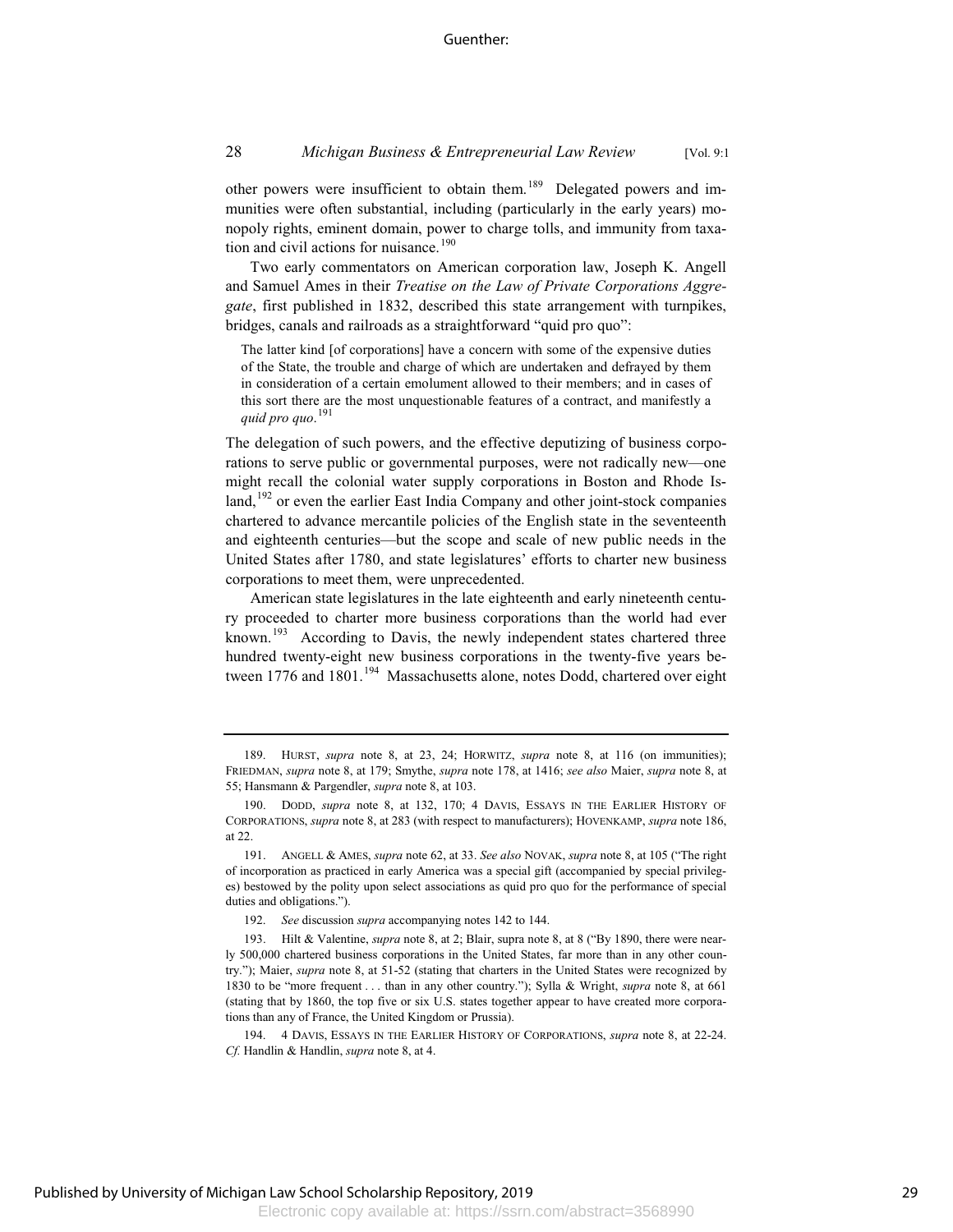hundred business companies by  $1830^{195}$  Similarly, between 1790 and 1825, New York chartered more than eight hundred new business corporations.<sup>196</sup> Overall, as tabulated by Sylla and Wright, the number of new charters rose from the colonial handful to twenty or thirty in the 1780s; two hundred forty-seven in the 1790s; seven hundred seventy-nine from 1800 to 1809; more than fifteen hundred from 1810 to 1819; and a total of more than twenty-two thousand in the period from 1790 to  $1860$ .<sup>197</sup>

By 1827, James Kent, New York's Chancellor, was drawn to observe in his *Commentaries on American Law* that civil corporations in the United States "have increased in a rapid manner, and to a most astonishing extent."<sup>198</sup> Corporate charters

. . .occupy by far the largest volumes of the statute law. The demand for acts of incorporation is continually increasing, and the propensity is the more striking, as it appears to be incurable; and we seem to have no moral means to resist it.<sup>199</sup>

Much of this demand was in New England and the Middle Atlantic states; in 1830, these two regions accounted for forty-three percent of the nation's population but seventy-six percent of the number of corporations chartered since 1789.<sup>200</sup> A majority of the new corporations—more than half in all regions except New England, presumably due to its smaller geographic size—were transportation companies, including primarily turnpikes, bridges, and canals.<sup>201</sup> Banks, insurance companies, and other financial enterprises were also incorporated in significant numbers. $^{202}$ 

These new transportation and financial ventures were "business corporations" in the sense that they were privately owned, financed, and managed, for the most part without significant state involvement,<sup>203</sup> and their shareholders

200. Sylla & Wright, *supra* note 8, at 656; *see also* Handlin & Handlin, *supra* note 8, at 7.

203. On direct state investments in internal improvement companies, *see* DODD, *supra* note 8, at 271 (contrasting states such as Pennsylvania and Virginia with Massachusetts). *Cf.* Hilt, *supra* note 8, at 80 (claiming that "much of the early investment was either purely public or a combination of public and private funds.") (citation omitted).

<sup>195.</sup> DODD, *supra* note 8, at 271.

<sup>196.</sup> Hilt, *Ownership and Control*, *supra* note 8, at 10; Hilt, *Early American Corporations*, *supra* note 8, at 48 ("By 1830, New York alone had incorporated more than a thousand businesses.").

<sup>197.</sup> Sylla & Wright, *supra* note 8, at 653-54; cf. Wells, *Shareholder Power*, *supra* note 8, at 1041.

<sup>198. 2</sup> JAMES KENT, COMMENTARIES ON AMERICAN LAW 219 (O. Halstead, 1827).

<sup>199.</sup> *Id.* at 220.

<sup>201.</sup> Sylla & Wright, *supra* note 8, at 656 (on majority in transportation except New England), 661 (on breakdown); DODD, *supra* note 8, at 349 (stating that turnpikes, toll bridges and canals together accounted for more than half of the corporations chartered in Massachusetts before 1800); *see also* 4 DAVIS, ESSAYS IN THE EARLIER HISTORY OF CORPORATIONS, *supra* note 8, at 22- 23. State legislatures did not begin to charter railroads until the 1820s. *See infra* discussion accompanying notes 286 to 291.

<sup>202.</sup> *See* Sylla & Wright, *supra* note 8, at 661; *see also* 4 DAVIS, ESSAYS IN THE EARLIER HISTORY OF CORPORATIONS, *supra* note 8, at 22-23; Hamill, *supra* note 8, at 93 (citations omitted).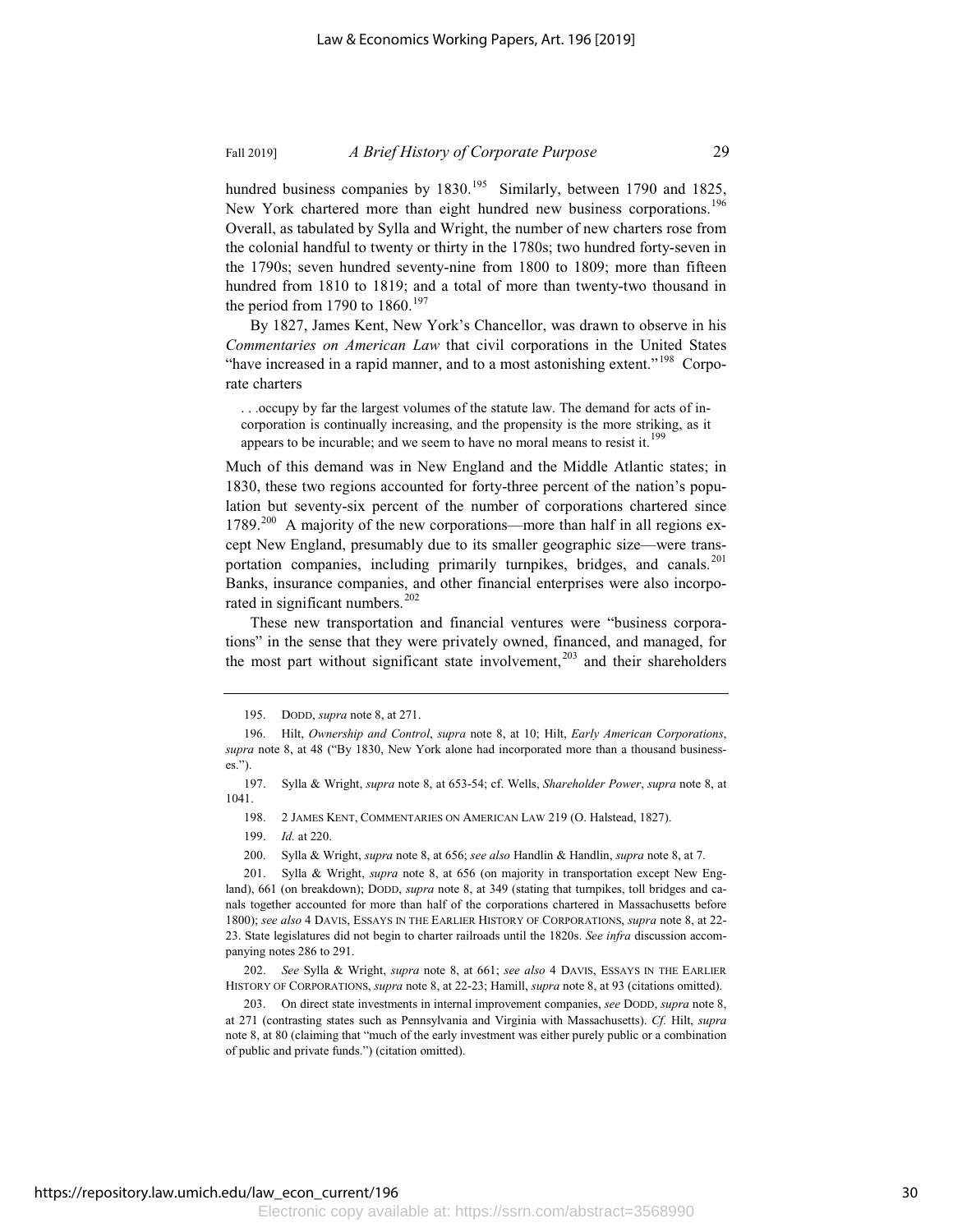typically expected some kind of return on their investment. As will be seen below, that return was less likely to be any kind of profit on their shares, but rather an indirect benefit to their farms or trading operations, land values, and cost of goods.<sup>204</sup> Nonetheless, that the purposes of these new business corporations particularly the internal improvement companies—were inherently "public" was universally understood.<sup>205</sup>

Three important points should be noted. First, the new American business corporations were no different in this respect from their colonial American and English predecessors; virtually all corporations up to that time had been deemed to have a public purpose. What was novel was not the concept that the corporation had a public purpose, but the growth of the business corporation into that concept in the decades after the Revolution. The business corporation was new; the notion of public corporate purpose was not. Second, while it may be tempting to describe the purposes of these early business corporations as "private," in that they were not appendages of the state, the distinction between public and private purposes in corporation law did not become broadly meaningful until

<sup>204.</sup> *See infra* discussion accompanying notes 239 to 340.

<sup>205.</sup> *See, e.g.*, Maier, *supra* note 8, at 55 ("Nowhere were corporations more alike than in the requirement, based on English precedent, that they serve a public purpose, which the acts of incorporation often specified .... Everywhere, in fact, corporations were considered 'agencies of government . . . for the furtherance of community purposes.'") (citation omitted) HURST, *supra* note 8, at 15 ("[A]lmost all of the business enterprises incorporated here in the formative generation starting in the 1780s were chartered for activities of some community interest – supplying transport, water, insurance, or banking facilities."); FRIEDMAN, *supra* note 8, at 182 (noting that states freely lent the power of eminent domain to businesses that served "public" purposes such as canal or turnpike companies); SEAVOY, ORIGINS, *supra* note 8, at 50 ("In the beginning, almost all business corporations had some degree of franchise relationship to the state, or performed services or made products that New York wished to encourage as a means of making the state and nation economically self-sufficient."); Blair, *Locking in Capital*, *supra* note 8, at 428 ("[M]any of these businesses might more appropriately be regarded as public works projects, which the states did not want to have to use their taxing authority to finance."); Hamill, *supra* note 8, at 92, 96 (stating that corporations, other than those organized strictly for public purposes, were extremely rare); Handlin & Handlin, *supra* note 8, at 22 (characterizing the corporation as an agency of government, designed to serve social function for state); Wells, *Close Corporation*, *supra* note 8, at 278 (noting that most early corporations performed public functions and provided some kind of public service); David Millon, *Theories of the Corporation*, 1990 DUKE L.J. 201, 207 (1990) (stating that through the midnineteenth century, early corporations were assumed to pursue some public function); D. Gordon Smith, *The Shareholder Primacy Norm*, 23 J. CORP. L. 277, 291 (1998) ("Even the chartering of general business corporations, however, was justified on the grounds that these corporations served the public interest."); Smythe, *supra* note 178, at 1416 ("Profits were not the real objective [of franchise corporations]; the real objective was to provide a public good."); Liam Séamus O'Melinn, *Neither Contract Nor Concession: The Public Personality of the Corporation*, 74 GEO. WASH. L. REV. 201, 231 (2006) ("Even formal incorporation was justified on the basis of public benefit, and the corporation could be seen as a species of state aid intended to benefit manufacturing, worship, agriculture, and political endeavor."). *See also* Novak, PEOPLE'S WARFARE, *supra* note 8, at 9 (citing 2 JAMES KENT, COMMENTARIES ON AMERICAN LAW 265 (1826) for the proposition that "[p]rivate interest must be made subservient to the general interest of the community."); DODD, *supra* note 8, at 158 (noting the tendency of judges even after 1830 to refer to privately owned transportation projects such as turnpikes, toll-bridges, canals and railroads as "public highways").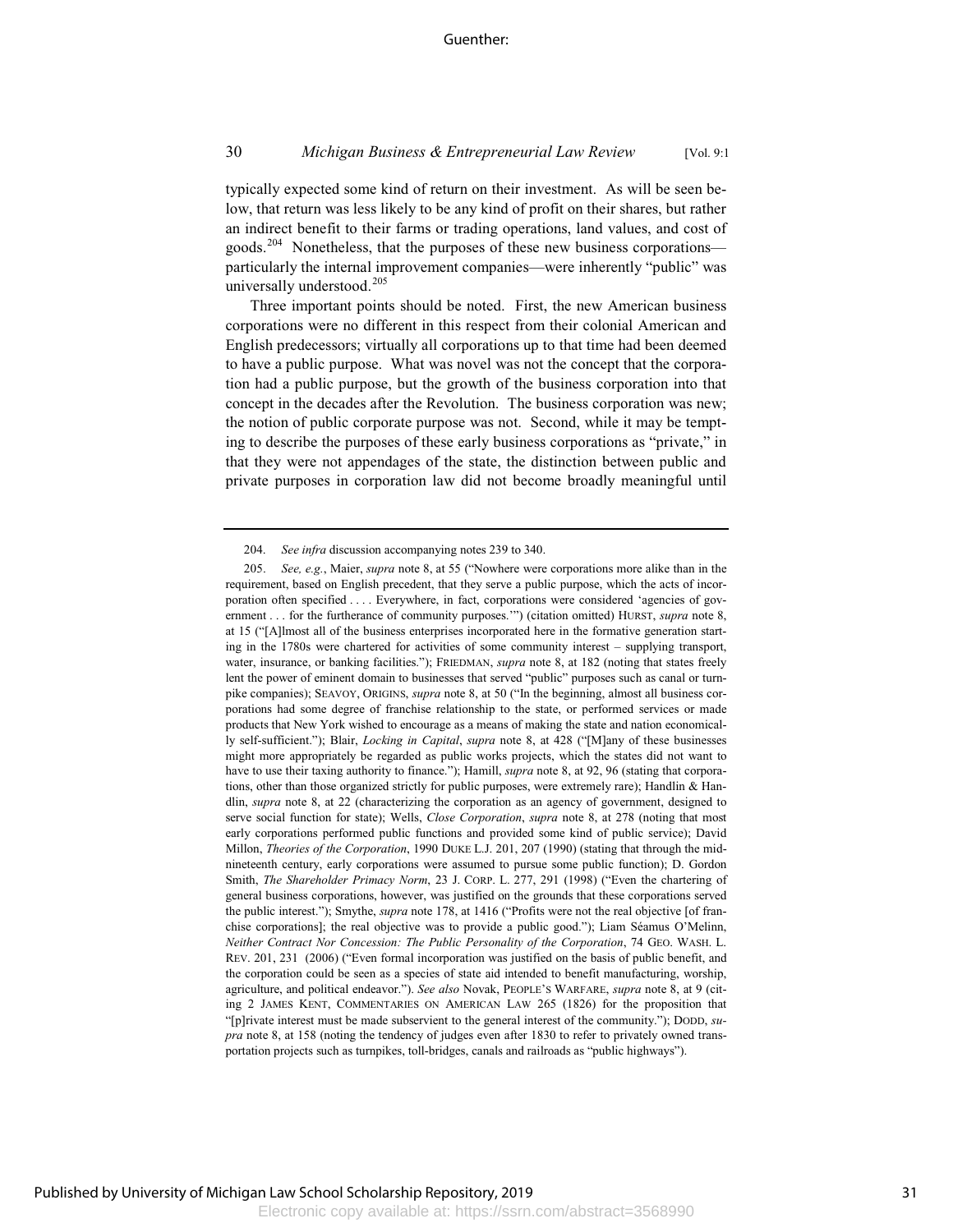the middle decades of the nineteenth century and was one of the defining characteristics, if not *the* defining characteristic, of the ensuing transition of the early American business corporation to the modern for-profit firm.<sup>206</sup> In discussions of late eighteenth- and early nineteenth-century American corporation law, the term "private" is an anachronism. Third, as the foregoing suggests, the concept of public corporate purpose as used in the late eighteenth and early nineteenth centuries was not exclusive and did not prevent business corporations—their public purpose notwithstanding—from being understood to provide a pecuniary return or other personal, non-public benefit to their owners.<sup>207</sup> The absence of any bright line between "public" and "private" purposes—in today's parlance, between nonprofit or charitable purposes and private pecuniary profit—was as typical of the early American business corporation as of its predecessors.<sup>208</sup>

Early courts and commentators made this understanding clear. In 1805, in *Trustees of the University of North Carolina v. Foy*, a North Carolina court, in examining "the nature of corporations," declared that corporations were formed "for the advancement of religion, learning, commerce, or other beneficial purposes."<sup>209</sup>

Indeed, it seems difficult to conceive of a corporation established for merely private purposes. In every institution of that kind, the ground of the establishment is some public good or purpose to be promoted; but in many, the members thereof have a private interest, coupled with the public object.<sup>210</sup>

The same understanding was voiced more emphatically by the Virginia Supreme Court of Appeals in *Currie's Administrators v. The Mutual Assurance Society* in 1809:

With respect to acts of incorporation, they ought never to be passed, but in consideration of services rendered to the public. . . . It may often be *convenient* for a set of associated individuals, to have the privileges of a corporation bestowed upon them, but if their object is merely *private* or selfish; if it is detrimental to, or not promo-

<sup>206.</sup> *See supra* note 9*; infra* discussion accompanying notes 422 to 502. Discussion of the concession, contract, aggregate entity, artificial entity, real entity, and other theories of the corporation is beyond the scope of this Article. *See generally* Mahoney, *supra* note 42; Liam Séamus O'Melinn, *supra* note 205; *see* Reuven S. Avi-Yonah, *The Cyclical Transformation of the Corporate Form: A Historical Perspective on Corporate Social Responsibility*, 30 DEL. J. CORP. L. 767 (2005).

<sup>207.</sup> *See* Maier, *supra* note 8, at 56, 82.

<sup>208.</sup> *See, e.g.*, Handlin & Handlin, *supra* note 8, at 19 ("Neither the division into public and private laws nor the distinction between public and private corporations was accepted by eighteencentury law."). *See also* DAVIS, *supra* note 8, at 3-4 ("[i]n the eye of the law, a corporation was a corporation – that was all there was to it."); Larry D. Thompson, *The Responsible Corporation: Its Historical Roots and Continuing Promise*, 29 NOTRE DAME J.L. ETHICS & PUB. POL'Y 199, 208 (2015) ("American law in the seventeenth and eighteenth centuries did not draw sharp distinctions between the corporation and the state.").

<sup>209.</sup> Trustees of the Univ. of N.C. v. Foy, 1 Mur. 58, 84 (1805).

<sup>210.</sup> *Id.* at 88-89.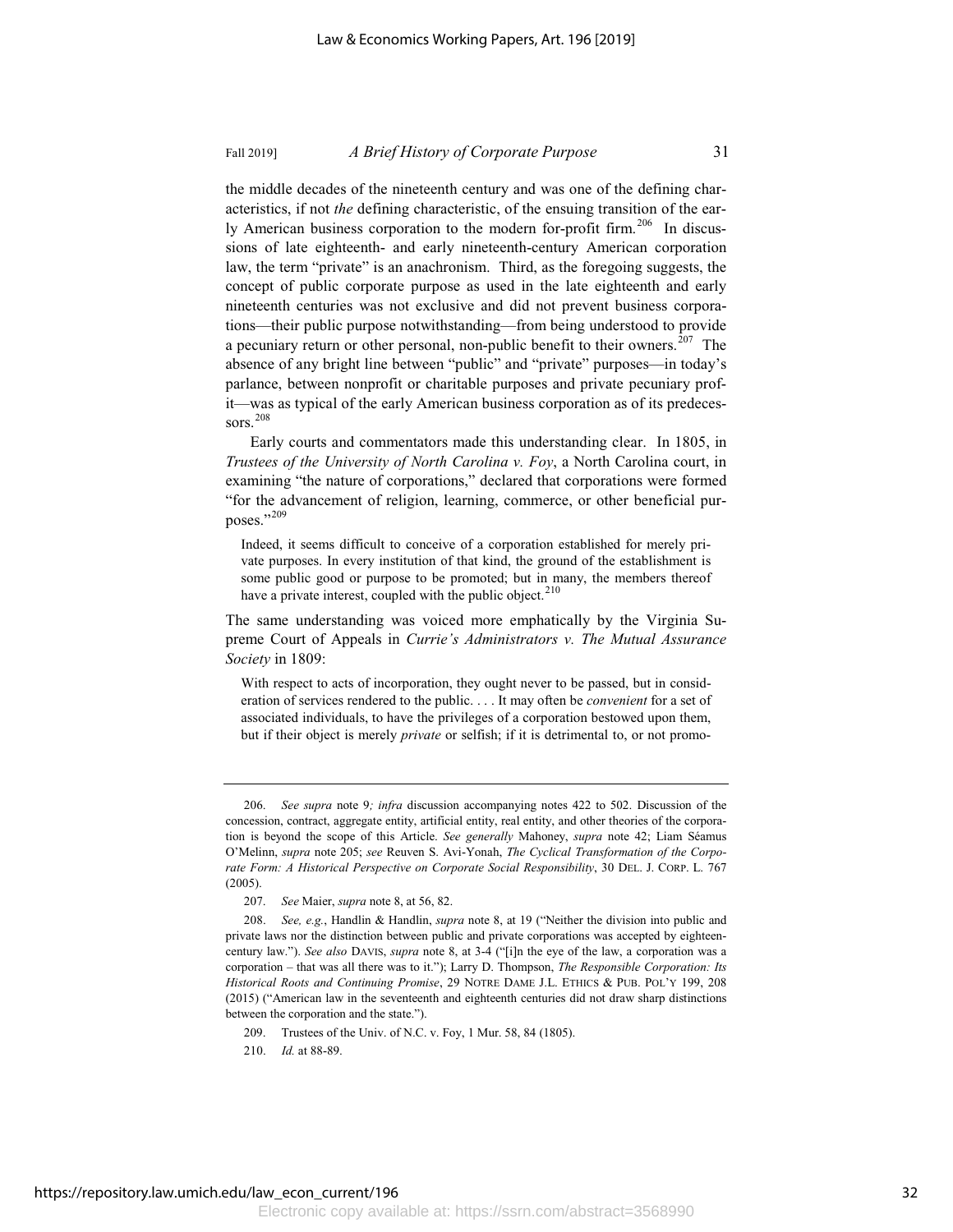tive of, the public good, they have no adequate claim upon the legislature for the privileges.<sup>211</sup>

Even ten years later, in *Trustees of Dartmouth College v. Woodward*, which has been seen as the origin of the public/private distinction in American corporation law,<sup>212</sup> Chief Justice John Marshall, writing for the U.S. Supreme Court, expressed a fundamentally similar view of the public purposes of corporations:

The objects for which a corporation is created are universally such as the government wishes to promote. They are deemed beneficial to the country; and this benefit constitutes the consideration, and in most cases, the sole consideration of the grant. . .If the advantages to the public constitute a full compensation for the faculty it gives, there can be no reason for exacting a further compensation, by claiming a right to exercise over this artificial being, a power which changes its nature, and touches the fund, for the security and application of which it was created.<sup>213</sup>

In the case of Dartmouth College, in other words, it was not the college's purpose, but the nature of its assets, which had been endowed and funded by private persons,<sup>214</sup> that made Dartmouth a "private" corporation, notwithstanding it being "an Indian charity school."<sup>215</sup> A public purpose remained coupled with a private interest—eleemosynary rather than pecuniary, but "private" nonetheless—and the Supreme Court was tasked for the first time with drawing a line between the two. It should be noted, however, that the line the Court drew was effectively only around municipal corporations. In the corporate taxonomy of the day, all the other types of lay corporations, whether eleemosynary or civil, with what we today would consider their various disparate purposes charitable, educational, and professional as well as business—remained comprehended, without further distinction, in the same "private" category.<sup>216</sup>

213. Trustees of Dartmouth Coll. v. Woodward, 17 U.S. 518, 637-638 (1819).

214. *Id.* at 661.

215. *Id.* at 520. *See also* Maier, *supra* note 8, at 80 (referencing Story's concurring opinion for this proposition).

<sup>211.</sup> Currie's Adm'r. V. Mut. Assurance Soc'y., 4 Hen. & M. 315, 347-348 (Va. 1809) (emphasis in original); *see also* HORWITZ, *supra* note 8, at 112.

<sup>212.</sup> *See, e.g.*, NOVAK, *supra* note 8, at 107 ("The classical liberal story begins with the *Dartmouth College* case which initiated the great transformation of the business corporation from public into private entity."); R. Kent Newmyer, *Justice Joseph Story's Doctrine of Public and Private Corporations and the Rise of the American Business Corporation*, 25 DEPAUL L. REV. 825, 836 (1975-1976) ("the *Dartmouth College* decision played a crucial role in the transformation of the corporation from an association of individuals vested with a portion of sovereignty designed to accomplish public service to an association whose corporate status was a promotional device employed by the state to facilitate the pursuit of private goals by private individuals.") *See also Terrett v. Taylor*, 9 Cranch 43, 51-52 (1815) (Story, J.) (distinguishing private and public corporations). On the public/private distinction generally, *see* Morton J. Horwitz, *The History of the Public/Private Distinction*, 130 U. PENN. L. REV. 1423 (1982) [hereinafter Horwitz, *Public/Private Distinction*]. With regard to the historiography of the public/private distinction, *see* Joan Williams, *The Development of the Public/Private Distinction in American Law*, 64 TEX. L. REV. 225 (1985). *See also infra* discussion accompanying notes 450 to 458.

<sup>216.</sup> D. Gordon Smith, *The Shareholder Primacy Norm*, 23 J. CORP. L. 277, 292 (1998).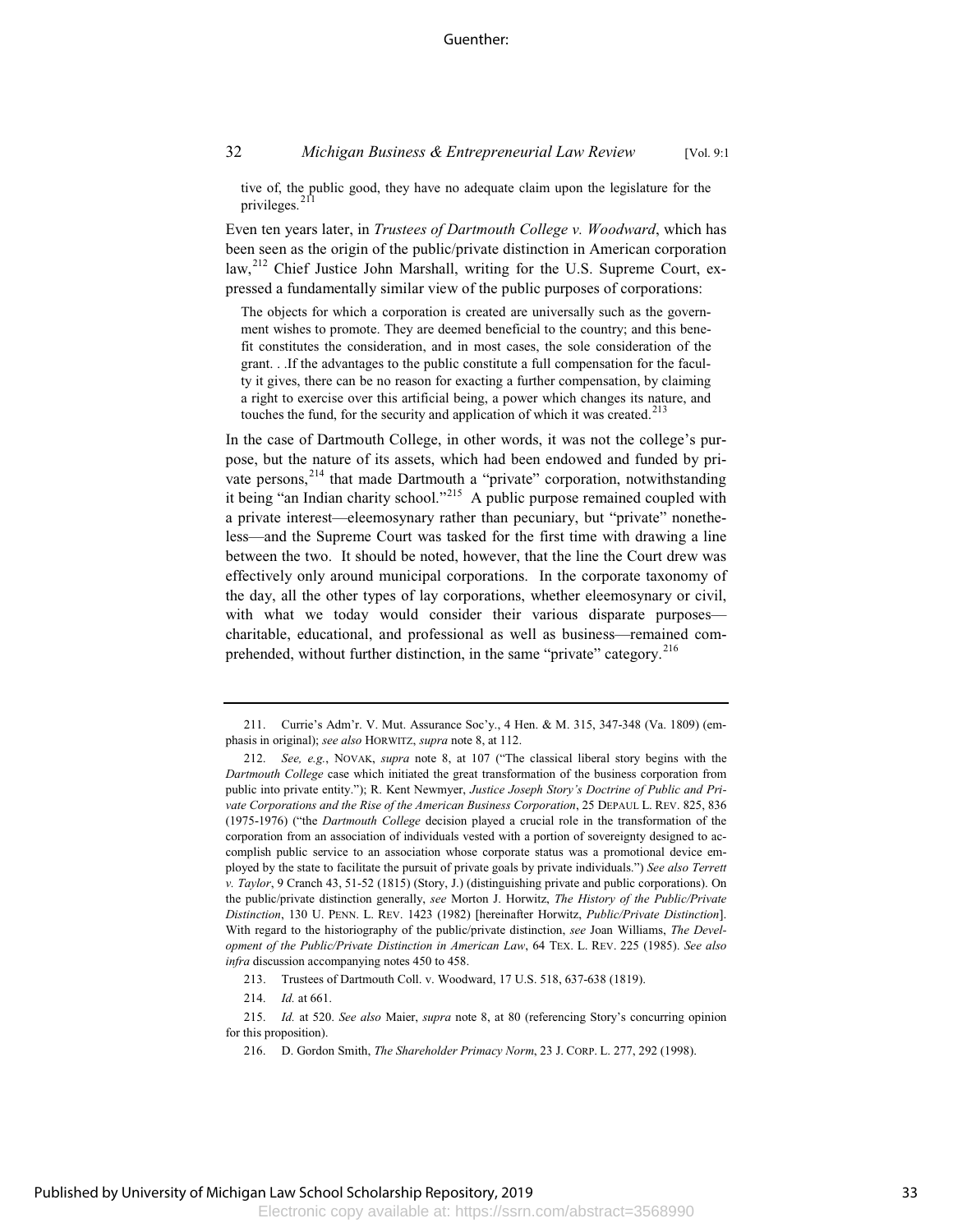The understanding that corporations, including business corporations, necessarily had a public purpose survived at least into the  $1830s$ <sup>217</sup> Angell and Ames in 1832 describe this understanding as policy and custom, perhaps not surprisingly, citing both *Currie's Administrators* and *Dartmouth College*:

. . .it has generally been the policy and custom (especially in the United States) to incorporate all associations which tend to the public advantage in relation to municipal government, commerce, literature, charity, and religion. . . . The public benefit is deemed a sufficient consideration of a grant of corporate privileges; and hence, when a grant of such privileges is made (being in the nature of an executed contract), it cannot, in case of a private corporation, which involves private rights, be revoked. [citing *Dartmouth College*]. . . . the corporation may, at the same time, be established for the advantage of those who are members of it. The principle is. . .that the design of the corporation is to provide for some good that is useful to the public. "With respect to acts of incorporation," says one of the judges of the Court of Appeals of Virginia [sic], "they ought never be passed, but in consideration of services to be rendered to the public." [citing *Currie's Admin.*] 218

This understanding of the corporation as a body with a public purpose, but which at the same time provided direct pecuniary or other indirect benefits to its members, arguably defines the internal improvement companies and other business corporations of the early American era.

### A. *Transportation.*

Transportation companies, comprising turnpikes, toll-bridges and inland navigation enterprises, were the most common early business corporations, accounting for nearly two-thirds of all special charters in the period from 1780 to 1801.<sup>219</sup> Organization required a special charter enacted by the state legislature, in which the corporation's purpose—often down to the specific route of the turnpike or canal—was set forth in detail.<sup>220</sup> Changes in corporate purpose required a corresponding legislative act.

### 1. Turnpikes.

The turnpike corporation was the most common and perhaps the most typical of the internal improvement companies. Of all the public infrastructure needs after the Revolution, improved overland transport was the greatest.<sup>221</sup> In some regions, the cost of transporting goods overland for even relatively short

<sup>217.</sup> Maier, *supra* note 8, at 80.

<sup>218.</sup> ANGELL & AMES, *supra* note 62, at 6-7; *but see id.* at 25 (where this understanding seems to be weakening significantly); *see also* Arner, *supra* note 8, at 53; and *see infra* discussion accompanying notes 443 to 479.

<sup>219.</sup> HURST, *supra* note 8, at 17.

<sup>220.</sup> Hilt, *Early American Corporations*, *supra* note 8, at 51; DODD, *supra* note 8, at 327 (stating that the Massachusetts act of 1833 required every charter petition in Massachusetts.

<sup>221.</sup> SEAVOY, ORIGINS, *supra* note 8, at 41.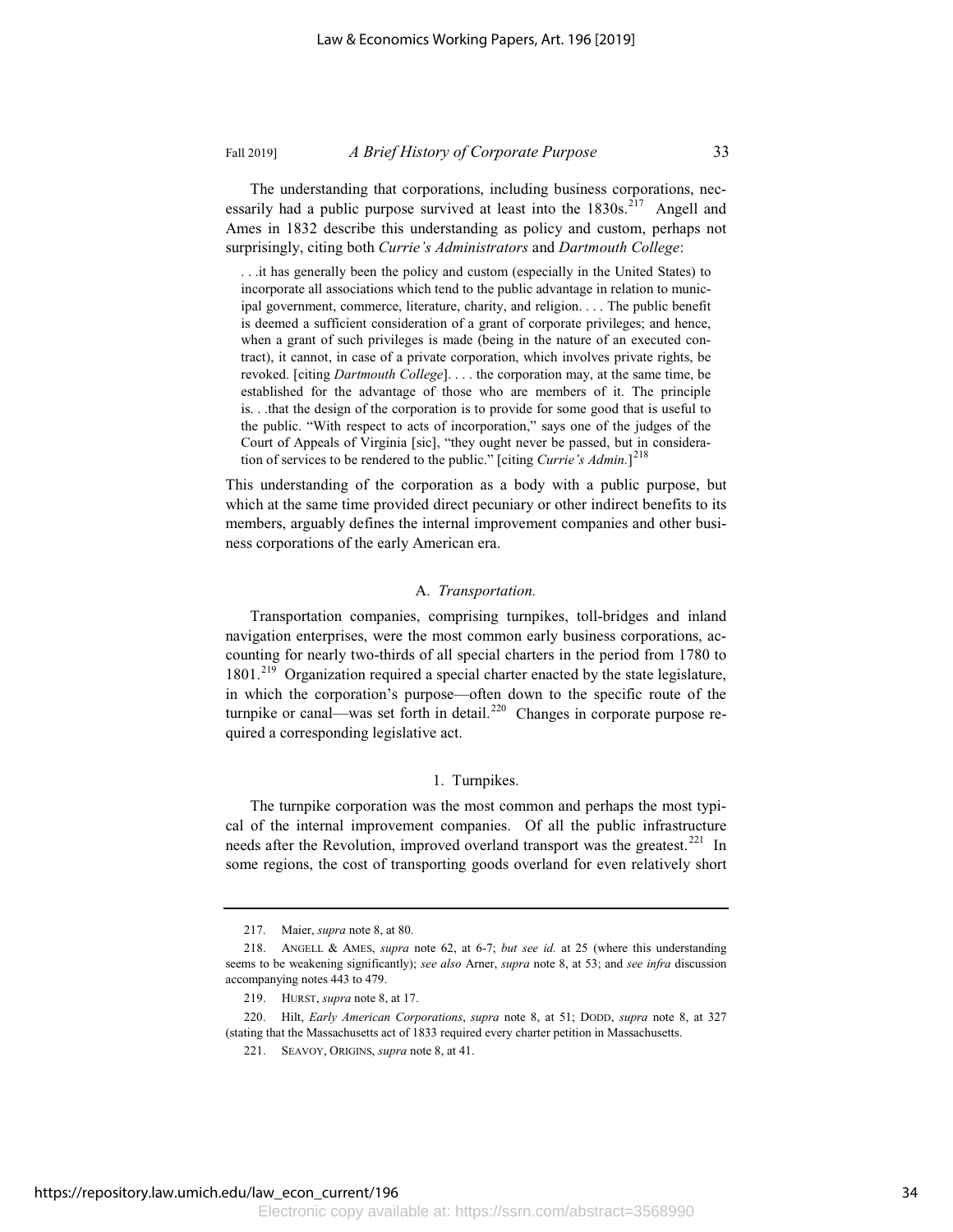### 34 *Michigan Business & Entrepreneurial Law Review* [Vol. 9:1

distances exceeded the cost of the goods.<sup>222</sup> Turnpikes were perhaps the most common form of American business corporation and represented a substantial portion, in some states even a majority, of new corporate charters in the late eighteenth and early nineteenth centuries.<sup>223</sup> According to Davis, turnpikes overall accounted for seventy-two of a total of three hundred twenty-eight, or twenty-two percent of, new corporations chartered between  $1776$  and  $1801$ .<sup>224</sup> In New York and Connecticut, approximately half of the corporations chartered in the eighteenth century were turnpikes.<sup>225</sup> The consequences were dramatic; the turnpike "movement built new roads at a rate previously unheard of in America."<sup>226</sup>

The nation's first turnpike was chartered in Pennsylvania in 1792 between Philadelphia and Lancaster.<sup>227</sup> Massachusetts and New York quickly followed suit, chartering their first turnpikes in 1796 and 1797, respectively.<sup>228</sup> As with other corporations of the time, turnpike charters required a special act of the state legislature.<sup>229</sup> In an era of local trade rivalries, state legislatures used turnpikes primarily to extend the trading radius of existing towns.<sup>230</sup> State legislatures often wrote detailed regulations into turnpike charters, including not only such common provisions as limitations on capital, limited duration, and restrictions on voting, $^{231}$  but precise delineation of the turnpike route, grants of

- 226. Klein, *supra* note 171, at 797.
- 227. *Id.* at 790; DAVIS, *supra* note 8, at 218.

230. SEAVOY, ORIGINS, *supra* note 8, at 40; Seavoy, *Public Service Origins*, *supra* note 8, at 45; *see also* Klein, *supra* note 171, at 790.

231. Hilt, *supra* note 8, at 6; Millon, *supra* note 209, at 208. On voting restrictions, *see infra* discussion accompanying notes 392 to 408.

<sup>222.</sup> Hamill, *supra* note 8, at 92 (explaining that the undeveloped transportation system made hauls beyond 30 or 40 miles more expensive than the goods) (citation omitted).

<sup>223.</sup> SEAVOY, ORIGINS, *supra* note 8, at 50 (citing DAVIS, *supra* note 8, at 24-25); Hansmann & Pargendler, *supra* note 8, at 959 (citations omitted); Hilt, *Ownership and Control*, *supra* note 8, at 16, Tbl.2.

<sup>224.</sup> DAVIS, *supra* note 8, at 26, tbl.II; *cf. Id.* at 27, tbl.III (showing total of 317 corporations in the eighteenth century); DAVIS, *supra* note 8, at 27, tbl.III (on 23 turnpikes out of 45 new corporations in CT). *See also* SEAVOY, ORIGINS, *supra* note 8, at 39-40 (stating that turnpikes were the most frequently incorporated business in New York for the first fifty years of the nineteenth century, with about 500 charters passed between 1797 and 1847); Seavoy, *Public Service Origins*, *supra* note 8, at 45; Sylla & Wright, *supra* note 8, at 661, tbl. 4 (showing 4831 road corporations, or about 22 percent, of the total number of business corporations chartered between 1790 and 1860); Hilt, *Ownership and Control*, *supra* note 8, at 16, Tbl. 2 (showing 304 turnpikes of 812 charters granted in New York from 1790 to 1825).

<sup>225.</sup> DAVIS, *supra* note 8, at 27.

<sup>228.</sup> DODD, *supra* note 8, at 242 (regarding Massachusetts); Seavoy, *Public Service Origins*, *supra* note 8, at 45 (regarding New York).

<sup>229.</sup> Some states, such as Massachusetts in 1805 and New York in 1807, where legislators were seen to be spending too much time on special charters, passed general regulatory statutes applying many of these provisions to all turnpike corporations, which continued to be specially chartered through a short-form act. *See, e.g.*, Seavoy, *Public Service Origins*, *supra* note 8, at 46 (New York).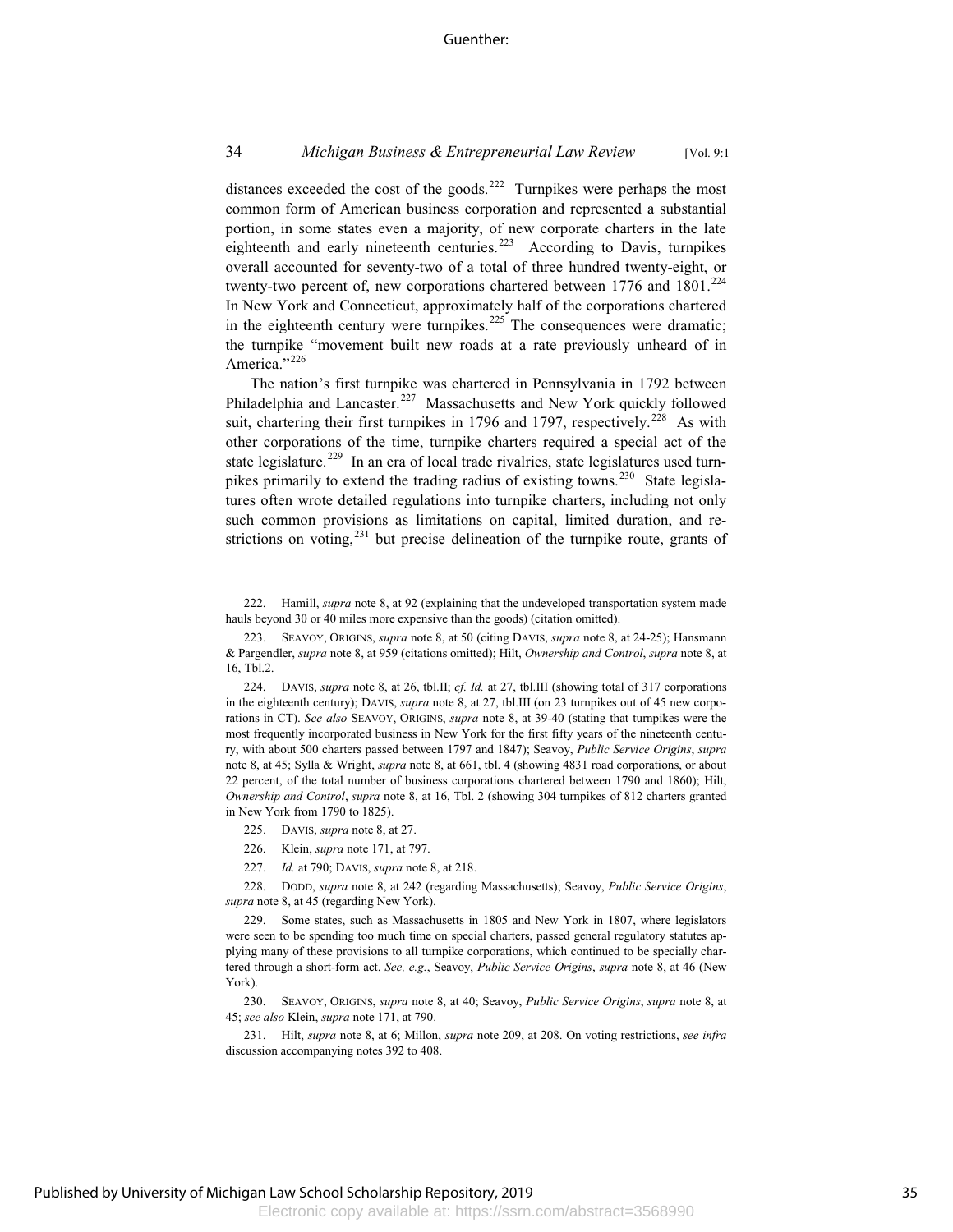existing trails or public roadbeds, specifics of toll rates, collection, and dividends, and details of construction.<sup>232</sup>

Privileges granted to turnpike corporations reflected the extent to which their purposes were understood to be public. Such privileges typically included the power of eminent domain, with the right to appraise and take land, and sometimes monopoly rights against parallel or competing routes.<sup>233</sup> States sometimes granted immunity from taxation.<sup>234</sup> Not infrequently, turnpike and other charters provided for subscription by states, counties, and cities to shares of the corporation.<sup>235</sup> Turnpike charters also frequently included some kind of provision for the turnpike reverting to the state, for example after the organizers had received their costs plus a specified rate of interest, or after expiration of a certain period of time.<sup>236</sup> Many turnpikes ultimately reverted to the state through abandonment.<sup>237</sup> More generally, turnpikes were done in by the competition of the railroads.<sup>238</sup>

Turnpike shares were almost invariably owned locally.<sup>239</sup> The vast majority of stockholders in turnpike corporations were local farmers, landowners, and merchants along the route of the turnpike.<sup>240</sup> At a time when large fortunes were scarce, capital markets poorly developed, and government financing generally not available, local residents may well have been "the most effective source of capital."<sup>241</sup> More fundamentally, however, local farmers, landowners, and merchants appear to have invested in turnpike corporations to procure for themselves the larger indirect benefits of living along a turnpike route, without regard to direct return on capital. As a financial investment, turnpikes were notorious money-losers. The "nearly universal and well-documented poverty of the turnpikes" has been noted by commentators<sup>242</sup> and appears to have been

- 235. DODD, *supra* note 8, at 162, 271; FRIEDMAN, *supra* note 8, at 192.
- 236. DODD, *supra* note 8, at 245.
- 237. Klein, *supra* note 171, at 793; DODD, *supra* note 8, at 246-47.
- 238. DODD, *supra* note 8, at 246.
- 239. Klein, *supra* note 171, at 789.

<sup>232.</sup> On turnpike charters generally, *see generally* DAVIS, *supra* note 8, at 227-30; Klein, *supra* note 171, at 790; Seavoy, *Public Service Origins*, *supra* note 8 at 40-41; DODD, *supra* note 8, at 242, 327; Hilt, *supra* note 8, at 6.

<sup>233.</sup> DAVIS, *supra* note 8, at 227-230; DODD, *supra* note 8, at 44, 128, 242; Klein, *supra* note 171, at 790; Millon, *supra* note 209, at 208; Seavoy, *Public Service Origins*, *supra* note 8, at 40-41; Hilt, *supra* note 8, at 6.

<sup>234.</sup> DODD, *supra* note 8, at 132.

<sup>240.</sup> *See id.* at 796; Smythe, *supra* note 178, at 1417; Hansmann & Pargendler, *supra* note 8, at 112-13.

<sup>241.</sup> Hansmann & Pargendler, *supra* note 8, at 103. *See also supra* discussion accompanying notes 184 to 192 regarding the state's use of the business corporation for this purpose.

<sup>242.</sup> DODD, *supra* note 8, at 246; Hansmann & Pargendler, *supra* note 8, at 960-61; Klein, *supra* note 171, at 791, 794, 796-797; Seavoy, *Public Service Origins*, *supra* note 8, at 45-46; *see also* Hansmann & Pargendler, *supra* note 8, at 960 ("[T]urnpikes were the industry in which the interests of shareholders in the firm's output (the road), rather than in the firm's profits, were most conspicuous.").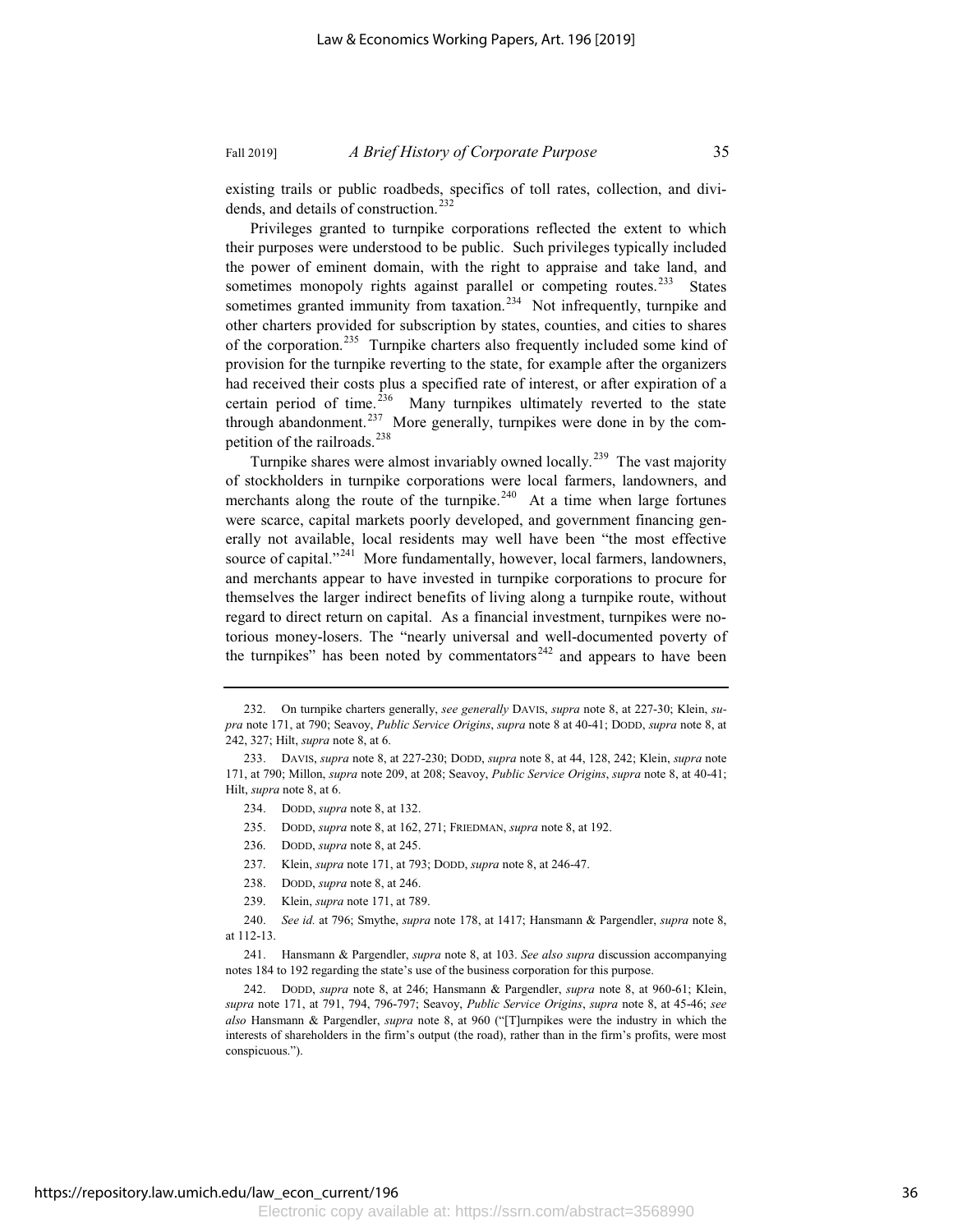widely recognized at the time.<sup>243</sup> "Turnpikes rarely paid dividends to their investors, and were not expected to."<sup>244</sup> Turnpike corporation shares were low par value and widely held, and many turnpike stockholders made no cash investment in the corporation; rather, local farmers frequently received their shares in exchange for contributions in kind, in the form of labor and equipment to help build the turnpike in the first place.<sup>245</sup> As Ronald Seavoy notes,

Turnpikes were popular investments, not necessarily because they were expected to be profitable but because they raised local land values, improved a community's access to markets, and lowered the cost of goods that had to be teamed in.<sup>246</sup>

What turnpike investors expected from their contribution was effectively a return in kind: not company earnings, capital gains, or other pecuniary return to shareholders on invested capital, but rather, economic benefits that would inure to them indirectly, outside the corporation, in their capacity as members of the community served by the turnpike. As put by Henry Hansmann and Mariana Pargendler, "turnpikes were the industry in which the interests of shareholders in the firm's output (the road), rather than in the firm's profits, were most conspicuous." $247$  Local residents may also have had a strong investment incentive as consumers; by controlling turnpike companies and ensuring that they charged competitive tolls, turnpike users may have protected themselves from price exploitation.<sup>248</sup> Turnpike corporations in this respect have been seen to resemble a consumer cooperative.<sup>249</sup>

The paramount importance of the turnpike corporation's indirect—one is tempted to say, social—benefits is widely attested in writings of the time. One essayist from New York in 1795 proclaims that the turnpike "lays open all the unexploited resources of the country to come forth to daylight, and to market."<sup>250</sup> Another in 1807 avers that turnpikes "encourage settlements, open new

Hansmann & Pargendler, *supra* note 8, at 113 (citing Essex Tpk. Corp., 8 Mass. at 297); *see also* Blair, *supra* note 8, at n. 158, citing DODD, *supra* note 8, at 79, n.27, on Essex Tpk. Corp.

245. SEAVOY, ORIGINS, *supra* note 8, at 41; Seavoy, *Public Service Origins*, *supra* note 8, at 45.

248. *Id.* at 103, 115 (in connection with voting restrictions).

249. *Id.* at 103.

<sup>243.</sup> *See, e.g.*, Essex Tpk. Corp. v. Collins, 8 Mass. 292, 296 (1811) ("It is well known that in this country enterprises of this description have not been productive of profit to those who have engaged in them; nor is this generally a primary object of consideration with the subscribers. They are well aware that the community is benefited by them and they agree to take a share of the burden."); *see also* DODD, *supra* note 8, at 79 n. 27 (citing Essex Tpk. Corp.); DODD, *supra* note 8, at 247 (citing counsel in Franklin Glass Co. v. White, 14 Mass. 286, 287 (1817), stating that a turnpike is "an affair or public concern and public convenience, seldom entered upon or prosecuted for the sake of the profits contemplated to arise to the undertakers.").

<sup>246.</sup> SEAVOY, ORIGINS *supra* note 8, at 41; Seavoy, *Public Service Origins*, *supra* note 8, at 45; Hansmann & Pargendler, *supra* note 8, at 113 (citing SEAVOY, ORIGINS, *supra* note 8, at 41); Klein, *supra* note 171, at 789, 795-797.

<sup>247.</sup> Hansmann & Pargendler, *supra* note 8, at 112.

<sup>250.</sup> Klein, *supra* note 171, at 795 (citing Elkanah Watson [A Friend to Turnpikes], *Turnpike Roads*, in ALBANY GAZETTE, Dec. 27, 1795 reprinted in ALBANY REG., June 13, 1796, at 2).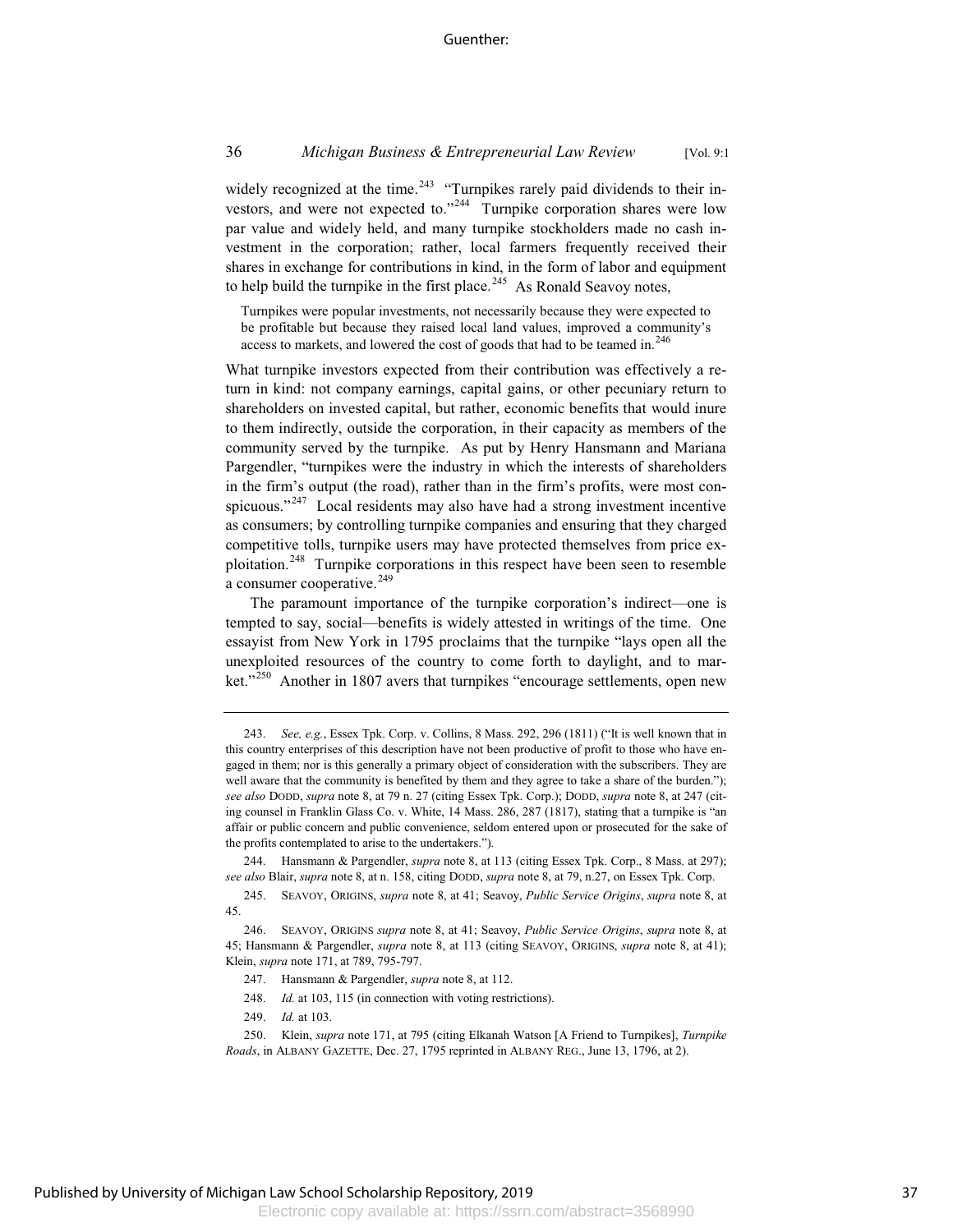channels for the transportation of produce and merchandise, increase the products of agriculture, and facilitate every species of internal commerce."<sup>251</sup> An 1811 tract from Pennsylvania praises turnpike investment for "enabling you to carry your produce and manufactures to every market; and in raising the value of your woods as well as your cleared lands."<sup>252</sup> The importance of such benefits was recognized by contemporary courts. A Massachusetts court in 1811 allowed a subscriber in a turnpike corporation to renege on his subscription because the legislature had subsequently changed the turnpike's route.<sup>253</sup> The subscriber's counsel argued successfully in his client's defense that his client

. . .never consented to become a proprietor in the turnpike, as it was in fact located and made. He was induced to subscribe originally, on account of the particular convenience to him of the turnpike as originally directed. He would perceive no such convenience in the other route. He would never have subscribed to aid the latter.  $\ldots$  . <sup>254</sup>

Counsel for another defendant subscriber in Pennsylvania in 1831, though not successful in his defense, made the point even more clearly:

It was not at all contemplated that the profits of the road would compensate the individuals for their money subscribed; it was the facilities and benefits that would result to their property; and it was upon this consideration that [defendant] entered into the agreement to pay.<sup>255</sup>

In short, far from being renters of capital, purchasers of shares in turnpike corporations saw themselves as paying for public road benefits,  $256$  or perhaps even, in the words of Hansmann and Pargendler, making a "voluntary payment of taxes toward a public good." $257$ 

#### 2. Bridges.

Bridges were another category of transportation infrastructure that was sorely needed after Independence. In the last decades of the eighteenth century,

256. Klein, *supra* note 171, at 789, 796-797 (citation omitted).

257. Hansmann & Pargendler, *supra* note 8, at 113. English turnpike companies were nonprofit corporations that sold bonds and kept tolls high enough to pay the interest; English turnpikes were thus effectively profit-making ventures in nonprofit form, while American turnpikes were essentially nonprofit ventures in profit-making form. *Id.* at 115, n. 47.

<sup>251.</sup> *Id.* at 795-96 (citing Benjamin Dewitt, *A Sketch of the Turnpike Roads in the State of New York, reprinted in* THE NEW AMERICAN STATE PAPERS, VOL. 1 at 215-18 (1972)).

<sup>252.</sup> *Id.* at 796 (citing WILLIAM J. DUANE, LETTERS ADDRESSED TO THE PEOPLE OF PENNSYLVANIA RESPECTING THE INTERNAL IMPROVEMENT OF THE COMMONWEALTH BY MEANS OF ROADS AND CANALS 5 (Jane Aitken, 1811)).

<sup>253.</sup> *See* Hansmann & Pargendler, *supra* note 8, at 962 (citing *Middlesex Tpk. Corp.*, 8 Mass 267 (1811)).

<sup>254.</sup> Hansmann & Pargendler, *supra* note 8, at 114 (citing *Middlesex Tpk. Corp.*, 8 Mass at 270-71).

<sup>255.</sup> Hansmann & Pargendler, *supra* note 8, at 114 (citing *Irvin v. Susequehanna & Phillipsburg Tpk. Corp.*, 2 Pen. & W. 466, 469 (Pa. 1831); *see also* DODD, *supra* note 8, at 247 (citing Franklin Glass Co. v. White, 14 Mass. 286, 287); DODD, *supra* note 8, at 133.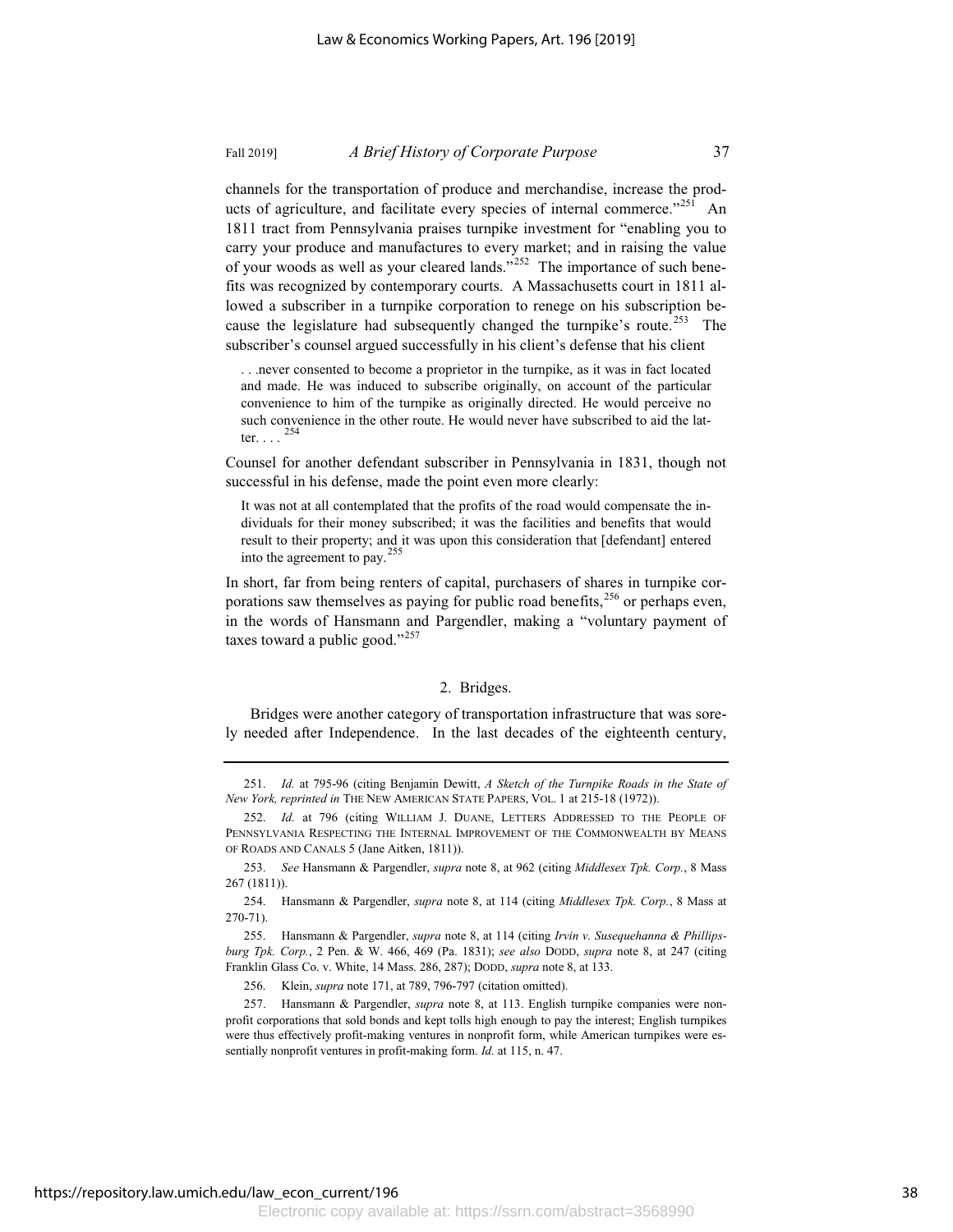seventy-three toll bridges were chartered, of which fifty-six were in New England and eleven in the Middle Atlantic states.<sup>258</sup> In New York, of a total of eight hundred and twelve business corporations chartered between 1790 and 1826, eighty-six, or about eleven percent, were bridge companies.<sup>259</sup> Overall, according to Sylla and Wright, nearly fourteen hundred bridge companies were chartered between 1790 and 1860.<sup>260</sup> The greatest number of such corporations were created between 1800 and 1820.<sup>261</sup>

Although privately owned, early bridge corporations show the same pattern as the turnpikes of public purposes and public benefits. Bridge company charters often included grants of state or quasi-state powers. A number of early bridge companies were expressly given monopoly privileges.<sup>262</sup> In *Piscataqua Bridge v. New-Hampshire Bridge*, decided in 1834, a New Hampshire court upheld such monopoly privileges on the grounds that the bridge was "a great public highway" and "of great public utility."<sup>263</sup> Courts similarly sustained grants of eminent domain.<sup>264</sup> Other charter provisions commonly specified toll rates, the kind of bridge to be built, and that the bridge would revert to the State after the organizers had recouped the cost of constructing the bridge and a specified percentage of annual interest.<sup>265</sup>

The Charles River Bridge Company, chartered by the Massachusetts legislature in 1785 and the first American toll-bridge corporation,<sup>266</sup> was fairly typical. Despite being the capital and largest city of Massachusetts, Boston "was situated on what was then a peninsula nearly surrounded by water and was cut off from the towns and countryside to the north by the Charles River and the Back Bay."<sup>267</sup> The Charles River Bridge Company was organized to construct a bridge to connect Boston to Charlestown. The charter included detailed governance provisions, fixed rates of toll for forty years, prescribed the kind of bridge to be built, and provided that the charter would be void if the bridge were

<sup>258.</sup> DAVIS, *supra* note 8, at 26, tbl.II; *Id.* at 27, tbl.III.

<sup>259.</sup> Hilt, *Ownership and Control*, *supra* note 8, at 16, tbl.2.

<sup>260.</sup> Sylla & Wright, *supra* note 8, at 661, tbl.4. This number represented about six percent of the total number of business corporations chartered between 1790 and 1860.

<sup>261.</sup> SEAVOY, ORIGINS, *supra* note 8 at 43.

<sup>262.</sup> *See* DODD, *supra* note 8, at 161 (citing *Piscataqua Bridge v. New Hampshire Bridge,* 7 N.H. 35 (1835).

<sup>263.</sup> DODD, *supra* note 8, at 161 (quoting *Piscataqua Bridge v. NH Bridge*, 7 N.H. 35, 64 (1834)); *See also* DODD, *supra* note 8, at 161 (citing *Charles River Bridge v. Warren Bridge*, 36 U.S. 420, 639 (1837) (Story, J., dissenting), where the court declined to find that monopoly privileges were implied in the charter). *See also* Hansmann & Pargendler, *supra* note 8, at 117 (citing *Taylor v. Griswold*, 14 N.J.L. 222, 234 (1834) (court emphasized "public nature" of corporations operating as turnpikes, bridges and railroads)).

<sup>264.</sup> *See, e.g.,* DODD, *supra* note 8, at 160, 238 (citations omitted).

<sup>265.</sup> *See, e.g.*, *id.* at 161, 238-40; Hilt, *Ownership and Control*, *supra* note 8, at 6.

<sup>266.</sup> DAVIS, *supra* note 8, at 187; DODD, *supra* note 8, at 237 (citing DAVIS, *supra* note 8, at

<sup>187).</sup>

<sup>267.</sup> DODD, *supra* note 8, at 236.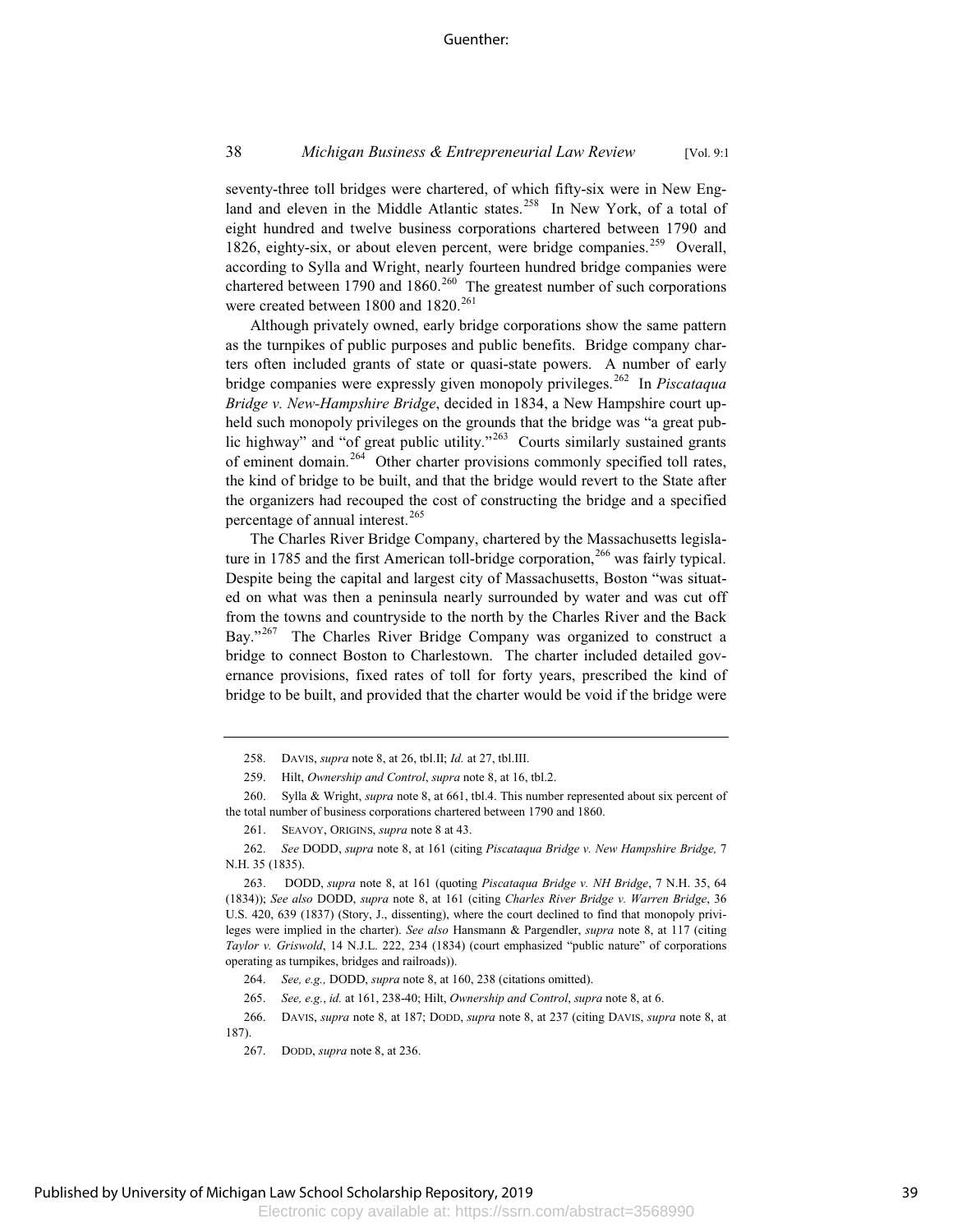not completed within three years.<sup>268</sup> While the charter did not contain an express grant of monopoly privileges and the U.S. Supreme Court later held in *Charles River Bridge v. Warren Bridge* that no grant of monopoly privileges should be implied, Justice Story, in his dissenting opinion, declared that such grants were made "for the common benefit of the people" and contrasted them with grants of "a mere corporate privilege for the benefit of the stockholders."<sup>269</sup> As with the turnpikes, "expectations of improvements in local business and in land values played a large part in the promotion [of the bridge], besides the prospect of revenues from tolls."<sup>270</sup> In contrast to the turnpikes, however, the Charles River Bridge and some other early toll-bridges proved profitable.<sup>271</sup>

### 3. Canals and Inland Waterways.

Canals and inland waterways were a third important category of transportation infrastructure, particularly given the difficulty and expense of overland transport in many regions. Improvement of inland navigation, whether by building canals or constructing locks or otherwise, was particularly important in the early years of the republic; before 1791, more than half the corporations chartered were for improvement of inland navigation.<sup>272</sup> As Joseph S. Davis observes, "this branch of enterprises called forth more corporate charters, more legislative acts, and more state support than any other branch."<sup>273</sup> Massachusetts played a leading role, chartering twelve private corporations for canals or other inland navigation by 1800, more than any state except Virginia.<sup>274</sup> Overall, four hundred forty-six canal corporations and six hundred fifty-two navigation corporations were chartered in the United States between 1790 and 1860.<sup>275</sup> New York State itself undertook construction of the Erie Canal beginning in 1817, after which most canal corporations constructed only short feeder lines.<sup>276</sup>

274. DODD, *supra* note 8 at 248.

<sup>268.</sup> *Id.* at 237; *see also infra* discussion of governance accompanying notes 381 to 404.

<sup>269.</sup> *Charles River Bridge*, 36 U.S. at 639 (Story, J., dissenting); *see also* DODD, *supra* note 8, at 161.

<sup>270.</sup> Hansmann & Pargendler, *supra* note 8, at 965 (citing DAVIS, *supra* note 8, at 187).

<sup>271.</sup> On the profitability of the Charles River Bridge Company, *see, e.g.,* DAVIS, *supra* note 8, at 187 (stating that, after financial corporations, toll-bridge companies were the most successful of the early corporations); HORWITZ, *supra* note 8, at 130; and Klein, *supra* note 171, at 794.

<sup>272.</sup> DAVIS, ESSAYS IN THE EARLIER HISTORY OF CORPORATIONS IV, *supra* note 8, at 25; *see also* NOVAK, *supra* note 8, at 131 (emphasizing the importance of rivers in the early American economy).

<sup>273.</sup> DAVIS, ESSAYS IN THE EARLIER HISTORY OF CORPORATIONS IV, *supra* at 184-185 (noting that "[t]he results were entirely disproportionate to the efforts.") *See also* DODD, *supra* note 8, at 247.

<sup>275.</sup> Sylla & Wright, *Corporation Formation in the Antebellum United States*, *supra* note 8 at 661, tbl.4. These numbers in aggregate represented about five percent of the total number of business corporations chartered between 1790 and 1860.

<sup>276.</sup> Seavoy, *Public Service Origins*, *supra* note 8 at 47.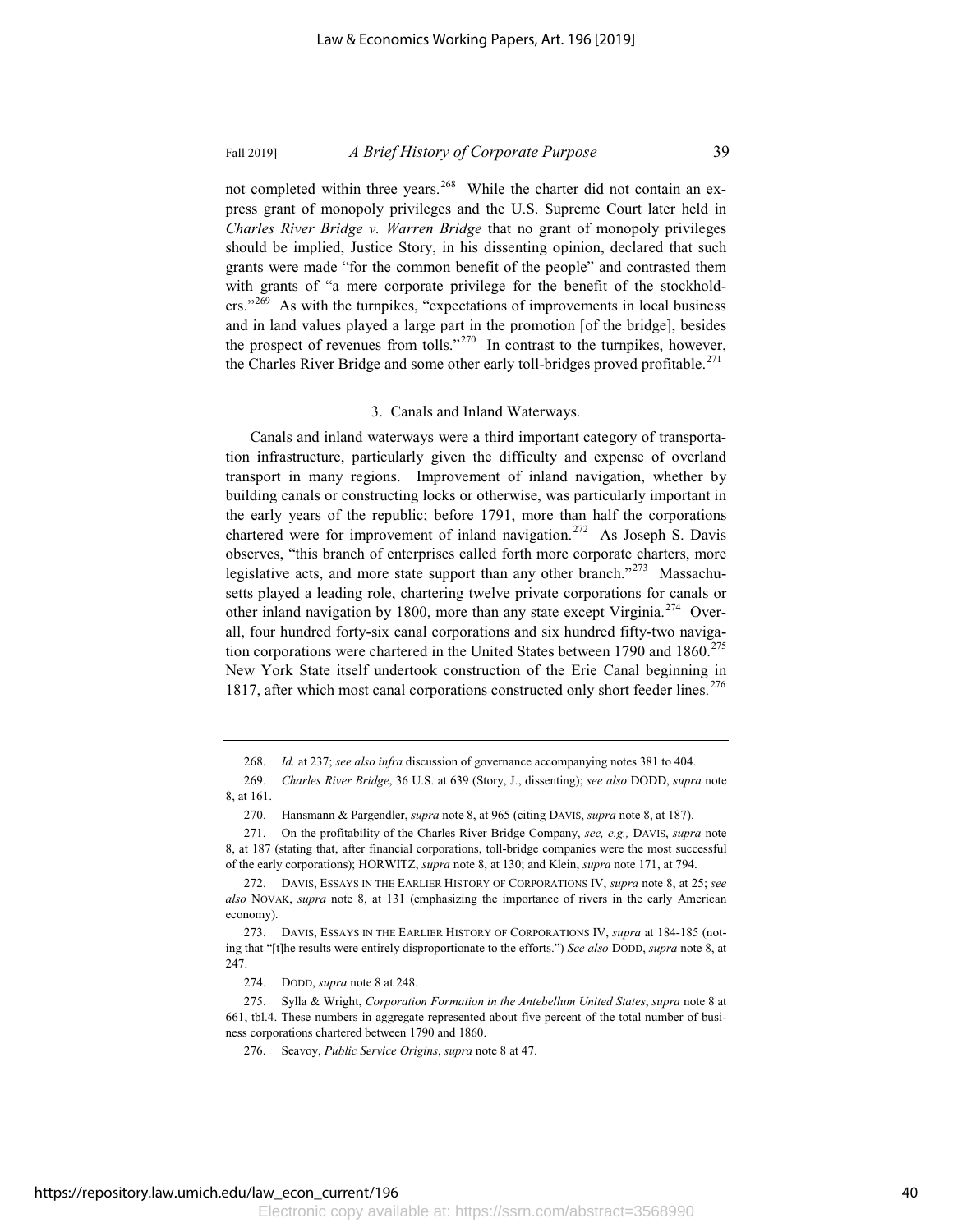#### Guenther:

### 40 *Michigan Business & Entrepreneurial Law Review* [Vol. 9:1

While canal charter provisions were less uniform than those of turnpike and bridge corporations, $277$  they generally reflected the same public purpose and public benefits as the other types of internal improvement corporations. Most early canal charters included grants of eminent domain.<sup>278</sup> As with the turnpike and bridge companies, courts upheld these state grants of eminent domain as takings for public use.<sup>279</sup> Unlike turnpike and bridge company charters, however, canal charters—presumably because of the comparatively greater risk of harm from flooding—commonly contained provisions making shareholders liable for eminent domain damages. $280$ 

Canal charters typically included a plan of the proposed route,<sup>281</sup> and canal company shareholders, as with other internal improvement companies, were typically local residents and merchants who stood to benefit from the canal's construction. The founders of the Middlesex Canal, for example, chartered in 1793 and the most notable eighteenth-century canal corporation in Massachusetts,<sup>282</sup> were merchants, landholders and professional men of Medford, the endpoint of the canal, who stood to benefit most from the canal, thus "uniting to establish a public utility."<sup>283</sup> Commercially, the Middlesex Canal and other canal corporations generally were unsuccessful.<sup>284</sup> By 1830, with the Erie Canal completed and the coming of early railroads, canal building in New York, Massachusetts and other states by business corporations was coming to an end.<sup>285</sup>

## 4. Early Railroads.

The earliest American railroads date from the 1820s.<sup>286</sup> The first American railroad corporations were chartered in Massachusetts in 1826, for transporting granite from a quarry into town, and in 1829, for carrying coal from a mine to a canal in town.<sup>287</sup> New York also chartered a railroad corporation in 1826, Maryland in 1827 and New Jersey in  $1831$ <sup>288</sup> The number of railroad corporations

- 279. *Id.* (citing Chesapeake & Ohio Canal Co. v. Key, 3 D.C. 599 (3 Cranch) (1829)).
- 280. DODD *supra* note 8, at 256.
- 281. *See supra* note 220*.*
- 282. DODD, *supra* note 8, at 249.

286. Hansmann & Pargendler, *supra* note 8, at 969; DODD, *supra* note 8, at 258-259; HORWITZ, *supra* note 8, at 137.

<sup>277.</sup> DODD, *supra* note 8, at 255.

<sup>278.</sup> *Id.* at 44.

<sup>283.</sup> Hansmann & Pargendler, *supra* note 8, at 967 (quoting CHRISTOPHER ROBERTS, THE MIDDLESEX CANAL 1793-1860, at 45 (HARVARD UNIV. PRESS, HARVARD ECONOMIC SER. NO. 61, 1938)).

<sup>284.</sup> *See* DAVIS, ESSAYS IN THE EARLIER HISTORY OF CORPORATIONS IV, *supra* note 8, at 185; DODD, *supra* note 8, at 251; Blair, *Locking in Capital*, *supra* note 8, at 428.

<sup>285.</sup> DODD, *supra* note 8 at 253; Hansmann & Pargendler, *supra* note 8, at 968.

<sup>287.</sup> DODD, *supra* note 8, at 258.

<sup>288.</sup> HORWITZ, *supra* note 8, at 137.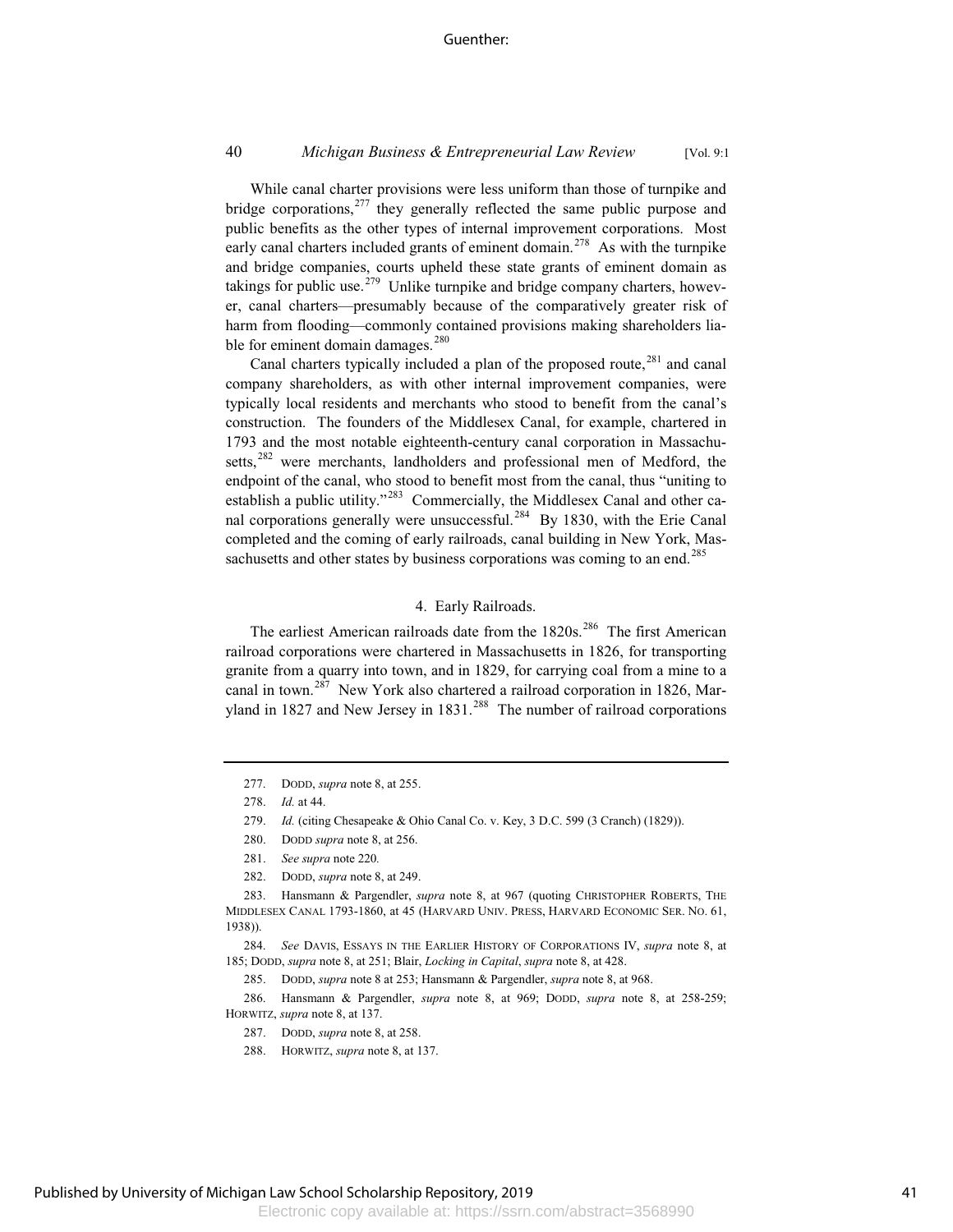in New York grew from two in 1829 to forty-eight in 1834.<sup>289</sup> In New York, almost all of these were short lines connecting cities to each other or to navigable water.<sup>290</sup> In Sylla and Wright's count, more than twenty-six hundred railroad corporations, or about twelve percent of the total number of business corporations, were chartered from 1790 to  $1860.^{291}$ 

The purposes of early railroad corporations broadly resembled those of other internal improvement companies, in that they were explicitly public, and benefits to investors were primarily indirect and public rather than direct financial returns on their shares.<sup>292</sup> Railroads were viewed as public highways.<sup>293</sup> One of the main reasons for chartering early railroad corporations was "the desire to deflect trade from a rival commercial town."<sup>294</sup> Some early railroad corporations were granted monopolies;<sup>295</sup> many railroad corporation charters contained grants of eminent domain similar to those of the turnpikes, bridges, and canals.<sup>296</sup> In a decision from 1830, at least one federal court upheld such a grant of eminent domain on the grounds that it was a taking for a public use.<sup>297</sup> On similar grounds, railroad corporation property was treated as exempt from taxation in some states, even without a charter provision; courts in Massachusetts and Pennsylvania, for example, held that railroad property was impliedly exempt from taxation by reason of the railroad's character as a public use.<sup>298</sup> In addition to grants of monopolies and eminent domain, some state legislatures provided in railroad corporation charters for direct investment by state and local governments.<sup>299</sup> In a case decided in 1852, the Pennsylvania Supreme Court upheld a statute authorizing the city of Philadelphia to issue bonds and invest the proceeds in the shares of two railroads; as noted by Merrick Dodd, a majority of the court held that "although the legislature could not constitutionally create a public debt for a mere private purpose, a railroad was a public highway in which the public had an interest despite its ownership by a private corpora-

<sup>289.</sup> *Id.*

<sup>290.</sup> SEAVOY, ORIGINS, *supra* note 8, at 199.

<sup>291.</sup> Sylla & Wright, *supra* note 8, at 661.

<sup>292.</sup> *See infra* discussion accompanying notes 436 to 442 regarding later development of railroads.

<sup>293.</sup> DODD, *supra* note 8, at 333.

<sup>294.</sup> Hansmann & Pargendler, *supra* note 8, at 971 (citing WINTHROP M. DANIELS, AMERICAN RAILROADS: FOUR PHASES OF THEIR HISTORY 3 (1932)).

<sup>295.</sup> *See, e.g.*, DODD, *supra* note 8, at 162 (discussing a Massachusetts court decision of 1854 upholding a railroad monopoly).

<sup>296.</sup> *See, e.g.*, DODD*, supra* note 8, at 260.

<sup>297.</sup> Bonaparte v. Camden & A. R. Co., 3 F. Cas. 821 (C.C.D.N.J. 1830), *cited in* DODD, *supra* note 8, at 44.

<sup>298.</sup> DODD, *supra* note 8, at 170; *but see* DODD, *supra* note 8, at 170 (noting Rhode Island's refusal to exempt railroad property); FRIEDMAN, *supra* note 8, at 193.

<sup>299.</sup> DODD, *supra* note 8, at 162; *see also* FRIEDMAN, *supra* note 8, at 192-93.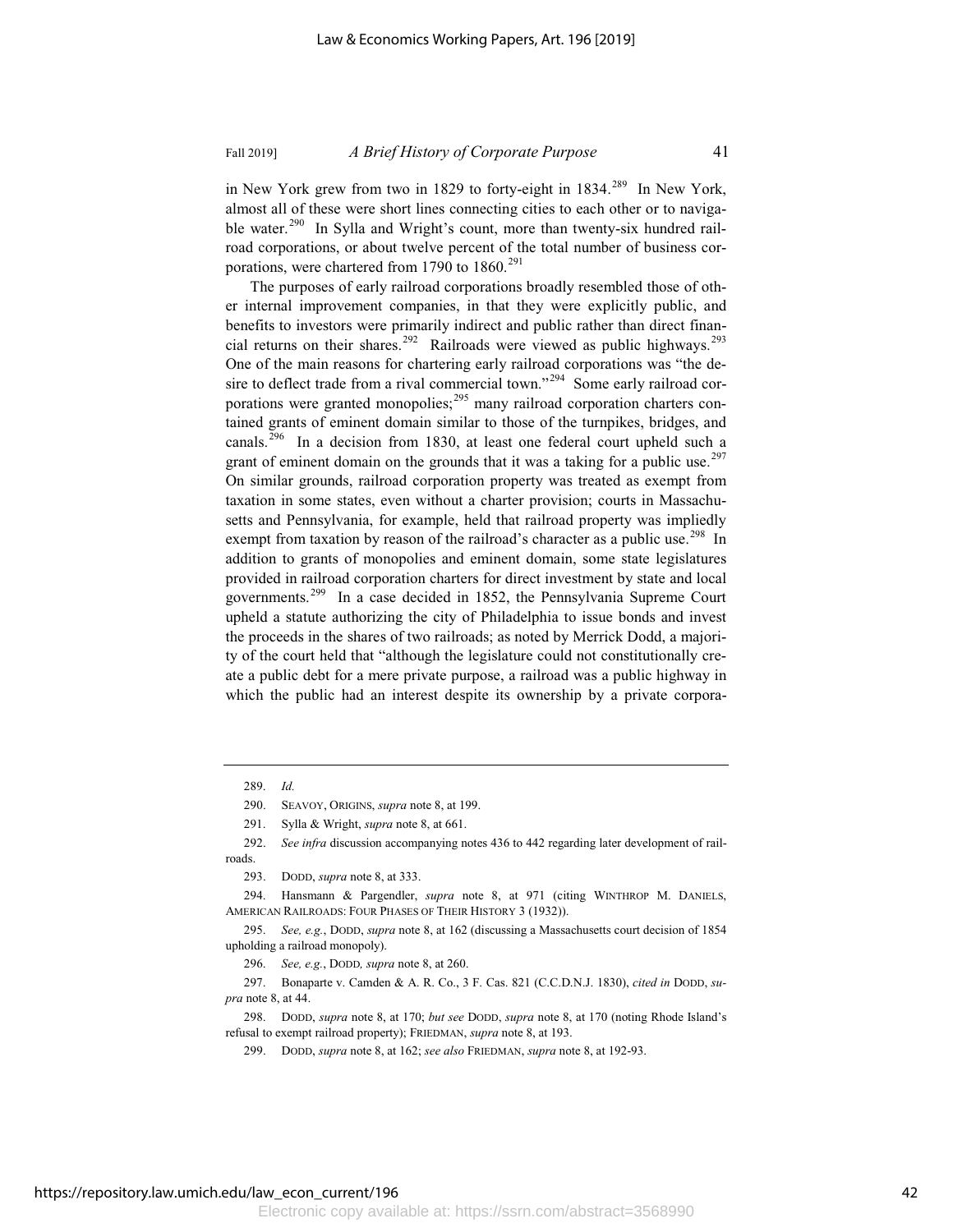tion."<sup>300</sup> Like those of other internal improvement companies, railroad corporation charters also contained provisions reserving to the Commonwealth the right to purchase "the road" after a specified period of time for a price equal to cost plus a certain amount of interest per annum.<sup>301</sup> "By 1853, the Commonwealth had loaned or otherwise contributed over \$6,000,000 to Massachusetts railroads."302

Most early New England railroad financing, however, came from individual investors rather than from the state. $303$  As with other internal improvement companies, railroad charters typically were required to include a plan of the proposed route,<sup>304</sup> and early railroad corporation investors were "commonly animated by the prospect of indirect benefits stemming from improved means of communication."<sup>305</sup> Early railroad promoters generally pitched the "incidental advantages" rather than the profitability of the railroad;<sup>306</sup> shareholders agreed to subscribe for the stock of one railroad corporation despite "a certainty of no direct profits,"<sup>307</sup> and another promoter stressed that subscriptions were not meant to be "an investment" for "financial return," but rather "to secure the benefits for himself and community."<sup>308</sup> Early railroads were closely connected to local communities; as late as 1850, New England railroads covered an average distance of thirty-six miles,<sup>309</sup> and most of the shareholders of many early railroads—in some cases, more than ninety-five percent—lived along the route.<sup>310</sup> The organizers of the Boston and Lowell railroad, for example, were owners of Lowell textile mills who were dissatisfied with the Middlesex Canal

303. Hansmann & Pargendler, *The Evolution of Shareholder Voting Rights*, *supra* note 8 at 121 (noting that "domestic and foreign finance capital, which became important financing sources in later decades, did not play a major role in funding early railroad construction"); *see also* Sylla & Wright, *Corporation Formation in the Antebellum United States*, *supra* note 8 at 661 (stating that about half of all minimum authorized capital of all corporations formed in the period 1790-1860 was for railroads, which did not appear and begin to attract investment until late 1820s).

309. WINTHROP M. DANIELS, AMERICAN RAILROADS: FOUR PHASES OF THEIR HISTORY 4 (1932) (cited in Hansmann & Pargendler, *supra* note 8, at 971).

310. Hansmann & Pargendler, *supra* note 8, at 971 (noting that 95% of Western Railroad's Massachusetts shareholders, holding 96.6% of its total stock, resided along the route); *see also* SEAVOY, ORIGINS, *supra* note 8, at 199 (stating with respect to railroads in New York through 1833 that "[m]ost were built with local capital").

<sup>300.</sup> DODD, *supra* note 8, at 162 (citing Sharples v. Mayor of Philadelphia, 21 Pa. St. 147, 168 (1853)).

<sup>301.</sup> *See, e.g.*, DODD, *supra* note 8, at 260.

<sup>302.</sup> *Id.* at 338.

<sup>304.</sup> *See supra* note 220 and accompanying text.

<sup>305.</sup> Hansmann & Pargendler, *supra* note 8, at 969; SEAVOY, ORIGINS, *supra* note 8, at 206- 07.

<sup>306.</sup> Hansmann & Pargendler, *supra* note 8, at 969 (citation omitted).

<sup>307.</sup> Hansmann & Pargendler, *supra* note 8, at 970 (citation omitted), THELMA H. KISTLER, THE RISE OF RAILROADS IN THE CONNECTICUT RIVER VALLEY 81 (1938).

<sup>308.</sup> *Id.*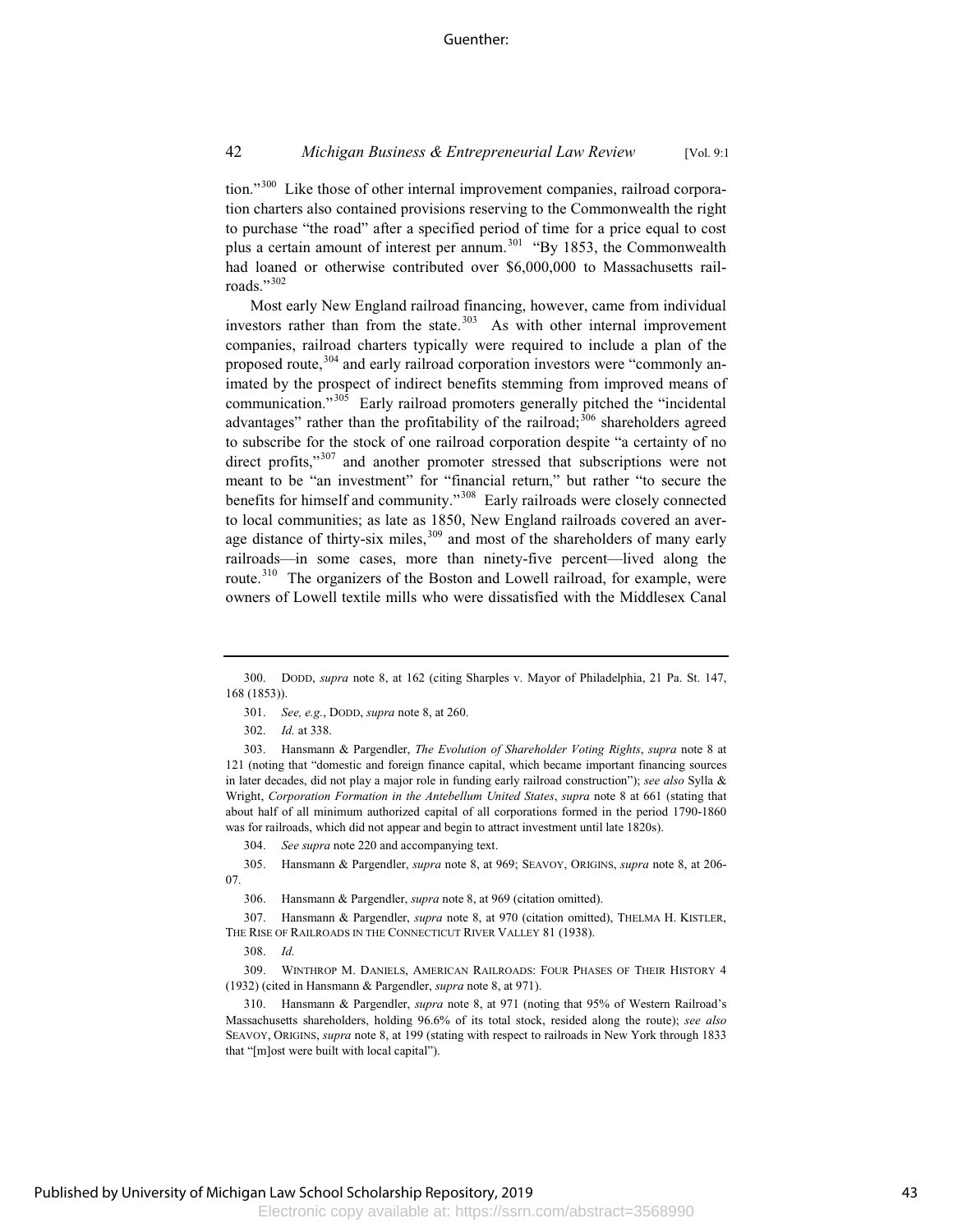as a transportation link between their mills and Boston.<sup>311</sup> "All in all, the vast majority of early railroad promoters and shareholders were local merchants, manufacturers, or landowners who expected to benefit from the railroad's operations."<sup>312</sup>

#### B*. Financial Corporations.*

In addition to transportation infrastructure, financial infrastructure consisting primarily of banks and to a lesser degree insurance companies—had been lacking in the colonies and was greatly needed after Independence.<sup>313</sup>

### 1. Banks.

Following the Revolution, in most states, two key pieces of banking infrastructure were missing: sound paper currency and reliable sources of credit for merchants.<sup>314</sup> Currency in use typically consisted, among other things, of paper notes issued by banks, sometimes from other regions.<sup>315</sup> In Boston, for example, and New England as a whole, most currency was paper notes issued by country banks, "which passed from hand to hand because of the difficulty of presenting them to the issuing bank for payment."<sup>316</sup> Sources of credit for merchants were scarce; prior to the Revolution, such credit had generally been provided, if at all, by English merchants or individual capitalists. $317$  The colonies had no banks of discount and deposit.<sup>318</sup>

Again, it was the business corporation that provided the necessary vehicle. Thirty-four charters were issued to American banking corporations in the eighteenth century, including eighteen in New England (of which seven were in Massachusetts) and nine in the Middle Atlantic states (of which four were in New York).<sup>319</sup> Of the more than eight hundred business corporations chartered in New York from 1790 to 1826, forty-three, or about five percent, were

<sup>311.</sup> DODD, *supra* note 8, at 263.

<sup>312.</sup> Hansmann & Pargendler, *supra* note 8, at 971 (citation omitted).

<sup>313.</sup> The long, complex, and well-covered history of banking in the early United States is outside the scope of this Article. *See generally* DAVIS, ESSAYS IN THE EARLIER HISTORY OF CORPORATIONS II, *supra* note 8,; Joseph H. Sommer, *The Birth of the American Corporation of Banks, Corporate Governance, and Social Responsibility*, 49 BUFF. L. REV. 1011 (2001).

<sup>314.</sup> SEAVOY, ORIGINS, *supra* note 8, at 259; Hamill, *From Special Privilege to General Utility*, *supra* note 8 at 93; Seavoy, *Public Service Origins*, *supra* note 8, at 49.

<sup>315.</sup> *See, e.g.*, DODD, *supra* note 8, at 216; SEAVOY, ORIGINS, *supra* note 8, at 55, 259 (listing five types of currency).

<sup>316.</sup> DODD *supra* note 8, at 217.

<sup>317. 2</sup> DAVIS, ESSAYS IN THE EARLIER HISTORY OF CORPORATIONS, *supra* note 8, at 34; *see also* DODD, *supra* note 8, at 205 (noting that banking in Massachusetts prior to the incorporation of the Massachusetts Bank in 1784 had been done by individuals, partnerships or unincorporated associations).

<sup>318. 2</sup> DAVIS, ESSAYS IN THE EARLIER HISTORY OF CORPORATIONS, *supra* note 8, at 34.

<sup>319.</sup> *Id.* at 37. The remaining five were in Virginia and Maryland.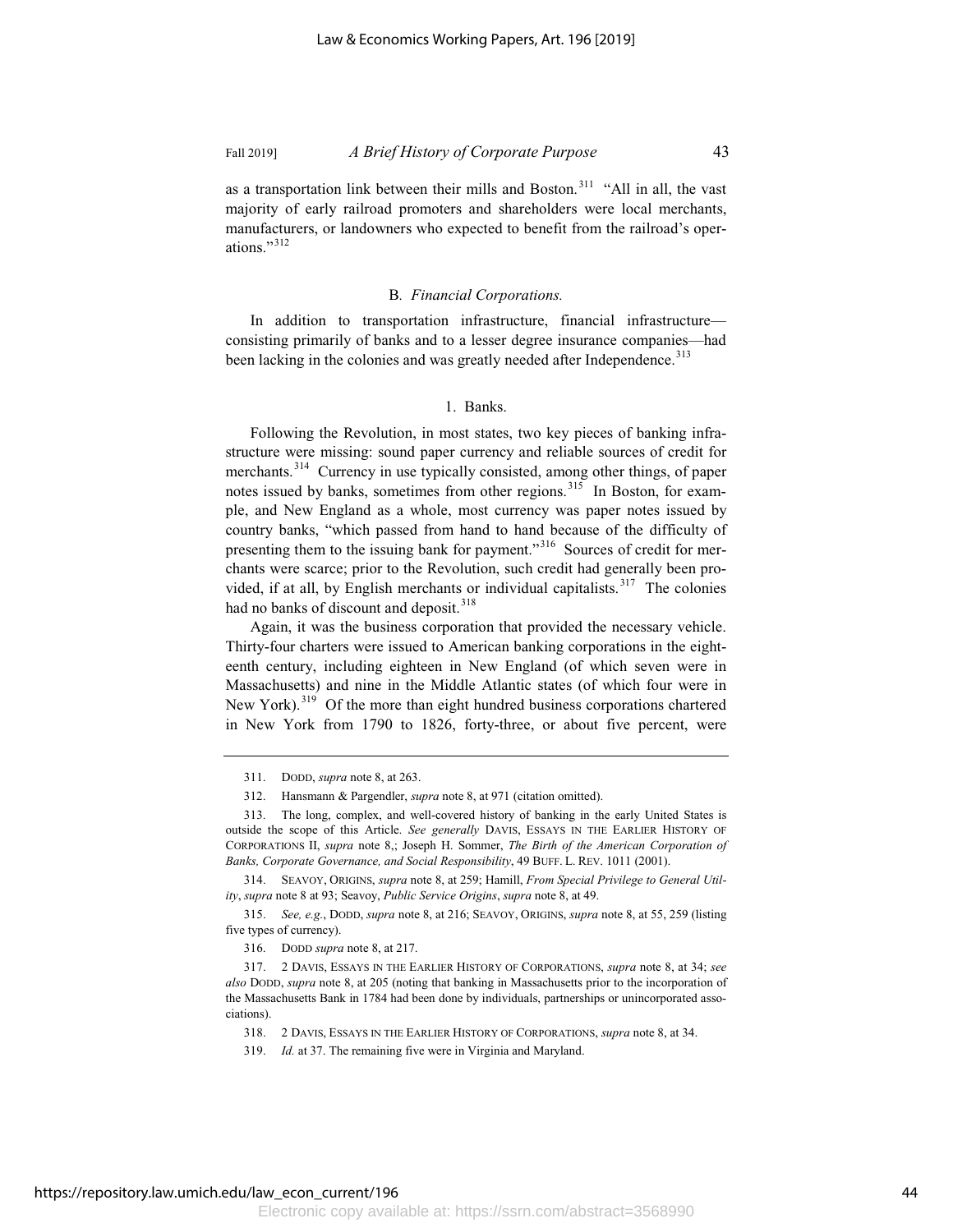banks.<sup>320</sup> Boston merchants secured a charter for the Massachusetts Bank in  $1784$ ;<sup>321</sup> the Bank of New York, which had opened as an unincorporated company in April 1784 only a few months after the British left New York, was incorporated in  $1791$ ;<sup>322</sup> and the four chief mercantile cities of the nascent republic—Philadelphia, New York, Boston and Baltimore—were provided with banking facilities by  $1790^{323}$  By 1827, there were fifteen banking corporations in Boston and sixty in Massachusetts.<sup>324</sup> Overall, in the period between 1790 and 1860, more than 2,400 banks were incorporated, representing about eleven percent of the business corporations chartered in that period in the United States.<sup>325</sup>

Early bank charters varied from state to state and were sometimes based on national precedents, $326$  but they differed in other important ways from the charters of other early business corporations. Banks resembled the internal improvement companies in that banks also typically served public or quasi-public purposes;<sup>327</sup> grants of exclusive or monopoly banking rights, for example, were considered, if not enacted, in some state legislatures.<sup>328</sup> As Davis notes, "[t]he functions of discount, deposit, and issue were exercised almost solely by these incorporated institutions."<sup>329</sup> Banking corporations thus "played a prominent role in supplying credit to the nation's rapidly growing business economy through the circulation of bank notes, which served as a medium of exchange within the nation's currency."<sup>330</sup>

<sup>320.</sup> Hilt, *supra* note 8, at 16.

<sup>321. 2</sup> DAVIS, ESSAYS IN THE EARLIER HISTORY OF CORPORATIONS, *supra* note 8, at 47.

<sup>322.</sup> Hilt & Valentine, *supra* note 8, at 8-9.

<sup>323. 2</sup> DAVIS, ESSAYS IN THE EARLIER HISTORY OF CORPORATIONS, *supra* note 8, at 49.

<sup>324.</sup> DODD *supra* note 8, at 214 (stating that the Mass. Bank charter a verbatim copy of Congressional charter of Bank of North America).

<sup>325.</sup> Sylla & Wright, *supra* note 8, at 661; *see also* HURST, *supra* note 8, at 17.

<sup>326. 2</sup> DAVIS, ESSAYS IN THE EARLIER HISTORY OF CORPORATIONS, *supra* note 8, at 105; DODD, *supra* note 8, at 201.

<sup>327.</sup> *See, e.g.*, Hilt & Valentine, *supra* note 8, at 8-9 (stating that the Bank of New York in 1791 was typical in serving a quasi-public purposes); SEAVOY, PUBLIC SERVICE ORIGINS, *supra* note 8, at 50 (stating that the Massachusetts Bank was conceived as a public service institution); Edward L. Symons, *The 'Business of Banking' in Historical Perspective*, 51 GEO. WASH. L. REV. 676, 686 (1983) ("Generally, these banks were considered governmental or quasi-governmental entities, because their most important function was issuance of notes, which served as money"). *See also* DODD, *supra* note 8, at 217 (observing that, as late as 1851, the Massachusetts Board of Bank Commissioners described savings banks in Massachusetts as charitable rather than business corporations).

<sup>328. 2</sup> DAVIS, ESSAYS IN THE EARLIER HISTORY OF CORPORATIONS, *supra* note 8, at 69-70 (with respect to Massachusetts); DODD, *supra* note 8, at 208.

<sup>329. 2</sup> DAVIS, ESSAYS IN THE EARLIER HISTORY OF CORPORATIONS, *supra* note 8, at 102.

<sup>330.</sup> Hamill, *supra* note 8, at 93 (citation omitted).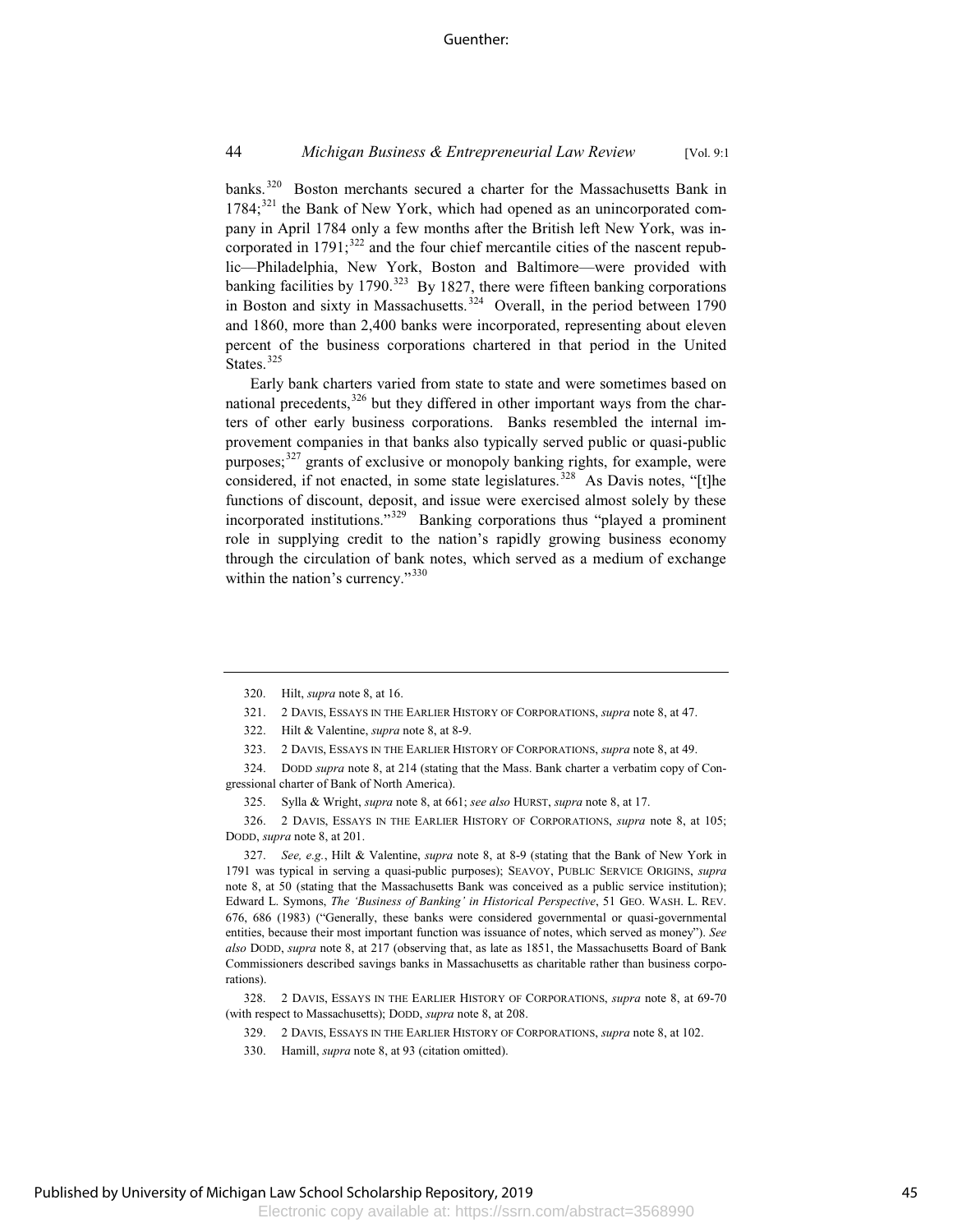Perhaps more significantly, however, unlike many other early business corporations, banks were known to be profitable enterprises.<sup>331</sup> In general, bank charters—rather than providing for delegation of state or quasi-state powers to banking corporations in order to enable banks to operate and sustain themselves—often instead required the bank to provide special rights to the state as a shareholder or borrower. Many early bank charters reserved to the state the

right to subscribe to a significant portion of the bank's shares or required the bank to loan the state a specified sum of money.<sup>332</sup> Others required state funds to be deposited with the bank, or the bank to make advances for carrying out state works, or the directors to make reports directly to the state governor, in some cases approaching the creation of "state" banks.<sup>333</sup>

Union Bank, chartered in Massachusetts in 1792, was typical. The charter gave the Commonwealth the right to subscribe to one-third of the bank's shares; required the bank to lend the Commonwealth one hundred thousand dollars at a specified rate of interest; authorized a legislative committee to examine the bank's "doings"; and if the charter's terms were violated, authorized the Commonwealth to have it forfeited.<sup>334</sup> State funds were to be deposited with the bank.<sup>335</sup> The Commonwealth indeed wound up holding one-third of the bank's stock, giving the bank a "semi-official" character in Massachusetts.<sup>336</sup>

Notwithstanding the profitability of banking enterprises, much of the demand for the creation of early banks, like other early business corporations, came not from would-be investors seeking profits on bank shares, but from potential borrowers and other parties who hoped to receive the indirect or public benefits of the bank's services.<sup>337</sup> Local merchants were both the principal owners and the principal customers of most early banking corporations.<sup>338</sup> The "primary purpose" of the Bank of New York, for example, was "to provide

336. *Id.* at 74-75; *see also* DODD *supra* note 8, at 211-212 (describing similar provision in Massachusetts general act of 1829 prescribing powers of all banks).

337. DODD, *supra* note 8, at 214; *see also* SEAVOY, ORIGINS, *supra* note 8, at 53.

338. *See, e.g.*, Sommer, *supra* note 313, at 1028 ("[T]he mercantile banks could be considered merchants' utilities, chartered perhaps as public corporations, but operated as private credit clubs."); Hansmann & Pargendler, *supra* note 8, at 127.

<sup>331. 2</sup> DAVIS, ESSAYS IN THE EARLIER HISTORY OF CORPORATIONS, *supra* note 8, at 60-61, 66; Hilt, *supra* note 8, at 60.

<sup>332.</sup> *See, e.g.*, DODD, *supra* note 8, at 203, 207-208; DAVIS, ESSAYS IN THE EARLIER HISTORY OF CORPORATIONS II, *supra* note 8, at 75, 95-97.

<sup>333.</sup> DAVIS, ESSAYS IN THE EARLIER HISTORY OF CORPORATIONS II, *supra* note 8, at 96-97 (stating that the Bank of Pennsylvania in 1793, the first "state" bank, was required by charter to loan the state \$500,000; the state required the state's funds and other funds over which state had control to be deposited with the bank; the bank came increasingly into the control of the state, held most state loans negotiated, made advances for carrying on state works, and defrayed state expenses out of its dividends; and was the largest "state" bank of this century.); DODD, *supra* note 8, at 203 (noting that the Nantucket Bank of 1795 was required to make semi-annual reports directly to governor).

<sup>334.</sup> DODD, *supra* note 8, at 203.

<sup>335.</sup> DAVIS, ESSAYS IN THE EARLIER HISTORY OF CORPORATIONS II, *supra* note 8, at 75.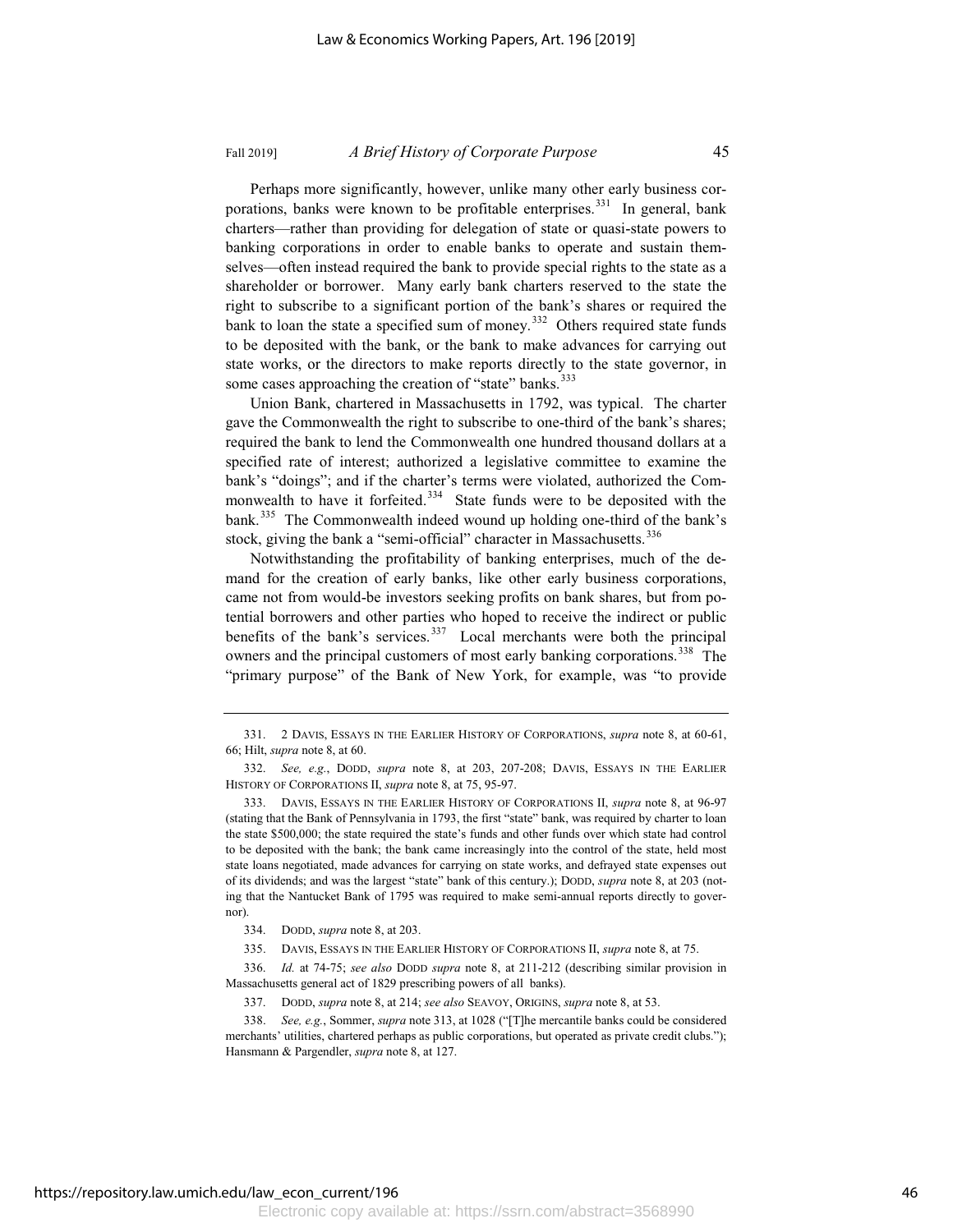commercial credit to the merchants who organized it."<sup>339</sup> New York's Citibank, first established in 1812, "was intended to be a kind of credit union for its merchant-owners."<sup>340</sup>

Banks rapidly became the most important and commercially successful of the early business corporations.<sup>341</sup> By the second or third decade of the nineteenth century, the profitability of the banking business was demonstrated so thoroughly that state investment in banking corporations declined and was largely supplanted by private capital. $342$  The Commonwealth of Massachusetts acquired no further holdings in banks after  $1820.^{343}$ 

#### 2. Insurance Companies.

Many of the earliest American insurance corporations were mutual companies, organized to hold property for the benefit of their members, and were accordingly difficult at times to distinguish from early charitable corporations.<sup>344</sup> The corporation—whether for benevolent or other risk management purposes offered a sustainable means of aggregating property to be held in trust. Insurance underwriting in the former colonies had previously been done by individuals and partnerships.<sup>345</sup>

The earliest insurance products were marine insurance, followed by fire insurance.<sup>346</sup> Corporations offering marine and fire insurance "functioned as public service franchises in urban areas where they protected businessmen from the dangers of bankruptcy caused by fire and marine disasters."<sup>347</sup> As with other early business corporations, a financial return on investment was often a secondary consideration.<sup>348</sup> Overall, in the period between 1790 and 1860, more than 2,100 insurance companies were incorporated, representing about nine percent of the business corporations chartered in that period in the United States.<sup>349</sup>

343. *Id.*

344. Hansmann & Pargendler, *supra* note 8, at 984 (on mutual companies); *see, e.g.*, Seavoy, *Public Service Origins*, *supra* note 8, at 47 (describing the Corporation for the Relief of Widows and Children of Clergymen in the Communion of the Church of England, chartered in 1769 simultaneously in New York, New Jersey and Pennsylvania, which was effectively both a charity and a mutual insurance corporation, deriving and distributing most of its income from income on donated real property).

345. DODD, supra note 8, at 218.

347. Seavoy, *Public Service Origins*, *supra* note 8, at 47.

348. Hansmann & Pargendler, *supra* note 8, at 984; *see also* Seavoy, *Public Service Origins*, *supra* note 8, at 48 (stating that the New York legislature incorporated early insurance companies "with no discernable distinction regarding their profit or benevolent motives.").

349. Sylla & Wright, *supra* note 8, at 661 tbl. 4; *see also* Hilt, *supra* note 8, at 16 tbl. 2.

<sup>339.</sup> Seavoy, *Public Service Origins*, *supra* note 8, at 50.

<sup>340.</sup> HAROLD VAN B. CLEVELAND & THOMAS F. HUERTAS, CITIBANK 1812-1970, at 8 (cited in Hansmann & Pargendler, *supra* note 8 at 975).

<sup>341.</sup> DAVIS, ESSAYS IN THE EARLIER HISTORY OF CORPORATIONS II, *supra* note 8, at 108.

<sup>342.</sup> *See, e.g.*, DODD, *supra* note 8, at 213 (with respect to Massachusetts).

<sup>346.</sup> *Id.*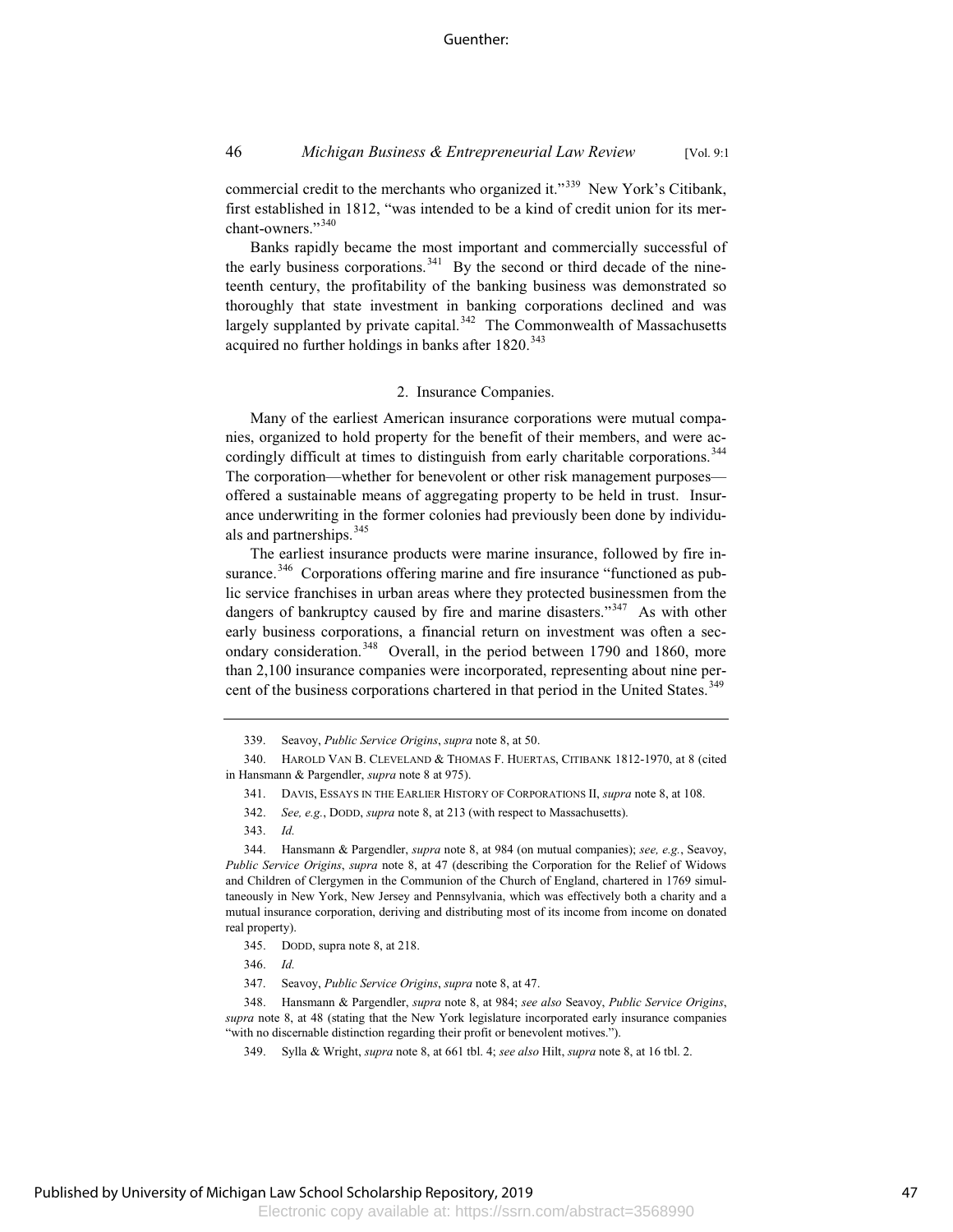# C. *Early Manufacturing.*

At the close of the Revolution, there were virtually no American manufacturing corporations. Manufacturing in this early period was generally done in households, on a small scale, by artisans organized as sole proprietors or partnerships.<sup>350</sup> Economic conditions for the manufacturing corporation had not yet developed.<sup>351</sup>

In the early nineteenth century, economic conditions changed very rapidly. Power-driven machinery, particularly spinning equipment in the cotton-textile industry, was introduced in Rhode Island in  $1790$ .<sup>352</sup> The use of machinery increasingly required a factory system of organization and greater aggregation of capital.<sup>353</sup> The United States entered into the embargo of 1807 and the War of 1812, resulting in acute shortages of textiles and other consumer goods formerly imported from England.<sup>354</sup> The business corporation was quickly taken up as a form of organization for manufacturing enterprises, becoming unexceptional for manufacturers after 1809.<sup>355</sup> In 1809, Massachusetts adopted a general incorporation act for textile and certain other manufacturers.<sup>356</sup> In 1811, New York adopted a general incorporation act for manufacturers, one of the first such acts for business corporations.<sup>357</sup> Under the general incorporation statute, a special act of the legislature was no longer required; five or more persons engaged in manufacturing textiles, glass, bar iron, steel, and certain other products were allowed to self-incorporate.<sup>358</sup> The New England states, too, adopted a policy of

354. Seavoy, *Public Service Origins*, *supra* note 8, at 55; Seavoy, *Laws to Encourage Manufacturing*, *supra* note 8, at 87.

355. DODD, *supra* note 8, at 368.

356. Massachusetts Manufacturing Corporation Act of 1809; Blair, *supra* note 8, at 425-6; *see also* Seavoy, *Laws to Encourage Manufacturing*, *supra* note 8, at 90 (calling the New York act of 1811 "the first effective general incorporation statute for business corporations passed by any state.").

357. *See* Act Relative to Incorporations for Manufacturing Purposes, Ch. LXVII, 1811 N.Y. Laws 34; Seavoy, *Laws to Encourage Manufacturing*, *supra* note 8, at 90; Hilt, *supra* note 8, at 54; *see also* Seavoy, *Public Service Origins*, *supra* note 8 at 56; DODD, note 8, at 263–64 (stating that the general Aqueduct Act of 1799 enacted in Massachusetts may be regarded as the earliest general act of incorporation for business enterprises in Anglo-American law). On general incorporation, *see also infra* discussion accompanying notes 480 to 496.

358. SEAVOY, ORIGINS, *supra* note 8, at 65; Blair, *Locking in Capital*, *supra* note 8, at 426 (noting that the act provided for "any five or more persons who shall be desirous to form a company for the purpose of manufacturing woolen, cotton or linen goods, or for the purpose of making glass, or for the purpose of making from ore bar-iron, anchors, millirons, steel, nail rods, hoop-iron and ironmongery, sheet copper, sheet lead, shot, white lead and red lead.").

<sup>350.</sup> DAVIS, *supra* note 8, at 255-56; DODD, *supra* note 8, at 365; *see also* HURST, *supra* note 8, at 17 (stating that general business corporations other than internal improvement, bank and insurance, and public service corporations from 1780-1801 were only four percent of charters).

<sup>351.</sup> DAVIS, *supra* note 8, at 255.

<sup>352.</sup> DODD, *supra* note 8, at 367.

<sup>353.</sup> *Id.* at 365, 367; Seavoy, *Public Service Origins*, *supra* note 8, at 55; SEAVOY, ORIGINS, *supra* note 8, at 63; *see also* Hilt, *Corporate Governance*, *supra* note 8, at 95, 99.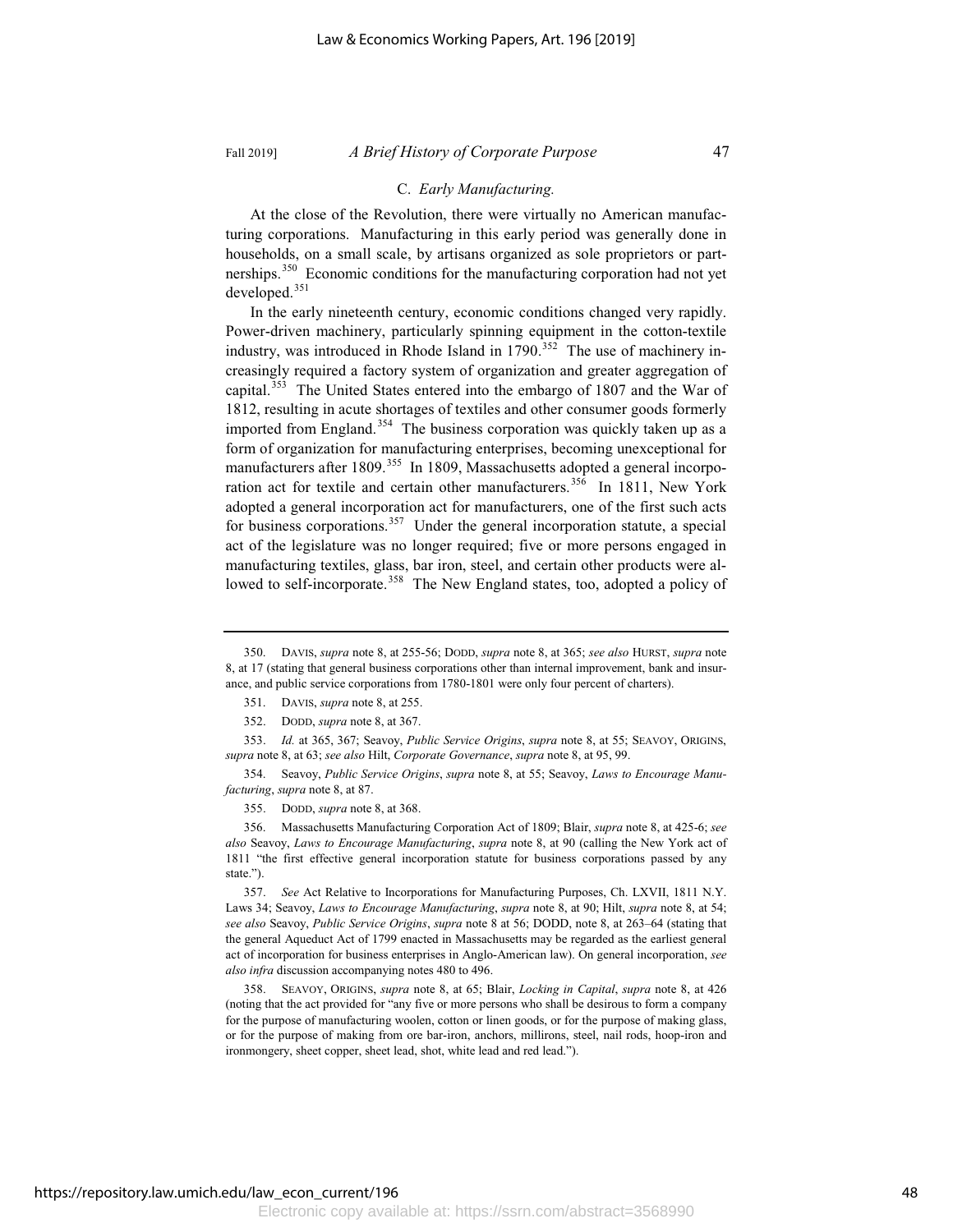### 48 *Michigan Business & Entrepreneurial Law Review* [Vol. 9:1

granting or encouraging charters for manufacturing enterprises in large numbers.<sup>359</sup> By 1815, Massachusetts alone had chartered one hundred fifteen textile companies and a considerable number of other manufacturing corporations.<sup>360</sup> This number grew to nearly five hundred and fifty new manufacturing corporations in Massachusetts by 1850.<sup>361</sup> Cotton textiles went from being a nascent American industry in 1800 to employing an estimated forty million dollars in capital and a hundred thousand workers by  $1815$ .<sup>362</sup> In New York, more than two hundred manufacturing companies, or about twenty-seven percent of all business corporations, were chartered between 1790 and 1826.<sup>363</sup> Overall, more than three thousand three hundred manufacturing corporations, or about fifteen percent of all business corporations, were chartered in the United States between 1790 and 1860.<sup>364</sup>

Notwithstanding these and other later developments, early manufacturing corporations—like the internal improvement, early bank and early railroad corporations—were considered to have a public purpose.<sup>365</sup> The corporate charter or general incorporation act specified the types of products the corporation was allowed to manufacture.<sup>366</sup> A majority of early manufacturing corporations were textile companies.<sup>367</sup> On a purely local level, the stated purpose of many early textile or spinning corporations was to employ the poor.<sup>368</sup> More broadly, in states such as Massachusetts and New York, the incorporation of textile and other early manufacturers was part of a public policy of making the state and

- 361. Hilt, *Corporate Governance*, *supra* note 8 at 77.
- 362. DODD, *supra* note 8, at 368.
- 363. Hilt, *Ownership and Control*, *supra* note 8, at 16 tbl.2.
- 364. Sylla & Wright, *supra* note 8, at 661 tbl.4.

365. *See, e.g.*, Seavoy, *Public Service Origins*, *supra* note 8, at 55-56; SEAVOY, ORIGINS, *supra* note 8, at 64; Seavoy, *Laws to Encourage Manufacturing*, *supra* note 8, at 90–93 (noting, however, that entrepreneurs found New York's 1811 statute convenient because they did not have to "relate their business to a narrow definition of public service . . . ."); Hilt & Valentine, *Democratic Dividends*, *supra* note 8, at 8 (characterizing the Society for the Establishment of Manufactures as typical in serving a "quasi-public purpose").

366. Hilt, *Corporate Governance*, *supra* note 8 at 6.

367. SEAVOY, ORIGINS, *supra* note 8, at 67 (noting that 226 of 362 charters granted under the New York general incorporation act of 1811 from 1811-1848 were for textile manufacturers).

See, e.g., DAVIS, *supra* note 8, at 264–65 (citing the constitution of the Pennsylvania Society for the Encouragement of Manufacture, which provided "[f]or better employment of the industrious poor, . . ." and noting that the legislature subscribed for 100 shares); *Id.* at 270–71 (describing the Beverly Cotton Manufactory of 1789 and "the importance of employment to great number of women and children, many of whom would otherwise be useless or burden to society.") (internal quotation marks omitted); *Id.* at 275 (describing the New York Manufacturing Society, formed in 1789 "for the purpose of establishing useful manufactures . . . and furnishing employment for the honest industrious poor.") (internal quotation marks omitted); *see also* Hilt & Valentine, *Democratic Dividends*, *supra* note 8, at 9 (noting that the New York Manufacturing Society was a spinning company).

<sup>359.</sup> DODD, *supra* note 8, at 365; *See* Hamill, *supra* note 8, at 97-98; HURST, *supra* note 8, at 18.

<sup>360.</sup> DODD, *supra* note 8, at 368.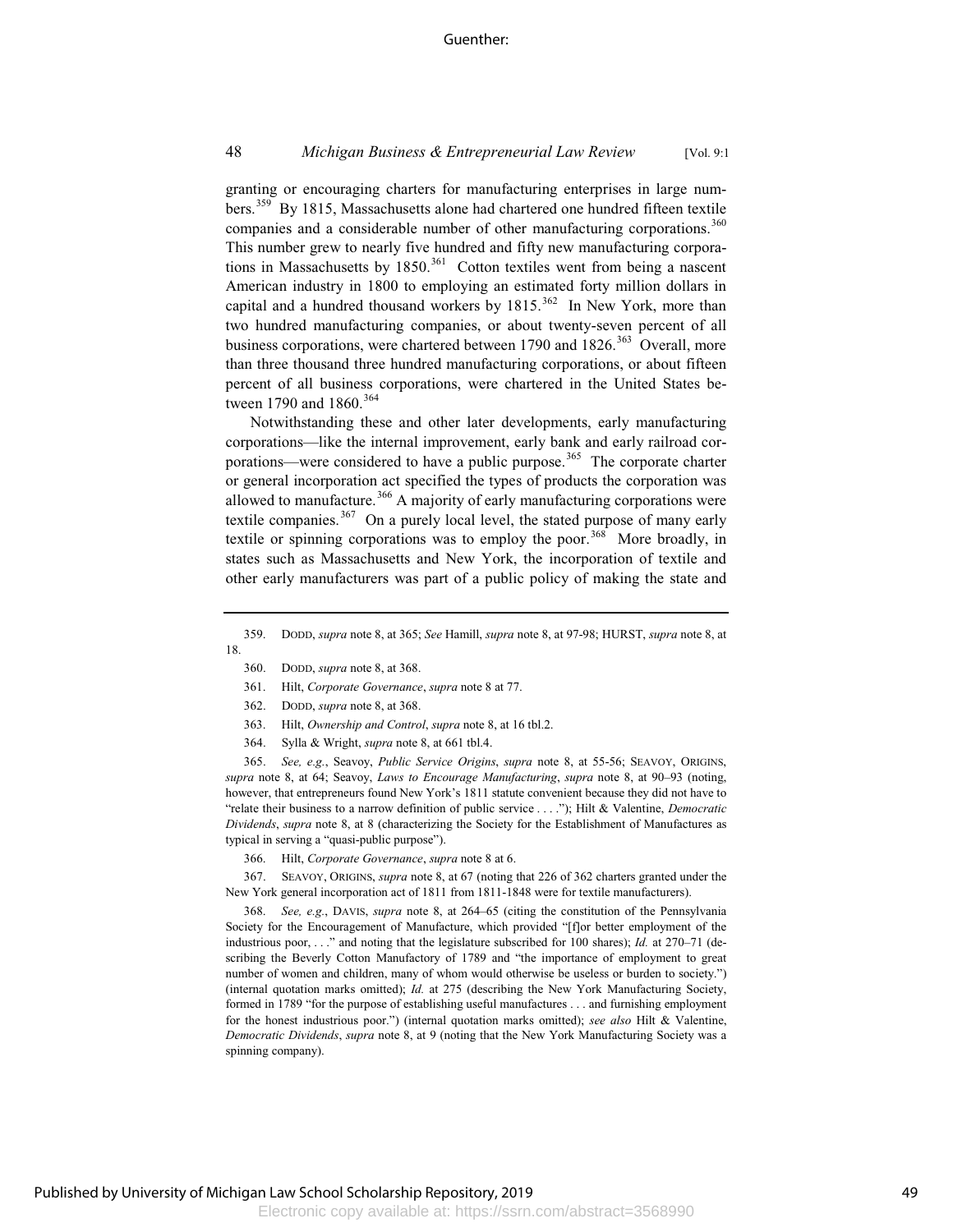the nation self-sufficient in the production of basic manufactured goods.<sup>369</sup> The 1789 incorporating act for the Beverly Cotton Manufactory in Massachusetts, notes Pauline Maier, provided that

. . . "the promotion of useful manufactures, and particularly such as are carried on with materials of American produce within this Commonwealth," would advance "the happiness and welfare thereof, by increasing the agriculture and extending the commerce of the country."<sup>370</sup>

The New York general incorporation act of 1811 was an "emergency statute" designed to promote manufacture of textiles and other consumer goods to replace foreign imports.<sup>371</sup> In the context of wartime shortages and emergencies, American manufacturing in general was seen as a public service.<sup>372</sup>

To promote these public purposes, many state legislatures again delegated state or quasi-state powers to early manufacturers. The Society for Establishing Useful Manufactures ("S.U.M."), for example, was incorporated in New Jersey in 1791 as a large textile manufactory.<sup>373</sup> Its charter contained an exceedingly broad purpose clause authorizing it to carry on "the Business of Manufacture in this State" and to engage in "Manufacturing or making all such Commodities or Articles as shall not be prohibited by Law."<sup>374</sup> The charter exempted the corporation's employees from taxes and military duties (except in case of invasion); allowed the corporation to raise funds through a public lottery; granted the right to construct canals and take private land and materials in doing so; to charge tolls for the use of those facilities; and, curiously, to incorporate the future town of Paterson.<sup>375</sup> The legislative grants to S.U.M. were not unusual. As Joseph S. Davis observes,

Time and again, in nearly every state, legislative "encouragement" in one form or another was granted to manufacturers. Bounties were granted. . . . Taxes on property or on the polls of workmen were abated. Lottery privileges were granted. . . . Loans were given at low rates of interest or without any. National laws established protective duties. Patents were granted. And in several instances, as in the case of. . .The New York Manufacturing Society, and the "S.U.M.," subscriptions were made by the state to the shares of corporations. $376$ 

Early manufacturing corporations differed sharply, however, in one key respect from the internal improvement companies, early banks and early railroads: shareholders in early manufacturing corporations were usually investors rather

<sup>369.</sup> SEAVOY, ORIGINS, *supra* note 8, at 74.

<sup>370.</sup> Maier, *supra* note 8, at 55 (citation omitted).

<sup>371.</sup> SEAVOY, ORIGINS, *supra* note 8, at 74; *see also* Seavoy, *Public Service Origins*, *supra* nota 8, at 56.

<sup>372.</sup> Seavoy, *Public Service Origins*, *supra* note 8, at 55–56.

<sup>373.</sup> *See* Maier, *The Revolutionary Origins of the Business Corporation*, *supra* note 8, at 67.

<sup>374. 1</sup> DAVIS, *supra* note 8, at 380; *see also* Hansmann & Pargendler, *supra* note 8, at 980 fn.138 (citing Davis).

<sup>375.</sup> Maier, *supra* note 8, at 67.

<sup>376. 4</sup> DAVIS, *supra* note 8, at 283.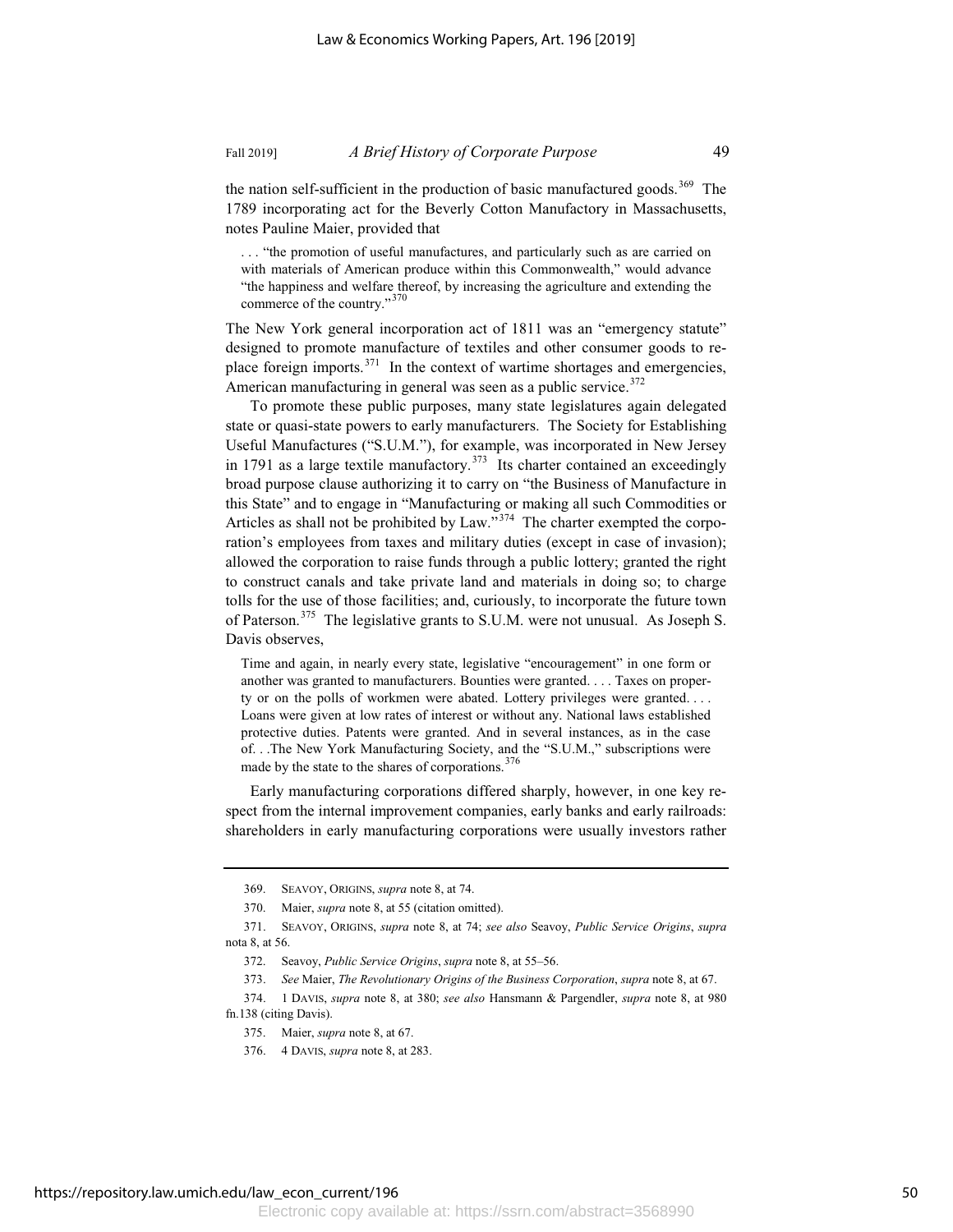### 50 *Michigan Business & Entrepreneurial Law Review* [Vol. 9:1

than local merchants, farmers, landowners, or consumers.<sup>377</sup> Factory machinery required comparatively greater capital and more pooling of funds. The S.U.M., for example, was a New Jersey corporation, but most of its subscribers were New York capitalists and speculators.<sup>378</sup> Operationally as well as financially, manufacturers essentially de-localized. Manufacturing corporations were likely to be part of a larger, competitive market with dispersed consumers.<sup>379</sup> Textile mills with new equipment, which would produce far more thread than local communities could weave into cloth, had to sell their products on a broad anonymous market.<sup>380</sup> Other than perhaps employment, manufacturing offered comparatively few local public benefits.

### D. *Governance.*

The public purposes and public benefits of the internal improvement companies, early banks and early railroads—though less so for early manufacturing corporations $381$ —were reflected in important ways in the corporate governance provisions of their charters. Differences may be noted initially on the level of terminology. In corporate documentation, until the 1830s, the term "member" appeared more often than the new term "shareholder."<sup>382</sup> The earliest use of "shareholder" appears to be from the late 1820s, with "stockholder" appearing in the 1750s, apparently in connection with the joint-stock company.<sup>383</sup>

More significantly, as the foregoing suggests, early governance norms put much less weight on the amount of investment.<sup>384</sup> English company law had regarded each shareholder as a member of the corporation rather than the owner of a portion of the company's capital.<sup>385</sup> Rights tended to be allocated per shareholder rather than per share. This principle was forcefully enunciated in 1834 by Chief Justice Joseph Hornblower of the New Jersey Supreme Court in *Taylor v. Griswold*:

To my mind, the answer to this question is perfectly plain, whether it is considered upon general and common law principles, or upon the terms of the charter it-

- 381. *See infra* discussion accompanying notes 365 to 380.
- 382. Wells, *supra* note 8, at 1042 (citing ANGELL & AMES, *supra* note 62, at 62).
- 383. Wells, *supra* note 8, at 1042, n.51 (citation omitted).

384. Colleen A. Dunlavy, *From Citizens to Plutocrats: Nineteenth Century Shareholder Voting Rights and Theories of the Corporation*, in CONSTRUCTING CORPORATE AMERICA 66, 67.

385. *Id.* at 73 (citations omitted); Maier, *The Revolutionary Origins of the Business Corporation*, *supra* note 8 at 77.

<sup>377.</sup> Hansmann & Pargendler, *supra* note 8, at 987.

<sup>378.</sup> *Id.* at 986.

<sup>379.</sup> *Id.* at 987.

<sup>380.</sup> SEAVOY, ORIGINS, *supra* note 8 at 63.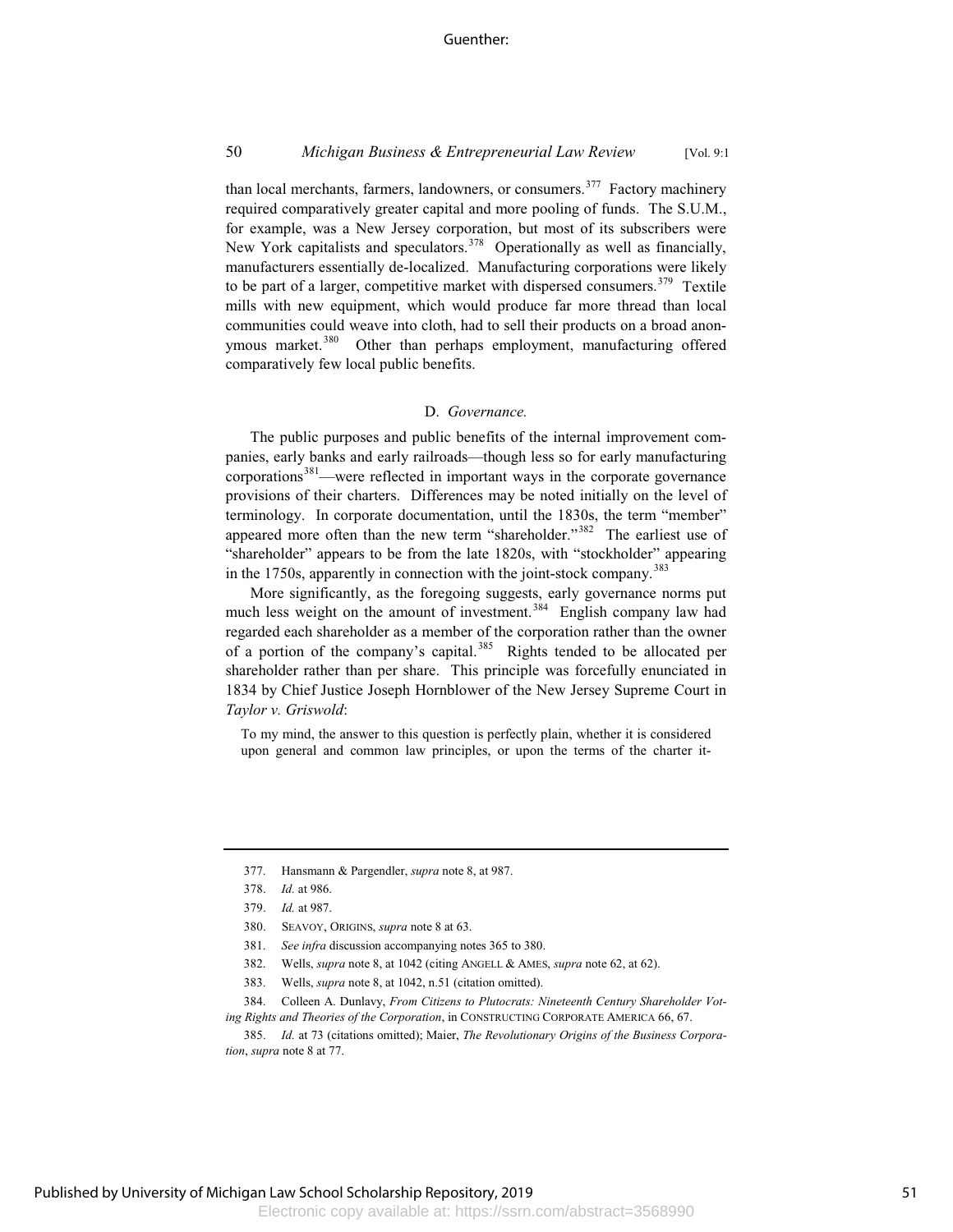self. . . . Every corporator, every individual member of a body politic, whether public or private, is, *prima facie*, entitled to equal rights.<sup>386</sup>

Perhaps not surprisingly, in many respects, early American corporate governance was in some respects a step closer to partnership. Early business corporations typically had only a single class of common stock.<sup>387</sup> Merger, dissolution, and other major corporate transactions required—in addition to legislative action—unanimous shareholder approval.<sup>388</sup> Corporations were chartered for specific purposes, subject to geographic, capital and ultra vires restrictions, and for a limited period of time.<sup>389</sup> Shareholders typically had preemptive rights,  $390$ and corporations were required to pay out profits in regular dividends.<sup>391</sup>

Most importantly, early American business corporation charters tended to impose schemes of restricted or graduated voting. Graduated voting schemes fell in between the "democratic" partnership model of one vote per partner and the "plutocratic" approach of one vote per share.<sup>392</sup> As outlined by Colleen Dunlavy, graduated voting limited the management power of larger investors by diminishing voting power relative to shareholdings as shareholdings increased; for example, a shareholder with one or two shares might get one vote; for the next eight shares, one vote for every two shares; for the next twenty shares, one vote for every four shares; and so forth, up to a fixed cap on the total number of possible votes, regardless of the total number of shares owned.<sup>393</sup> The effect of graduated voting, in other words, was to limit the role of capital in determining management of the company, particularly when many small shareholders were present.<sup>394</sup>

Graduated voting schemes were thus well-suited to enterprises where shareholders' primary interests were in the company's public purpose and benefits rather than in protecting or securing a financial return on their shares<sup>395</sup>—in

<sup>386.</sup> Taylor v. Griswold, 14 N.J.L. 222, 237 (1834); *see also* Dunlavy, *supra* note 384 at 78; Hansmann & Pargendler, *supra* note 8, at 117.

<sup>387.</sup> DODD, *supra* note 8, at 269; *see also* Hilt, *supra* note 8, at 75–77.

<sup>388.</sup> BERLE & MEANS, *supra* 17, at 132 (citing ANGELL & AMES, *supra* note 62); Hilt, *Corporate Governance*, *supra* note 8, at 79; Wells, *Shareholder Power*, *supra* note 8, at 1046.

<sup>389.</sup> *See, e.g.*, Hilt, *Early American Corporations*, *supra* note 8 at 51; Wells, *Shareholder Power*, *supra* note 8, at 1046, 1051.

<sup>390.</sup> Wells, *Shareholder Power, supra* note 8, at 1046.

<sup>391.</sup> Hilt, *Corporate Governance*, *supra* note 8, at 84; Wells, *Shareholder Power*, *supra* note 8, at 1046; *see also* Guenther, *supra* note 3, at 450 ff. (discussing the doctrine of shareholders' equitable right to dividends).

<sup>392.</sup> Dunlavy, *supra* note 384, at 73-74 (noting that one shareholder, one vote was the common law rule); *see also* Wells, *Shareholder Power*, *supra* note 8, at 1049 (citing Dunlavy, *supra* note 384, at 73); Maier, *supra* note 8, at 77, note 74.

<sup>393.</sup> Dunlavy, *supra* note 384, at 74-75. In Dunlavy's example of the first Bank of the United States, chartered in 1791, the maximum vote cap was set at thirty votes.

<sup>394.</sup> Analysis of separation of ownership and control is beyond scope of this Article. *See, e.g.*, BERLE & MEANS, *supra* note 17; Hilt, *Corporate Governance*, *supra* note 8, at 7 ff.

<sup>395.</sup> Smythe, *supra* note 178, at 1417-18.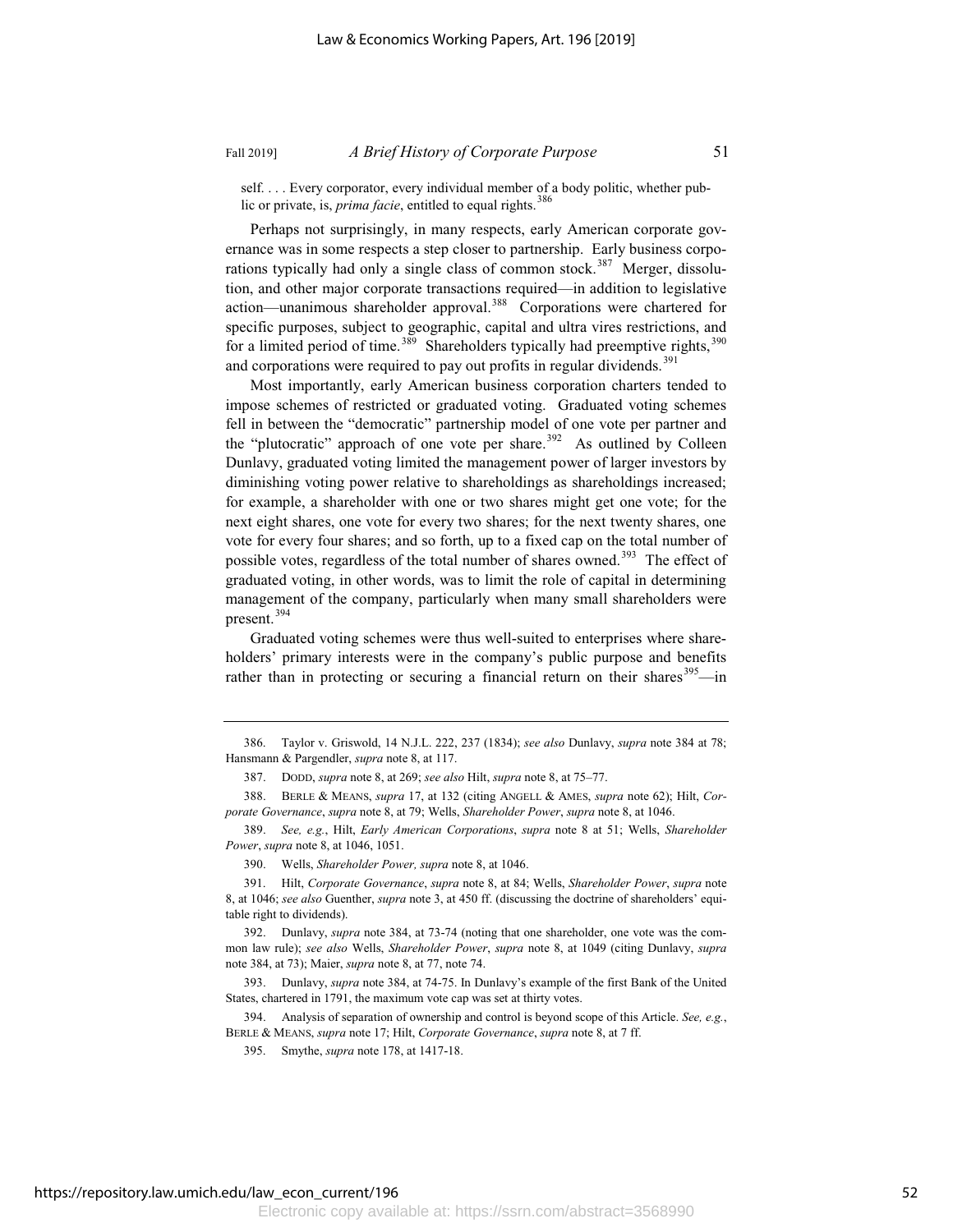Hansmann and Pargendler's words, where shareholders were more interested in the firm's output than its profits.<sup>396</sup> Graduated voting was particularly prevalent in turnpikes; according to Hansmann and Pargendler's multistate analysis, from 1790 to 1859, sixty-five percent of turnpike and plank road corporations had graduated voting charters.<sup>397</sup> Graduated voting was also common in charters of bridge corporations (almost thirty-eight percent);<sup>398</sup> canal corporations (more than forty-two percent); $399$  banks (fifty-three percent); $400$  insurance corporations (almost thirty-eight percent); $401$  and even early railroads (more than twentyseven percent, down from forty-eight percent in the 1820s).<sup>402</sup> Graduated voting provisions were also more common in some states (Massachusetts, New York, and New Jersey)<sup> $403$ </sup> than others (Connecticut). $404$ 

Once again, manufacturing corporations were the outlier. In sharp contrast to virtually all other early American business corporations, "one vote per share was from the outset the dominant voting rule in U.S. manufacturing corporations."<sup>405</sup> Of the manufacturing corporations chartered in New York from 1790 to 1825, only two percent had graduated voting provisions in their charters.  $406$ Percentages were similarly miniscule in New Jersey and Connecticut.<sup>407</sup> Indeed, one vote per share was the rule in New York's general incorporation act of 1811 for manufacturing companies, which set the precedent for the many other states that subsequently enacted general incorporation statutes for manufacturing.<sup>408</sup>

<sup>396.</sup> Hansmann & Pargendler, *supra* note 8, at 960; *cf.* DUNLAVY, *supra* note 384, at 74 (arguing that graduated voting was intended to make corporations more democratic); Wells, *Shareholder Power*, *supra* note 8, at 1050. *See generally* Hansmann & Pargendler, *supra* note 8, at 951– 54.

<sup>397.</sup> Hansmann & Pargendler, *supra* note 8, at 960, 1012 tbl.1; *see also* Smythe, *supra* note 178, at 1417.

<sup>398.</sup> Hansmann & Pargendler, *supra* note 8, at 964, 1012 tbl.1; *see also* Smythe, *supra* note 178, at 1417.

<sup>399.</sup> Hansmann & Pargendler, *supra* note 8, at 966–67, 1012 tbl.1; *see also* DODD, *supra* note 8, at 255.

<sup>400.</sup> Hansmann & Pargendler, *supra* note 8, at 1012 tbl. 1; *id. at* 126; DODD, *supra* note 8, at 215; Maier, *supra* note 8 at 77-78; *but cf.* IV DAVIS, *supra* note 8, at 69.

<sup>401.</sup> Hansmann & Pargendler, *supra* note 8, at 1012, tbl. 1; *id.* at 981-982; Hilt, *Corporate Governance*, *supra* note 8, at 84 tbl. 1.

<sup>402.</sup> Hansmann & Pargendler, *supra* note 8, at 1012 tbl. 1; *see also id.* at 970 (noting that graduated voting most present in early railroad charters).

<sup>403.</sup> *Id.* at 116 (citations omitted).

<sup>404.</sup> *See id.* at 966 (citations omitted).

<sup>405.</sup> *Id.* at 985.

<sup>406.</sup> *Id*.

<sup>407.</sup> *Id.* (noting that the thirty-one percent figure from their multistate analysis is "... almost certainly, misleadingly high.").

<sup>408.</sup> *Id.* at 986. *See also* Dunlavy, *supra* note 384, at 74; Hilt, *Corporate Governance*, *supra* note 8, at 12.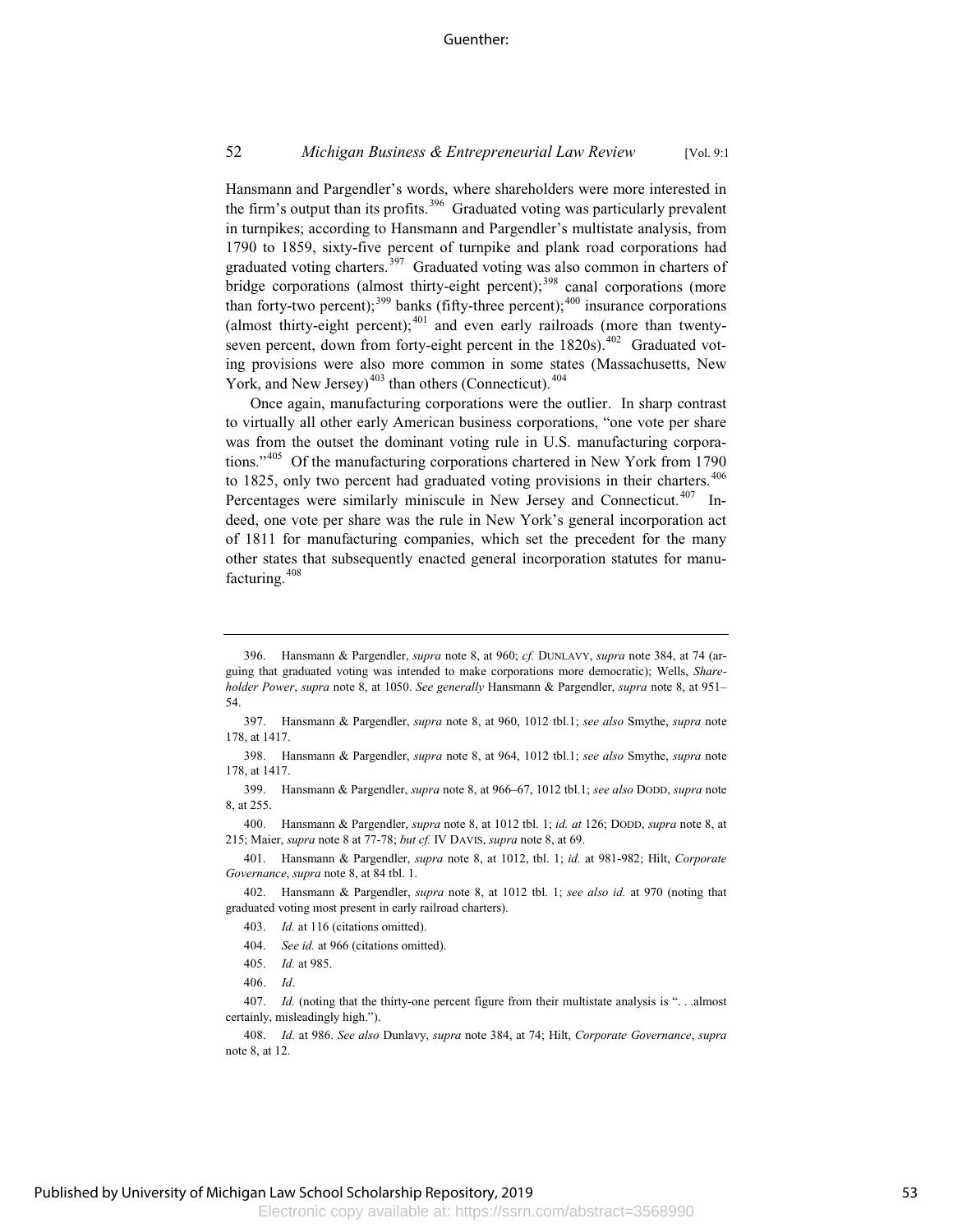Perhaps even more tellingly, in many jurisdictions, most notably Massachusetts, charters of early manufacturing corporations did not provide shareholders with limited liability. At English common law, the rule had long been that shareholders of stock companies in general did not have limited liability.<sup>409</sup> The common law rule does not appear to have been followed in the United States, where from the inception of the business corporation in the late eighteenth and early nineteenth centuries, state legislatures were generally willing to include limitations on shareholder liability in corporate charters; where the charter was silent, limited liability was ordinarily implied.<sup>410</sup> Nonetheless, limited liability was not universal, and there were significant exceptions.<sup>411</sup> Manufacturing in the northeastern U.S. states, where manufacturing first developed, was the most significant exception. Legislative policy with respect to granting limited liability to manufacturing corporations "differed radically" in these states from the policy toward other types of business corporations.<sup>412</sup> The same state legislatures in New England, New York and Pennsylvania that were willing to include broad grants of limited liability to shareholders in charters for turnpikes, bridges, canals, and banks refused in the early years of the nineteenth century to include such provisions in manufacturing charters.<sup>413</sup> In particular, the Massachusetts state legislature followed a policy of unlimited shareholder liability for manufacturing corporations from 1809—when the state's Manufacturing Corporation Act expressly imposed full personal liability on shareholders if debts against the corporation could not be satisfied out of corporate proper $ty^{414}$ —until 1830, when the state's new Manufacturing Corporation Act abolished personal liability of shareholders, but only after the whole amount of the corporation's capital stock had been actually paid in and certified.<sup>415</sup> Massachusetts—the very state where factory-based manufacturing arose most rapidly, until Massachusetts became the leading cotton-textile state in the country—was the first state to adopt and, except for Rhode Island, the last to abolish, unlimited shareholder liability for manufacturers.<sup>416</sup>

No consensus appears to exist as to why Massachusetts and other states imposed unlimited liability on early manufacturing corporations.<sup>417</sup> Even early on,

- 411. *See* DODD, *supra* note 8, at 373-77; *see also infra* text accompanying notes 521 to 524.
- 412. DODD, *supra* note 8, at 365.
- 413. *Id.*
- 414. *Id.* at 376.
- 415. *Id.* at 381; *see also* Hilt, *Corporate Governance*, *supra* note 8, at 77.
- 416. DODD, *supra* note 8, at 365.

<sup>409.</sup> DODD, *supra* note 8, at 364 n.1 (noting that the privilege of limited liability was not granted to registered joint-stock companies in England until Companies Act of 1855); Handlin & Handlin, *supra* note 8, at 11 ("Early English law knew nothing of limited liability.").

<sup>410.</sup> DAVIS, *supra* note 8, at 317; DODD, *supra* note 8, at 365.

<sup>417.</sup> *See, e.g.*, DODD, *supra* note 8, at 369 (noting that even in England, evidence on what people of the eighteenth century thought on the subject of limited liability is extremely meager and in the United States almost nonexistent); HOVENKAMP, *supra* note 186, at 49 ("Voluminous writings on the history of American corporate law have not adequately explained either the evolution of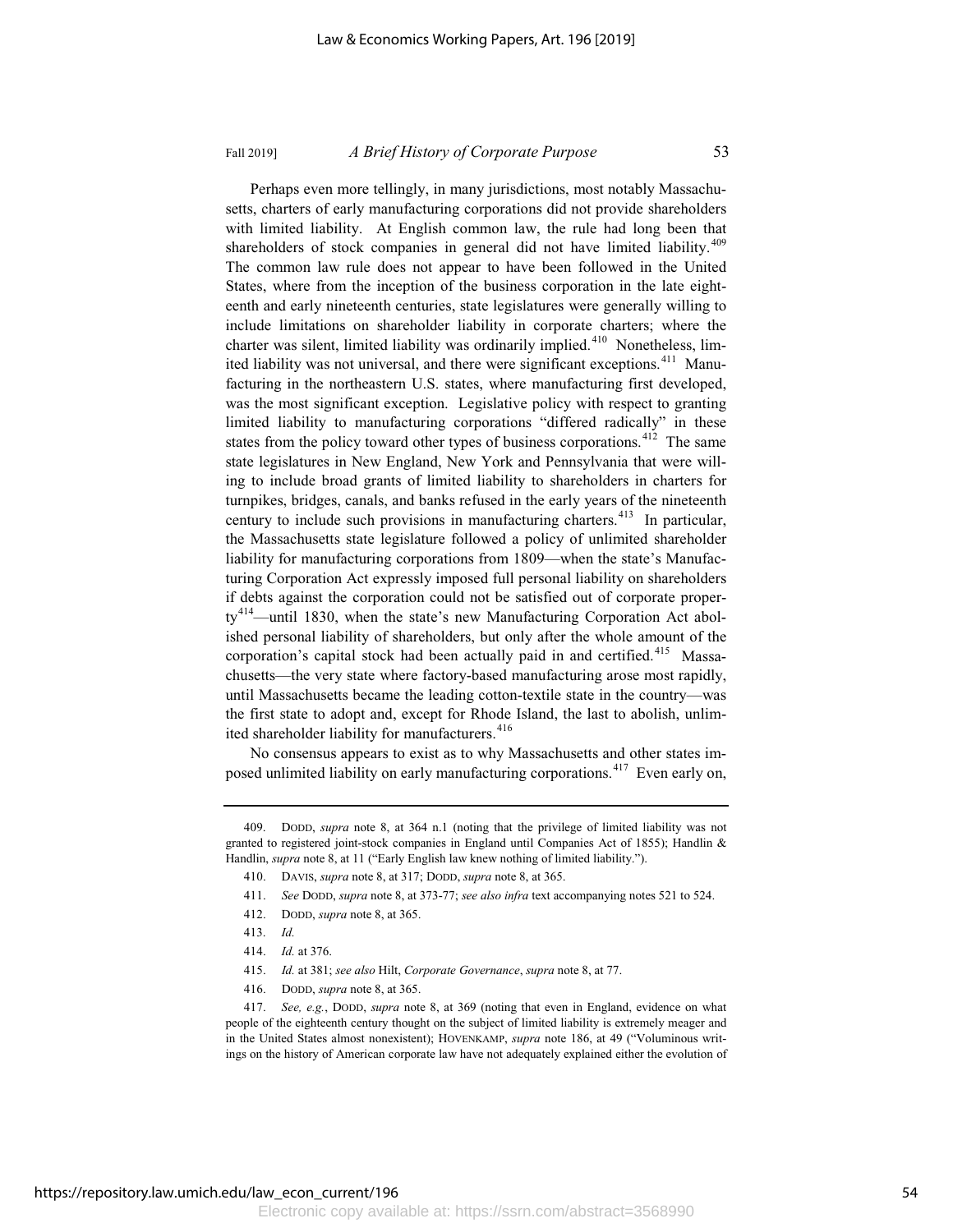the public purpose in manufacturing corporations may have been perceived to be not as strong as in the internal improvement companies. Shareholders in such corporations may have been deemed to be "co-adventurers" for their own profit—as opposed to providing a public service in the "quid pro quo" of the internal improvement companies, in the words of Angell and Ames<sup>418</sup>—who therefore deserved to bear some personal risk. Ultimately, however, the policy against limited liability may have been less significant than it appears in hindsight. As the Handlins note:

Until well into the eighteenth century in England, and through the whole period of origins in the United States, the internal organization of the corporation made unlikely the raising of the question. Generally, there was no specific capital stock and no par value for shares. Funds were collected by assessments against the shareholder, and there was, at first, no legal limit to the total number of assessments.<sup>419</sup>

Under such circumstances, limited liability may have been, on a practical level, something of an illusion. Even if shareholders' personal assets were not exposed to creditors of the corporation, if such creditors could compel an assessment, shareholders might have wound up in the same position.<sup>420</sup> Acceptance of limited liability for shareholders in 1830 did not, in any event, have an appreciable effect on the rate of incorporation of manufacturing corporations in Massachusetts.<sup>421</sup>

### IV. TRANSITION TO THE MODERN FIRM.

The period after 1780, as I have argued above, saw the dramatic rise of the business corporation out of its all-purpose predecessor. A second gradual but equally historic transformation occurred, beginning in about the 1830s, with the rapid growth and industrialization of the American economy. The purpose of

limited liability in the nineteenth century or its meaning."); Thompson, *supra* note 208, at 211 ("In 1830, the Massachusetts legislature declared that petitioners for corporate charters no longer had to be engaged in public works to be awarded the privilege of limited liability."). *See also* SEAVOY, ORIGINS, *supra* note 8, at 104 (stating that the New York legislature's revised statutes of 1828 granted full limited liability to all corporation stockholders provided their shares were fully paid in; the great exception was banks).

<sup>418.</sup> ANGELL & AMES, *supra* note 62, at 33; *see supra* discussion accompanying notes 191 to 192.

<sup>419.</sup> Handlin & Handlin, *Origins of the American Business Corporation*, *supra* note 8, at 12- 13; *see also id.* at 10 ("In the first thirty years of Massachusetts development no grant or petition for an act of incorporation mentioned [limited liability]."); DODD, AMERICAN BUSINESS CORPORATIONS UNTIL 1860, *supra* note 8 at 369 ff.; Hilt, *Corporate Governance*, *supra* note 8 at 78.

<sup>420.</sup> *See, e.g.*, Handlin & Handlin, *supra* note 8, at 13 ff.; DODD, *supra* note 8, at 369.

<sup>421.</sup> DODD, *supra* note 8, at 383; Hilt, *Corporate Governance*, *supra* note 8, at 78-79; Handlin & Handlin, *supra* note 8, at 17. *See also* DODD, *supra* note 8, at 376 (noting that unlimited liability in 1809 Act "did not prevent large numbers of Massachusetts industrialists from seeking incorporation"); Hilt, *Corporate Governance*, *supra* note 8, at 78 (noting that in spite of unlimited shareholder liability, manufacturing enterprises sought to incorporate in Massachusetts at very high rates).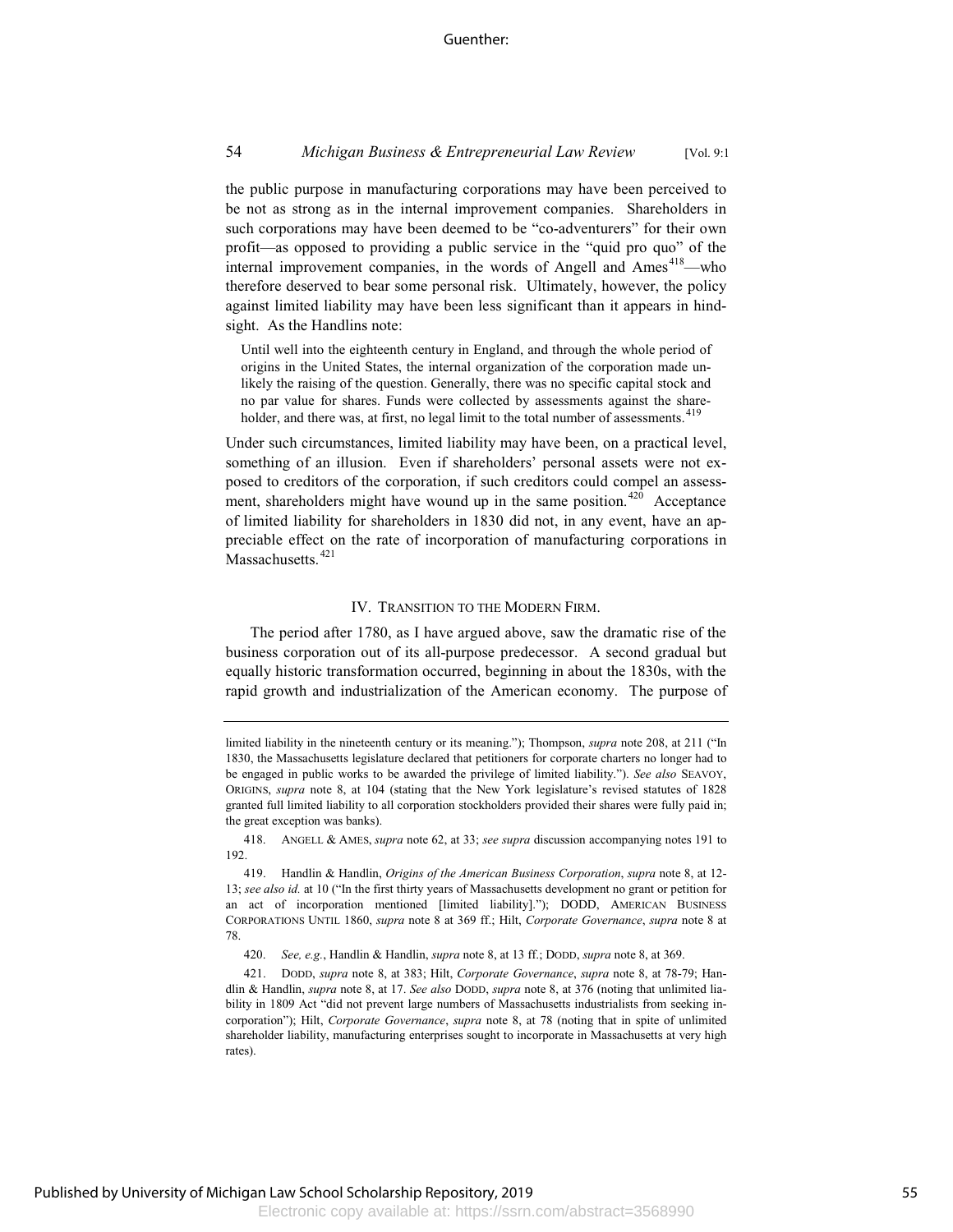the American business corporation shifted from fundamentally public to private goals.422 The special charter granting quasi-state powers for improvement of public infrastructure, with primarily indirect public benefits to shareholders, gave way to general incorporation and an increasing shareholder focus on direct financial returns on shares. The American understanding of the purpose of the corporation gradually transitioned from the pronouncement of the court in *Trustees of the University of North Carolina v. Foy* in 1805 that "[i]ndeed, it seems difficult to conceive of a corporation established for merely private purposes,"<sup>423</sup> to the confident assertion a little more than a century later in *Dodge v. Ford* that "[a] business corporation is organized and carried on primarily for the profit of the stockholders." $424$  The first transformation in corporate purpose created the American business corporation; the second transformation gave rise to the modern American profit-maximizing firm. $425$ 

Over the first half of the nineteenth century, the importance of early turnpike, toll-bridge, canal, and other local improvement corporations was gradually eclipsed by capital-intensive regional and national private concerns, particularly in banking, manufacturing, and railroads. Banking, manufacturing and railroad corporations, in turn, gradually ceased to be seen as having a public purpose.  $426$ As noted above, the profitability of banks had been manifest since the early decades after the Revolution.<sup>427</sup> In the early nineteenth century, state legislatures steadily increased the number of chartered banks.<sup>428</sup> Other forms of credit institutions arose.<sup>429</sup> Bank finance became the realm of primarily private capital.<sup>430</sup> Banks may have been the earliest American business corporations to

<sup>422.</sup> *See* HORWITZ, *supra* note 8, at 136-37; *see also id.* at 111-12 ("The change in the conception of the corporation marks one of the fundamental transitions from the legal assumptions of the eighteenth century to those of the nineteenth. The archetypical American corporation of the eighteenth century is a municipality, a public body charged with carrying out public functions; in the nineteenth, it is the modern business corporation, organized to pursue private ends for individual gain."); HOVENKAMP, *supra* note 186, at 43 ("The classical business corporation became a device for managing capital and investment, not a special privilege from the state."); *but see* MAYER, *supra* note 8, at 83 (asserting that "[i]t is only as we move into the twentieth century. . .that we find the corporation progressively losing its public sense of purpose. . . .").

<sup>423.</sup> Trs. of the Univ. of North Carolina v. Foy, 5 N.C. (1 Mur.) 58, 88 (1805).

<sup>424.</sup> Dodge v. Ford Motor Co., 170 N.W. 668, 684 (Mich. 1 919). *See also* Maier, *supra* note 8, at 81 (noting that the view that the purpose of the corporation was primarily for private profit was accepted in Massachusetts only after 1900).

<sup>425.</sup> *See, e.g.*, BERLE & MEANS, *supra* note 17, at 127 ("Briefly, the last century has seen the corporate mechanism evolve from an arrangement under which an association of owners controlled their property on terms closely supervised by the state to an arrangement by which many men have delivered contributions of capital into the hands of a centralized control.").

<sup>426.</sup> *See, e.g.*, SEAVOY, ORIGINS, *supra* note 8, at 74-76.

<sup>427.</sup> *See, e.g.*, DODD, *supra* note 8, at 213; *see also supra* discussion accompanying notes 331 to 343.

<sup>428.</sup> Symons, *supra* note 327, at 689.

<sup>429.</sup> *Id.* at 688.

<sup>430.</sup> *See, e.g.*, DODD, *supra* note 8, at 213; SEAVOY, ORIGINS, *supra* note 8, at 76. *See also supra* discussion accompanying notes 341 to 343.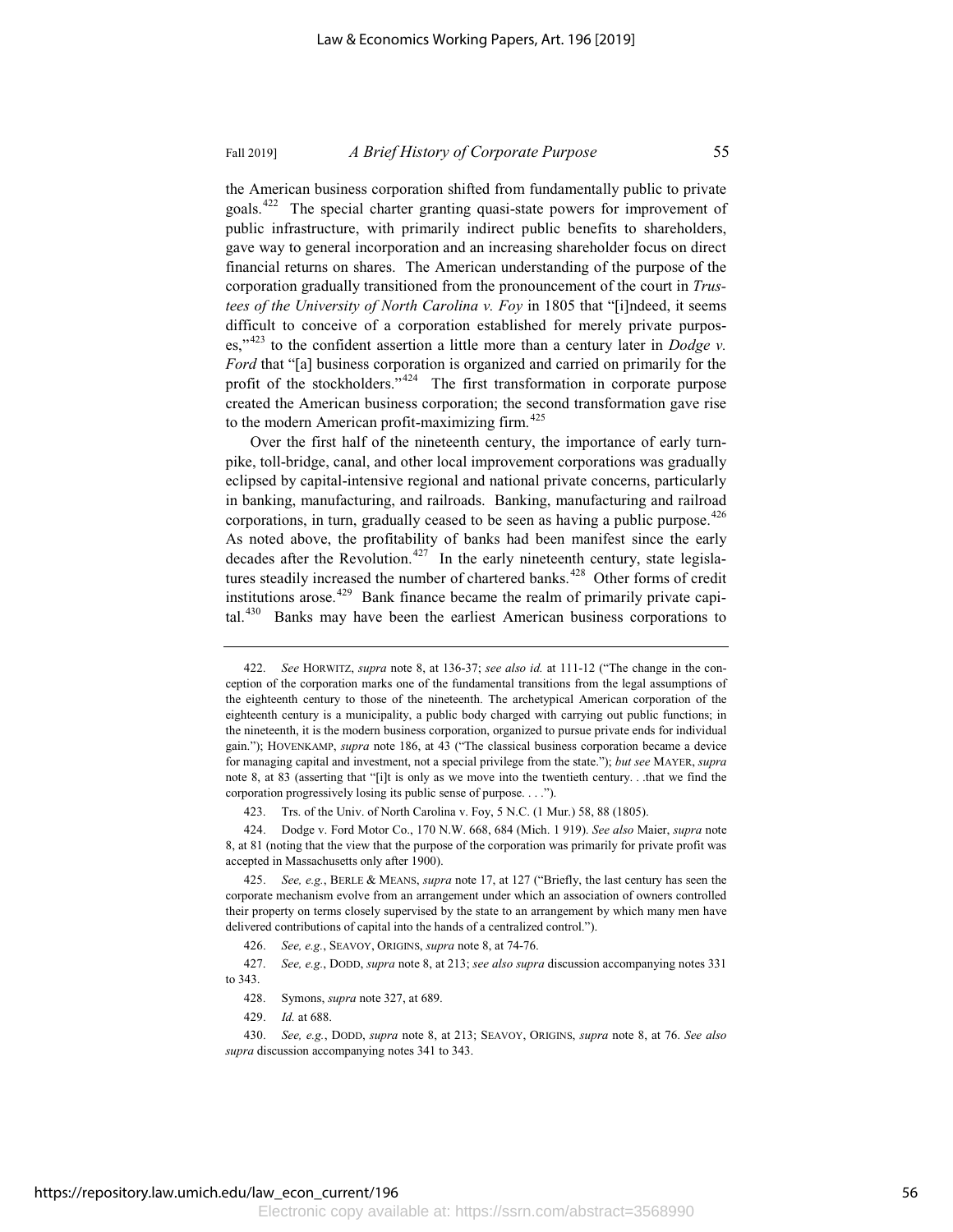shift in the public perception from serving the public interest to pursing strictly private profit-seeking goals.<sup>431</sup>

From the second or third decade of the 1800s, manufacturing corporations proliferated. By 1848, in Massachusetts, the average annual number of manufacturing corporation charters had come to greatly exceed that of any other type of business corporation.<sup>432</sup> In the New England states overall, more than two thousand six hundred manufacturing and mining corporations were chartered in the period from 1831 to 1862, representing about forty percent of all corporations chartered.<sup>433</sup> Nationwide, more than seventeen thousand manufacturing corporations were created in the ten years between 1849 and 1859. With the resumption of English imports after 1815 and the rise of well-established domestic industries, the perceived urgency of public purpose of many American manufacturers had waned, so that manufacturing as such no longer seemed vital to public welfare, and manufacturing purposes seemed increasingly profitoriented in a broad anonymous market.<sup>434</sup> Manufacturing corporations may best illustrate the transition from public service to private gain.<sup>435</sup>

Perhaps the most decisive influence, however, on the changing conception of the American business corporation was the railroad.<sup>436</sup> Beginning in the 1830s, railroads rapidly replaced turnpikes and canals as principal arteries of inland transport.<sup>437</sup> In 1830, there existed thirty miles of railroad track in the United States; by 1860, this number had grown to more than thirty thousand.<sup>438</sup> Investors in railroad shares were no longer local residents, but rather, financial renters of capital. According to Sylla and Wright, about half of all the minimum authorized capital of American business corporations from 1790 to 1860 was for railroads, even though railroads did not begin to attract investment until the late  $1820s^{439}$  "Railroading was the key industry that accelerated industrial growth into the self-sustaining stage."<sup>440</sup> The expansion of local railroads into large fast-changing interstate systems posed particular problems for state legis-

<sup>431.</sup> *See* SEAVOY, ORIGINS, *supra* note 8, at 76 (stating that "with the multiplicity of banks, the franchise relation was obscured").

<sup>432.</sup> DODD, *supra* note 8, at 315.

<sup>433.</sup> *Id.* at 123.

<sup>434.</sup> SEAVOY, ORIGINS, *supra* note 8, at 74-75; *see also* Hilt, *Early American Corporations*, *supra* note 8, at 54 ("[M]anufacturing firms . . . were among the least controversial corporations . . . because they served no major public purpose, . . . were perceived to have only localized effects . . . [and] produced . . . [largely] homogenous goods . . . .").

<sup>435.</sup> SEAVOY, ORIGINS*, supra* note 8, at 74.

<sup>436.</sup> HORWITZ, *supra* note 8, at 137; *see also* BERLE & MEANS, *supra* note 17, at 12; Blair, *Locking in Capital*, *supra* note 8, at 442.

<sup>437.</sup> DODD, *supra* note 8, at 134, 349; SEAVOY, ORIGINS, *supra* note 8, at 213.

<sup>438.</sup> DODD, *supra* note 8, at 123.

<sup>439.</sup> Sylla & Wright, *supra* note 8, at 661, 661 tbl.4; *see also* Avi-Yonah, *supra* note 206, at 793 (noting the "massive amounts" of capital were required with the rise of railroads, steel and oil companies, and other large corporate enterprises).

<sup>440.</sup> SEAVOY, ORIGINS, *supra* note 8, at 214.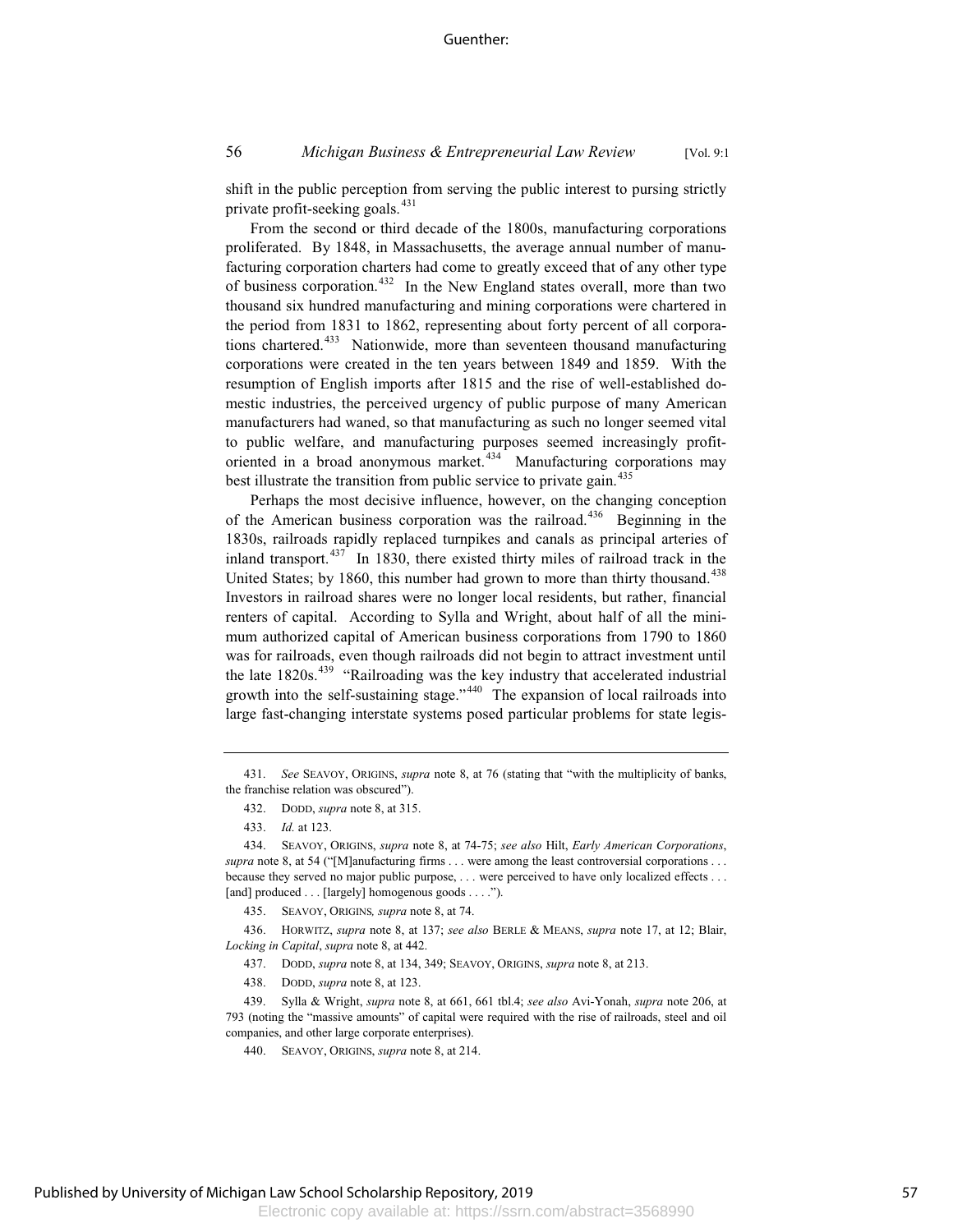latures, which could not keep up with demand for legislative amendments to special charters every time a route changed or two companies merged.<sup>441</sup> The rise of the railroads increasingly drove fundamental changes to state incorporation law.<sup>442</sup>

Early signs of this transition in corporate purpose are already apparent in the first decades of the nineteenth century. In 1809, in *Currie's Administrators v. The Mutual Assurance Society,* the Virginia Supreme Court of Appeals still advances a solidly eighteen-century view of the corporation as necessarily having a public purpose. As noted above, in the court's estimation, "merely private or selfish" purposes had "no adequate claim" upon the privilege of incorporation.<sup>443</sup> Importantly, *Currie's Administrators* involved an issue fundamentally similar to the one raised ten years later in *Dartmouth College*. In 1805, the Virginia General Assembly had amended the original 1794 charter of the Mutual Assurance Society, a Virginia mutual fire insurance corporation. Based on the amendment, the corporation levied an assessment on certain members, one of whom challenged the assessment on the grounds, among others, that it was made not under the original charter, but a subsequent amendment without his consent.<sup>444</sup> While the facts of the Virginia case are different from those of *Dartmouth College*, <sup>445</sup> in *Currie's Administrators*, the court expressly declined to recognize the corporation's charter as a contract:

A charter is not a compact between the state and the grantee of the charter. On the part of the state there is no contract express or implied. The state is not bound either to give to, or to receive, to do, or to abstain from doing, any thing. On the part of the society, there is no obligation to the state. On what ground, then, can it be said that there is a contract, when neither of the parties enter into any sort of obligation. The idea is absurd.<sup>446</sup>

To the contrary, the court declared, "the contract is only between the individual subscribers."<sup>447</sup> The charter of incorporation was not a contract, but a "law":

The real character of the act of 1794, is this: it is in truth a charter of incorporation; a grant of certain rights for the benefit of the grantees only; a law authorizing certain persons to become insurers for each other. . . . <sup>448</sup>

- 442. *See, e.g.*, HORWITZ, *supra* note 8, at 137.
- 443. Currie's Adm'rs v. Mut. Assurance Soc'y, 14 Va. (4 Hen. & M.) 315, at 347-48 (1809).
- 444. *Id.* at 315-16.

445. The Society's bylaws, adopted under authority of the original act of incorporation of 1794, provided that fourteen directors and a president would manage the Society's business. The General Assembly's amendment in 1805 provided for only three directors, out of whom a president was to be elected. Per the Society's charter, however, the members of the Virginia General Assembly were also, ex officio, the representatives of the unrepresented shareholders of the corporation, so that, in the view of the court, the 1805 amendment was made "at the prayer and application of the incorporated body." *Id.* at 323, 329.

- 446. *Id.* at 329.
- 447. *Id.* at 333.
- 448. *Id.* at 329.

<sup>441.</sup> DODD, *supra* note 8, at 134-35.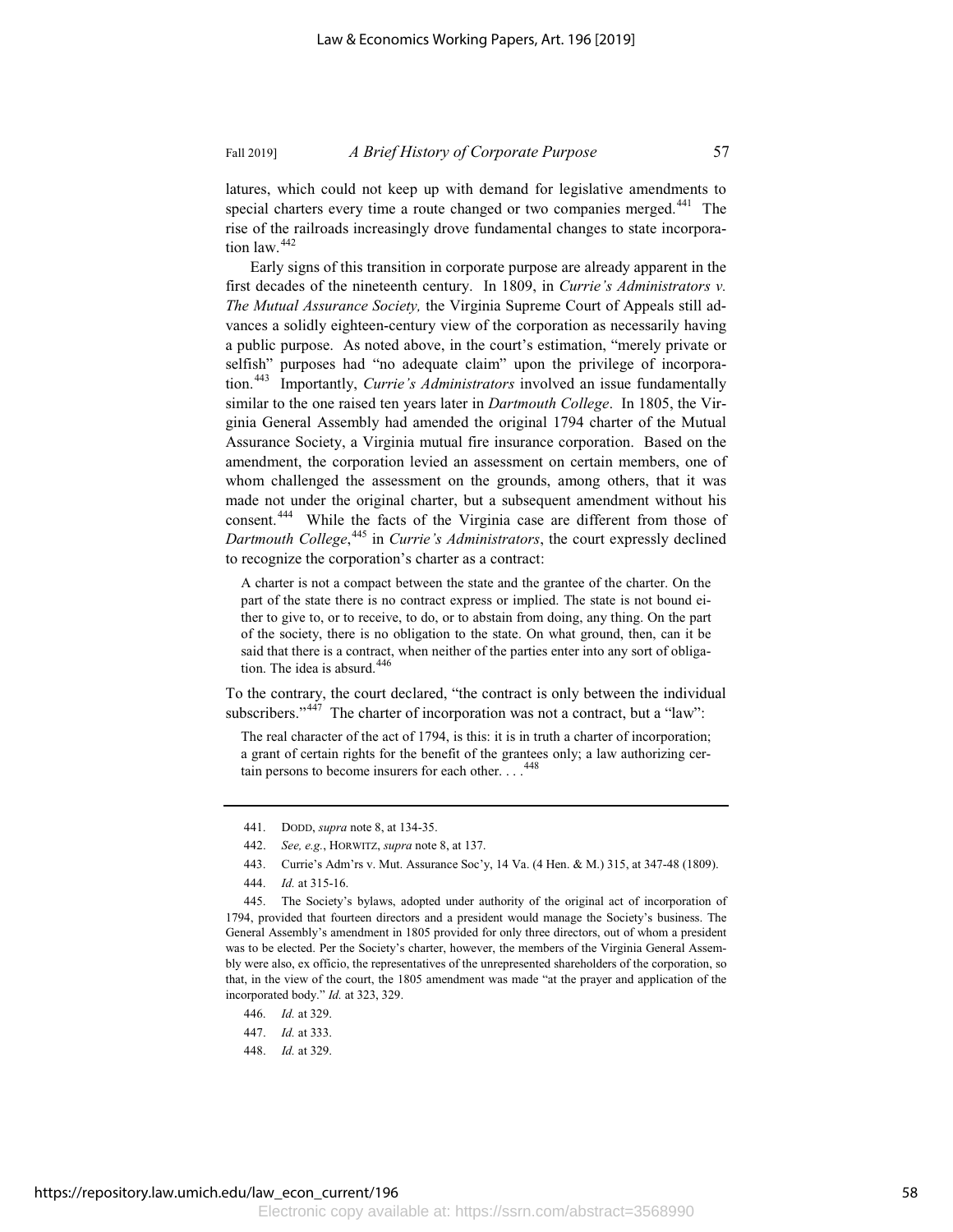Since the corporate charter was a law rather than a contract, and since—in light of the relevant factual circumstances—the corporation had arguably assented to the 1805 amendment anyway, the Virginia court held that "the Constitution of the *United States* does not prohibit the legislature of a state from changing the fundamental laws of a corporation, with its assent, given in its corporate charter."<sup>449</sup>

Only ten years later in 1819, from a similar beginning, the U.S. Supreme Court in *Dartmouth College* arrived at a very different conclusion. Chief Justice Marshall's statement that corporate purposes were inherently public has been noted above.<sup>450</sup> Notwithstanding this statement, Marshall distinguishes "public" from "private" purposes:

This is the point on which the cause essentially depends. If the act of incorporation be a grant of political power, if it create a civil institution, to be employed in the administration of the government, or if the funds of the college be public property, or if the state of New Hampshire, as a government, be alone interested in its transactions, the subject is one in which the legislature of the state may act according to its own judgment. . . .

But if this be a private eleemosynary institution, endowed with a capacity to take property, for objects unconnected with the government, whose funds are bestowed by individuals, on the faith of the charter; if the donors have stipulated for the future disposition and management of those funds, in the manner prescribed by themselves, there may be more difficulty in the case...<sup>451</sup>

In his concurring opinion, Justice Story appears to go a step further:

Another division of corporations is into public and private. Public corporations are generally esteemed such as exist for public political purposes only, such as towns, cities, parishes and counties. . . . But a bank, whose stock is owned by private persons, is a private corporation, although it is erected by government, and its objects and operations partake of a public nature. The same doctrine may be affirmed of insurance, canal, bridge and turnpike companies. In all these cases, the uses may, in a certain sense, be called public, but the corporations are private.<sup>452</sup>

Justice Marshall, writing for the Court, famously held that Dartmouth College's charter was a contract, the obligations of which could not be impaired by the New Hampshire legislature without violating the U.S. Constitution.<sup>453</sup> As noted above, the Court's holding was based on the private nature of the college's assets rather than its eleemosynary purpose.<sup> $454$ </sup> In eighteenth-century law, no such distinction between public and private law or public and private corporations

<sup>449.</sup> *Id.* (emphasis added).

<sup>450.</sup> *See supra* discussion accompanying notes 212 to 216.

<sup>451.</sup> Trs. of Dartmouth Coll. v. Woodward, 17 U.S. 518, 629-30 (1819).

<sup>452.</sup> *Id.* at 668-69.

<sup>453.</sup> *Id.* at 650.

<sup>454.</sup> *Id.* at 661. *See also* Maier, *supra* note 8, at 80; *supra* discussion accompanying notes 212 to 216.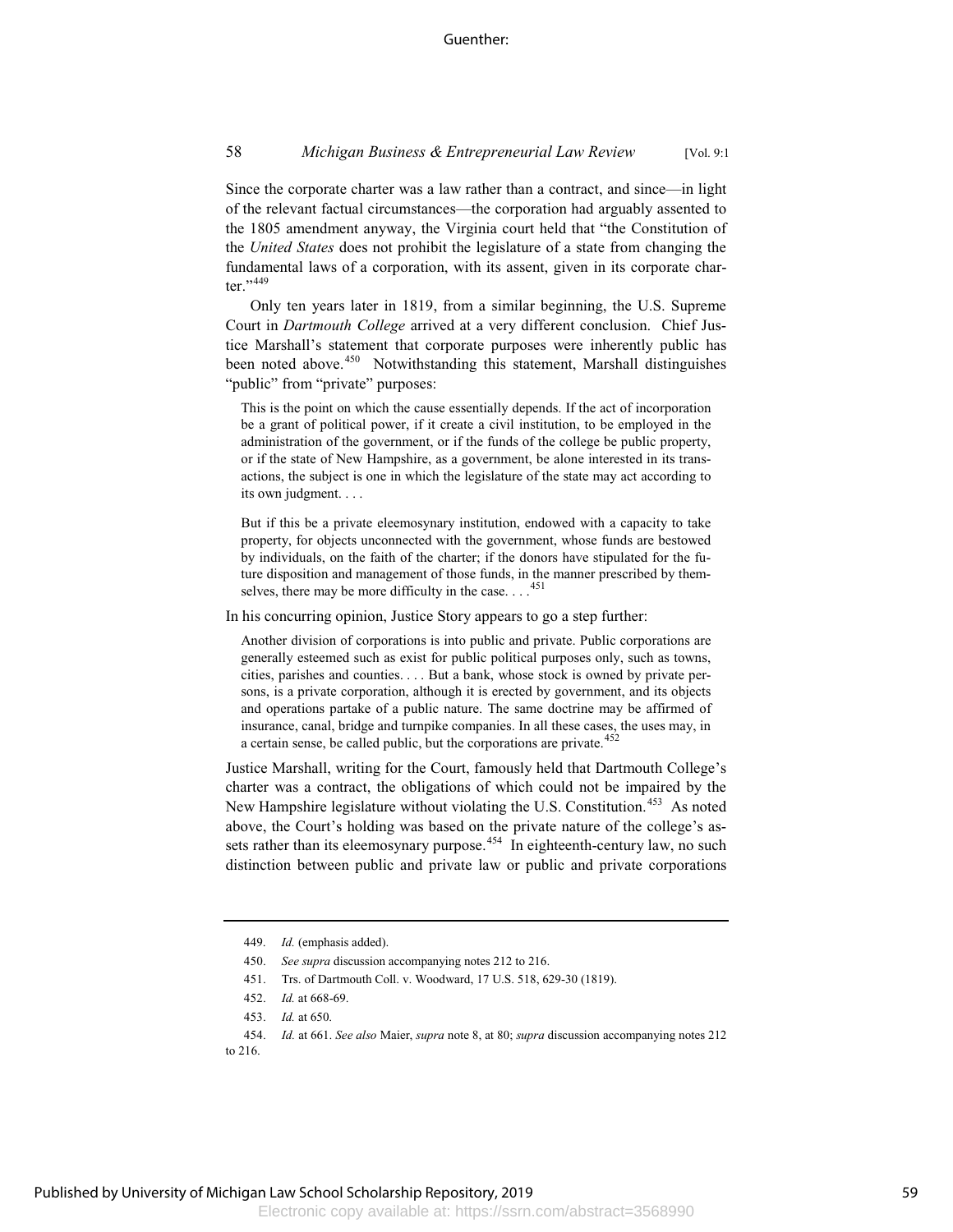was accepted.455 Only ten years after *Currie's Administrators*, then, the public/private distinction in *Dartmouth College*, and particularly Justice Story's explicit division of corporations into public and private, therefore appear compara-

tively novel. $456$  As one historian notes:

Armed with Story's concurrence, the *Dartmouth College* decision played a crucial role in the transformation of the corporation from an association of individuals vested with a portion of sovereignty designed to accomplish public service to an association whose corporate status was a promotional device employed by the state to facilitate the pursuit of private goals by private individuals. $457$ 

That the Court in *Dartmouth College* bases the public/private distinction and the contractual nature of the college's charter on the private status of the corporation's assets, specifically, the funds donated by the college's founder—i.e. the corporation's aggregated capital—seems significant. At its inception in the 1810s, the public/private distinction appears to reflect a new but already widening divide between, on the one hand, public powers, privileges, and obligations, granted by the state through enactment of laws for public purposes, and on the other hand, private resources, organized largely without such public power, privilege, or obligation, to be managed and controlled for private purposes by private contract—in other words, between state power and private property.<sup>458</sup>

The public/private distinction becomes increasingly prominent in other early nineteenth-century cases. In *Taylor v. Griswold* in 1834, the New Jersey Supreme Court, in considering whether a bridge corporation could adopt bylaws providing for voting by proxy and a one-share one-vote rule, appears to have wrestled with the question. The court cited *Dartmouth College* for the proposition that

There is, no doubt, a plain and obvious distinction, important for many purposes, between public and private corporations; between such as are created for political and municipal purposes; and such as are instituted for the government of particular societies, or the management and protection of private property.<sup>459</sup>

<sup>455.</sup> Handlin & Handlin, *supra* note 8, at 19; *see also supra* note 211; *supra* discussion accompanying note 9, notes 206 to 208.

<sup>456.</sup> *See* Terrett v. Taylor, 13 U.S. (9 Cranch) 43, 51-52 (1815) (Story, J.) (distinguishing between private and public corporations); Newmyer, *supra* note 212, at 834 (discussing *Terrett*); *see also* DODD, *supra* note 8, at 25 (discussing Story's opinion in *Terrett* as the "earliest judicial affirmation" of the division of corporations into two classes, public and private); Horwitz, *Public/Private Distinction, supra* note 212, at 1425 (describing the separation between public and private corporations in *Dartmouth College* as "entirely novel"); Williams, *supra* note 212, at 240 (describing *Dartmouth College* as helping introduce into American constitutional law the "New England [tradition]" of "bifurcat[ing] corporations in particular, and the world in general, into dichotomous public and private spheres").

<sup>457.</sup> Newmyer, *supra* note 212, at 836; *see also* O'Melinn, *supra* note 206, at 245 (describing the shift from special to general incorporation as "a transfer of sovereignty from the government to the corporation").

<sup>458.</sup> *See infra* discussion accompanying notes 542 to 544.

<sup>459.</sup> Taylor v. Griswold, 14 N.J.L. 222, 234 (1834).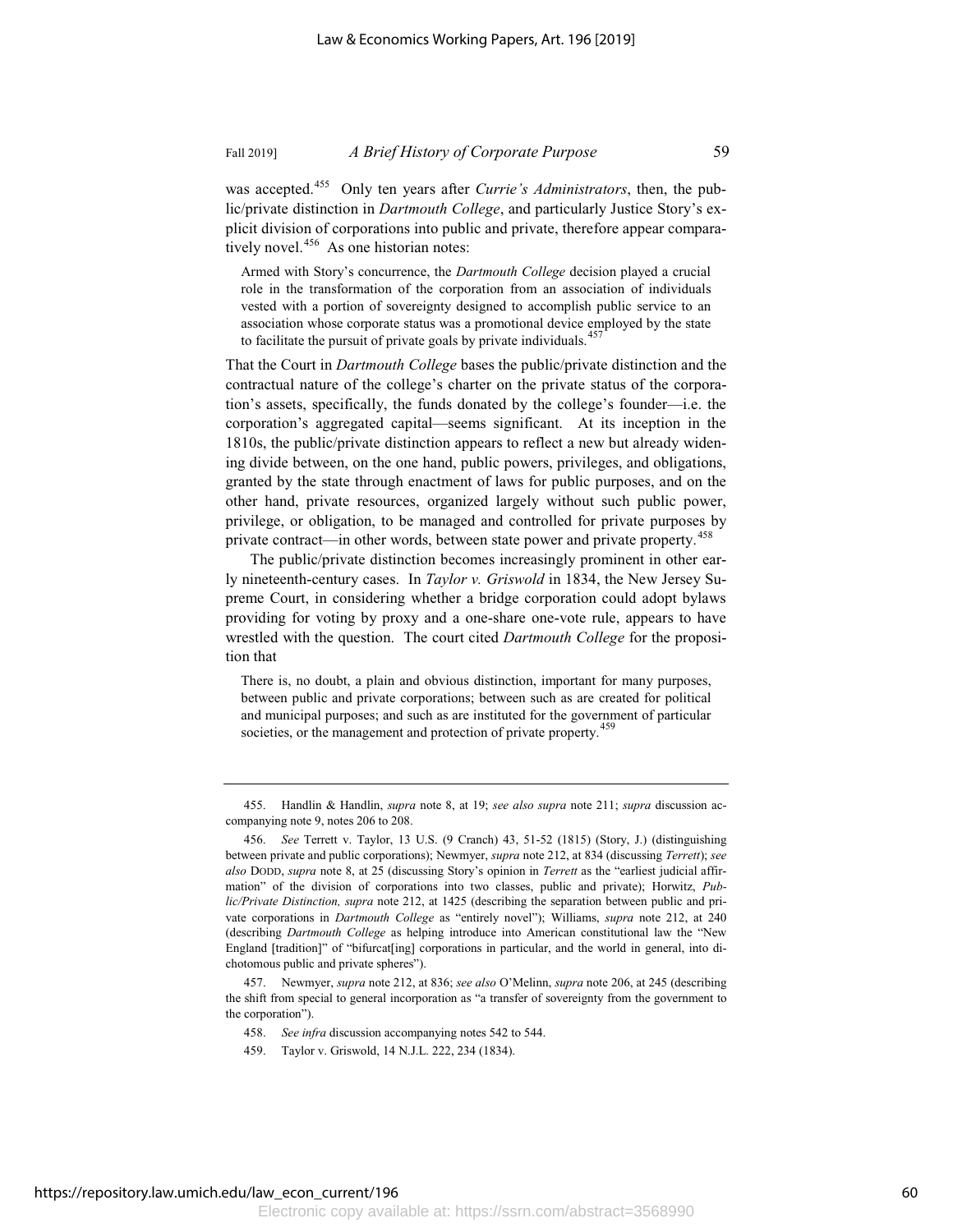As in Justice Story's opinion, the public/private distinction—now "plain and obvious"—appears to be based directly on the corporation's purpose rather than its assets. In the "class of private corporations," the court includes "canal, rail road, bridge, turnpike, banking, manufacturing and trading companies."<sup>460</sup> The court then appears to retreat from this conclusion, arguing, with Justice Story:

But public good, is the avowed object of all such institutions; and however private property and emolument may be involved, the public have a deep and important interest in the government and success of every one of them. In short, they are all, in an important sense, public institutions. A bank, whose stock is exclusively owned by individuals, is in legal sense, a *private* corporation, but its objects and operations, partake of a public nature, and the same may be affirmed of insurance, canal, bridge, turnpike and rail road companies. *Per Story, Just.* 4 *Wheat.* 669. If, however, the right of voting by proxy, is to be conceded to banking, insurance and mercantile companies, upon the ground that they are strictly *private corporations,* the same cannot be predicated of bridge, nor perhaps, of canal, turnpike and rail road companies. They certainly partake more of a public nature; and the public have a more direct and immediate interest in their management.<sup>461</sup>

While all corporations are concerned with the public good, banks and insurance companies appear in the court's view to be less public, and more private, than bridges, canals, turnpikes and railroads, since the latter cannot discontinue, but rather, are obligated by their charters to maintain, their operations for the benefit of the public.<sup>462</sup> In the court's thinking, a public/private spectrum is thus beginning to emerge, with political and municipal corporations on the public end, banks and insurance companies on the "strictly" private end, and internal improvement companies in the hybrid middle. Ultimately, the court considers, but declines to follow—at least for purposes of upholding a proxy bylaw—the distinction previously drawn in *State v. Tudor*<sup>463</sup> between incorporated societies "whose object is the acquisition of property" and those which are "instituted for the public good, either for the good of the whole state, or of a particular town or society": 464

With all due deference to that very able and learned court, I cannot follow in their steps, in a path so newly trod, and upon a line so undefined and undefinable as the one they have attempted to mark out. In this day of corporations, it is not easy to point out so distinctly, the separating line between such as are created merely for the acquisition of property, and such as are instituted purely for the public good, or the good of a particular district of country, as to render it a safe and certain criterion, by which to determine this question.<sup>4</sup>

462. *Id.*; *see also* Hansmann & Pargendler, *supra* note 8, at 117 (citing *Taylor*, 14 N.J.L. at 234).

- 463. State v. Tudor, 5 Day 329 (Conn. 1812).
- 464. *Taylor*, 14 N.J.L. at 232 (citing *State*, 5 Day at 333).
- 465. *Id.* at 232-33, 235.

<sup>460.</sup> *Id.*

<sup>461.</sup> *Id.*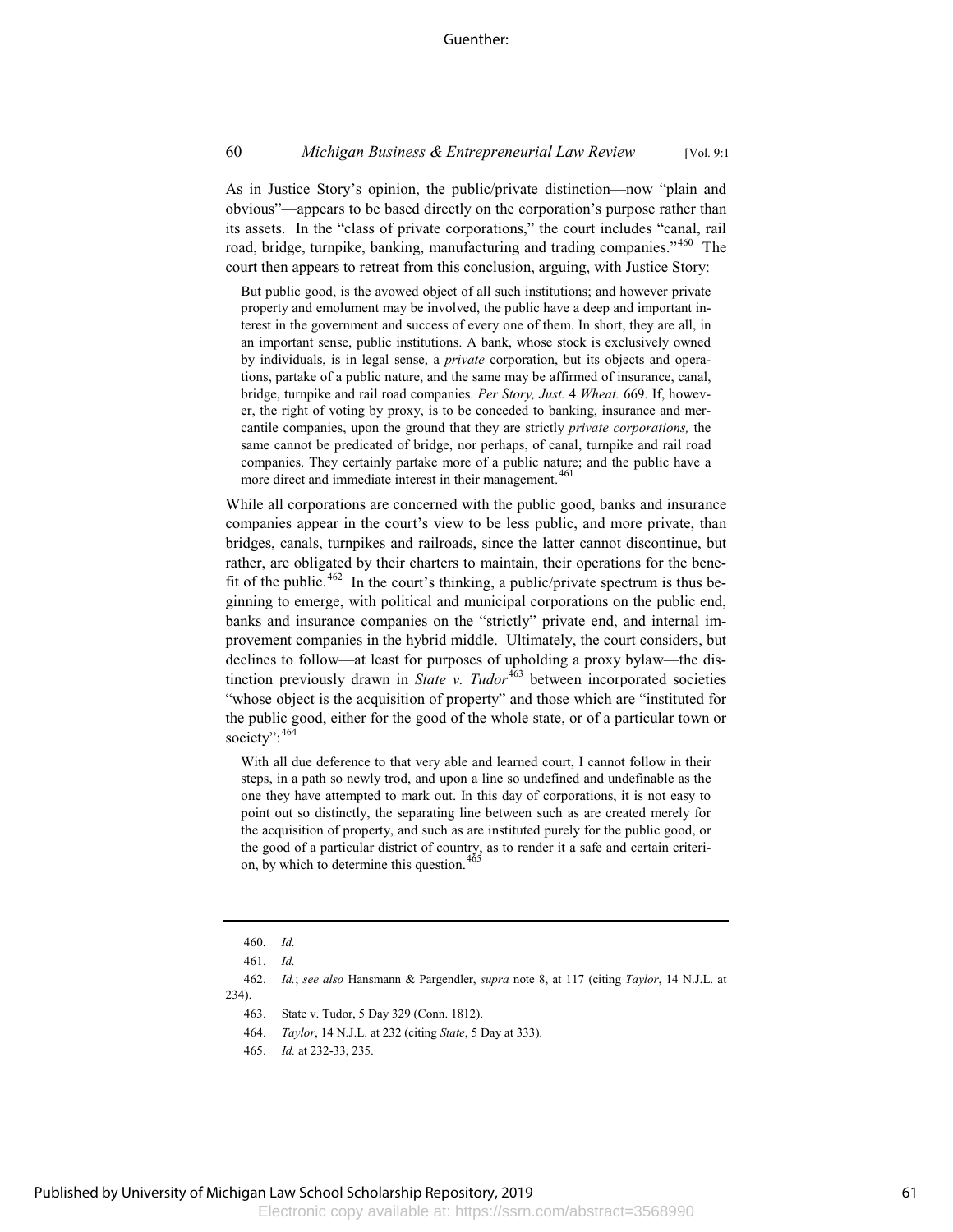In 1834, then, the public/private distinction—even though it had become "plain and obvious" since *Dartmouth College*—remained in its specifics "newly trod" and ill-defined.

In *Charles River Bridge* in 1837, the U.S. Supreme Court accepted a largely similar distinction between banks, insurance companies, and manufacturers on the one hand, and internal improvement companies on the other. Some time ago, the Court noted,

[T]he difference was pointed out in argument, between such grants as involve public duties and public matters for the common benefit of the people, and such as are for mere private benefit, involving no such consideration. If a bank, or insurance company, or manufacturing company, is established in any town, by an act of incorporation; no one ever imagined that the corporation was bound to do business, to employ its capital, to manufacture goods, to make insurance. The privilege is a mere private corporate privilege, for the benefit of the stockholders, to be used or not, at their own pleasure; to operate when they please; and to stop when they please. Did any man ever imagine, that he had a right to have a note discounted by a bank, or a policy underwritten by an insurance company? Such grants are always deemed privati juris. No indictment lies for a *non-user.* But in cases of ferries and bridges, and other franchises of a like nature (as has been shown), they are affected with a jus publicum. Such grants are made for the public accommodation; and pontage and passage are authorized to be levied upon travellers (which can only be by public authority); and in return, the proprietors are bound to keep up all suitable accommodations for travellers, under the penalty of indictment for their neglect. 466

The Court here draws a bright line between a "mere corporate privilege, for the benefit of the stockholders," which was private law, and grants to ferries and bridges "made for the public accommodation," which were affected by a *jus publicum*. Already in 1837, the Court is approaching a clear public/private distinction based primarily on corporate purpose. $467$ 

In 1852, the public/private distinction was articulated in great detail in a Michigan Supreme Court case. *Swan v. Williams* involved a challenge to a rail-

<sup>466.</sup> Proprietors of Charles River Bridge v. Proprietors of Warren Bridge, 36 U.S. 420, 639 (1837); *see also* HOVENKAMP, *supra* note 186, at 57 (citing ANGELL & AMES, *supra* note 62, at 510, on the obligation of the incorporators to fund and build the public improvement contemplated by the charter).

<sup>467.</sup> *See* DODD, *supra* note 8, at 161 (noting that the court does not controvert Story's contention that toll-bridge companies differ substantially from purely private corporations); Horwitz, *Public/Private Distinction, supra* note 212, at 134 ("As public service corporations were transformed into private, profit-making organizations, the historic legal categories were no longer practical guides for determining the course of public policy."); *id.* at 136 ("This recognition of the private nature of business corporations goes as far back as the *Dartmouth College* decision and reflects the changing nature of economic relationships."); Wells, *Shareholder Power*, *supra* note 8, at 1043 (stating that in the 1830s, only a blurry line existed between business and other kinds of corporations, until sharper legal distinctions were drawn in the 1840s and 1850s).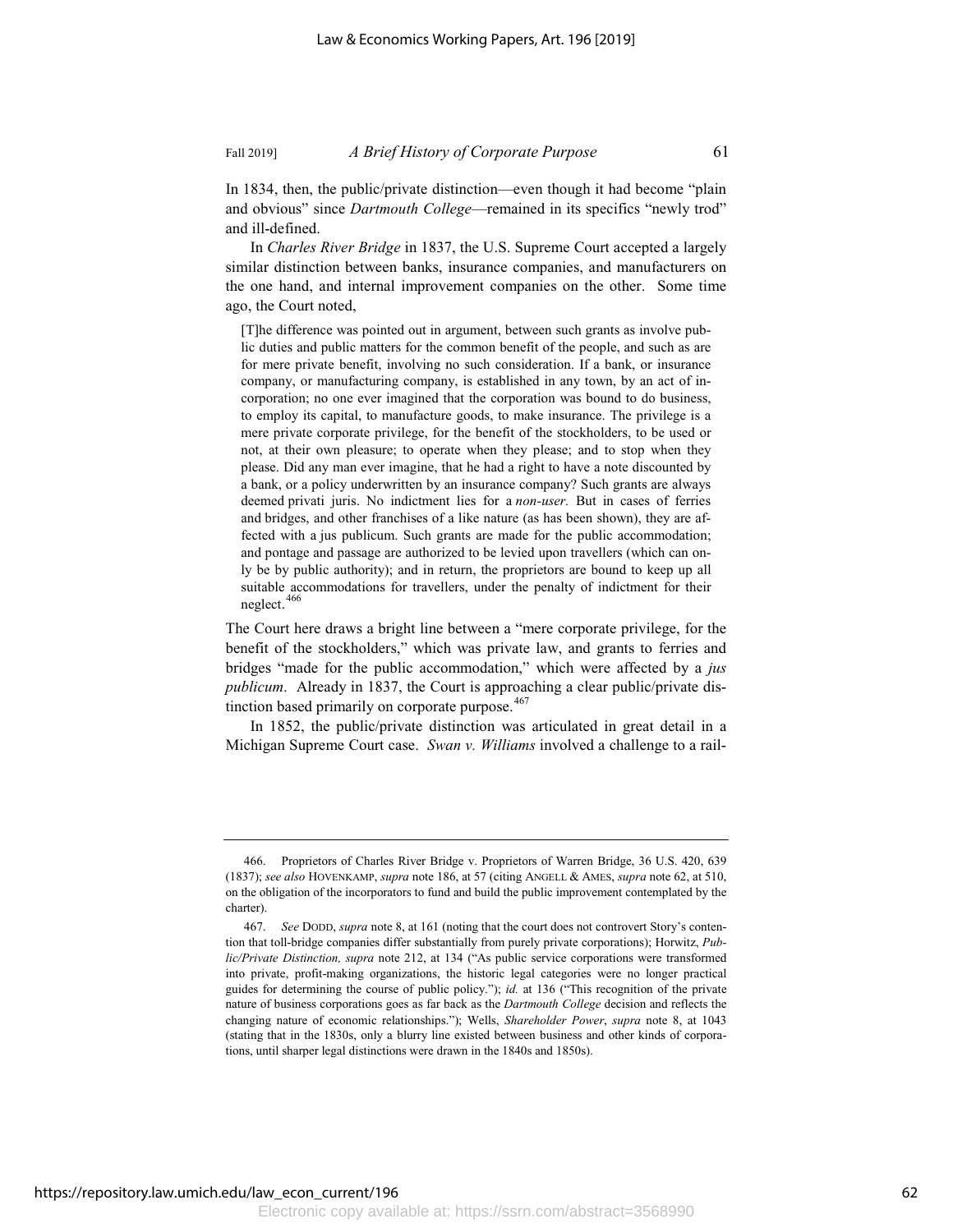# 62 *Michigan Business & Entrepreneurial Law Review* [Vol. 9:1

road taking by eminent domain.<sup>468</sup> In upholding the railroad's taking, the court declares it "most certain" that "three grand classes of corporations exist": <sup>469</sup>

1<sup>st</sup>. Political or municipal corporations, such as counties, towns, cities and villages, which, from their nature, are subject to the unlimited control of the Legislature; 2d. Those associations which are created for *public benefit*, and to which the government delegates a portion of its sovereign power, to be exercised for public utility, such as turnpike, bridge, canal, and railroad companies; and 3d. *strictly private corporations*, where the *private interest* of the corporators is the primary object of the association, such as banking, insurance, manufacturing and trading companies; and in this class may also be included eleemosynary corporations, generally. . . . The *object*, defines the *character* of these associations. . . .

The object of *strictly private associations* is to aggregate the capital, the talents, and the skills of individuals, to foster industry and encourage the arts. Private advantage is the ultimate, as well as the immediate object of their creation, and such as results to the public is incidental. . .

But the object and the origin of that class of corporations represented by the defendants in this case, and which might with far more propriety be styled *public* rather than *private* corporations, are of an altogether different nature and character. Their very existence is based upon the delegation to them of the sovereign power to take private property for public use, and upon the continued exercise of that power in the use of the property for the purposes for which it was condemned. . . . That private property can be taken by the government from one and bestowed upon another for private use, will not for a moment be contended, and these corporations can be sustained only upon the assumption that the powers delegated, are to a public agent, to work out a public use. . . .

Nor can it be said that the property when taken is not used by the public, but by the corporators for their own profit and advantage. It is unquestionably true that these enterprises may be, and probably always are, undertaken with a view to private emolument on the part of the corporators, but it is none the less true that the object of the government in creating them is public utility, and that private benefit, instead of being the occasion of the grant, is but the reward springing from the service.<sup>47</sup>

For our purposes, this opinion is remarkable in several ways. First, the court has moved decisively away from the rationale of *Dartmouth College*; it is no longer the source of the assets of the corporation, but expressly the corporate "object"—i.e. its purpose—that defines the corporation's character. Second, based on the types of corporate purposes then existing, the implicit three-part spectrum of *Taylor v. Griswold* has been made explicit, with municipal corporations at the wholly public end, internal improvement companies created "for public benefit" (for the time being still including railroads) in the middle, and banking, insurance, manufacturing, trading, and eleemosynary corporations at

<sup>468.</sup> Swan v. Williams, 2 Mich. 427 (1852); *see also* DODD, *supra* note 8, at 159.

<sup>469.</sup> *Swan*, 2 Mich. at 434; *see also* DODD, *supra* note 8, at 159.

<sup>470.</sup> *Swan*, 2 Mich. at 434-35 (emphasis in original); *see also* DODD, *supra* note 8, at 161 (citing *Swan*).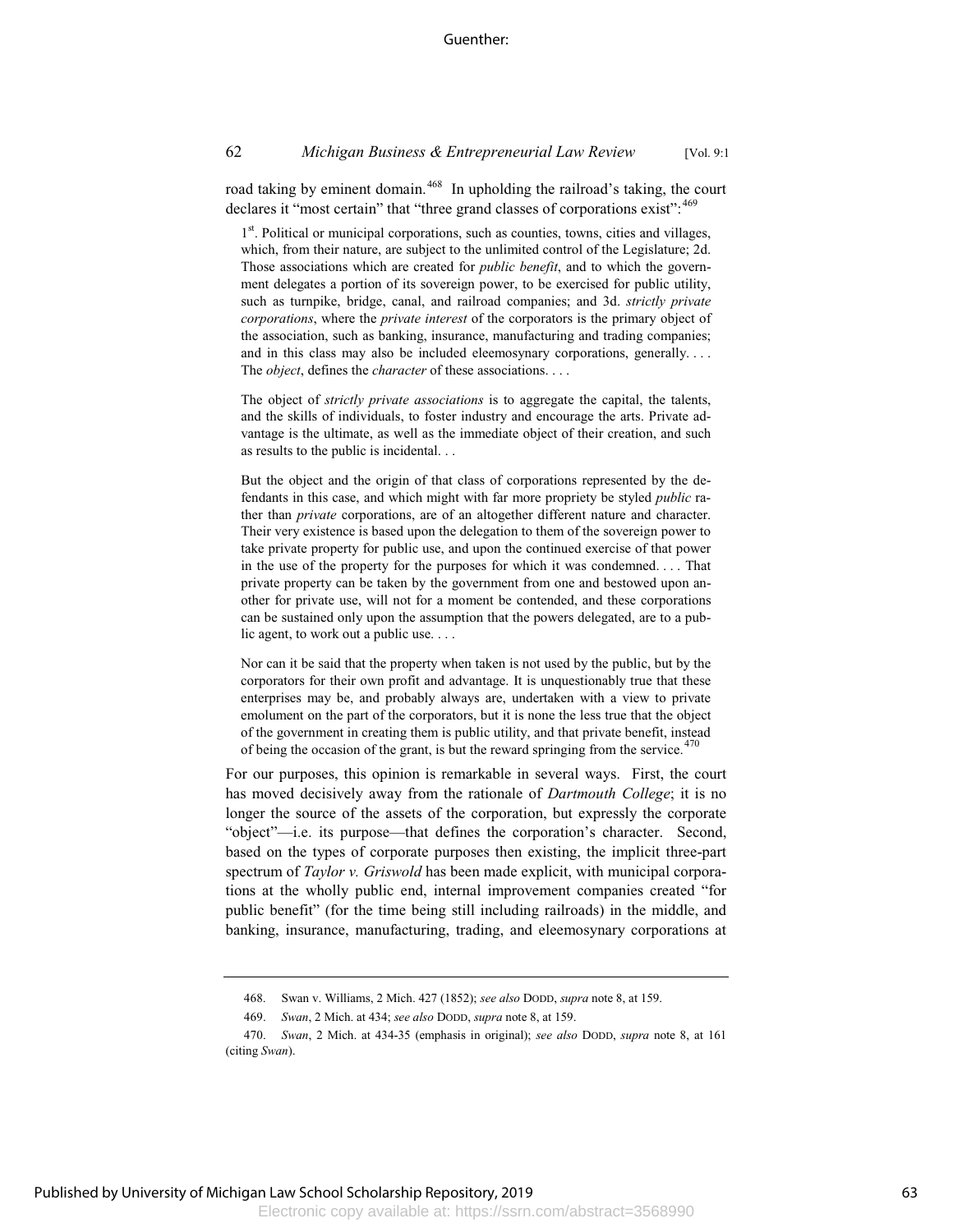the "strictly private" end.<sup>471</sup> Third, banking, insurance, and manufacturing corporations have lost all meaningful trace of the public purpose with which they were formerly seen to be endowed; their purpose is now only "private advantage," and any public benefit is "incidental." $472$  Conversely, the pursuit of "private emolument" does not render railroads and other internal improvement companies private; rather, their purpose is public utility, and any private benefit received is merely "the reward springing from the service"—the "quid pro quo" of Angell and Ames. $473$  Finally, it may be observed that as the antebellum American economy developed and the internal improvement companies faded away, the two segments that remained in the spectrum of corporate purpose wholly public and strictly private, at opposite ends—increasingly resembled the conventional binary universe of the twentieth century, consisting of nonprofit and for-profit corporations with nothing in between.

Similar developments are reflected in American corporation law treatises of the time. James Kent, in his *Commentaries* of 1827, applies largely the same corporate taxonomy as Coke, Blackstone and Kyd before him, classifying corporations into aggregate and sole, ecclesiastical and lay, and within the latter, eleemosynary and civil.<sup>474</sup> But unlike his English predecessors, Kent further divides civil corporations into public and private, perhaps not surprisingly along the same general lines as in *Dartmouth College*:

Civil corporations are established for a variety of purposes, and they are either public or private. Public corporations, are such as exist for political purposes only, such as counties, cities, towns, and villages. They are founded by the government, for public purposes, and the whole interest in them belongs to the public. But if the foundation be private, the corporation is private, however extensive the uses may be to which it is devoted by the founder, or by the nature of the institution. A bank, created by the government, for its own uses, and where the stock is exclusively owned by the government, is a public corporation. . . . But a bank, whose stock is owned by private persons, is a private corporation, though its objects and operations partake of a public nature. The same thing may be said of insurance, canal, bridge and turnpike companies. The uses may, in a certain sense, be called public, but the corporations are private.  $\ldots$ .<sup>475</sup>

Kent's distinction in 1827 does not advance much further, however: in banking, insurance, and internal improvement corporations, public and private purposes still coincide.<sup>476</sup>

<sup>471.</sup> Eleemosynary corporations also remain, somewhat anomalously, in the "strictly private" category, apparently out of deference to *Dartmouth College*.

<sup>472.</sup> *See* DODD, *supra* note 8, at 160 (noting that the strictly private character of the incorporated manufacturing or insurance company had become well-established in mid-nineteenth century thinking).

<sup>473.</sup> *See supra* discussion accompanying note 191.

<sup>474.</sup> *See supra* discussion accompanying notes 51 to 74.

<sup>475.</sup> KENT, *supra* note 198, at 304-06; *see* Newmyer, *supra* note 212, at 838 (observing that Story's distinction was presented as established law in KENT, supra note 198).

<sup>476.</sup> *See* DODD, *supra* note 8, at 24; Blair, *Locking in Capital*, *supra* note 8, at 424.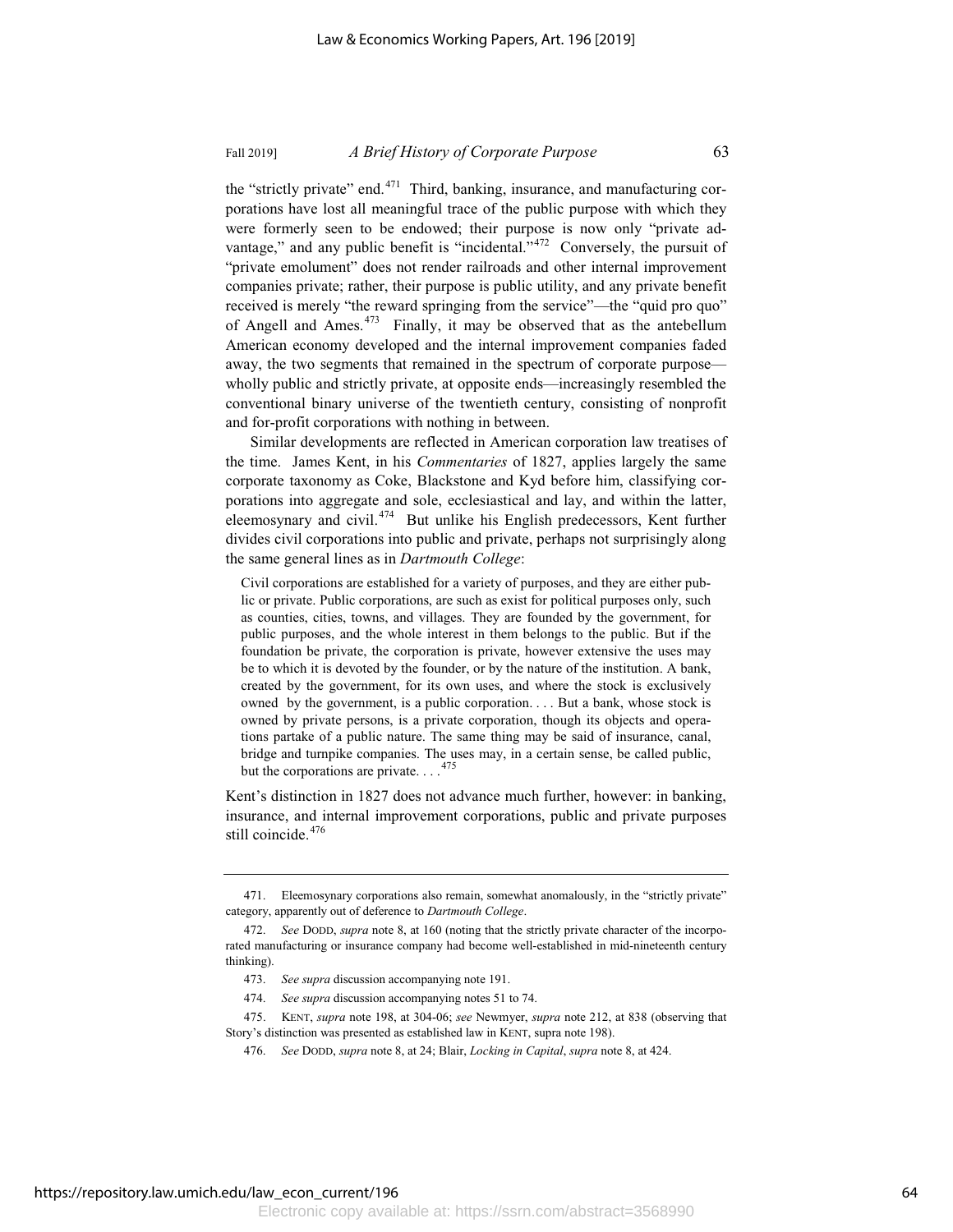### 64 *Michigan Business & Entrepreneurial Law Review* [Vol. 9:1

Only five years later in 1832, however, Angell and Ames, in their *Treatise on the Law of Private Corporations Aggregate*—the first American legal treatise dedicated to corporate law—appear to demonstrate in the course of their own work the transformation in American thinking on corporate purpose. They begin their "Introduction" by reciting a fairly standard late eighteenth-century view of corporate purpose as inherently public, even if accompanied by private gain:

The object in creating a corporation is, in fact, to gain the union, contribution and assistance of several persons for the successful promotion of some design of public utility, though the corporation may, at the same time, be established for the advantage of those who are members of it. The principle is. . .that the design of a corporation is to provide for some good that is useful to the public.<sup> $477$ </sup>

In their first chapter on "Meaning, Several Kinds, and History of Private Corporations," they proceed to lay out the rule of *Dartmouth College*:

The main distinction between public and private corporation is, that over the former, the legislature, as the trustee or guardian of the public interest, has the exclusive and unrestrained control. . . . Such institutions are the auxiliaries of the government in the important business of municipal rule. . . . Private corporations, on the other hand, are created by an act of the legislature, which, in connection with its acceptance, is regarded as a compact, and one which, so long as the body corporate faithfully observes, the legislature is constitutionally restrained from impairing.  $\ldots$ <sup>478</sup>

Only a page later, however, perhaps building on Justice Story, they then draw a sharp distinction between public and private corporate purposes:

Private corporations are indisputably the creatures of public policy, and, in the popular meaning of the term, may be called public; but yet, if the whole interest does not belong to the government (as if the corporation is created for the administration of civil or municipal power), the corporation is private. A bank, for instance, may be created by the government for its own uses; but, if the stock is owned by private persons, it is a private corporation, although it is erected by the sanction of public authority, and its objects and operations partake of a public nature. Railroads are private corporations, and "generally speaking," say the court. . ."public corporations are towns, cities, counties, parishes, existing for public purposes; private corporations are for banks, insurance, roads, canals, bridges, &c., where the stock is owned by individuals, but their use may be public." In all the last named, and other like corporations, the acts done by them are done with a view to their own interest, and if thereby they incidentally promote that of the public, it cannot reasonably be supposed that they do it from any spirit of liberality they have beyond that of their fellow citizens. Both the property and the sole object

<sup>477.</sup> ANGELL & AMES, *supra* note 62, at 7-8; *see also* Maier, *supra* note 8, at 80-81 (citing this principle as evidence that the assumption that the corporation served some public good outlived the 1830s).

<sup>478.</sup> ANGELL & AMES, *supra* note 62, at 21-22 (citing *Dartmouth College*).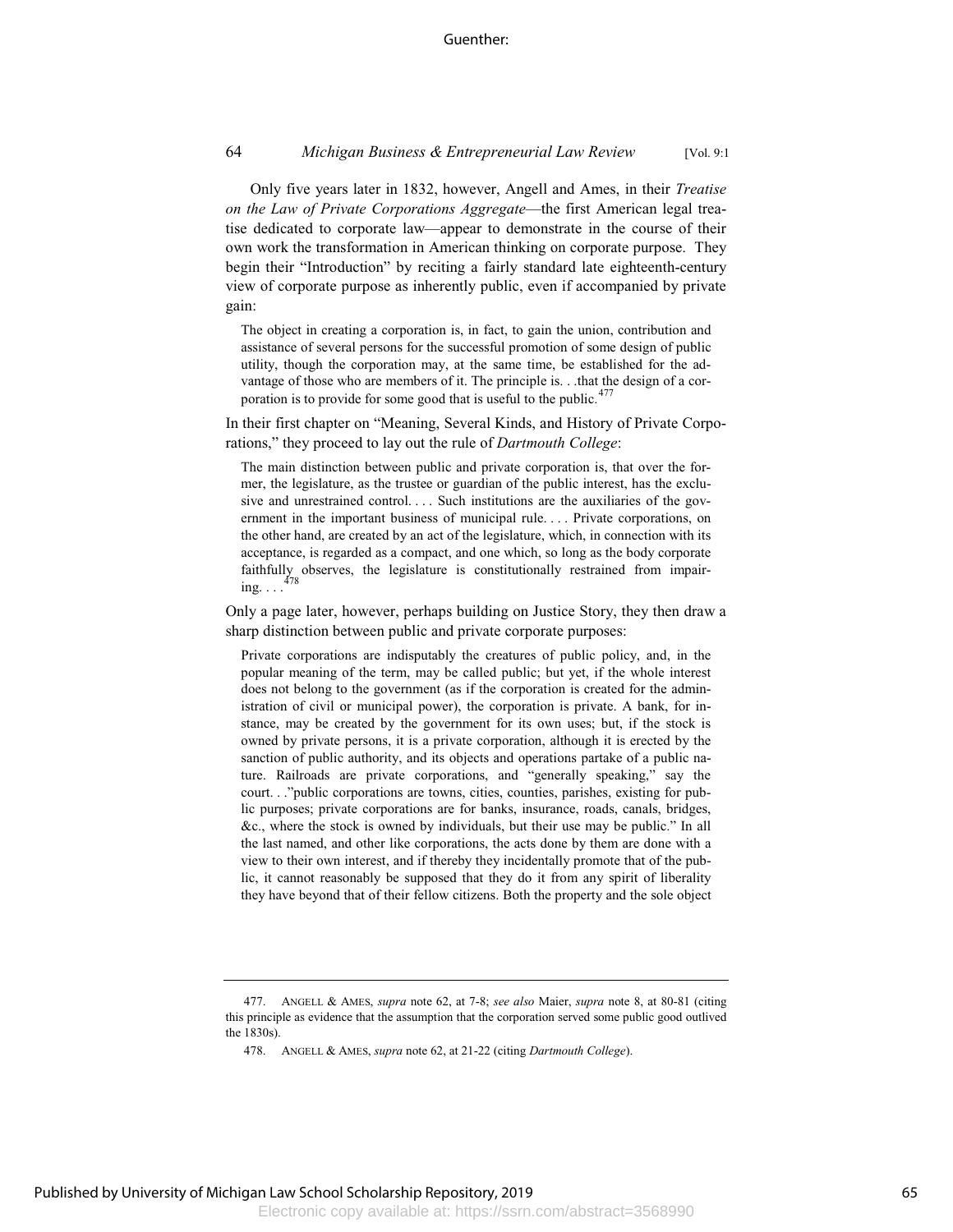of every such corporation are essentially private, and from them the individuals composing the company corporate are to derive profit.<sup>479</sup>

Initially, the spectrum of corporate purpose in this passage also appears to be tripartite—as it does thereafter in *Taylor v. Griswold* and *Swan v. Williams* with municipal corporations at the public end, private corporations existing for a "public use" in the middle, and profit-seeking private corporations at the private end. Upon closer examination, however, the distinction here between private corporations whose "use may be public" and strictly private corporations arguably collapses. Private corporations with a "public use" cannot be said to have a public "purpose"; indeed, the acts done by them are "with a view to their own interest." Any benefit to the public is incidental, rather than from "any spirit of liberality," and the "sole object" of every such corporation is ultimately to derive profit. As early as 1832, then, Angell and Ames seem to be approaching the modern bright-line divide between public or "nonprofit" corporations and private "for-profit" firms.

Perhaps nowhere was the transformation in the American understanding of corporate purpose more clearly reflected than in the shift from special to general incorporation in the 1840s and 1850s. The advent of general incorporation has been described as "perhaps the major event" in American corporation law in the second half of the nineteenth century.<sup>480</sup> General incorporation constituted a sea change from the early years of the business corporation. To incorporate, political influence, and a special act of the (increasingly overburdened) state legislature, were no longer required; grants of public or quasi-public powers from the state to the incorporators were no longer presumed; public utility was no longer the implicit purpose of the corporation; and private profit was no longer a "reward" for public service, but a legitimate end in its own right. With general incorporation, the purpose of the corporation had arguably privatized.<sup>481</sup> General incorporation statutes typically allowed a small number of individuals to self-incorporate for any purpose allowed under the statute.<sup> $482$ </sup> All that was required was generally to file with a state government office and record a certificate.<sup>483</sup> Incorporation became a routine and inexpensive procedure outside the

<sup>479.</sup> *Id.* at 25-26; *see also* Newmyer, *supra* note 212, at 838 ("Story's definition was accepted as a starting point . . . [by Angell and Ames], the standard work on corporate law for the period.").

<sup>480.</sup> *See, e.g.*, FRIEDMAN, *supra* note 8, at 512 (describing the advent of general incorporation as perhaps the major event in corporation law 1850-1900); BERLE & MEANS, *supra* note 17, at 137 (describing the changes brought about by general incorporation "revolutionary in corporation law"); O'Melinn, *supra* note 205, at 244 (stating that the shift from special to general corporation "brought about a change in the fundamental theory under which incorporation was granted").

<sup>481.</sup> Hilt, *Open Access*, *supra* note 8, at 1.

<sup>482.</sup> *See, e.g.*, SEAVOY, ORIGINS, *supra* note 8 at 65 (discussing the New York act of 1811).

<sup>483.</sup> Hilt, *Open Access*, *supra* note 8, at 1; *but see* Wells, *Shareholder Power*, *supra* note 8 at 1059 (noting the ways in which general incorporation laws continued to restrict corporations); Lamoreaux & Novak, *supra* note 487, at 12 ("most early general incorporation laws were full of regulations that imposed strict limits on what corporations could do, how big they could grow, how long they could last, and what forms their internal governance could take.").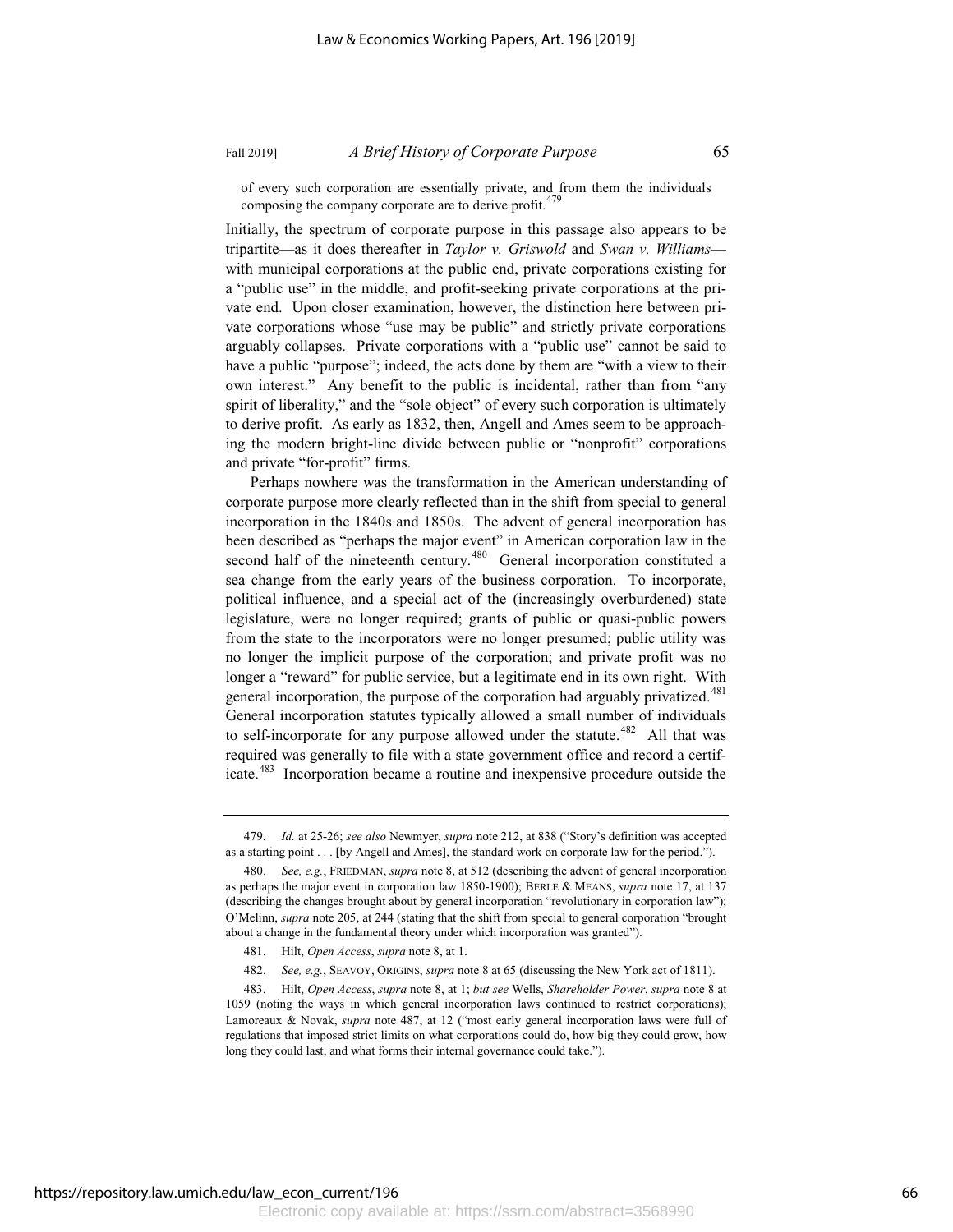realm of political influence.<sup>484</sup> In Jacksonian fashion, general incorporation statutes made the opportunity to participate in business corporations with limited liability available on a broadly democratic basis.<sup>485</sup>

The earliest general incorporation acts were for charitable and religious corporations.<sup>486</sup> General incorporation acts for business corporations were modelled directly on such charitable and religious precedents.<sup>487</sup> The first general incorporation act for business corporations appears to have been the Massachusetts Aqueduct Act of 1799.<sup>488</sup> New York enacted the first general incorporation act for manufacturing companies in 1811.<sup>489</sup> Massachusetts followed suit in 1830,<sup>490</sup> Pennsylvania in 1836,<sup>491</sup> and Connecticut in 1837.<sup>492</sup> New York adopted a general incorporation act for railroads in  $1848^{493}$  and Massachusetts in 1851 for banks. $494$  Enactment of general incorporation statutes for a wide variety of business corporations accelerated nationwide in the 1840s and 1850s.<sup>495</sup> By 1859, twenty-four of thirty-eight states, and by 1875, forty-four of fortyseven states or territories, offered general incorporation.<sup>496</sup>

486. DAVIS, *supra* note 8, at 16-17 (citations omitted).

487. SEAVOY, ORIGINS, *supra* note 8, at 64; Lamoreaux and Novak, *supra* note 483, 1, 10. The term "trustee" in the New York act of 1811 was borrowed from the 1784 general incorporation act for religious congregations. *Id.* at 65. *See also* Seavoy, *Public Service Origins*, *supra* note 8, at 38 (observing that the 1784 New York statute "was designed to prevent political interference in an activity (religious worship) that a large portion of the population considered a matter of private concern," and that the same pattern was repeated with general incorporation statutes for business corporations in the 1840s and 1850s); Hilt, *Open Access*, *supra* note 8 at (manuscript at 6).

488. DODD, *supra* note 8, at 264.

489. Hamill, *supra* note 8, at 101; Seavoy, *Laws to Encourage Manufacturing*, *supra* note 8, at 90; Lamoreaux & Novak, *supra* note 483, at 12; *see also* Seavoy, ORIGINS, *supra* note 8, at 64- 65; Hilt, *Open Access*, *supra* note 8 (manuscript at 6-7).

490. DODD, *supra* note 8, at 310.

491. Hamill, *supra* note 8, at 314. n.22 ("Pennsylvania . . . did not have a general manufacturing corporations act of importance until 1849 . . . .").

492. Hamill, *supra* note 8, at 101; *see also* Lamoreaux & Novak, *Corporations and American Democracy: An Introduction*, *supra* note 487, at 12 (noting that by 1850, fourteen states, and by 1860, twenty-seven states had adopted general incorporation statutes for manufacturing); BERLE & MEANS, *supra* note 17, at 136 (characterizing the Connecticut statute, which permitted incorporation "for any lawful business," as "the first really modern type of statute").

493. SEAVOY, ORIGINS, *supra* note 8, at 201.

494. DODD, *supra* note 8, at 284 n.65; *see also* Hilt, *Early American Corporations*, *supra* note 8, at 39 n. 9, (commencing on New York's general incorporation law of 1838 for banks).

495. Hilt, *Open Access*, *supra* note 8, at 5; *see also* SEAVOY, ORIGINS, *supra* note 8, at 191- 192 (listing the general incorporation statutes passed from 1847 to 1855); SEAVOY, ORIGINS, *supra* note 8, at 265.

496. Hamill, *From Special Privilege to General Utility*, *supra* note 8, at 103, 105. *See generally* HOVENKAMP, ENTERPRISE AND AMERICAN LAW, *supra* note 186.

<sup>484.</sup> *Id*.

<sup>485.</sup> SEAVOY, ORIGINS, *supra* note 8, at 182; Hamill, *supra* note 8, at 103; Hilt, *Early American Corporations*, supra note 8 at 38; Hilt, *Open Access*, *supra* note 8, at 12; *see also* SEAVOY, ORIGINS, *supra* note 8, at 258.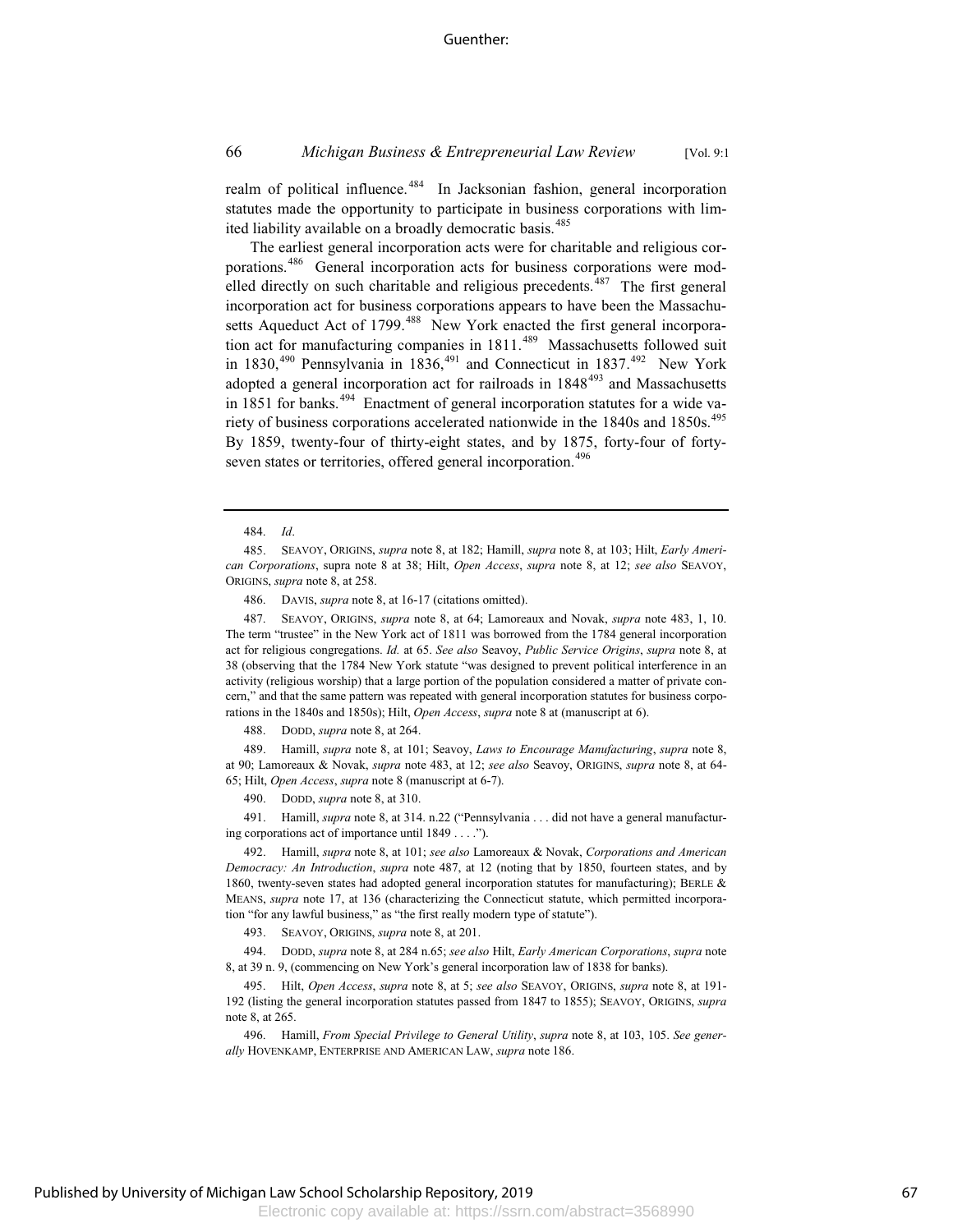At the same time, state legislatures gradually withdrew from direct involvement in private corporations, particularly those such as manufacturing that lacked an obvious public purpose.<sup>497</sup> After about 1840, state governments refused to participate in further internal improvement company projects.<sup>498</sup> Many states affirmatively prohibited direct investment in private enterprise; by 1874, sixteen state constitutions provided that the state could not own stock in private corporations, and in twenty states, providing state credit to corporations was banned.<sup>499</sup> Many states with general incorporation statutes no longer allowed special charters. $500$  In New York, for example, a new state constitution was adopted in 1846 that in most circumstances prohibited special charters and forbade the state to lend its credit to any corporation or individual.<sup>501</sup> The effect of these provisions, notes Ronald Seavoy, was to reverse New York's earlier state policy of encouraging internal improvement projects and to complete "the radical separation of the state government from all business corporations."<sup>502</sup>

Governance of business corporations gradually aligned with the new private corporate purpose.<sup>503</sup> Statutory limits on corporate capital and duration and other restrictions eroded.<sup>504</sup> Limited liability for shareholders became the general rule, even for manufacturing corporations with no public purpose, after about 1830.<sup>505</sup> In the 1840s and 1850s, graduated voting became increasingly rare, and by the 1880s, one-share, one-vote—Colleen Dunlavy's "plutocratic voting"—became the norm.<sup>506</sup> General incorporation laws typically specified one vote per share.<sup>507</sup> A Massachusetts act of 1848 allowed for the first time for the issuance of a senior class of shares; $508$  another Massachusetts statute in 1851

500. FRIEDMAN, *supra* note 8, at 512; Hamill, *supra* note 8, at 123.

501. SEAVOY, ORIGINS, *supra* note 8, at 182-183; Hamill, *From Special Privilege to General Utility*, *supra* note 8, at 125.

502. SEAVOY, ORIGINS, *supra* note 8, at 183, 266-267.

503. *See generally* BERLE & MEANS, THE MODERN CORPORATION AND PRIVATE PROPERTY, *supra* 17, at 138 ff.; Wells, *Shareholder Power*, *supra* note 8, at 1053 ff.; *but see* Lamoreaux & Novak, *Corporations and American Democracy: An Introduction*, *supra* note 487 at 12 ("most early general incorporation laws were full of regulations that imposed strict limits on what corporations could do, how big they could grow, how long they could last, and what forms their internal governance could take.").

504. Maier, *supra* note 8, at 80.

505. *See, e.g.*, Massachusetts Manufacturing Corporation Act, ch. 53, 1831 Mass. Acts 325 (1830); ANGELL & AMES, *supra* note 62, at 34.

506. Dunlavy, *From Citizens to Plutocrats*, *supra* note 384 at 79, 82; Wells, *Shareholder Power*, *supra* note 8 at 1050.

507. Wells, *supra* note 8, at 1050-1; Hansmann & Pargendler, *supra* note 8, at 970.

<sup>497.</sup> Wells, *supra* note 8, at 1043 (citations omitted). *See generally* BERLE & MEANS, *supra* note 17 at 141 ff.

<sup>498.</sup> SEAVOY, ORIGINS, *supra* note 8 at 180, 181. *See also* Smythe, *supra* note 178, at 1418 ("As the nineteenth century proceeded, state and local governments increasingly began to displace franchise corporations as the providers of local infrastructure.").

<sup>499.</sup> FRIEDMAN, *supra* note 8, at 512-13.

<sup>508.</sup> DODD, *supra* note 8, at 335.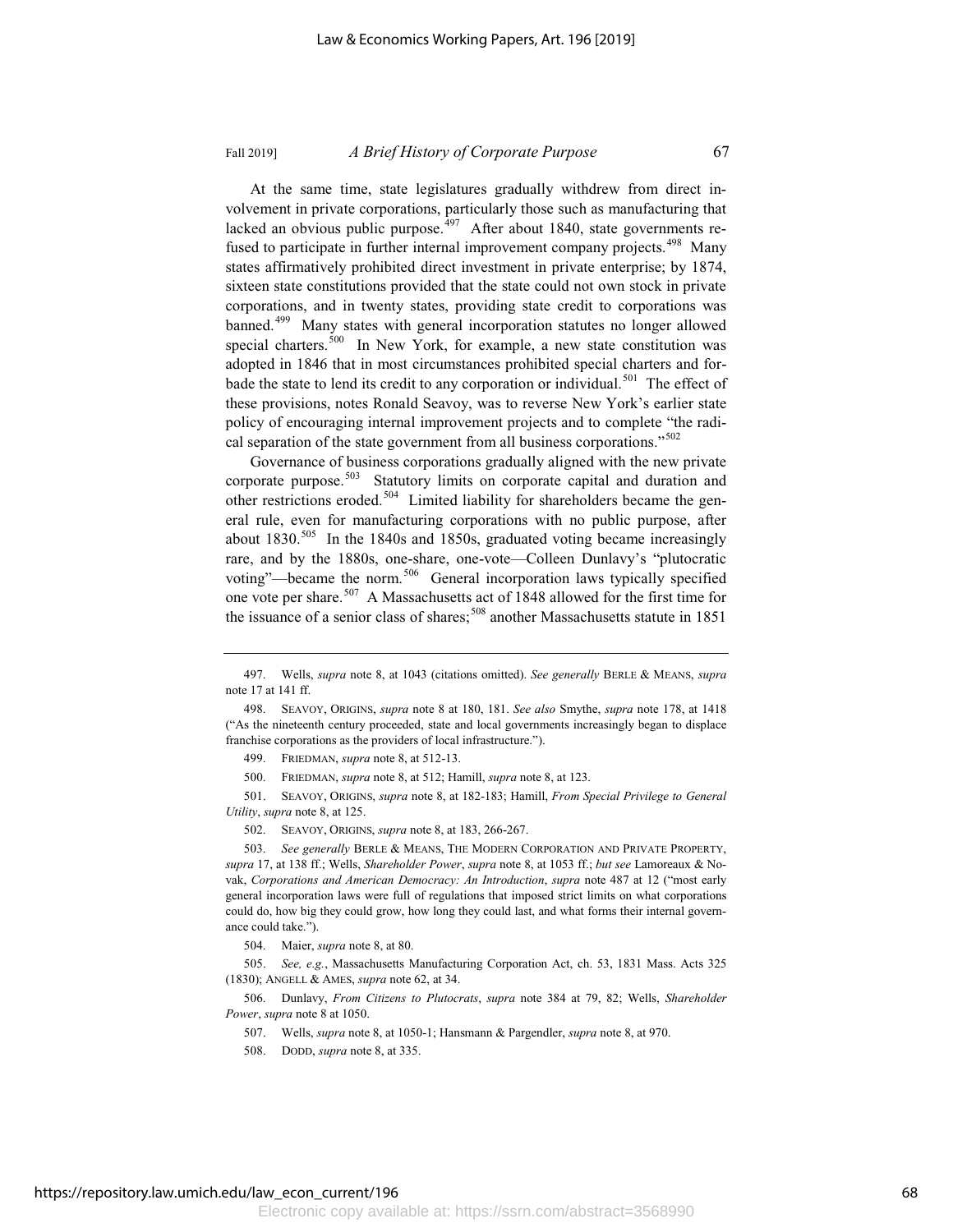# 68 *Michigan Business & Entrepreneurial Law Review* [Vol. 9:1

authorized the first issuance of railroad bonds; $509$  and in 1855 the Massachusetts legislature authorized Massachusetts corporations to carry on business outside the state.<sup>510</sup> Further liberalization of corporate charters followed.<sup>511</sup>

By 1860, the stage had been set for the advent of the modern profitmaximizing firm. The corporation had become the business organization of choice not just for manufacturing enterprises, but for all enterprises.<sup>512</sup> With general incorporation, "[m]ore business corporations were organized in the decade of the 1850s than during the whole previous history of business corporations in the United States."<sup>513</sup> The most visible interstate business corporations were railroads, followed by banks and textile manufactories.<sup>514</sup> "Late nineteenth-century railroads came to be seen as the paradigm of the modern, largescale business corporation requiring massive amounts of capital, specialized management, and dispersed ownership."<sup>515</sup> The purpose of the corporation was increasingly understood to be private and pecuniary, until in 1919, in a case about a manufacturing company not paying dividends, the Michigan Supreme Court famously declared, as if it had always been true, that "[a] business corporation is organized and carried on primarily for the profit of the stockholders."<sup>516</sup>

#### V. CONCLUSIONS.

I have argued in this Article that three distinct periods may be discerned in the history of the early American corporation: (i) what I call the pre-corporate period prior to about 1780, when corporations in England and the American colonies were rare and served as an all-purpose vehicle for associations of any kind, whether municipal, religious, charitable, educational, or pecuniary; (ii) a second period from 1780 to the 1830s, particularly in New England, marked by the rapid and unprecedented rise of the American business corporation in the form of specially chartered turnpike, bridge, canal, early railroad, early banking, and early manufacturing corporations, whose purposes were all understood to be fundamentally public, with public powers granted by the state for the purpose of building urgently needed local transportation and finance infrastructure, and private gain (if any) to investors only incidental; and (iii) a third period beginning in the 1820s and continuing beyond 1860, particularly in manufactur-

<sup>509.</sup> *Id.* at 337.

<sup>510.</sup> *Id.* at 324.

<sup>511.</sup> *See generally* BERLE & MEANS, *supra* note 18.

<sup>512.</sup> Hamill, *supra* note 8, at 103 (citation omitted).

<sup>513.</sup> SEAVOY, ORIGINS, *supra* note 8 at 249.

<sup>514.</sup> SEAVOY, ORIGINS, *supra* note 8 at 249.

<sup>515.</sup> Hansmann & Pargendler, *The Evolution of Shareholder Voting Rights*, *supra* note 8, at 122; Blair, *Locking in Capital*, *supra* note 8, at 442 (citing ALFRED D. CHANDLER, JR., THE VISIBLE HAND: THE MANAGERIAL REVOLUTION IN AMERICAN BUSINESS 41 (1977)).

<sup>516</sup>. Dodge, 170 N.W. at 684. *See infra* discussion Part III.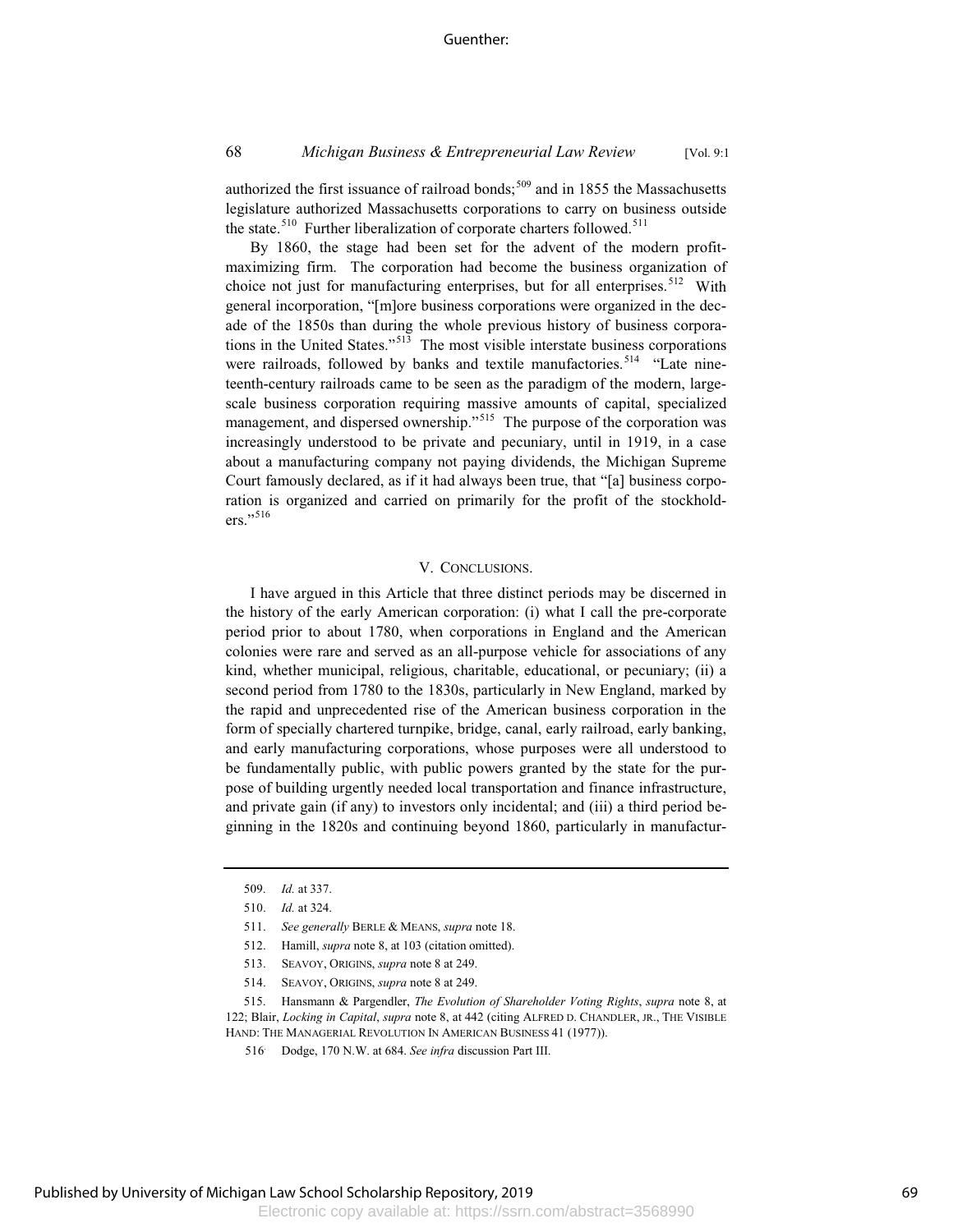ing, railroads and banking, during which the private corporation emerged,

which was chartered under a general incorporation statute, and whose purpose was almost wholly pecuniary return on investment to the corporation's shareholders, with any benefit to the public only incidental.<sup>517</sup> These last corporations were the immediate forerunners of the profit-maximizing modern firm.

What, then, does this brief history tell us about the purpose of the corporation? First, I would argue, this history demonstrates that the essential or intrinsic characteristics of the American business corporation are only two: (i) separate legal personality<sup>518</sup> and (ii) the ability to aggregate financial and informational capital.<sup>519</sup> From the earliest days of the common law corporation, the ability of the corporate form to outlive its members and to aggregate economic and informational assets in an enduring vehicle have been recognized by commentators, courts, investors and entrepreneurs alike.<sup>520</sup> These two characteristics

519. On informational and organizational capital, *see generally* Blair, *Locking in Capital*, *supra* note 8, at 393 (creation of a governance mechanism or "organizational capabilities" as a second critical contribution of corporation law as it evolved in the nineteenth century) (citation omitted); Alfred D. Chandler, *Organizational Capabilities and the Economic History of the Industrial Enterprise*, 6 J. ECON. PERSP. 79, 79 (1992) (identifying four attributes of the firm: a legal entity, an administrative entity, a "pool of physical facilities, learned skills and liquid capital," and the primary instrument for the production and distribution of goods and services and for planning and allocation for future production and distribution); and R.H. Coase, *The Nature of the Firm*, 4 ECONOMICA 386 (1937).

520. *See, e.g.*, COKE ON LITTLETON, *supra* note 25, at \*250a; 1 Blackstone, *supra* note 25, at 475; 1 KYD, *supra* note 25, at 10; ANGELL & AMES, *supra* note 62, at 92, 120, 121; KENT, *supra* note 202, at 219, 224; Trs. of Dartmouth Coll. v. Woodward, 17 U.S. 518 at 636; FRIEDMAN, *supra* note 8, at 198 (discussing "the concept of the corporation as an occasion for aggregating capital toward a single venture or purpose"); HURST, *supra* note 8, at 25 ("capacity for indefinite life, uninterrupted by change of shareholders, was an enterprise-continuity value peculiar to the corporate form") and 26 ("from the outset, the corporation was an instrument to provide firm central direction for the enterprising use of pooled assets"); Seavoy, *Public Service Origins*, *supra* note 8, at 31 ('[t]he principal advantages of incorporation were the right to own real property in the name of an organization that had a perpetual legal existence and to defend this property at law"); Hamill, *supra* note 8, at 91 ("At that time, the principal legal benefits offered by the corporation. . .revolved around the corporation's ability to exist beyond the natural life of the shareholders, to pool large amounts of capital, and to own property.")(citation omitted); DAVIS, ESSAYS IN THE EARLIER HISTORY OF CORPORATIONS IV *supra* note 8, at 283 (discussing "[t]he advantages in the raising of capital and the greater possibility of continuous life"); Blair, *Locking in Capital*, *supra* note 8, at 387, 389, 413 ("The central hypothesis of this Article is that demand for the corporate form surged in the mid-nineteenth century United States because this form of entity uniquely facilitated the establishment of lasting enterprises that could accumulate substantial enterprise-specific physical assets, and form extensive specialized organizational structures."); HERBERT HOVENKAMP,

<sup>517.</sup> *See* Reuven Avi-Yonah, *The Cyclical Transformation of the Corporate Form, supra* note 206, at 770-771 (outlining four major transformations in the corporation since the Roman era). My second and third periods would be sub-components of Professor Avi-Yonah's second transformation.

<sup>518.</sup> *See* Blair, *Reforming Corporate Governance*, *supra* note 8, at 21 ("I regard legal separateness as the singular accomplishment of corporate law, the characteristic that provided the benefit business organizers so eagerly sought."). Other traditional characteristics of the corporation such as perpetual succession, the ability to sue and be sued, the power to make bylaws, and the right to have a seal arguably flow from, and are only incidents or elaborations of, separate legal personality.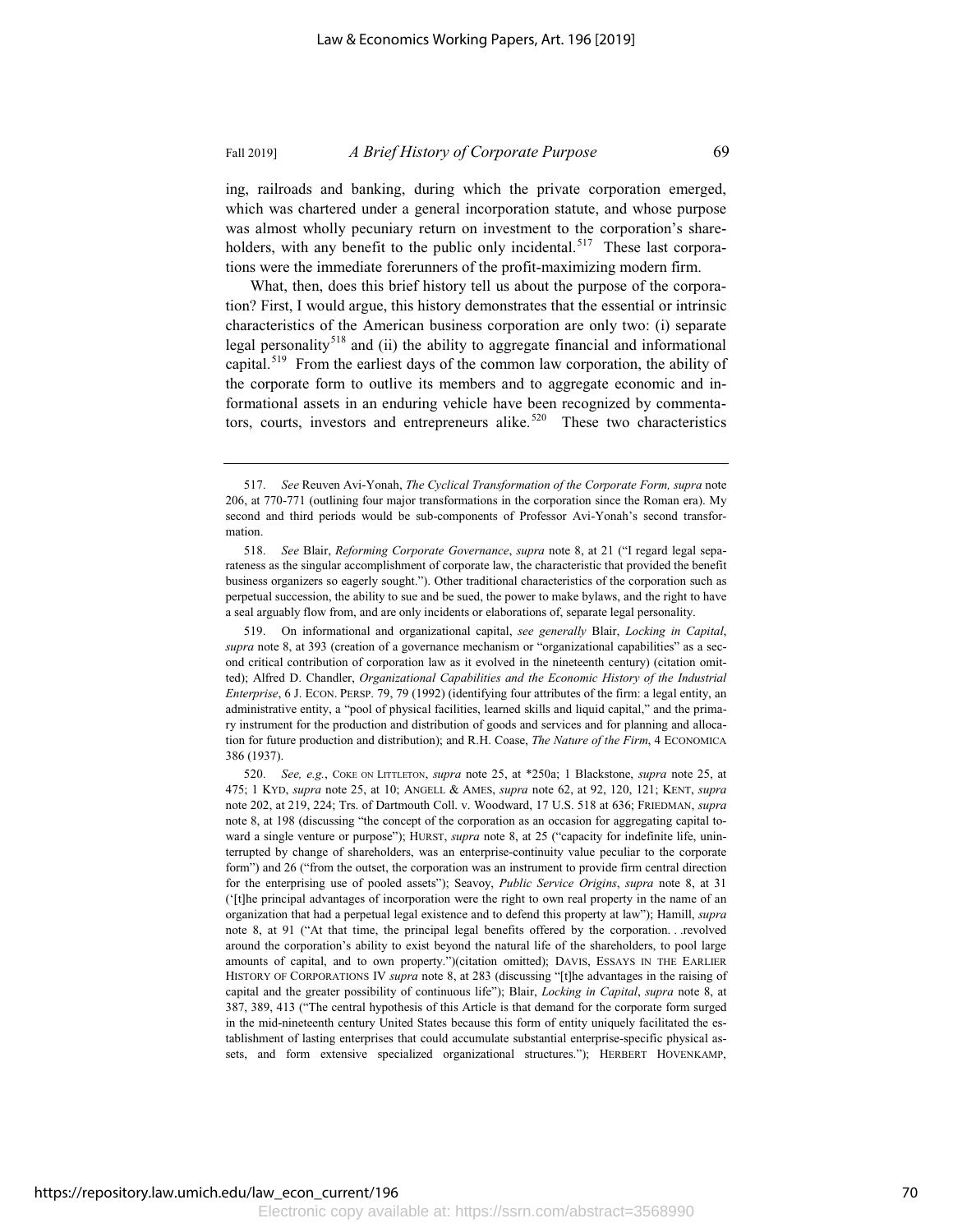### 70 *Michigan Business & Entrepreneurial Law Review* [Vol. 9:1

were vital to virtually all corporations in the period from 1780 to 1860 without regard to their particular corporate purpose. Furthermore, contrary to the standard view, as Oscar and Mary Handlin have argued, a third characteristic limited liability for shareholders—was not clearly among the key attributes of the early American corporation.<sup>521</sup> As discussed above, manufacturing corporations in Massachusetts—in which "the birth of the American business corporation" may be located<sup>522</sup>—were governed in their formative period from 1809 to 1830 by a statute that expressly provided for *unlimited* shareholder liability.<sup>523</sup> The establishment of limited liability as a standard corporate characteristic after 1830 should perhaps be seen less as a precondition than a consequence of the success of manufacturing and other pecuniary corporations.<sup>524</sup> Beyond these two enduring characteristics (separate legal personality and the ability to aggregate capital), I would argue that the corporation per se has no inherent purpose, least of all an obligation to maximize—or for that matter, to prohibit private inurement of—corporate profits to shareholders.<sup>525</sup>

I accordingly conclude that the profit maximization doctrine, pursuant to which corporate directors today are held to have a fiduciary duty to maximize profits to shareholders, is merely a historical development, and not an intrinsic or indispensable characteristic of the for-profit corporation.<sup>526</sup> For at least the

521. Handlin & Handlin, *supra* note 8, at 2, 21, 22; Blair, *Locking in Capital*, *supra* note 8, at 437-38; Arner, *supra* note 8, at 45-46 (discussing Handlins).

522. Handlin & Handlin, *supra* note 8, at 22.

523. *See, e.g.*, Blair, *Locking in Capital*, *supra* note 8 at 437 ff.; *see also* discussion *supra* accompanying notes 409 to 416.

524. The topic of limited liability in early American business corporations is beyond the scope of this Article. For now, in addition to the Massachusetts 1809 statute, other important differences from today's concept of limited liability may be noted: (i) subscriptions for shares were not generally paid in up front, but rather, only when assessed, so that shareholders even with limited liability remained liable for unpaid amounts on their shares; (ii) even after 1830 in Massachusetts and other states, limited liability was available only after all shareholder had been capital fully paid in and a certificate filed to that effect; (iii) there were initially no limitations on the corporation's ability to assess shareholders for more capital, and it was also not clear that creditors could not compel a corporate assessment for the purpose of paying out a corporate debt to creditors; (iv) shareholders were typically liable for double the amount of their shares in some industries; and (v) shareholders had unlimited liability for particular kinds of debts. *See, e.g.*, Handlin & Handlin, *supra* note 8, at 8 ff.; Blair, *Locking in Capital*, *supra* note 8 at 437 ff.; Mahoney, *Contract or Concession*?, *supra* note 42, at 893 ("Limited liability. . .never mattered much in a world without products liability, class actions, and other twentieth-century legal innovations.").

525. Obligations may of course be imposed by statute, but – assuming the demise of the ultra vires doctrine – I contend that such statutory obligations are not intrinsic to the corporate form.

526. *See* Guenther, *supra* note 3, at 427 (analyzing the profit maximization doctrine in American corporation law today).

ENTERPRISE AND AMERICAN LAW, *supra* note 186, at 12 ("[T[he corporation became nothing more than a device for assembling large amounts of capital so it could be controlled efficiently by a few managers."); MAYER, *supra* note 8, at 82; and Gower, *Some Contrasts Between British and American Corporation Law*, *supra* note 42, at 1375. As a linguistic matter, the corporation is a body (*corpus*) in need of a head (*caput*, the root of "capital" – "pertaining to the head"). THE OXFORD DICTIONARY OF ENGLISH ETYMOLOGY, ed. C.T. Onions (Oxford University Press: 1966) 143.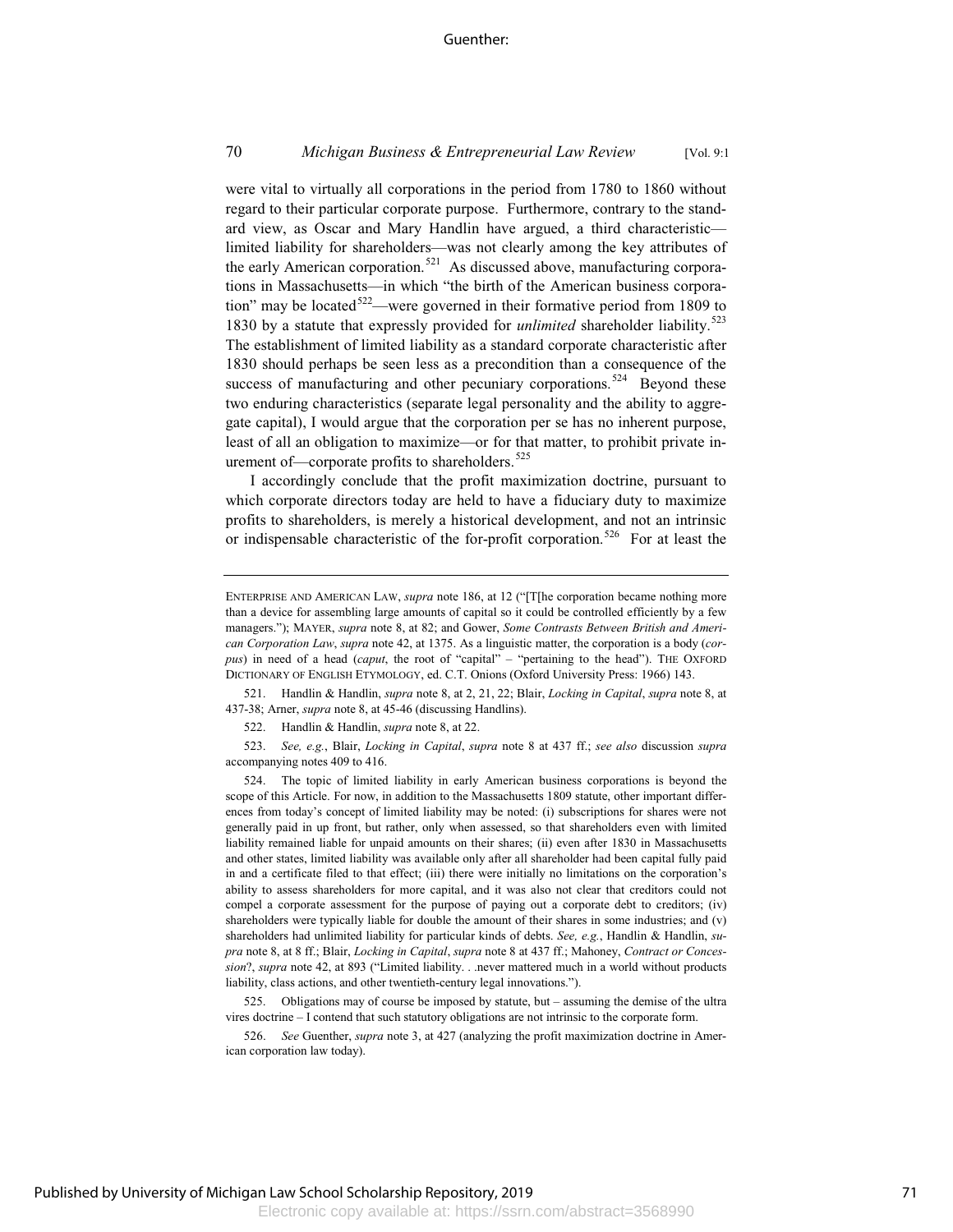#### Fall 2019] *A Brief History of Corporate Purpose* 71

first fifty years of the American business corporation's existence, no such doctrine existed. Thousands of business corporations were organized and operated in the United States for avowedly public purposes and public benefits, as well as private profits, without conceiving of any such duty to maximize such private profits. The purposes of these corporations were set forth in their charters and upheld for many decades with regularity by American courts.<sup>527</sup> Indeed, according to Merrick Dodd, before 1830, there does not appear to have been a single case "in which the principles of fiduciary law were applied to the directors or officers of business corporations."<sup>528</sup>

To be clear, this is by no means to say that a fiduciary duty to maximize profits cannot or should not be applied to directors and officers of for-profit corporations—only that it *need* not be so applied, and for long periods *was not* applied, presumably because no one considered it applicable or important. Rather, directors' fiduciary duty to maximize profits arose only gradually over the course of the nineteenth century as business conditions changed, most notably in the context of large capital-intensive manufacturing corporations, whose shareholders—numerous, dispersed, de-localized, and largely anonymous, in sharp contrast to the resident farmers and merchants who hoped primarily to benefit from a new turnpike or railroad in their immediate locale—understood themselves to be renters of capital, interested primarily, if not exclusively, in profits. The profit-maximization doctrine arose only late in what I have called the third period of the American corporation.

This Article is not intended as a normative critique of profit-maximization as a corporate purpose. Businesses change, and corporation law must change with them, and if shareholders' purpose in investing in a business corporation is to maximize the dividends on their shares, then, I would argue, the corporate directors should, indeed *must*, remain loyal to that (perfectly legitimate) corporate purpose. By the same token, however, if investors' purpose is not primarily maximization of profits, but—in addition to some measure of profit—a public or social or environmental benefit of some kind, I would argue based on this history that there is nothing inherent in the American business corporation, not in 1800 and not today, to make that shareholder purpose unlawful.<sup>529</sup> If, as a

<sup>527.</sup> *See, e.g.*, *supra* discussion accompanying notes 253 to 255.

<sup>528.</sup> DODD, *supra* note 8, at 70; Harwell, *supra* note 8, at 1047 (citing Dodd). *See also* D. Gordon Smith, *The Shareholder Primacy Norm*, 23 J. CORP. L. at 296 ("[T]he shareholder primacy norm was not developed by courts until the 1830s.")(1998). For a broader critique of the application of the profit-maximization view to early nineteenth-century American corporations, *see* William J. Novak, *Public Economy and The Well-Ordered Market: Law and Economic Regulation in 19th-Century America*, 18 L. & SOCIAL INQ. 1 (1993).

<sup>529.</sup> *See* Guenther, *The Strange Case of the Missing Doctrine*, *supra* note 3. *See also* Hilt, *Early American Corporations*, *supra* note 8, at 40 (discussing critics of modern corporations who have claimed that "the legal regime of the early American republic forced early corporations to serve the public good and offers a model that should be reintroduced today to restrain corporate power.")(citation omitted). The focus of this Article is not on reintroduction of the early American model by U.S. state legislatures, but rather, on the freedom of corporate shareholders to choose such a model for themselves, without compulsion or prohibition by the state. *But see* Avi-Yonah, *The*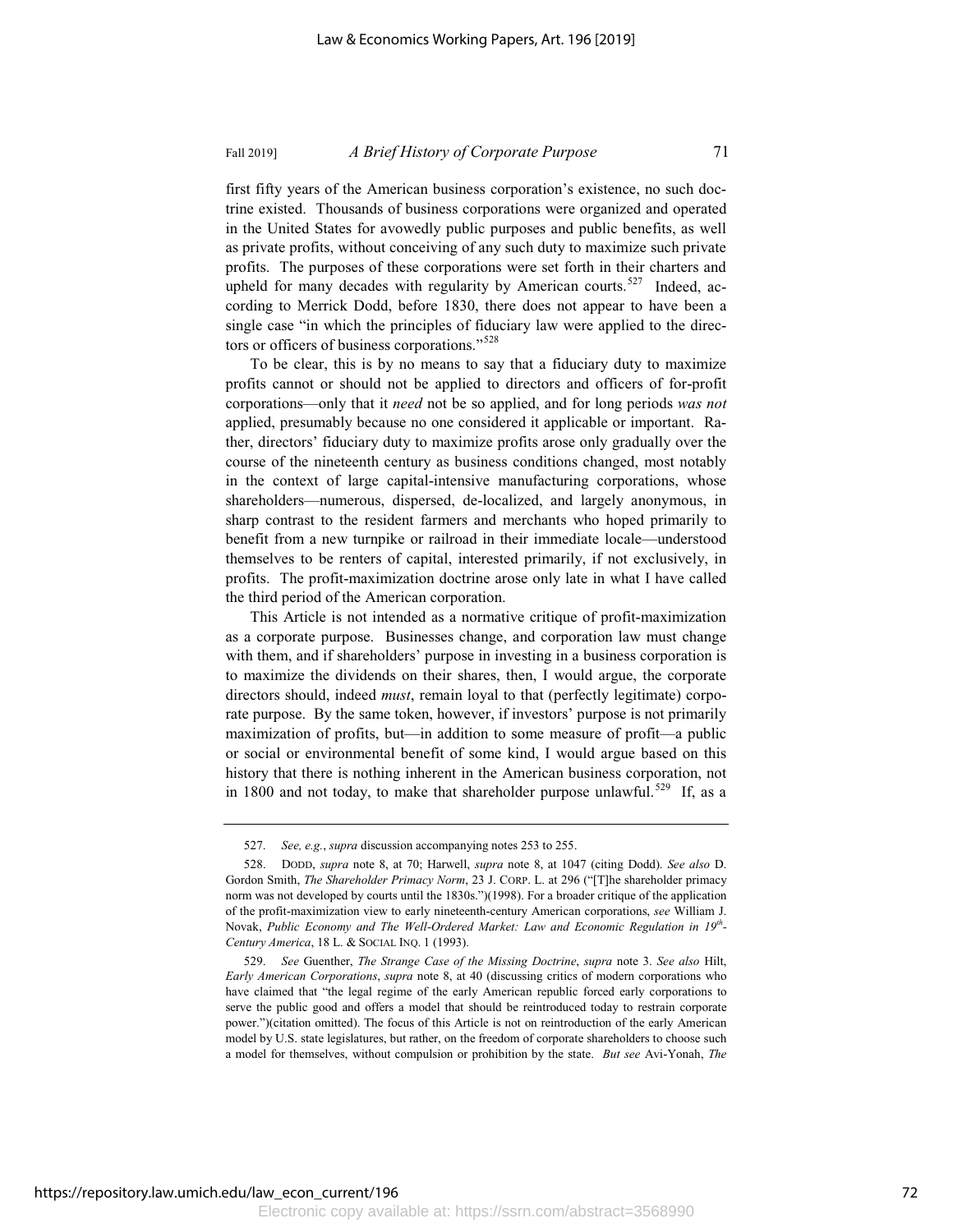#### Guenther:

# 72 *Michigan Business & Entrepreneurial Law Review* [Vol. 9:1

matter of law, the purpose of the American business corporation can change, then the purpose of the American business corporation can change. If that purpose can shift from public to private, it can also shift back. The American corporation is a remarkably effective and maneuverable vehicle; like most vehicles, it does not come with a built-in destination. It will move in whatever direction the directors, at the behest of shareholders, point it. If that direction is unlawful, so be it—the drivers should be liable. But plaintiffs should not be heard to claim that the unlawfulness arises from the nature of the corporation itself, any more than one should receive a traffic ticket for driving the wrong direction on the grounds that the one-way obligation, while not a rule of the road, is built into the vehicle. As long as the driver obeys the posted traffic laws, driving the vehicle in any direction on the compass should not be held to constitute an unlawful act "beyond the powers" of the driver.<sup>530</sup> With respect to corporate purpose, the doctrine of ultra vires should be declared—or redeclared, or certified by the applicable legal coroner—to be permanently and truly dead.<sup>531</sup> Given sufficient manifestation of shareholder intent in the corporate charter, American courts should uphold non-profit maximizing purposes of American business corporations.

Based on this brief history, I also conclude that many social enterprises today strongly resemble early American business corporations, particularly internal improvement companies in the hybrid middle. Many social enterprises today are using business corporations—"for-profits" with "nonprofit" missions, or nonprofits using for-profit tools to be sustainable—in the same ways, for the same reasons, and with the same corporate purposes as early American entrepreneurs.<sup>532</sup> Social enterprises today are typically organized to pursue some so-

*Cyclical Transformation of the Corporate Form, supra* note 206, at 768 (2005) ("Thus, an important question arises: given that corporations are frequently in the best position to help human development, should they be *permitted* to do so when there is no clear benefit for their shareholders? This is a question which has been frequently addressed by academics in the last half century, and overwhelmingly they have answered in the negative.").

<sup>530.</sup> *Cf.* eBay Domestic Holdings, Inc. v. Newmark, 16 A.3d 1; *see also* Lyman P.Q. Johnson, *Unsettledness in Delaware Corporate Law: Business Judgment Rule, Corporate Purpose*, 38 DEL. J. CORP. L. 405, ("In effect, in eBay the crafty investor was fortuitously saved by a modern rendition of the slumbering ultra vires doctrine.") (citation omitted); Guenther, *supra* note 3 at 479 (arguing that the holding in *eBay* is best understood as a version of the ultra vires doctrine).

<sup>531.</sup> On the ostensible demise of the ultra vires doctrine, *see* Guenther, *supra* note 3 at 445 ff.

<sup>532.</sup> This statement is based in part on the author's experience as the Director of the International Transactions Clinic at the University of Michigan Law School working with social enterprises operating in Africa, India, Latin America and other jurisdictions outside the United States. *See, e.g.*, David Guenther, *Doing Good by Doing Deals: How Law Students Help Social Entrepreneurs Help Small Farmers*, NEXT BILLION (Nov. 7, 2016), https://nextbillion.net/doing-good-by-doing-dealshow-law-students-help-social-entrepreneurs-help-small-farmers/; David Guenther & David W. Koch, *International Microfranchising: The International Transactions Clinic's Experience*, MICH. B.J., Oct. 2017, at 34-38; Lori Atherton, *Michigan Law Student-Attorneys Gain Transactional Experience in Ethiopia*, UNIVERSITY OF MICHIGAN (May 30, 2019), https://www.law.umich.edu/newsandinfo/features/Pages/Michigan-Law-Student-Attorneys-Gain-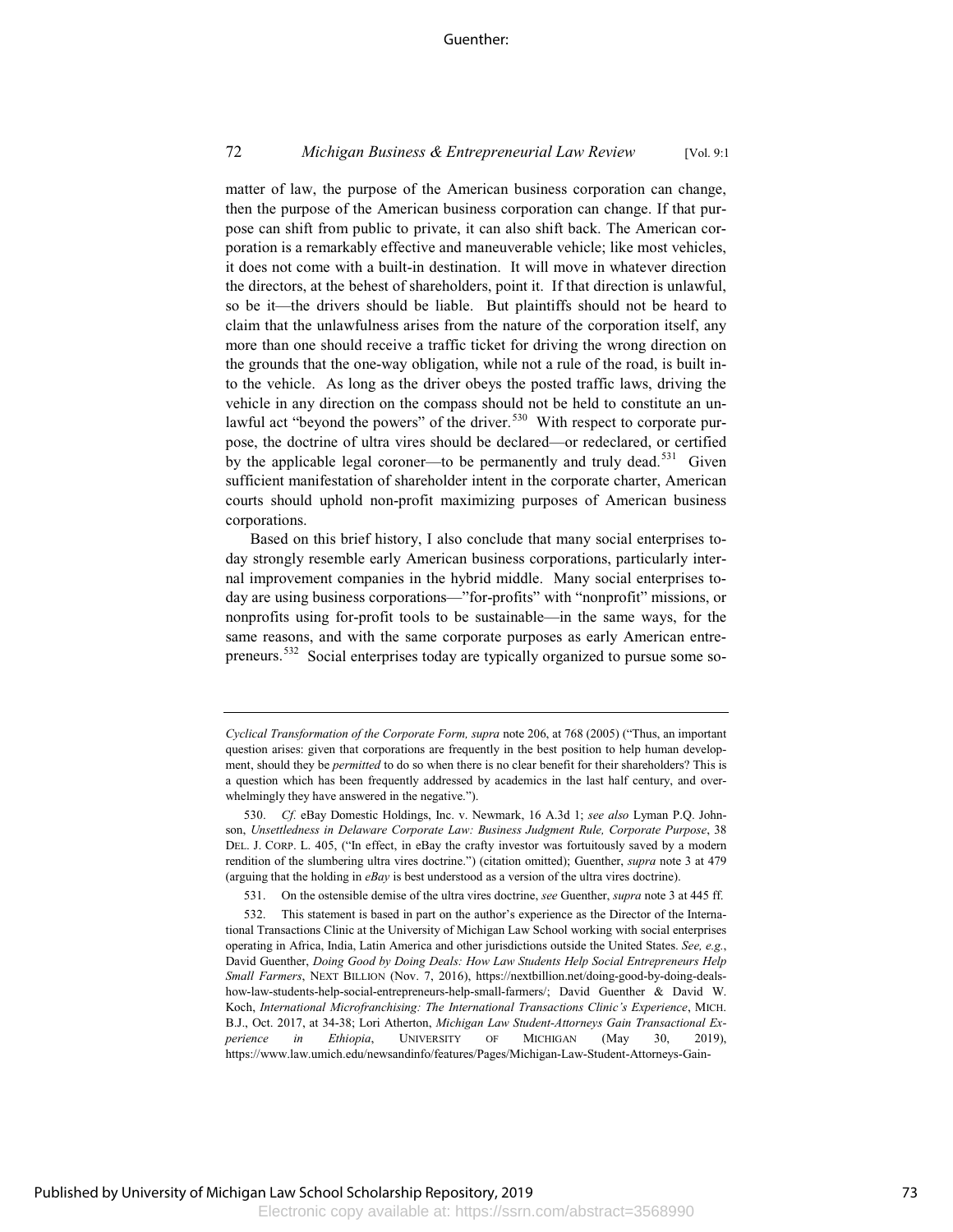# Fall 2019] *A Brief History of Corporate Purpose* 73

cial, environmental, or other public purpose; in many parts of the world, those purposes revolve around building or improving local transportation, financial, agricultural, healthcare, energy, and other urgently needed economic infrastructure; social enterprises are frequently active in developing economies where local governments do not have tax revenues, civil servants, or expertise to undertake such projects themselves; and social entrepreneurs and their shareholders while nonetheless pursuing financial returns to be sustainable or even for personal gain—are frequently more interested in the public benefit they can thus create, i.e., the firm's output, than its profits.<sup>533</sup> Rather than being seen in today's corporation law as controversial outliers, whose directors are potentially liable for violating their fiduciary duties to shareholders, or which need special new statutes to authorize their public purposes to avoid such liability, social enterprises today should be understood to stand squarely within the historical and legal traditions of the American business corporation. No change in American corporation law should be required. The proliferation of manufacturing and other pecuniary corporations in the nineteenth century did not thereby effectuate a ban on earlier internal improvement corporations, nor, and as I have argued elsewhere, did the rise of the profit-maximization doctrine prohibit business corporations from having a public purpose.<sup>534</sup>

I therefore suggest that the plethora of new statutes enacted since 2008 in jurisdictions across the United States and, increasingly, Europe creating new forms of legal entity—benefit corporations, low-profit limited liability companies, flexible purpose corporations, social purpose corporations, and so forth are unnecessary. $535$  These new statutes resemble nothing so much as the early nineteenth-century regulatory statutes adopted as precursors to general incorporation laws.<sup>536</sup> These nineteenth-century regulatory statutes were incorporated as a kind of legislative shorthand into the charters of all corporations specially organized in a particular industry and prescribed standard terms relating to capi-

Transactional-Experience-in-Ethiopia\_053019.aspx. *See generally* Acha Leke & Saf Yeboah-Amankwah, *Africa: A Crucible for Creativity*, HARV. BUS. REV. (Nov. – Dec. 2018) at 116-25.

<sup>533.</sup> Hansmann & Pargendler, *supra* note 8, at 112; see *supra* discussion accompanying notes 239 to 376.

<sup>534.</sup> Guenther, *supra* note 3.

<sup>535.</sup> *See, e.g.*, the Vermont Low-Profit Limited Liability Companies Act, H.0775, 2007-08 Leg. Sess. (Vt. 2008) (enacted), codified at Vt. Stat. Ann. § 3001(27) (LexisNexis Supp. 2010); the Maryland Benefit Corporation Act of Apr. 13, 2010, ch. 97, 2010 MD. LAWS 980, (codified as amended at MD Code, Corps. & Ass'ns §§ 5-6C-01-08 (2012)); https://1.next.westlaw.com/ Link/Document/FullText?findType=L&pubNum=1000250&cite=MDCRPASSS5-6C-01 &originatingDoc=I66a98febfb3b11e79bf099c0ee06c731&refType=LQ&originationContext= document&transitionType=DocumentItem&contextData=(sc.Search); Delaware Public Benefit Corporation Act, Del. Code Ann. tit. 8, §§ 361-368 (2013), https://1.next.westlaw.com/Link/ Document/FullText?findType=L&pubNum=1000005&cite=DESTT8S361&originatingDoc= I66a98febfb3b11e79bf099c0ee06c731&refType=LQ&originationContext=document&transition Type=DocumentItem&contextData=(sc.Search).

<sup>536.</sup> *See supra* note 232; *see generally* Wells, *supra* note 8, at 1059.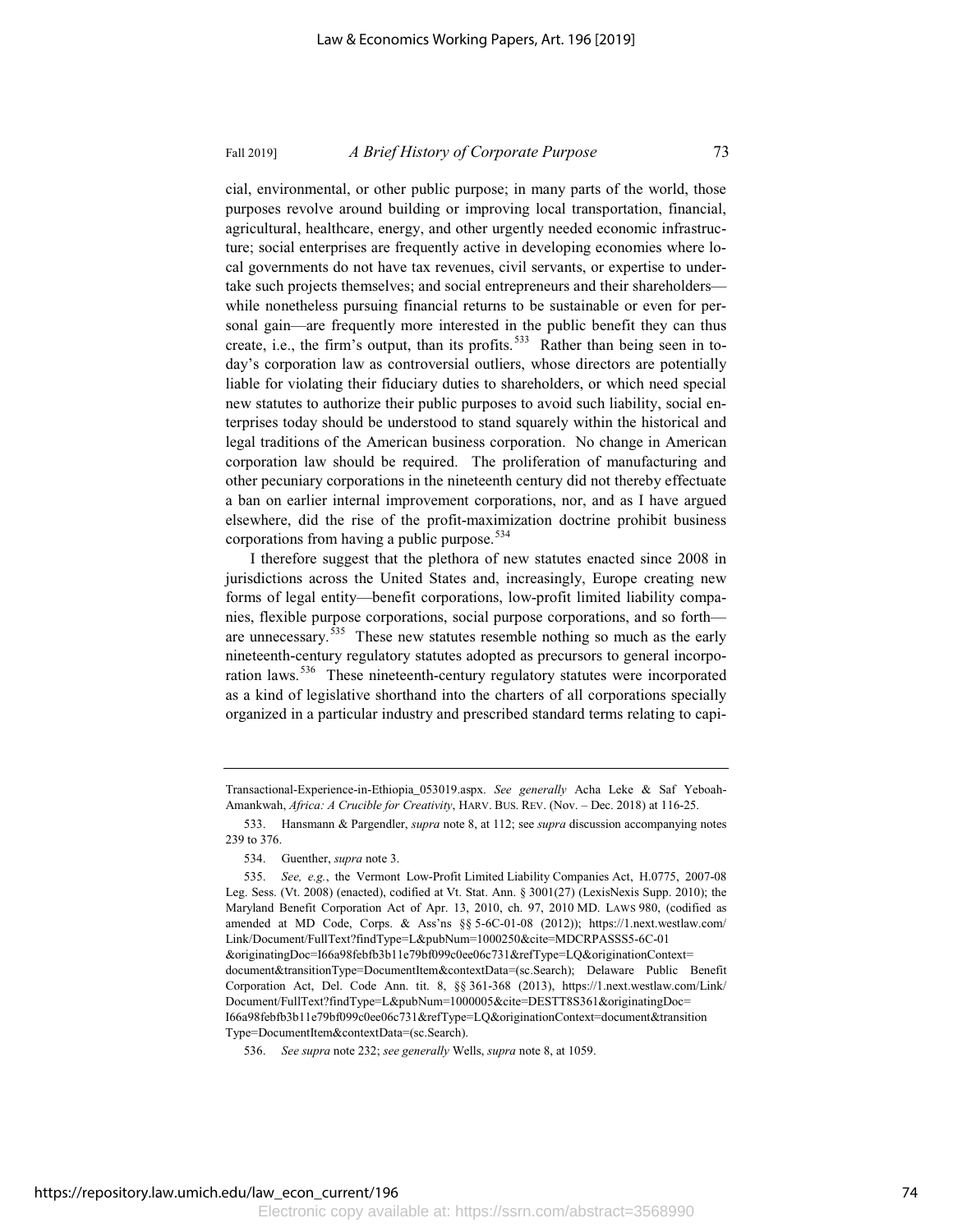# 74 *Michigan Business & Entrepreneurial Law Review* [Vol. 9:1

talization, duration, voting and so forth.<sup>537</sup> They continued to be used for some period after the spread of general incorporation laws but gradually faded away as corporate charters liberalized and states increasingly regulated corporations by means of independent statutes rather than provisions of the corporate charter.<sup>538</sup> The new legal entity statutes being enacted today, which typically require specific provisions in the corporate charter, are a throwback to these nineteenth-century regulations—an attempt, as it were, to build a purpose back into the corporate vehicle, rather than to regulate the vehicle's direction by means of regulatory street signs.<sup>539</sup> What is more, while special charters in the nineteenth century typically granted important public or quasi-public powers and privileges to business corporations, as discussed above, the new legal entity statutes grant little or nothing from the state—largely only the (in my view already existing) right to pursue a social mission in a for-profit corporate form.<sup>540</sup> In the words of Angell and Ames, there is little or no state *quid* given for the social enterprise *quo*. <sup>541</sup> From a nineteenth-century perspective, for social entrepreneurs, the new legal entity statutes are weak tea indeed.

More broadly, this brief history alludes to the deeper historical tension not only between public and private corporate purposes, but between public power and private property in the United States.<sup>542</sup> This tension is evident from the

<sup>537.</sup> *See, e.g.*, Naomi R. Lamoreaux, *Revisiting American Exceptionalism: Democracy and Regulation of Corporate Governance in Nineteenth-Century Pennsylvania*, [Nat'l Bureau of Econ. Research, Working Paper 20231 1, 9 (2014) ("[M]ost of the early general incorporation laws imposed strict limits on what corporations could do, how big they could grow, how long they could last, and what forms their internal governance could take.").

<sup>538.</sup> Hilt, *supra* note 8, at 53 (discussing "general regulating acts" that specified the terms of all charters).

<sup>539.</sup> In this respect, the new legal entity statutes arguably constitute an attempt to resuscitate the ultra vires doctrine.

<sup>540.</sup> Some state statutes creating new for-profit legal entities may be seen to grant minor state powers or privileges to such entities. In comparison to nineteenth-century charters, these provisions do not seem like significant delegations of state power. Those state statutes that are based on the Model Benefit Corporation Act, for example, often exclude monetary damages in the event of certain shareholder suits against the corporation and limit the standing of benefit corporation shareholders to sue the corporation. *See, e.g,* Model Benefit Corporation Legislation, April 17, 2017, § 305(b) (eliminating the corporation's liability for monetary damages for failing to pursue a public benefit) and § 305(c) (limiting shareholder standing to sue the corporation), https://benefitcorp.net/ sites/default/files/Model%20benefit%20corp%20legislation%20\_4\_17\_17.pdf (last visited August 20, 2019).

<sup>541.</sup> This is not to argue that the state powers or privileges delegated to today's new for-profit legal entities need to be the same as those granted to business corporations in the early nineteenth century – only that today's delegations are comparatively insubstantial.

<sup>542.</sup> *See, e.g.*, Trs. of Dartmouth Coll. v. Woodward, 17 U.S. 518 at 572-573 (1819) ("Individuals have a right to use their own property for purposes of benevolence, either towards the public or towards other individuals. They have a right to exercise this benevolence in such lawful manner as they may choose; and when the government has induced and excited it, by contracting to give perpetuity to the stipulated manner of exercising it, to rescind this contract, and seize on the property, is not law, but violence."); O'Melinn, *Neither Contract Nor Concession, supra* note 205, at 249 ("the feeling that corporate behavior must be regulated is tempered by the fear that true government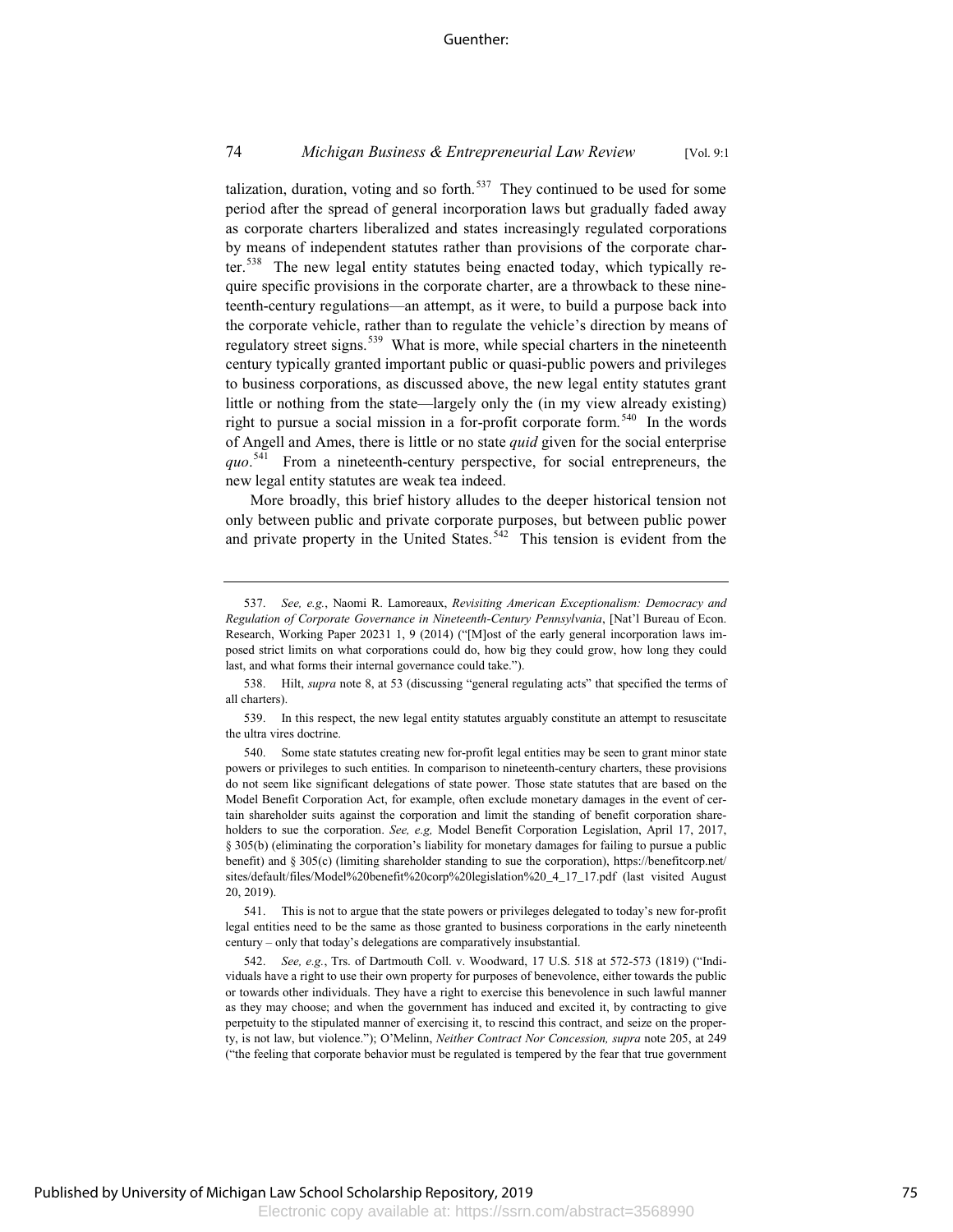# Fall 2019] *A Brief History of Corporate Purpose* 75

earliest days of the American corporation, first surfacing in *Dartmouth College*, with respect to an eighteenth-century eleemosynary corporation, and becoming increasingly conspicuous over the course of the nineteenth century.<sup>543</sup> At bottom, I suggest, this tension is not a feature of the corporation at all, but rather of changing socio-economic conditions and public policy in society at large. Historically speaking, the acceptable level of state control over corporations appears to be a function of the perceived extent of the state powers and privileges granted to the corporation. In the internal improvement companies, where grants of state power and privilege were significant, so were the corporation's public obligations, and corporations were understood to be legally obligated to deliver the *quid pro quo* described by Angell and Ames.<sup>544</sup> In the absence of such grants, however, in the succeeding era of general incorporation for manufacturers and other pecuniary corporations, the corporation was increasingly understood to be a matter of "strictly private" contract, for purposes of private pecuniary gain, unaffected by the public interest. As the state *quid* waned, so did the corporate *quo*.

Since 1860, multitudinous other arguments have been raised as to the privileges, powers, and proper public obligations versus private rights of business corporations.<sup>545</sup> Such arguments are beyond the scope of this Article. My conclusions here are only two: first, the public/private tension is socio-historical and political rather than intrinsic to the corporate form. Ultimately the question is who decides how to allocate—who controls—private wealth. This question would not seem to arise from, or be solvable by means of, corporate law. Second, the indeterminacy surrounding this question—the boundary between public and private, law and contract, the sovereign state and the individual—not only has been negotiated for two hundred years, but continues to be negotiated in American corporate law today and will likely continue to be negotiated in the future, so long as entrepreneurs and investors, courts and commentators, and politicians and the public attempt to move the corporation back and forth be-

regulation amounts to the violation of the social compact by treating a constituent as if it were merely a creature of the state."); Horwitz, *Public/Private Distinction, supra* note 212, at 1428 ("Private power began to become increasingly indistinguishable from public power precisely at the moment, late in the nineteenth century, when large-scale corporate concentration became the norm.").

<sup>543.</sup> *See* WILLIAMS, *supra* note 212, at 240 (describing Story's opinions in *Terrett v. Taylor* and *Dartmouth College* as "exaggerated" and suggesting that "the result read into the Constitution the twin Federalist obsessions of protecting private property and limiting the role of government.").

<sup>544.</sup> *See* ANGELL & AMES*, supra* note 191, at 33.

<sup>545.</sup> *See e.g.*, William J. Novak, *Public Economy and The Well-Ordered Market: Law and Economic Regulation in 19th-Century America*, 18 L. & SOCIAL INQ. at 1 ("The relationship of law, state and economy in America has been at the center of legal-historical research for almost 50 years now."); Michael DeBow & Dwight R., Lee, *Shareholders, Nonshareholders and Corporate Law: Communitarianism and Resource Allocation*, 18 DEL. J. CORP. L. 393, 393 (1993) ("For years now, debates over the proper scope and content of corporate behavior and corporate law have exhibited one regularity: they almost always involve a clash between those who treat corporations as contractually-based, profit-maximizing entities, and those who wish corporations could be made to be something else."); *see generally* MAYER, *supra* note 8.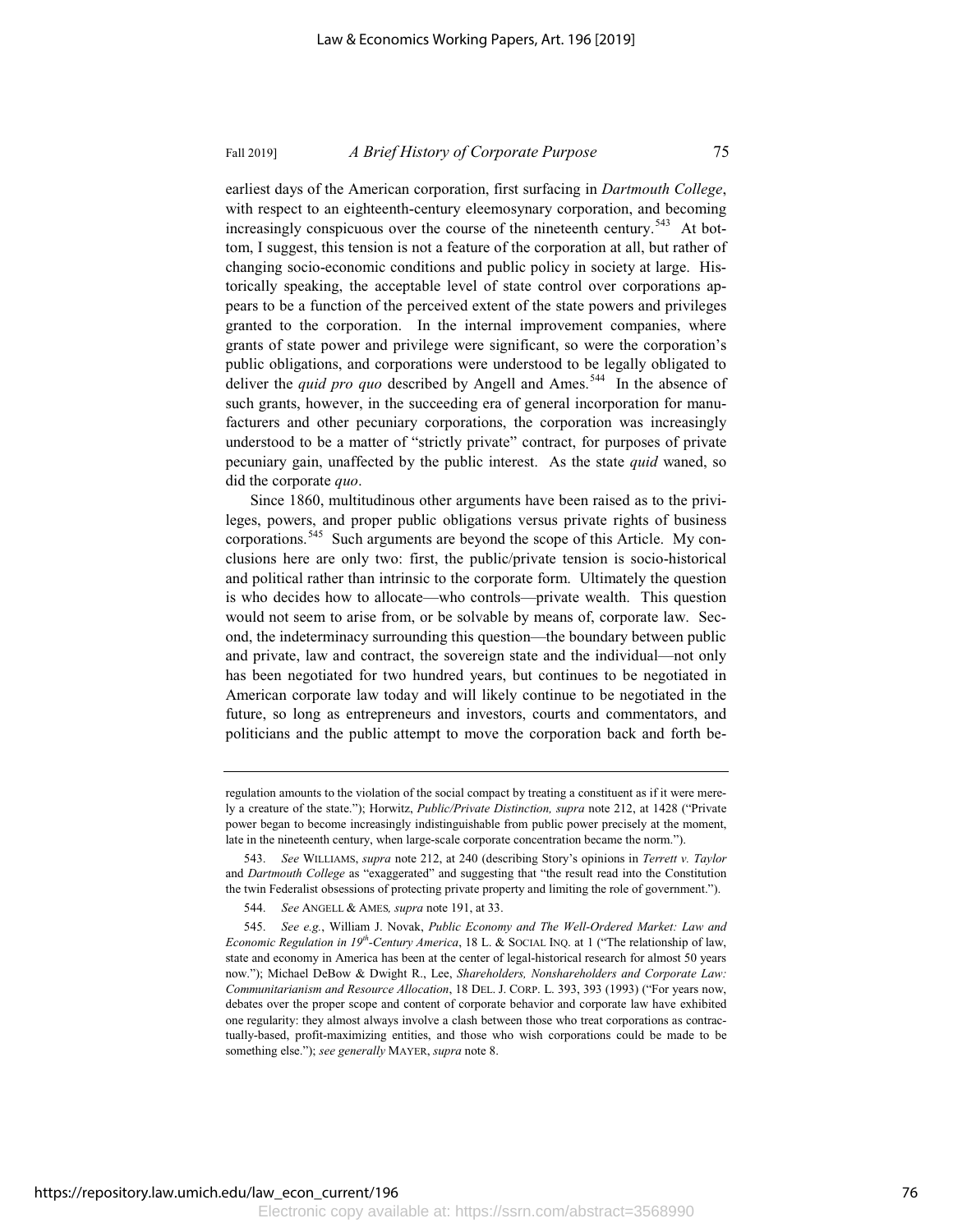tween the opposing poles of public and private corporate purpose. In the meantime, we should not mistake mutable public policies for intrinsic components of the corporate form.

Finally, based on this brief history, I suggest that there may be limitations on social enterprise. The internal improvement companies, for example, typically sought to build transportation and financial infrastructure rather than manufacturing, which required comparatively more capital, attracted more financially oriented investors, and was not long perceived to have a public purpose. If history is any guide, the manufacturing sector may not be well-suited for social enterprise. The same may be said of banking. After the Revolution, early American banks quickly became profitable and were among the first American business corporations to start down the path from public to private purpose. Private capital may crowd out more public-minded investors.

Large-scale national or regional enterprises may also be ill-suited for social enterprise. The internal improvement companies and early banks, railroads and manufacturers were all comparatively small local enterprises that were able to raise sufficient capital from the immediately neighboring public, which in turn understood itself to benefit economically from the firm's (local) public goals. Where local benefits are small, or an enterprise's customers are geographically dispersed, the enterprise's owners, employees, suppliers and customers seem less likely to be motivated by non-financial concerns—i.e. to be interested primarily in the firm's output rather than its economic performance–-in turn making a public purpose or social or environmental mission more difficult to sustain.

By the same token, social enterprises with an insufficient profit motive may not be viable. It is important to note that even where shareholders of early American corporations were not interested in company profits, the benefits they received from their investments remained largely economic, in the form of the public-purpose turnpike, bridge or canal that, once built, would advance their other local business interests as farmers, merchants, or landowners. Business corporations that sought to provide no economic benefit to their shareholders, either directly or indirectly, are not well-represented in early America and are likely to be difficult to sustain today.

Overall, then, business enterprises that are capital-intensive, regional or national in scale, or potentially highly profitable seem least likely to sustain a public or other non-profit-maximizing purpose. Historically, American railroads may be the best example. From their humble origins as local internal improvement companies in the 1820s, railroads grew by the late nineteenth-century into the capital-intensive backbone of the robber-barons' relentlessly profit-seeking empires.<sup>546</sup> Social enterprises that grow significantly in geographic scope or capitalization—i.e., social enterprises that dramatically succeed?—may thereby

<sup>546.</sup> *See, e.g.*, In re Penn Cent. Transp. Co., 484 F.2d 323, 326 (citing M. JOSEPHSON, THE ROBBER BARONS 66-74 (1962); *see also* Hamill, *supra* note 8, at 147 (commenting on the railroads' high profile and "potential for enormous profits").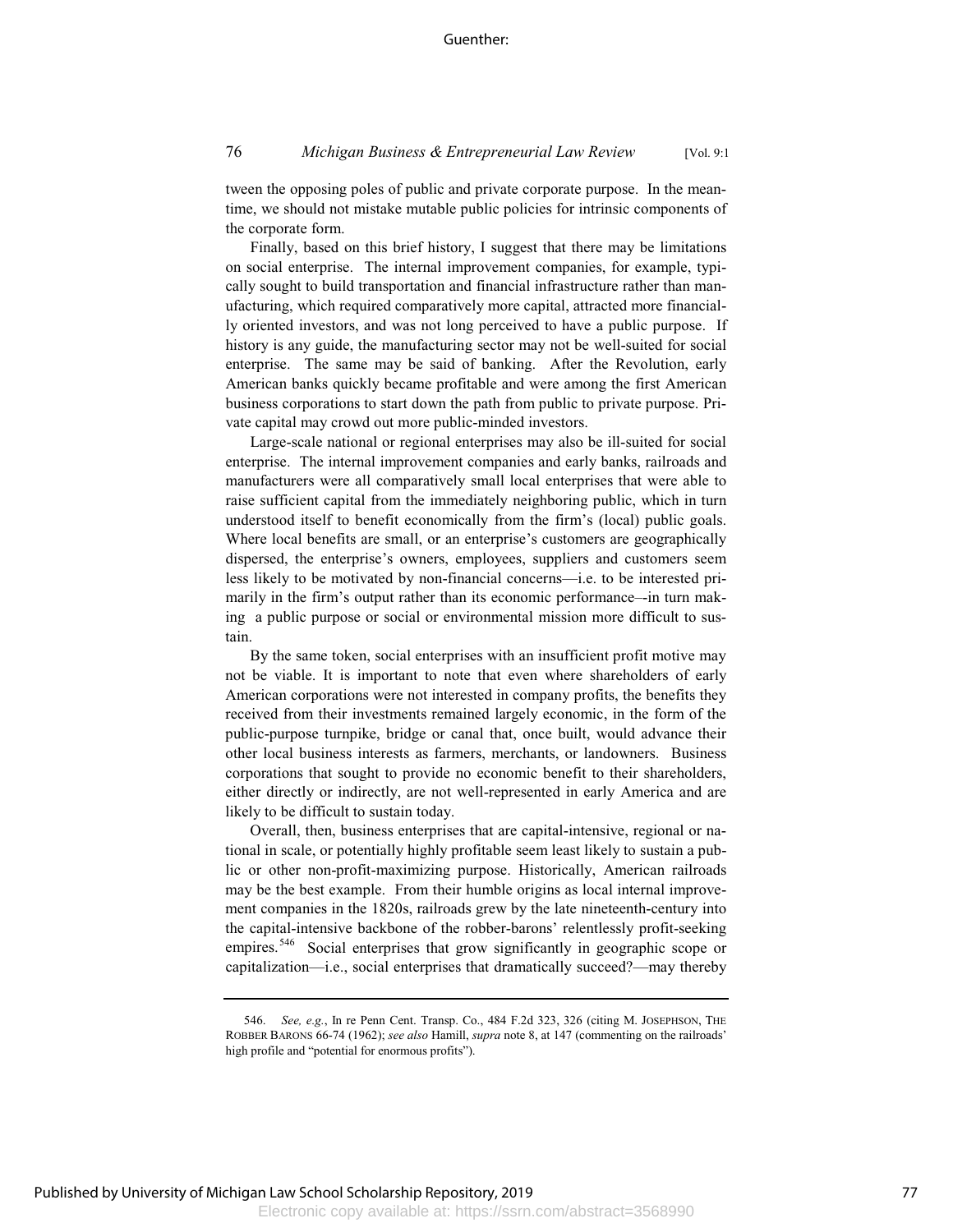cease to be social enterprises. The public mission of a booming social enterprise may drift right out of the company, or the company out of the public mis-

sion into pecuniary territory. Social enterprise may accordingly not be suitable at either extreme of the profit spectrum. Social enterprise may best succeed where some, but not too much, profit can be returned to shareholders, directly or indirectly—where economic gain is neither too little nor too much. If the public/private dynamic were a dialectical process, one might see in the early all-purpose pre-corporation a kind of public/private synthesis, whose inherent contradictions gave rise to the thesis of the public-purpose corporation, then the antithesis of the profitmaximizing modern firm. Is a new synthesis, or at least some détente, possible in the for-profit corporation with a (shareholder-chosen) public purpose, i.e. the social enterprise?

Alternatively, social enterprise itself may be only a transition or historical phase in the longer development of the business corporation. In that case, students of American corporate history may be left to wonder, with nineteenth and twentieth-century theoreticians, whether ontogeny indeed recapitulates phylogeny. $547$ 

<sup>547.</sup> *See, e.g.*, SIGMUND FREUD, TOTEM AND TABOO (1913).